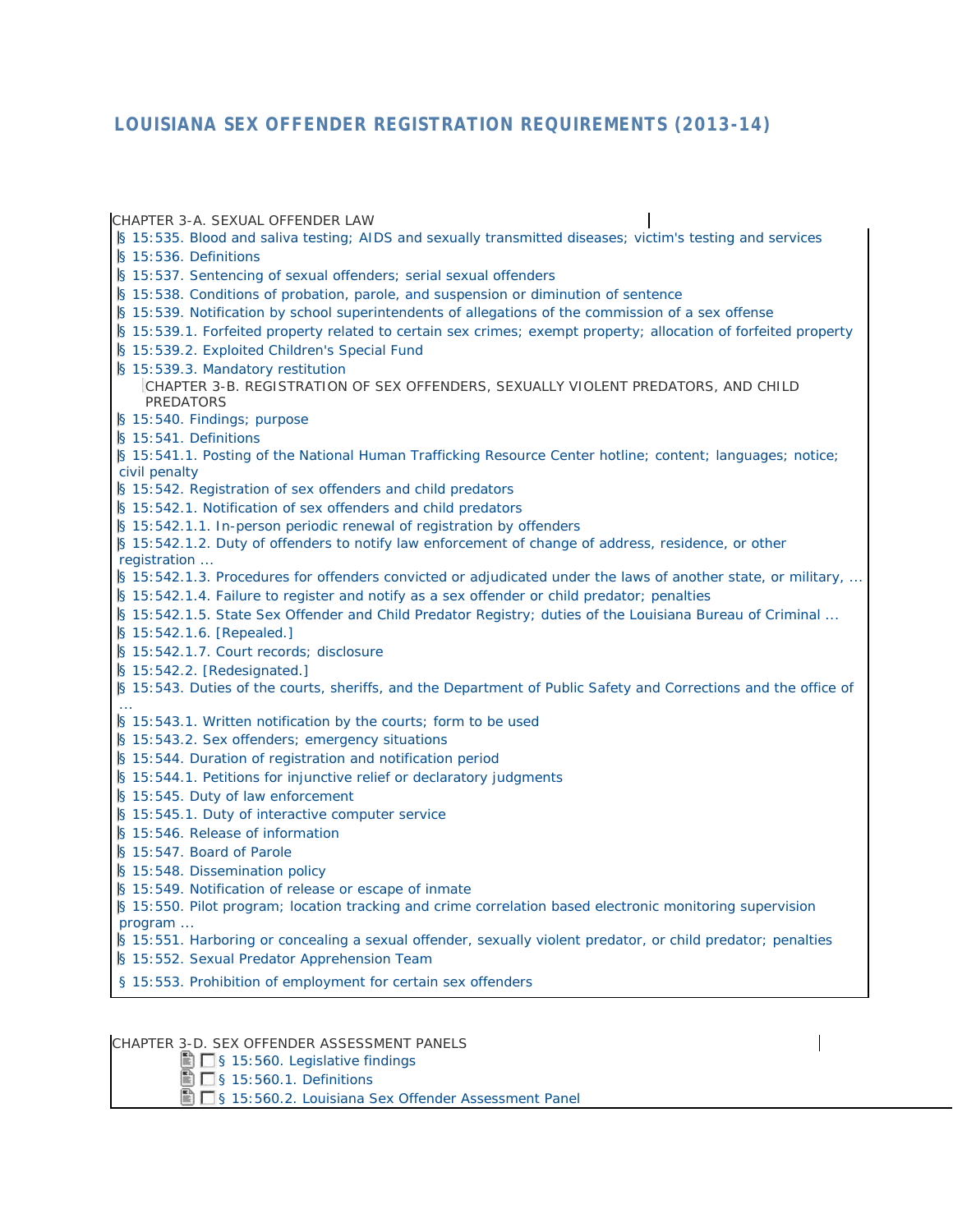| $\blacksquare$ § 15:560.3. Effects of determination of status as a sexually violent predator or as a child sexual predator; |  |
|-----------------------------------------------------------------------------------------------------------------------------|--|
| S 15:560.4. Electronic monitoring of sexually violent predators or child sexual predators                                   |  |
| $\blacksquare$ S 15:560.5. Appeal of decision                                                                               |  |
| $\blacksquare$ S 15:560.6. Rights of action                                                                                 |  |
| CHAPTER 9 CONDITIONS OF PAROLE                                                                                              |  |
| S 901. Certificate of Parole                                                                                                |  |
| S 903. Sex Offenders; General                                                                                               |  |
| S 904. Sex Offenders; General                                                                                               |  |
| S 907. Additional Notification and Registration Requirements for Sex Offenders if Victim Is under Age 18                    |  |
| S 909. Special Conditions--Sex Offenders                                                                                    |  |
| LAC 22: XI.904 THROUGH 22: XI.909                                                                                           |  |
| $\mathbf{r}$ , a comparable in the properties of a grapher of $\mathbf{r}$                                                  |  |

**LA R.S. 14:91.2 UNLAWFUL PRESENCE OF A SEX OFFENDER LA 14:91.5. UNLAWFUL USE OF A SOCIAL NETWORKING WEBSITE LA R.S. 91:9 UNLAWFUL PRESENCE OR CONTACT OF A SEX OFFENDER RELATIVE TO A FORMER VICTIM LA R.S. 40:1321(J)(1) SPECIAL SEX OFFENDER IDENTIFICATION CARDS LA R.S. 32:412(I)(3) FLAGGED DRIVERS LICENSES LA. R.S.14:313 & 14:313.1 Holiday Restrictions for Sex Offenders LA R.S. 15:542.1.4 PENALTIES**

## LOUISIANA REVISED STATUTES TITLE 15. CRIMINAL PROCEDURE CHAPTER 3-A. SEXUAL OFFENDER LAW

## La. R.S. 15:538 (2013)

§ 15:538. Conditions of probation, parole, and suspension or diminution of sentence

 A. (1) No sexual offender, whose offense involved a minor child, shall be eligible for probation, parole, or suspension of sentence unless, as a condition thereof, the sexual offender is prohibited from engaging in any business activity which provides goods, services, instruction, or care to and requires the offender to engage in a significant amount of direct contact with minor children.

 (2) No sexual offender, whose offense involved a minor child, shall be eligible for probation, parole, or suspension of sentence unless, as a condition thereof, the sexual offender is prohibited from engaging in any volunteer work activity which provides goods, services, instruction, or care to or requires the offender to engage in direct contact with minor children. When the volunteer activity does not require the offender to engage in such contact with minor children due to the nature of the volunteer activity, the sex offender shall nonetheless provide notice to the officer or director of the volunteer organization of his status as a convicted sex offender prior to engaging in any volunteer work activity with the organization. No volunteer organization, nor any officer or director thereof, shall be civilly liable for any injury caused by a violation of the provisions of this Subsection.

B. No sexual offender shall be eligible for probation, parole, or suspension of sentence unless, as a condition thereof, the sexual offender is prohibited from engaging in any unsupervised business or volunteer work activity which provides goods, services, instruction, or care to and requires the offender to engage in a significant amount of direct contact with potential victims who are minor children.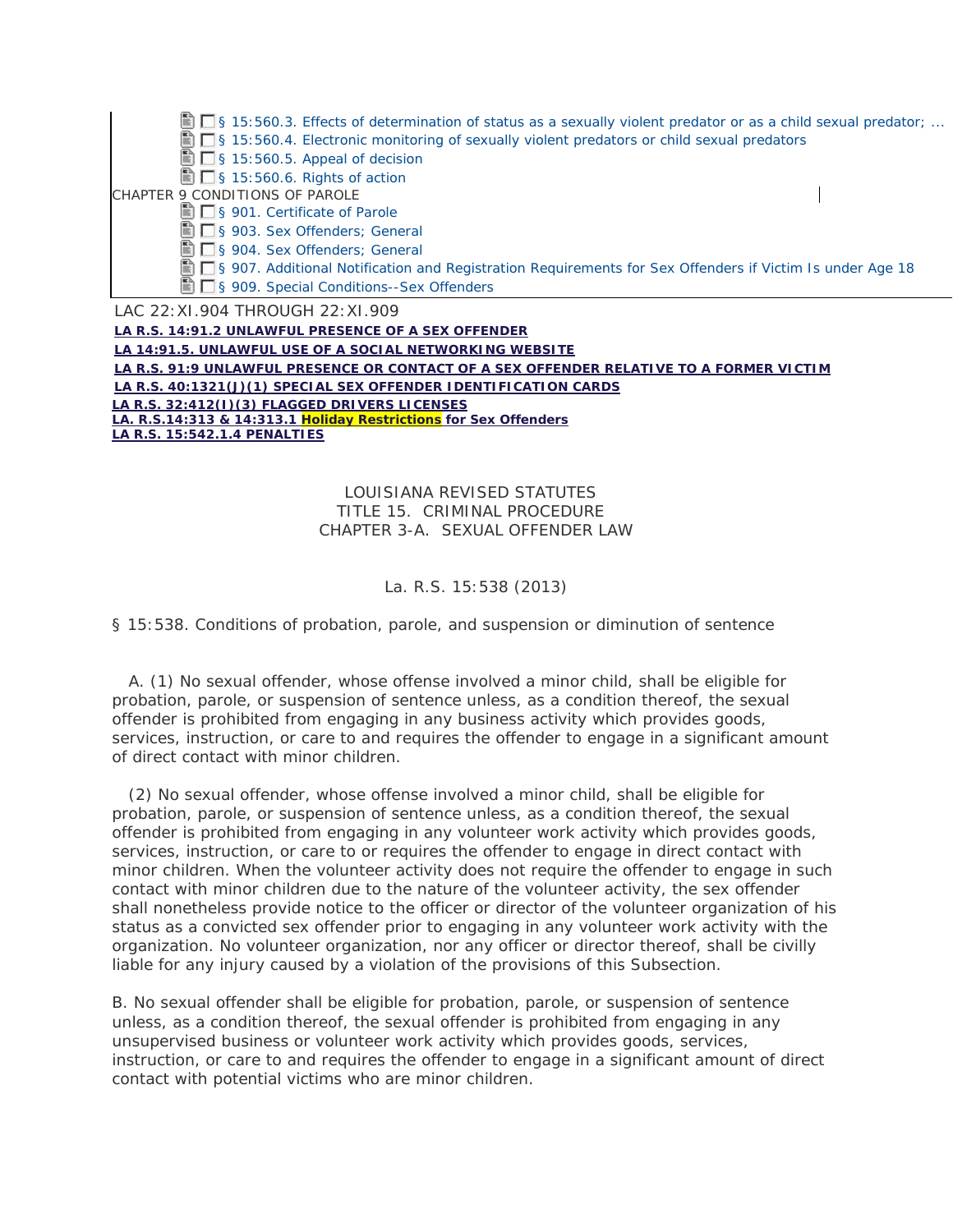C. (1) (a) No sexual offender, whose offense involved a minor child who is twelve years old or younger; or

 (b) Who is convicted two or more times of a violation of [R.S. 14:42,](http://www.lexis.com/research/buttonTFLink?_m=4b32608e43c32865176599224fa617b1&_xfercite=%3ccite%20cc%3d%22USA%22%3e%3c%21%5bCDATA%5bLa.%20R.S.%2015%3a538%5d%5d%3e%3c%2fcite%3e&_butType=4&_butStat=0&_butNum=2&_butInline=1&_butinfo=LACODE%2014%3a42&_fmtstr=FULL&docnum=1&_startdoc=1&wchp=dGLzVzB-zSkAW&_md5=b20378d9d3ce931e20394450686e3178) 42.1, 43, 43.1, 43.2, 43.3, 43.4, 78, 78.1, or 89.1 shall be eligible for probation, parole, or suspension of sentence or diminution of sentence if imposed as a condition by the sentencing court pursuant to [R.S. 15:537\(A\),](http://www.lexis.com/research/buttonTFLink?_m=4b32608e43c32865176599224fa617b1&_xfercite=%3ccite%20cc%3d%22USA%22%3e%3c%21%5bCDATA%5bLa.%20R.S.%2015%3a538%5d%5d%3e%3c%2fcite%3e&_butType=4&_butStat=0&_butNum=3&_butInline=1&_butinfo=LACODE%2015%3a537&_fmtstr=FULL&docnum=1&_startdoc=1&wchp=dGLzVzB-zSkAW&_md5=d78db763c83be5367cc21f7484ae1c3f) unless, as a condition thereof, the offender undergoes a treatment plan based upon a mental health evaluation which plan shall effectively deter recidivist sexual offenses by the offender, thereby reducing risk of reincarceration of the offender and increasing safety of the public, and under which the offender may reenter society. Serial sexual offenders sentenced pursuant to [R.S. 15:537\(B\)](http://www.lexis.com/research/buttonTFLink?_m=4b32608e43c32865176599224fa617b1&_xfercite=%3ccite%20cc%3d%22USA%22%3e%3c%21%5bCDATA%5bLa.%20R.S.%2015%3a538%5d%5d%3e%3c%2fcite%3e&_butType=4&_butStat=0&_butNum=4&_butInline=1&_butinfo=LACODE%2015%3a537&_fmtstr=FULL&docnum=1&_startdoc=1&wchp=dGLzVzB-zSkAW&_md5=b4152033e922c04f9c9038dd124fb28c) shall not be eligible for parole, probation, or suspension of sentence.

 (2) (a) "Mental health evaluation", as used in this Subsection, means an examination by a qualified mental health professional with experience in treating sexual offenders.

(b) The treatment plan may include:

 (i) The utilization of medroxyprogesterone acetate treatment or its chemical equivalent as a preferred method of treatment.

 (ii) A component of defined behavioral intervention if the evaluating qualified mental health professional determines that is appropriate for the offender.

 (3) (a) The provisions of this Subsection shall only apply if parole, probation, or suspension or diminution of sentence is permitted by law and the offender is otherwise eligible.

 (b) If on probation or subject to a sentence that has been suspended, the offender shall begin medroxyprogesterone acetate or chemically equivalent treatment as ordered by the court or a qualified mental health professional and medical staff.

 (c) If medroxyprogesterone acetate or chemically equivalent treatment is part of an incarcerated offender's treatment plan, the offender shall begin such treatment six weeks prior to release.

 (d) The offender shall continue treatments during incarceration and any suspended sentence, probation, or parole, unless it is determined that the treatment is no longer necessary.

 (4) Before beginning medroxyprogesterone acetate or chemical equivalent therapy as required by the provisions of this Subsection, the offender shall be informed about the uses and side effects of medroxyprogesterone therapy, and provide the department with a written acknowledgment that he has received this information.

 (5) The offender shall be responsible for the costs of the evaluation, the treatment plan, and the treatment.

 (6) (a) Chemical treatment pursuant to this Subsection shall be administered by the state through a licensed medical practitioner.

 (b) Any physician or qualified mental health professional who acts in good faith in compliance with this Subsection in the administration of treatment shall be immune from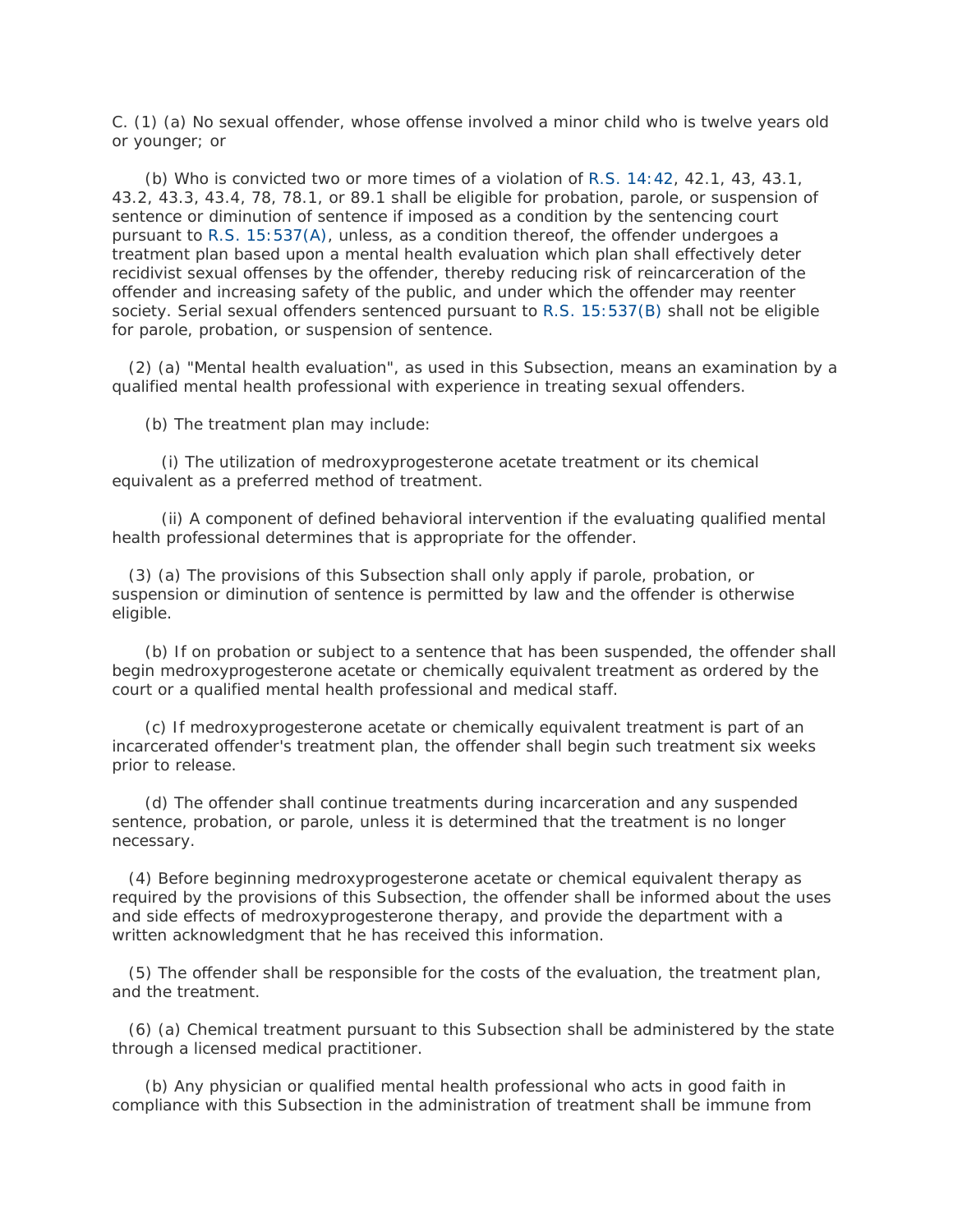civil or criminal liability for his actions in connection with such treatment.

 (7) Failure to continue or complete treatment pursuant to this Subsection shall be a ground for revocation of probation, parole, or suspension of sentence. Good time earned may be forfeited pursuant to [R.S. 15:571.4.](http://www.lexis.com/research/buttonTFLink?_m=4b32608e43c32865176599224fa617b1&_xfercite=%3ccite%20cc%3d%22USA%22%3e%3c%21%5bCDATA%5bLa.%20R.S.%2015%3a538%5d%5d%3e%3c%2fcite%3e&_butType=4&_butStat=0&_butNum=5&_butInline=1&_butinfo=LACODE%2015%3a571.4&_fmtstr=FULL&docnum=1&_startdoc=1&wchp=dGLzVzB-zSkAW&_md5=ea70bc84e14afe63e5bd8e2568130557)

 (8) If an offender voluntarily undergoes a permanent, surgical alternative to hormonal chemical treatment for sex offenders, he shall not be subject to the provisions of this Subsection.

 (9) The Department of Public Safety and Corrections shall promulgate rules and regulations to implement the provisions of this Subsection.

D. (1) No sexual offender, whose offense involved a minor child, shall be eligible for probation, parole, or suspension of sentence unless, as a condition thereof, the sexual offender is prohibited from:

 (a) Going in, on, or within one thousand feet of the school property of any public or private elementary or secondary school, or the physical presence in any motor vehicle or other means of conveyance owned, leased, or contracted by such school to transport students to or from school or a school-related activity when persons under the age of eighteen years are present on the school property or in a school vehicle.

 (b) Going in, on, or within one thousand feet of a day care center, group home, residential home, or child care facility as defined in [R.S. 46:1403,](http://www.lexis.com/research/buttonTFLink?_m=4b32608e43c32865176599224fa617b1&_xfercite=%3ccite%20cc%3d%22USA%22%3e%3c%21%5bCDATA%5bLa.%20R.S.%2015%3a538%5d%5d%3e%3c%2fcite%3e&_butType=4&_butStat=0&_butNum=6&_butInline=1&_butinfo=LACODE%2046%3a1403&_fmtstr=FULL&docnum=1&_startdoc=1&wchp=dGLzVzB-zSkAW&_md5=676ebb324796bc7c43530d47f02b6fb3) a family child day care home as defined in [R.S. 46:1441.1,](http://www.lexis.com/research/buttonTFLink?_m=4b32608e43c32865176599224fa617b1&_xfercite=%3ccite%20cc%3d%22USA%22%3e%3c%21%5bCDATA%5bLa.%20R.S.%2015%3a538%5d%5d%3e%3c%2fcite%3e&_butType=4&_butStat=0&_butNum=7&_butInline=1&_butinfo=LACODE%2046%3a1441.1&_fmtstr=FULL&docnum=1&_startdoc=1&wchp=dGLzVzB-zSkAW&_md5=3724f8861cc8b786847ea94111b9354b) playground, public or private youth center, public swimming pool, or free-standing video arcade facility.

 (c) Physically residing within one thousand feet of any public or private elementary or secondary school, day care center, group home, residential home, or child care facility as defined in [R.S. 46:1403,](http://www.lexis.com/research/buttonTFLink?_m=4b32608e43c32865176599224fa617b1&_xfercite=%3ccite%20cc%3d%22USA%22%3e%3c%21%5bCDATA%5bLa.%20R.S.%2015%3a538%5d%5d%3e%3c%2fcite%3e&_butType=4&_butStat=0&_butNum=8&_butInline=1&_butinfo=LACODE%2046%3a1403&_fmtstr=FULL&docnum=1&_startdoc=1&wchp=dGLzVzB-zSkAW&_md5=8c1ad0ddbb9b3050bbea4346e5439d84) a family child day care home as defined in [R.S. 46:1441.1,](http://www.lexis.com/research/buttonTFLink?_m=4b32608e43c32865176599224fa617b1&_xfercite=%3ccite%20cc%3d%22USA%22%3e%3c%21%5bCDATA%5bLa.%20R.S.%2015%3a538%5d%5d%3e%3c%2fcite%3e&_butType=4&_butStat=0&_butNum=9&_butInline=1&_butinfo=LACODE%2046%3a1441.1&_fmtstr=FULL&docnum=1&_startdoc=1&wchp=dGLzVzB-zSkAW&_md5=c70cfc439a6387f82213e10721bed951) playground, public or private youth center, public swimming pool, or free-standing video arcade facility.

 (d) Communicating, either in written or oral form, with the victim or a family member of the victim, unless the victim consents to such communication in writing.

(2) (a) It shall not be a violation of Subsection  $(D)(1)(a)$  of this Section if the offender has permission to be present on school premises from the superintendent of the school board in the case of a public school or the principal or headmaster in the case of a private school.

 (b) If permission is granted to an offender to be present on public school property by the superintendent for that public school pursuant to this Paragraph, then the superintendent shall notify the principal at least twenty-four hours in advance of the visit by the offender. This notification shall include the nature of the visit and the date and time in which the sex offender will be present in the school. The offender shall notify the office of the principal upon arrival on the school property and upon departing from the school. If the offender is to be present in the vicinity of children, the offender shall remain under the direct supervision of a school official.

(3) For purposes of this Subsection:

(a) "School property" means any property used for school purposes, including but not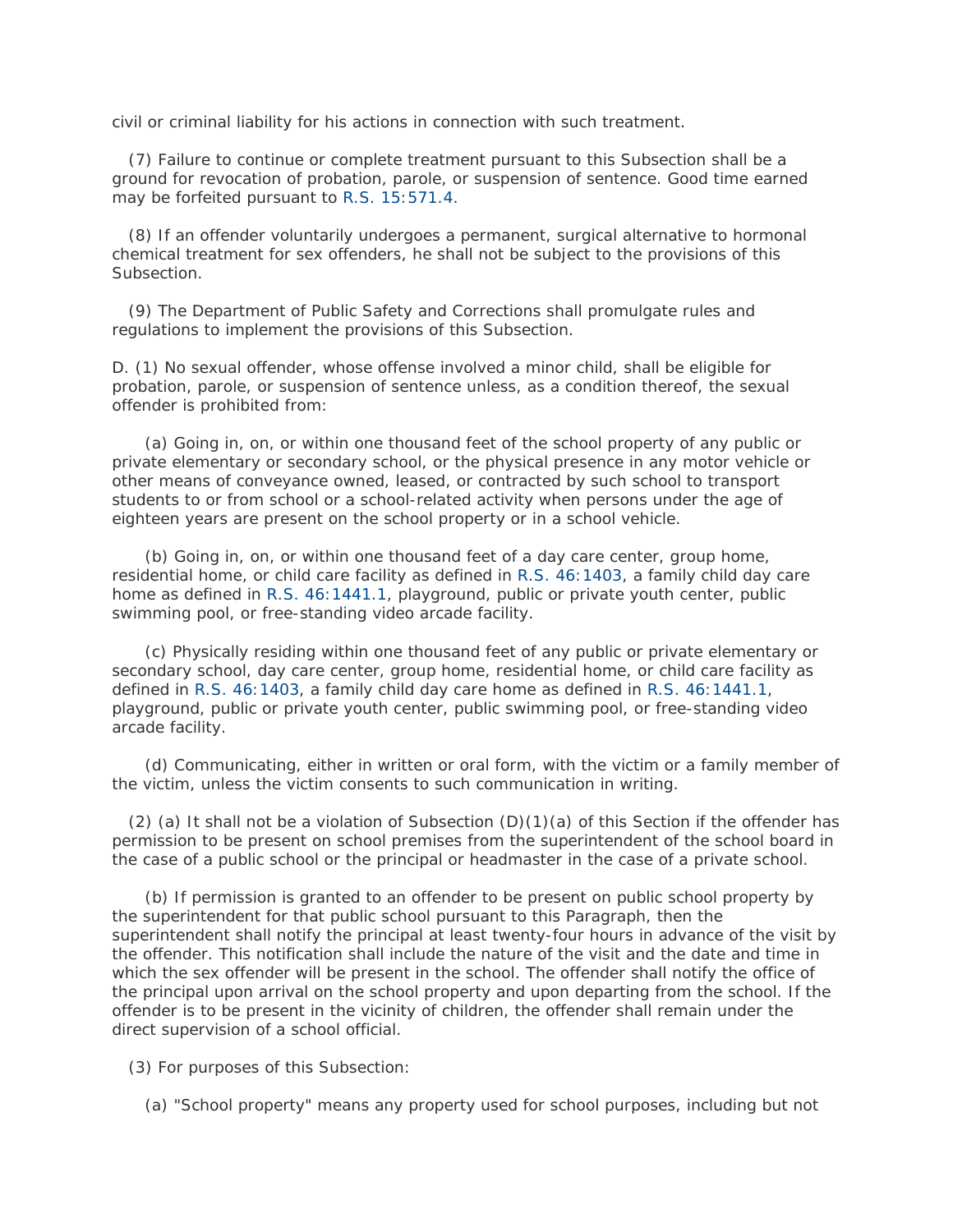limited to school buildings, playgrounds, and parking lots.

(b) "Sexual offender" means a person defined as a sex offender in [R.S. 15:536\(A\).](http://www.lexis.com/research/buttonTFLink?_m=4b32608e43c32865176599224fa617b1&_xfercite=%3ccite%20cc%3d%22USA%22%3e%3c%21%5bCDATA%5bLa.%20R.S.%2015%3a538%5d%5d%3e%3c%2fcite%3e&_butType=4&_butStat=0&_butNum=10&_butInline=1&_butinfo=LACODE%2015%3a536&_fmtstr=FULL&docnum=1&_startdoc=1&wchp=dGLzVzB-zSkAW&_md5=1857ca0f210e8a00d6317bea57837f92)

 (4) Whoever violates the provisions of this Subsection shall have his probation, parole or suspension of sentence revoked and shall be fined not more than one thousand dollars or imprisoned for not more than six months, or both.

 (5) Notwithstanding the provisions of this Subsection, a requirement that a defendant not go in, on, or within one thousand feet of certain premises does not apply to a defendant while the defendant is in or going immediately to or from a:

(a) Community supervision and corrections department office;

 (b) Premises at which the defendant is participating in a program, activity or work required as a condition of community supervision;

 (c) Residential facility in which the defendant is required to reside as a condition of community supervision, if the facility was in operation as a residence for defendants on community supervision on June 1, 2004; or

 (d) Private residence at which the defendant is required to reside as a condition of community supervision.

 (6) Any sexual offender, whose offense involved a minor child, and who was placed on probation or was paroled prior to August 15, 2004, and is on probation or parole as of August 15, 2005, shall have the following prohibitions added as conditions of probation and parole pursuant to [Code of Criminal Procedure Articles 895](http://www.lexis.com/research/buttonTFLink?_m=4b32608e43c32865176599224fa617b1&_xfercite=%3ccite%20cc%3d%22USA%22%3e%3c%21%5bCDATA%5bLa.%20R.S.%2015%3a538%5d%5d%3e%3c%2fcite%3e&_butType=4&_butStat=0&_butNum=11&_butInline=1&_butinfo=LA%20CCRP%20895&_fmtstr=FULL&docnum=1&_startdoc=1&wchp=dGLzVzB-zSkAW&_md5=4d2ef570e668c4ea8abf062751dd8567) and [896](http://www.lexis.com/research/buttonTFLink?_m=4b32608e43c32865176599224fa617b1&_xfercite=%3ccite%20cc%3d%22USA%22%3e%3c%21%5bCDATA%5bLa.%20R.S.%2015%3a538%5d%5d%3e%3c%2fcite%3e&_butType=4&_butStat=0&_butNum=12&_butInline=1&_butinfo=LA%20CCRP%20896&_fmtstr=FULL&docnum=1&_startdoc=1&wchp=dGLzVzB-zSkAW&_md5=c95e72895b0192df0dfacefc1ced4d00) or [R.S. 15:574.4](http://www.lexis.com/research/buttonTFLink?_m=4b32608e43c32865176599224fa617b1&_xfercite=%3ccite%20cc%3d%22USA%22%3e%3c%21%5bCDATA%5bLa.%20R.S.%2015%3a538%5d%5d%3e%3c%2fcite%3e&_butType=4&_butStat=0&_butNum=13&_butInline=1&_butinfo=LACODE%2015%3a574.4&_fmtstr=FULL&docnum=1&_startdoc=1&wchp=dGLzVzB-zSkAW&_md5=e666554fdbe73928f941de823e76c527) and 574.7:

 (a) Going in, on, or within one thousand feet of the school property of any public or private elementary or secondary school, or the physical presence in any motor vehicle or other means of conveyance owned, leased, or contracted by such school to transport students to or from school or a school-related activity when persons under the age of eighteen years are present on the school property or in a school vehicle.

 (b) Going in, on, or within one thousand feet of a day care center, group home, residential home, or child care facility as defined in [R.S. 46:1403,](http://www.lexis.com/research/buttonTFLink?_m=4b32608e43c32865176599224fa617b1&_xfercite=%3ccite%20cc%3d%22USA%22%3e%3c%21%5bCDATA%5bLa.%20R.S.%2015%3a538%5d%5d%3e%3c%2fcite%3e&_butType=4&_butStat=0&_butNum=14&_butInline=1&_butinfo=LACODE%2046%3a1403&_fmtstr=FULL&docnum=1&_startdoc=1&wchp=dGLzVzB-zSkAW&_md5=f2da307f30e20b532c23bc859f0ad632) a family child day care home as defined in [R.S. 46:1441.1,](http://www.lexis.com/research/buttonTFLink?_m=4b32608e43c32865176599224fa617b1&_xfercite=%3ccite%20cc%3d%22USA%22%3e%3c%21%5bCDATA%5bLa.%20R.S.%2015%3a538%5d%5d%3e%3c%2fcite%3e&_butType=4&_butStat=0&_butNum=15&_butInline=1&_butinfo=LACODE%2046%3a1441.1&_fmtstr=FULL&docnum=1&_startdoc=1&wchp=dGLzVzB-zSkAW&_md5=79f3ce5f42abfff22981e5e15d03bd9b) playground, public or private youth center, public swimming pool, or free-standing video arcade facility.

 (c) Physically residing within one thousand feet of any public or private elementary or secondary school, day care center, group home, residential home, or child care facility as defined in [R.S. 46:1403,](http://www.lexis.com/research/buttonTFLink?_m=4b32608e43c32865176599224fa617b1&_xfercite=%3ccite%20cc%3d%22USA%22%3e%3c%21%5bCDATA%5bLa.%20R.S.%2015%3a538%5d%5d%3e%3c%2fcite%3e&_butType=4&_butStat=0&_butNum=16&_butInline=1&_butinfo=LACODE%2046%3a1403&_fmtstr=FULL&docnum=1&_startdoc=1&wchp=dGLzVzB-zSkAW&_md5=3208689ee5b82c4fa02552996c5b1645) a family child day care home as defined in [R.S. 46:1441.1,](http://www.lexis.com/research/buttonTFLink?_m=4b32608e43c32865176599224fa617b1&_xfercite=%3ccite%20cc%3d%22USA%22%3e%3c%21%5bCDATA%5bLa.%20R.S.%2015%3a538%5d%5d%3e%3c%2fcite%3e&_butType=4&_butStat=0&_butNum=17&_butInline=1&_butinfo=LACODE%2046%3a1441.1&_fmtstr=FULL&docnum=1&_startdoc=1&wchp=dGLzVzB-zSkAW&_md5=851dfc59b1b7c122023a2ed107650606) playground, public or private youth center, public swimming pool, or free-standing video arcade facility.

 (d) Communicating, either in written or oral form, with the victim or a family member of the victim, unless the victim consents to such communication in writing.

E. (1) In cases where the sexual offender has been convicted of or where adjudication has been deferred or withheld for the perpetration or attempted perpetration of a sex offense as defined in [R.S. 15:541](http://www.lexis.com/research/buttonTFLink?_m=4b32608e43c32865176599224fa617b1&_xfercite=%3ccite%20cc%3d%22USA%22%3e%3c%21%5bCDATA%5bLa.%20R.S.%2015%3a538%5d%5d%3e%3c%2fcite%3e&_butType=4&_butStat=0&_butNum=18&_butInline=1&_butinfo=LACODE%2015%3a541&_fmtstr=FULL&docnum=1&_startdoc=1&wchp=dGLzVzB-zSkAW&_md5=4eeb302908b2e4309a18a6fddfd35033) and the victim of that offense is a minor, the court or the committee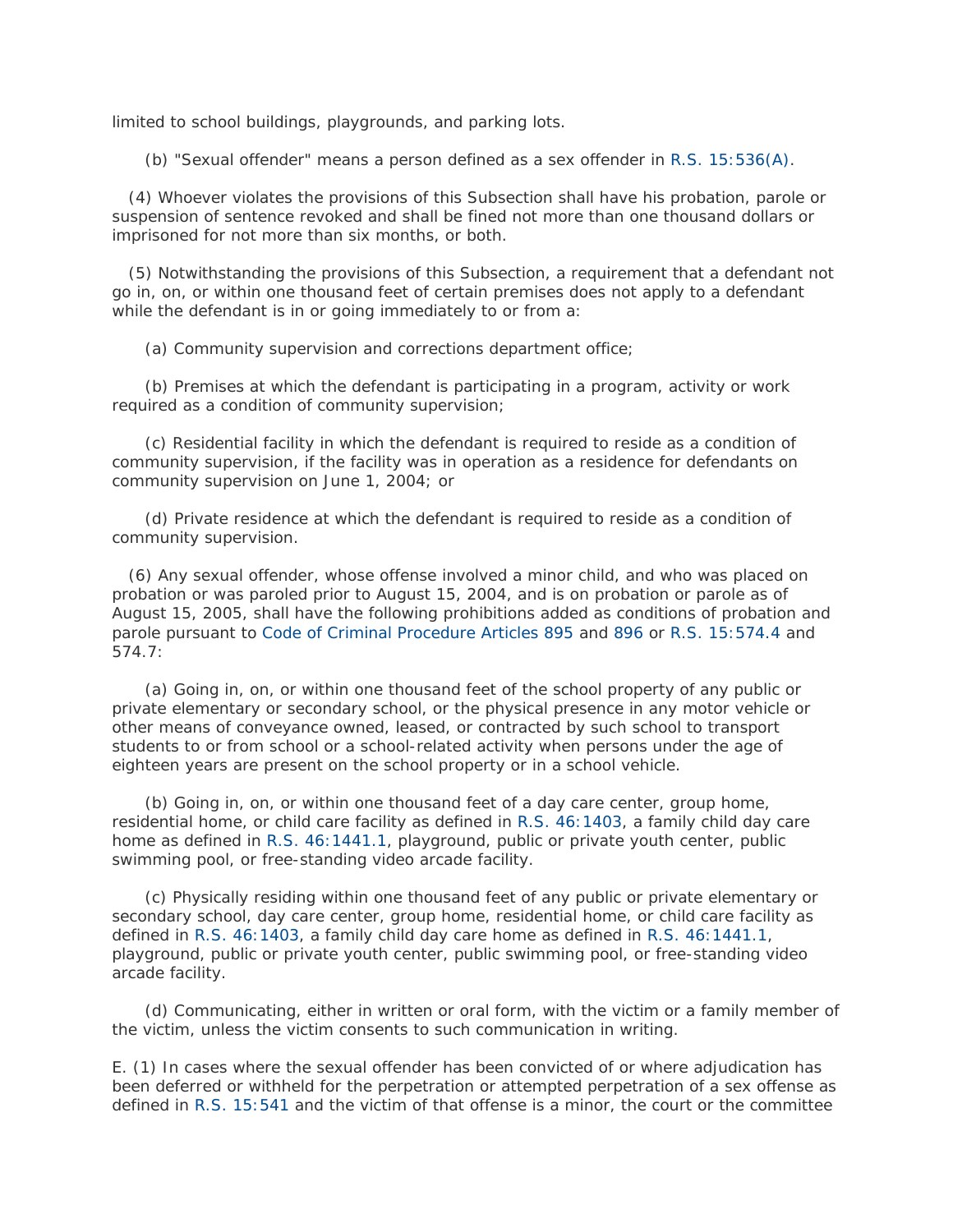on parole may, if the department has the equipment and appropriately trained personnel, as an additional condition of probation or parole, authorize the use of truth verification examinations to determine if the sexual offender has violated a condition of probation or parole. If ordered by the court or the committee on parole as a condition of probation or parole, the Department of Public Safety and Corrections, division of probation and parole, is hereby authorized to administer a truth verification examination pursuant to the order of the court or the committee on parole and the provisions of this Subsection.

 (2) Any examination conducted pursuant to the provisions of this Subsection shall be subsequent to an allegation that the sexual offender has violated a condition of probation or parole or at the discretion of the probation or parole officer who has reason to believe that the sexual offender has violated a condition of probation or parole.

 (3) The truth verification examination shall be conducted by a trained and certified polygraphist or voice stress examiner.

 (4) The results of the truth verification examination may be considered in determining the level of supervision and treatment needed by the sexual offender and in the determination of the probation or parole officer as to whether the sexual offender has violated a condition of probation or parole; however, such results shall not be used as evidence in court or by the committee on parole to prove that a violation of a condition of probation or parole has occurred.

 (5) The sexual offender may request a second truth verification examination to be conducted by a trained and certified polygraphist or voice stress examiner of his choice. The cost of the second examination shall be borne by the offender.

(6) For purposes of this Subsection:

 (a) "Polygraph examination" shall mean an examination conducted with the use of an instrument or apparatus for simultaneously recording cardiovascular pressure, pulse and respiration, and variations in electrical resistance of the skin.

 (b) "Truth verification examination" shall include a polygraph examination or a voice stress analysis.

 (c) "Voice stress analysis" shall mean an examination conducted with the use of an instrument or apparatus which records psychophysiological stress responses that are present in a human voice when a person suffers psychological stress in response to a stimulus.

La. R.S. 15:541 (2013)

§ 15:541. Definitions

For the purposes of this Chapter, the definitions of terms in this Section shall apply:

 (1) "Administration of criminal justice" means performance of any of the following activities: detection, apprehension, detention, pretrial release, post-trial release, prosecution, adjudication, correctional supervision, or rehabilitation of accused persons or criminal offenders. The term also includes criminal identification activities, the collection, storage, and dissemination of criminal history record information, and the compensation of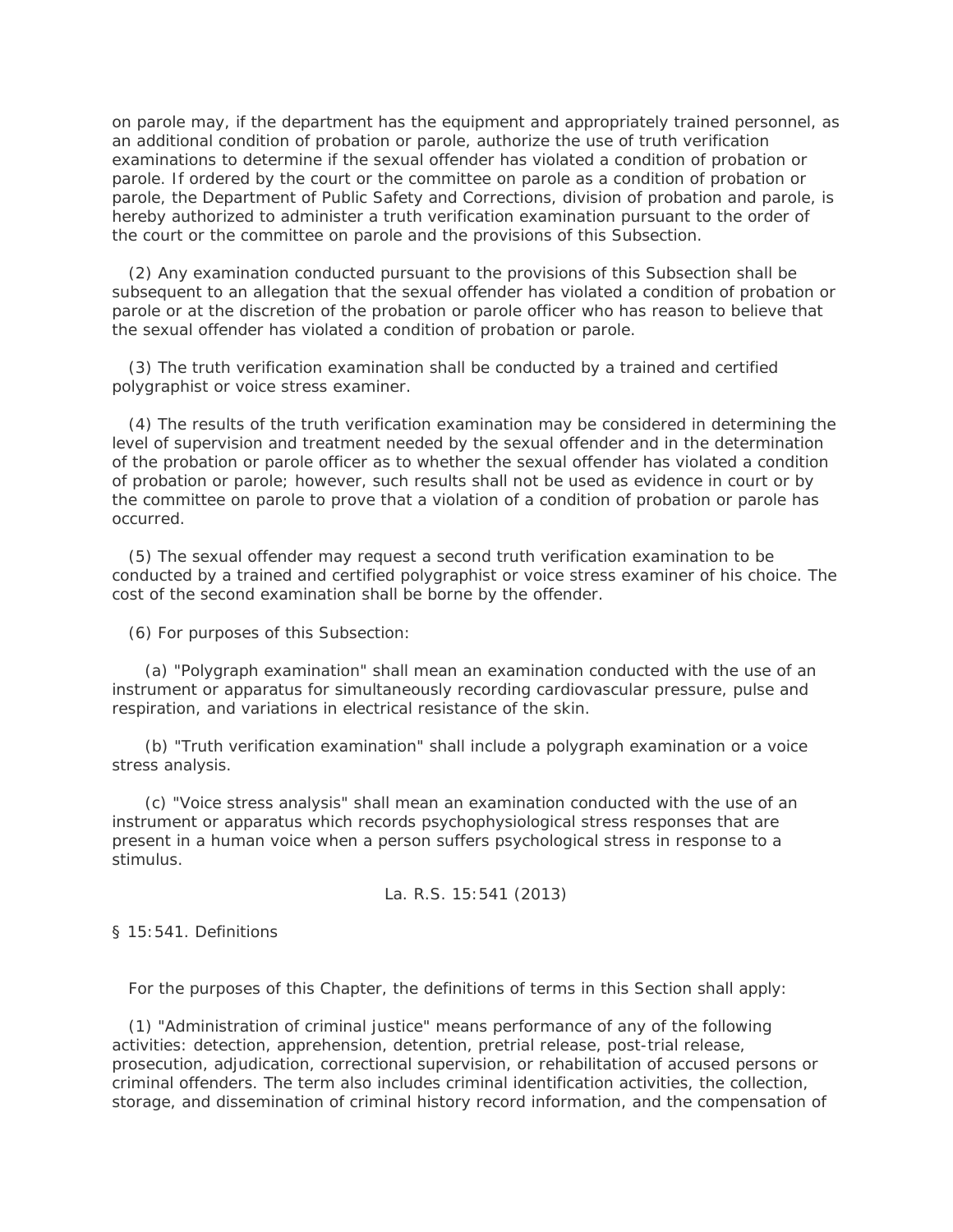victims of crime.

 (2) "Aggravated offense" means a conviction for the perpetration or attempted perpetration of, or conspiracy to commit, any of the following:

 (a) Aggravated rape [\(R.S. 14:42\)](http://www.lexis.com/research/buttonTFLink?_m=9feb72c4c47e4f821e683736cd86d279&_xfercite=%3ccite%20cc%3d%22USA%22%3e%3c%21%5bCDATA%5bLa.%20R.S.%2015%3a541%5d%5d%3e%3c%2fcite%3e&_butType=4&_butStat=0&_butNum=2&_butInline=1&_butinfo=LACODE%2014%3a42&_fmtstr=FULL&docnum=1&_startdoc=1&wchp=dGLzVzB-zSkAW&_md5=e00d8a1f2f51f8faffe957c280738000), which shall include convictions for the perpetration or attempted perpetration of, or conspiracy to commit, aggravated oral sexual battery (formerly [R.S. 14:43.4,](http://www.lexis.com/research/buttonTFLink?_m=9feb72c4c47e4f821e683736cd86d279&_xfercite=%3ccite%20cc%3d%22USA%22%3e%3c%21%5bCDATA%5bLa.%20R.S.%2015%3a541%5d%5d%3e%3c%2fcite%3e&_butType=4&_butStat=0&_butNum=3&_butInline=1&_butinfo=LACODE%2014%3a43.4&_fmtstr=FULL&docnum=1&_startdoc=1&wchp=dGLzVzB-zSkAW&_md5=def600a8e8ca466a64dca0547c56267e) Repealed by [Acts 2001, No. 301,](http://www.lexis.com/research/buttonLink?_m=9feb72c4c47e4f821e683736cd86d279&_xfercite=%3ccite%20cc%3d%22USA%22%3e%3c%21%5bCDATA%5bLa.%20R.S.%2015%3a541%5d%5d%3e%3c%2fcite%3e&_butType=1&_butStat=0&_butNum=4&_butInline=1&_butinfo=LXE_2001_LA_ALS_301&_fmtstr=FULL&docnum=1&_startdoc=1&wchp=dGLzVzB-zSkAW&_md5=3f7fedba425df63f1b359bfb21af8c1f) § 2) occurring prior to August 15, 2001.

(b) Forcible rape [\(R.S. 14:42.1\)](http://www.lexis.com/research/buttonTFLink?_m=9feb72c4c47e4f821e683736cd86d279&_xfercite=%3ccite%20cc%3d%22USA%22%3e%3c%21%5bCDATA%5bLa.%20R.S.%2015%3a541%5d%5d%3e%3c%2fcite%3e&_butType=4&_butStat=0&_butNum=5&_butInline=1&_butinfo=LACODE%2014%3a42.1&_fmtstr=FULL&docnum=1&_startdoc=1&wchp=dGLzVzB-zSkAW&_md5=177fe8d5d44cfcc9a934d4a501cd6222).

(c) Simple rape under the provisions of R.S.  $14:43(A)(1)$  and  $(2)$ .

(d) Sexual battery prosecuted under the provisions of R.S.  $14:43.1(C)(2)$ .

(e) Second degree sexual battery [\(R.S. 14:43.2\)](http://www.lexis.com/research/buttonTFLink?_m=9feb72c4c47e4f821e683736cd86d279&_xfercite=%3ccite%20cc%3d%22USA%22%3e%3c%21%5bCDATA%5bLa.%20R.S.%2015%3a541%5d%5d%3e%3c%2fcite%3e&_butType=4&_butStat=0&_butNum=8&_butInline=1&_butinfo=LACODE%2014%3a43.2&_fmtstr=FULL&docnum=1&_startdoc=1&wchp=dGLzVzB-zSkAW&_md5=4f3e1076cb9feb36d3c2f61cf73ff813)

 (f) Aggravated kidnapping [\(R.S. 14:44\)](http://www.lexis.com/research/buttonTFLink?_m=9feb72c4c47e4f821e683736cd86d279&_xfercite=%3ccite%20cc%3d%22USA%22%3e%3c%21%5bCDATA%5bLa.%20R.S.%2015%3a541%5d%5d%3e%3c%2fcite%3e&_butType=4&_butStat=0&_butNum=9&_butInline=1&_butinfo=LACODE%2014%3a44&_fmtstr=FULL&docnum=1&_startdoc=1&wchp=dGLzVzB-zSkAW&_md5=30d4b6f83ebd3909adbe605504ab7bc5) of a child who has not attained the age of eighteen years.

 (g) Second degree kidnapping [\(R.S. 14:44.1\)](http://www.lexis.com/research/buttonTFLink?_m=9feb72c4c47e4f821e683736cd86d279&_xfercite=%3ccite%20cc%3d%22USA%22%3e%3c%21%5bCDATA%5bLa.%20R.S.%2015%3a541%5d%5d%3e%3c%2fcite%3e&_butType=4&_butStat=0&_butNum=10&_butInline=1&_butinfo=LACODE%2014%3a44.1&_fmtstr=FULL&docnum=1&_startdoc=1&wchp=dGLzVzB-zSkAW&_md5=241e67145842494c6dfab36101324a6e) of a child who has not attained the age of eighteen years.

(h) Aggravated kidnapping of child [\(R.S. 14:44.2\)](http://www.lexis.com/research/buttonTFLink?_m=9feb72c4c47e4f821e683736cd86d279&_xfercite=%3ccite%20cc%3d%22USA%22%3e%3c%21%5bCDATA%5bLa.%20R.S.%2015%3a541%5d%5d%3e%3c%2fcite%3e&_butType=4&_butStat=0&_butNum=11&_butInline=1&_butinfo=LACODE%2014%3a44.2&_fmtstr=FULL&docnum=1&_startdoc=1&wchp=dGLzVzB-zSkAW&_md5=48548760918324266bd325f14b9087db).

 (i) Simple kidnapping [\(R.S. 14:45\)](http://www.lexis.com/research/buttonTFLink?_m=9feb72c4c47e4f821e683736cd86d279&_xfercite=%3ccite%20cc%3d%22USA%22%3e%3c%21%5bCDATA%5bLa.%20R.S.%2015%3a541%5d%5d%3e%3c%2fcite%3e&_butType=4&_butStat=0&_butNum=12&_butInline=1&_butinfo=LACODE%2014%3a45&_fmtstr=FULL&docnum=1&_startdoc=1&wchp=dGLzVzB-zSkAW&_md5=ba642a466f418674a12b092bb9bb4542) of a child who has not attained the age of eighteen years.

 (j) Aggravated incest [\(R.S. 14:78.1\)](http://www.lexis.com/research/buttonTFLink?_m=9feb72c4c47e4f821e683736cd86d279&_xfercite=%3ccite%20cc%3d%22USA%22%3e%3c%21%5bCDATA%5bLa.%20R.S.%2015%3a541%5d%5d%3e%3c%2fcite%3e&_butType=4&_butStat=0&_butNum=13&_butInline=1&_butinfo=LACODE%2014%3a78.1&_fmtstr=FULL&docnum=1&_startdoc=1&wchp=dGLzVzB-zSkAW&_md5=7f460dd1c5f8766213b9c5a737cbcfac) involving sexual intercourse, second degree sexual battery, oral sexual battery, or when prosecuted under the provisions of [R.S.](http://www.lexis.com/research/buttonTFLink?_m=9feb72c4c47e4f821e683736cd86d279&_xfercite=%3ccite%20cc%3d%22USA%22%3e%3c%21%5bCDATA%5bLa.%20R.S.%2015%3a541%5d%5d%3e%3c%2fcite%3e&_butType=4&_butStat=0&_butNum=14&_butInline=1&_butinfo=LACODE%2014%3a78.1&_fmtstr=FULL&docnum=1&_startdoc=1&wchp=dGLzVzB-zSkAW&_md5=8133c24cf980ea14b707b3c4b5a8d9d6)  [14:78.1\(D\)\(2\).](http://www.lexis.com/research/buttonTFLink?_m=9feb72c4c47e4f821e683736cd86d279&_xfercite=%3ccite%20cc%3d%22USA%22%3e%3c%21%5bCDATA%5bLa.%20R.S.%2015%3a541%5d%5d%3e%3c%2fcite%3e&_butType=4&_butStat=0&_butNum=14&_butInline=1&_butinfo=LACODE%2014%3a78.1&_fmtstr=FULL&docnum=1&_startdoc=1&wchp=dGLzVzB-zSkAW&_md5=8133c24cf980ea14b707b3c4b5a8d9d6)

 (k) Molestation of a juvenile or a person with a physical or mental disability prosecuted under the provisions of R.S.  $14:81.2(C)(1)$ ,  $(D)(1)$ , or  $(D)(2)$ .

(l) Aggravated crime against nature [\(R.S. 14:89.1\)](http://www.lexis.com/research/buttonTFLink?_m=9feb72c4c47e4f821e683736cd86d279&_xfercite=%3ccite%20cc%3d%22USA%22%3e%3c%21%5bCDATA%5bLa.%20R.S.%2015%3a541%5d%5d%3e%3c%2fcite%3e&_butType=4&_butStat=0&_butNum=16&_butInline=1&_butinfo=LACODE%2014%3a89.1&_fmtstr=FULL&docnum=1&_startdoc=1&wchp=dGLzVzB-zSkAW&_md5=3d69dcbee2e05e5ff7bd428d534837d1).

(m) Sexual battery of the infirm [\(R.S. 14:93.5\)](http://www.lexis.com/research/buttonTFLink?_m=9feb72c4c47e4f821e683736cd86d279&_xfercite=%3ccite%20cc%3d%22USA%22%3e%3c%21%5bCDATA%5bLa.%20R.S.%2015%3a541%5d%5d%3e%3c%2fcite%3e&_butType=4&_butStat=0&_butNum=17&_butInline=1&_butinfo=LACODE%2014%3a93.5&_fmtstr=FULL&docnum=1&_startdoc=1&wchp=dGLzVzB-zSkAW&_md5=7482c5224a4513c6f1ff55163cf1add2).

(n) Trafficking of children for sexual purposes [\(R.S. 14:46.3\)](http://www.lexis.com/research/buttonTFLink?_m=9feb72c4c47e4f821e683736cd86d279&_xfercite=%3ccite%20cc%3d%22USA%22%3e%3c%21%5bCDATA%5bLa.%20R.S.%2015%3a541%5d%5d%3e%3c%2fcite%3e&_butType=4&_butStat=0&_butNum=18&_butInline=1&_butinfo=LACODE%2014%3a46.3&_fmtstr=FULL&docnum=1&_startdoc=1&wchp=dGLzVzB-zSkAW&_md5=4d0e739781d888923f763390ceee778a).

 (o) Any offense under the laws of another state, or military, territorial, foreign, tribal, or federal law which is equivalent to the offenses listed in Subparagraphs (a) through (n) of this Paragraph.

 (3) "Bureau" means the Louisiana Bureau of Criminal Identification and Information as established in Chapter 6 of this Title.

 (4) "Chat room" means any Internet web site through which users have the ability to communicate via text and which allows messages to be visible to all other users or to a designated segment of all other users.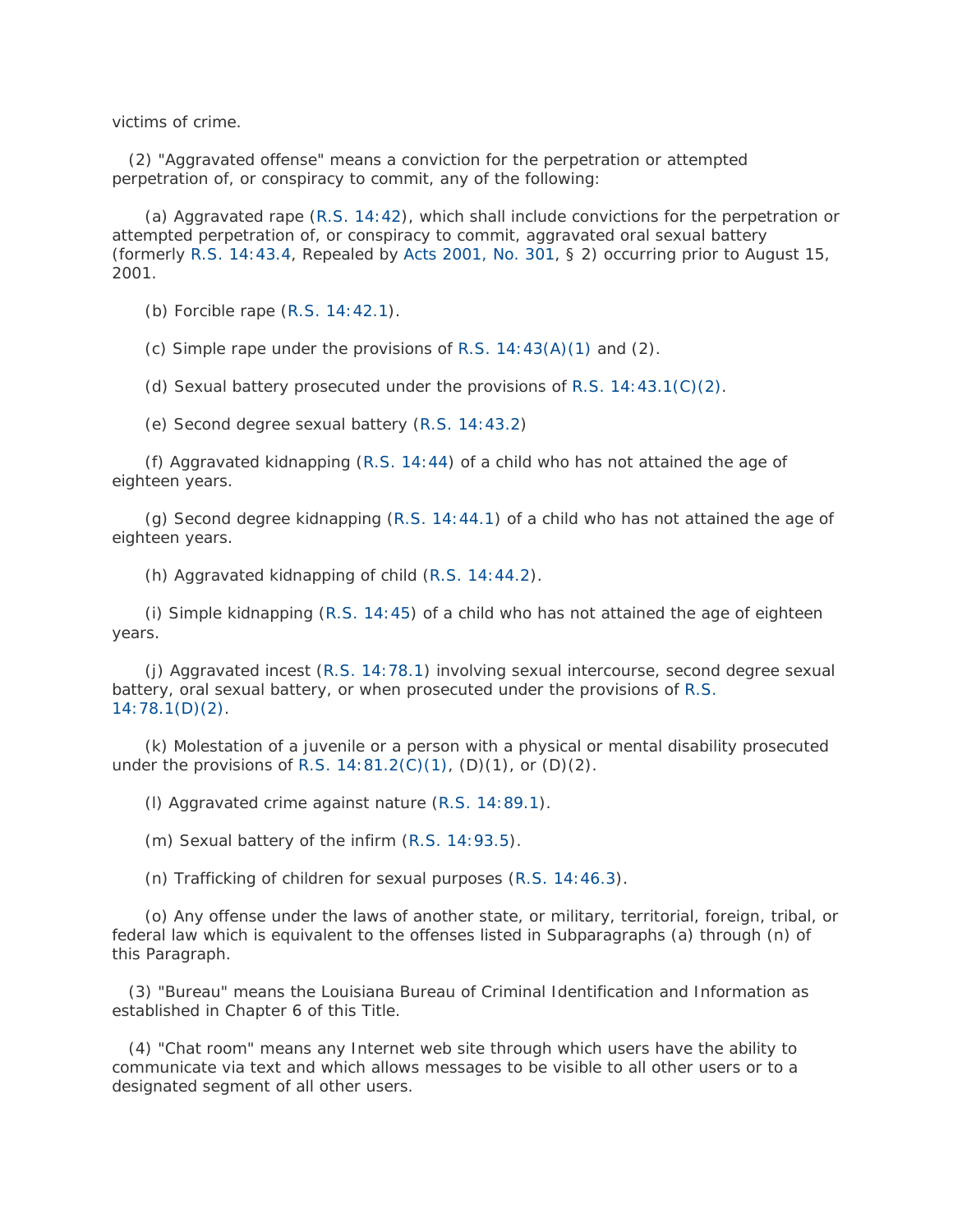(5) "Child predator" means a person who has been convicted of a criminal offense against a victim who is a minor, as defined in Paragraph (12).

 (6) "Child sexual predator" means a person defined as such in accordance with the provisions of R.S. [15:560.1.](http://www.lexis.com/research/buttonTFLink?_m=9feb72c4c47e4f821e683736cd86d279&_xfercite=%3ccite%20cc%3d%22USA%22%3e%3c%21%5bCDATA%5bLa.%20R.S.%2015%3a541%5d%5d%3e%3c%2fcite%3e&_butType=4&_butStat=0&_butNum=19&_butInline=1&_butinfo=LACODE%2015%3a560.1&_fmtstr=FULL&docnum=1&_startdoc=1&wchp=dGLzVzB-zSkAW&_md5=09a7054be28052fe11f3caee900e3811)

 (7) "Conviction or other disposition adverse to the subject" means any disposition of charges, except a decision not to prosecute, a dismissal, or an acquittal, except when the acquittal is due to a finding of not guilty by reason of insanity and the person was committed. However, a dismissal entered after a period of probation, suspension, or deferral of sentence shall be considered a disposition adverse to the subject.

 (8) "Conviction record" means criminal history record information relating to an incident which has led to a conviction or other disposition adverse to the subject.

 (9) "Court determination" means a determination that a person is a sexually violent predator or a determination that a person is no longer a sexually violent predator that shall be made by the sentencing court after receiving a report by the commission.

 (10) "Criminal history record information" means information contained in records collected by criminal justice agencies, other than courts, on individuals, consisting of identifiable descriptions and notations of arrests, detention, indictments, information, or other formal criminal charges, and any disposition arising therefrom, including sentences, correctional supervision, and release. The term includes information contained in records maintained by or obtained from criminal justice agencies, other than courts, which records provide individual identification of a person together with any portion of the individual's record of involvement in the criminal justice system as an alleged or convicted offender, except:

 (a) Posters, announcements, or lists for identifying or apprehending fugitives or wanted persons.

 (b) Original records of entry maintained by criminal justice agencies to the extent that such records are compiled and maintained chronologically and are accessible only on a chronological basis.

 (c) Court indices and records of public judicial proceedings, court decisions, and opinions, and information disclosed during judicial proceedings.

 (d) Records of traffic violations which are not punishable by a maximum term of imprisonment of more than ninety days.

 (e) Records of any traffic offenses as maintained by the office of motor vehicles for the purpose of regulating the issuance, suspension, revocation, or renewal of drivers' or other operators' licenses.

 (f) Records of any aviation violation or offenses as maintained by the Department of Transportation and Development for the purpose of regulating pilots or other aviation operators.

(g) Announcements of pardons.

(11) "Criminal justice agency" means: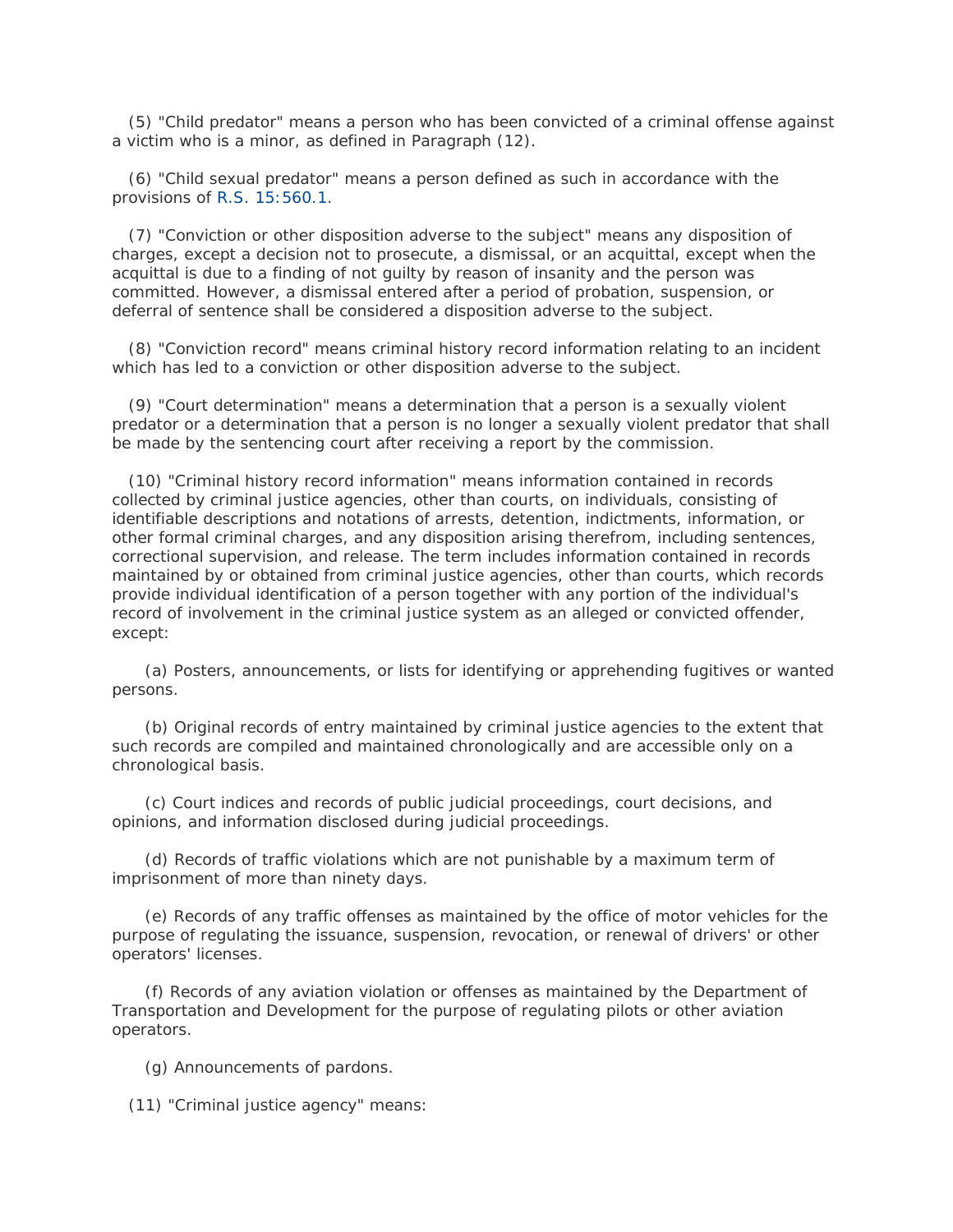(a) A court.

 (b) A government agency which performs the administration of criminal justice pursuant to a statute or executive order and which allocates a substantial part of its annual budget to the administration of criminal justice.

 (12) "Criminal offense against a victim who is a minor" for the purposes of this Chapter means conviction for the perpetration or attempted perpetration of or conspiracy to commit any of the following offenses:

 (a) A violation of [R.S. 14:44,](http://www.lexis.com/research/buttonTFLink?_m=9feb72c4c47e4f821e683736cd86d279&_xfercite=%3ccite%20cc%3d%22USA%22%3e%3c%21%5bCDATA%5bLa.%20R.S.%2015%3a541%5d%5d%3e%3c%2fcite%3e&_butType=4&_butStat=0&_butNum=20&_butInline=1&_butinfo=LACODE%2014%3a44&_fmtstr=FULL&docnum=1&_startdoc=1&wchp=dGLzVzB-zSkAW&_md5=8c2eae601f395bbf5b7ce37524645889) 44.1, 44.2, 45, 45.1, 46, or 46.1 when the victim is under eighteen years of age and the defendant is not the parent of the victim.

 (b) A violation of any of the following provisions when the victim is under eighteen years of age: [R.S. 14:82.1,](http://www.lexis.com/research/buttonTFLink?_m=9feb72c4c47e4f821e683736cd86d279&_xfercite=%3ccite%20cc%3d%22USA%22%3e%3c%21%5bCDATA%5bLa.%20R.S.%2015%3a541%5d%5d%3e%3c%2fcite%3e&_butType=4&_butStat=0&_butNum=21&_butInline=1&_butinfo=LACODE%2014%3a82.1&_fmtstr=FULL&docnum=1&_startdoc=1&wchp=dGLzVzB-zSkAW&_md5=13811aa4a732a48c1696f16c0b0b5e6c) 84(1), (3), (5), or (6), or 86, or [R.S. 23:251\(A\)\(4\).](http://www.lexis.com/research/buttonTFLink?_m=9feb72c4c47e4f821e683736cd86d279&_xfercite=%3ccite%20cc%3d%22USA%22%3e%3c%21%5bCDATA%5bLa.%20R.S.%2015%3a541%5d%5d%3e%3c%2fcite%3e&_butType=4&_butStat=0&_butNum=22&_butInline=1&_butinfo=LACODE%2023%3a251&_fmtstr=FULL&docnum=1&_startdoc=1&wchp=dGLzVzB-zSkAW&_md5=7b3c08f036f0005b0ff1211bcea714d8)

 (c) A violation of [R.S. 14:83,](http://www.lexis.com/research/buttonTFLink?_m=9feb72c4c47e4f821e683736cd86d279&_xfercite=%3ccite%20cc%3d%22USA%22%3e%3c%21%5bCDATA%5bLa.%20R.S.%2015%3a541%5d%5d%3e%3c%2fcite%3e&_butType=4&_butStat=0&_butNum=23&_butInline=1&_butinfo=LACODE%2014%3a83&_fmtstr=FULL&docnum=1&_startdoc=1&wchp=dGLzVzB-zSkAW&_md5=0fc5d4bc0447f276d580024a8a035e67) 83.1, 83.2, or 282 when the prostitution involves persons under the age of eighteen years.

 (d) Any conviction for an offense under the laws of another state, or military, territorial, foreign, tribal, or federal law which is equivalent to the offenses listed in Subparagraphs (a), (b), and (c) of this Paragraph.

 (13) "Disposition" means the formal conclusion of a criminal proceeding at whatever stage it occurs in the criminal justice system.

 (14) "Dissemination" means disclosing criminal history record information or disclosing the absence of criminal history record information to any person or agency outside the agency possessing the information, subject to the following exceptions:

 (a) When criminal justice agencies jointly participate in the maintenance of a single recordkeeping department as an alternative to maintaining separate records, the furnishing of information by that department to personnel of any participating agency.

 (b) The furnishing of information by any criminal justice agency to another for the purpose of processing a matter through the criminal justice system, such as a police department providing information to a prosecutor for use in preparing a charge.

 (c) The reporting of an event to a recordkeeping agency for the purpose of maintaining the record.

(14.1), (14.2) Repealed by [Acts 2008, No. 672,](http://www.lexis.com/research/buttonLink?_m=9feb72c4c47e4f821e683736cd86d279&_xfercite=%3ccite%20cc%3d%22USA%22%3e%3c%21%5bCDATA%5bLa.%20R.S.%2015%3a541%5d%5d%3e%3c%2fcite%3e&_butType=1&_butStat=0&_butNum=24&_butInline=1&_butinfo=LXE_2008_LA_ALS_672&_fmtstr=FULL&docnum=1&_startdoc=1&wchp=dGLzVzB-zSkAW&_md5=2e849b925a791c37b0fecd9600b1fb1e) § 5, effective August 15, 2008.

 (15) "Instant message address" means an identifier that allows a person to communicate with another person using the Internet.

 (16) "Institution of postsecondary education" means any public or private institution of postsecondary education in the state licensed by the Board of Regents under the provisions of [R.S. 17:1808](http://www.lexis.com/research/buttonTFLink?_m=9feb72c4c47e4f821e683736cd86d279&_xfercite=%3ccite%20cc%3d%22USA%22%3e%3c%21%5bCDATA%5bLa.%20R.S.%2015%3a541%5d%5d%3e%3c%2fcite%3e&_butType=4&_butStat=0&_butNum=25&_butInline=1&_butinfo=LACODE%2017%3a1808&_fmtstr=FULL&docnum=1&_startdoc=1&wchp=dGLzVzB-zSkAW&_md5=3a3d12a5bc904aa68c0db6b1374c8c9d) or each proprietary school licensed by the Board of Regents under the provisions of [R.S. 17:3141.4.](http://www.lexis.com/research/buttonTFLink?_m=9feb72c4c47e4f821e683736cd86d279&_xfercite=%3ccite%20cc%3d%22USA%22%3e%3c%21%5bCDATA%5bLa.%20R.S.%2015%3a541%5d%5d%3e%3c%2fcite%3e&_butType=4&_butStat=0&_butNum=26&_butInline=1&_butinfo=LACODE%2017%3a3141.4&_fmtstr=FULL&docnum=1&_startdoc=1&wchp=dGLzVzB-zSkAW&_md5=4705668ff7e16a8fad96702f304f68e9)

(17) "Interactive computer service" means any information service, system, or access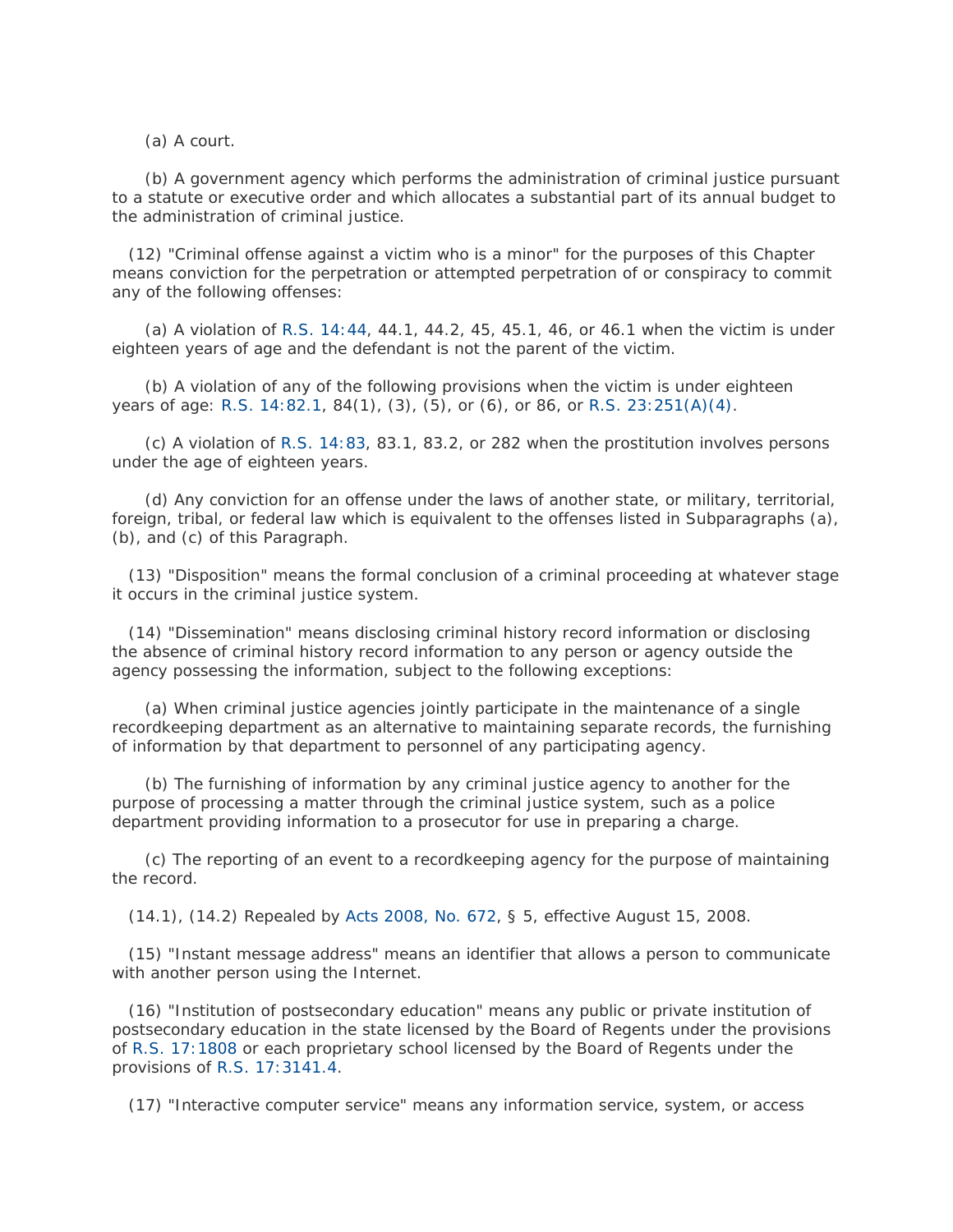software provider that offers users the capability for generating, acquiring, storing, transforming, processing, retrieving, utilizing, or making available information, including a service or system that provides or enables computer access by multiple users to a computer server, including specifically a service or system that provides access to the Internet and such systems operated or services offered by libraries or educational institutions.

 (18) "Mental abnormality" means a congenital or acquired condition of a person that affects the emotional or volitional capacity of the person in a manner that predisposes that person to the commission of criminal sexual acts to a degree that makes the person a menace to the health and safety of others. Nothing in this definition is intended to supersede or apply to the definitions found in [R.S. 14:10](http://www.lexis.com/research/buttonTFLink?_m=9feb72c4c47e4f821e683736cd86d279&_xfercite=%3ccite%20cc%3d%22USA%22%3e%3c%21%5bCDATA%5bLa.%20R.S.%2015%3a541%5d%5d%3e%3c%2fcite%3e&_butType=4&_butStat=0&_butNum=27&_butInline=1&_butinfo=LACODE%2014%3a10&_fmtstr=FULL&docnum=1&_startdoc=1&wchp=dGLzVzB-zSkAW&_md5=031dd05be37a668ad79453a66803819e) or [R.S. 14:14](http://www.lexis.com/research/buttonTFLink?_m=9feb72c4c47e4f821e683736cd86d279&_xfercite=%3ccite%20cc%3d%22USA%22%3e%3c%21%5bCDATA%5bLa.%20R.S.%2015%3a541%5d%5d%3e%3c%2fcite%3e&_butType=4&_butStat=0&_butNum=28&_butInline=1&_butinfo=LACODE%2014%3a14&_fmtstr=FULL&docnum=1&_startdoc=1&wchp=dGLzVzB-zSkAW&_md5=6ea51d9fd377afe7f5cc91d2a621c04e) in reference to criminal intent or insanity.

 (19) "Nonconviction data" consists of all criminal history record information relating to an incident which has not led to a conviction or other disposition adverse to the subject, and for which proceedings are no longer actively pending. There shall be a rebuttable presumption that proceedings are no longer actively pending if more than one year has elapsed since arrest, citation, or service of warrant and no disposition has been entered.

 (20) "Online identifier" means any electronic e-mail address, instant message name, chat name, social networking name, or other similar Internet communication name.

 (20.1) "Out-of-state offender" means any offender convicted or adjudicated in any court system, other than a court in this state, of any offense having elements equivalent to a "sex offense" or a "criminal offense against a victim who is a minor", as defined in this Section.

 (20.2) "Out-of-state offense" means any offense, as defined by the laws of any jurisdiction other than the state of Louisiana, the elements of which are comparable to a Louisiana "sex offense" or "criminal offense against a victim who is a minor", as defined in this Section.

 (21) "Predatory" means an act directed at a stranger or a person with whom a relationship has been established or promoted for the primary purpose of victimization.

 (22) "Residence" means a dwelling where an offender regularly resides, regardless of the number of days or nights spent there. For those offenders who lack a fixed abode or dwelling, "residence" shall include the area or place where the offender habitually lives, including but not limited to a rural area with no address or a shelter.

 (23) "School" includes any public or nonpublic school which the person attends, including but not limited to institutions of postsecondary education.

 (24) (a) "Sex offense" means deferred adjudication, adjudication withheld, or conviction for the perpetration or attempted perpetration of or conspiracy to commit human trafficking when prosecuted under the provisions of [R.S. 14:46.2\(B\)\(2\)](http://www.lexis.com/research/buttonTFLink?_m=9feb72c4c47e4f821e683736cd86d279&_xfercite=%3ccite%20cc%3d%22USA%22%3e%3c%21%5bCDATA%5bLa.%20R.S.%2015%3a541%5d%5d%3e%3c%2fcite%3e&_butType=4&_butStat=0&_butNum=29&_butInline=1&_butinfo=LACODE%2014%3a46.2&_fmtstr=FULL&docnum=1&_startdoc=1&wchp=dGLzVzB-zSkAW&_md5=fee649ee4ada55ccd218694078b520e4) or (3), [R.S. 14:46.3](http://www.lexis.com/research/buttonTFLink?_m=9feb72c4c47e4f821e683736cd86d279&_xfercite=%3ccite%20cc%3d%22USA%22%3e%3c%21%5bCDATA%5bLa.%20R.S.%2015%3a541%5d%5d%3e%3c%2fcite%3e&_butType=4&_butStat=0&_butNum=30&_butInline=1&_butinfo=LACODE%2014%3a46.3&_fmtstr=FULL&docnum=1&_startdoc=1&wchp=dGLzVzB-zSkAW&_md5=86fa5e74d4bf554a3585eb957ac21fa2) (trafficking of children for sexual purposes), [R.S. 14:78](http://www.lexis.com/research/buttonTFLink?_m=9feb72c4c47e4f821e683736cd86d279&_xfercite=%3ccite%20cc%3d%22USA%22%3e%3c%21%5bCDATA%5bLa.%20R.S.%2015%3a541%5d%5d%3e%3c%2fcite%3e&_butType=4&_butStat=0&_butNum=31&_butInline=1&_butinfo=LACODE%2014%3a78&_fmtstr=FULL&docnum=1&_startdoc=1&wchp=dGLzVzB-zSkAW&_md5=ea2c99d701f309ff4ebfe35334933d75) (incest), [R.S. 14:78.1](http://www.lexis.com/research/buttonTFLink?_m=9feb72c4c47e4f821e683736cd86d279&_xfercite=%3ccite%20cc%3d%22USA%22%3e%3c%21%5bCDATA%5bLa.%20R.S.%2015%3a541%5d%5d%3e%3c%2fcite%3e&_butType=4&_butStat=0&_butNum=32&_butInline=1&_butinfo=LACODE%2014%3a78.1&_fmtstr=FULL&docnum=1&_startdoc=1&wchp=dGLzVzB-zSkAW&_md5=9dddd2b8a64c7bed605e7c42ab6caa2c) (aggravated incest), [R.S.](http://www.lexis.com/research/buttonTFLink?_m=9feb72c4c47e4f821e683736cd86d279&_xfercite=%3ccite%20cc%3d%22USA%22%3e%3c%21%5bCDATA%5bLa.%20R.S.%2015%3a541%5d%5d%3e%3c%2fcite%3e&_butType=4&_butStat=0&_butNum=33&_butInline=1&_butinfo=LACODE%2014%3a89&_fmtstr=FULL&docnum=1&_startdoc=1&wchp=dGLzVzB-zSkAW&_md5=39fe3812d93eed73ed6bde4bd95de821) [14:89](http://www.lexis.com/research/buttonTFLink?_m=9feb72c4c47e4f821e683736cd86d279&_xfercite=%3ccite%20cc%3d%22USA%22%3e%3c%21%5bCDATA%5bLa.%20R.S.%2015%3a541%5d%5d%3e%3c%2fcite%3e&_butType=4&_butStat=0&_butNum=33&_butInline=1&_butinfo=LACODE%2014%3a89&_fmtstr=FULL&docnum=1&_startdoc=1&wchp=dGLzVzB-zSkAW&_md5=39fe3812d93eed73ed6bde4bd95de821) (crime against nature), [R.S. 14:89.1](http://www.lexis.com/research/buttonTFLink?_m=9feb72c4c47e4f821e683736cd86d279&_xfercite=%3ccite%20cc%3d%22USA%22%3e%3c%21%5bCDATA%5bLa.%20R.S.%2015%3a541%5d%5d%3e%3c%2fcite%3e&_butType=4&_butStat=0&_butNum=34&_butInline=1&_butinfo=LACODE%2014%3a89.1&_fmtstr=FULL&docnum=1&_startdoc=1&wchp=dGLzVzB-zSkAW&_md5=cc72b1ee3a7dae464afa5a54f321ed01) (aggravated crime against nature), [R.S.](http://www.lexis.com/research/buttonTFLink?_m=9feb72c4c47e4f821e683736cd86d279&_xfercite=%3ccite%20cc%3d%22USA%22%3e%3c%21%5bCDATA%5bLa.%20R.S.%2015%3a541%5d%5d%3e%3c%2fcite%3e&_butType=4&_butStat=0&_butNum=35&_butInline=1&_butinfo=LACODE%2014%3a89.2&_fmtstr=FULL&docnum=1&_startdoc=1&wchp=dGLzVzB-zSkAW&_md5=a83dc2229ceb1cc7584c431854a1bf31)  [14:89.2\(B\)\(3\)](http://www.lexis.com/research/buttonTFLink?_m=9feb72c4c47e4f821e683736cd86d279&_xfercite=%3ccite%20cc%3d%22USA%22%3e%3c%21%5bCDATA%5bLa.%20R.S.%2015%3a541%5d%5d%3e%3c%2fcite%3e&_butType=4&_butStat=0&_butNum=35&_butInline=1&_butinfo=LACODE%2014%3a89.2&_fmtstr=FULL&docnum=1&_startdoc=1&wchp=dGLzVzB-zSkAW&_md5=a83dc2229ceb1cc7584c431854a1bf31) (crime against nature by solicitation), [R.S. 14:80](http://www.lexis.com/research/buttonTFLink?_m=9feb72c4c47e4f821e683736cd86d279&_xfercite=%3ccite%20cc%3d%22USA%22%3e%3c%21%5bCDATA%5bLa.%20R.S.%2015%3a541%5d%5d%3e%3c%2fcite%3e&_butType=4&_butStat=0&_butNum=36&_butInline=1&_butinfo=LACODE%2014%3a80&_fmtstr=FULL&docnum=1&_startdoc=1&wchp=dGLzVzB-zSkAW&_md5=b5edb02cb396ee7c52bbced41606657b) (felony carnal knowledge of a juvenile), [R.S. 14:81](http://www.lexis.com/research/buttonTFLink?_m=9feb72c4c47e4f821e683736cd86d279&_xfercite=%3ccite%20cc%3d%22USA%22%3e%3c%21%5bCDATA%5bLa.%20R.S.%2015%3a541%5d%5d%3e%3c%2fcite%3e&_butType=4&_butStat=0&_butNum=37&_butInline=1&_butinfo=LACODE%2014%3a81&_fmtstr=FULL&docnum=1&_startdoc=1&wchp=dGLzVzB-zSkAW&_md5=984878e99219e07c8e2851a1d672177b) (indecent behavior with juveniles), [R.S.14:81.1](http://www.lexis.com/research/buttonTFLink?_m=9feb72c4c47e4f821e683736cd86d279&_xfercite=%3ccite%20cc%3d%22USA%22%3e%3c%21%5bCDATA%5bLa.%20R.S.%2015%3a541%5d%5d%3e%3c%2fcite%3e&_butType=4&_butStat=0&_butNum=38&_butInline=1&_butinfo=LACODE%2014%3a81.1&_fmtstr=FULL&docnum=1&_startdoc=1&wchp=dGLzVzB-zSkAW&_md5=3c22a2ad968712ad9dc629266c332571) (pornography involving juveniles), [R.S. 14:81.2](http://www.lexis.com/research/buttonTFLink?_m=9feb72c4c47e4f821e683736cd86d279&_xfercite=%3ccite%20cc%3d%22USA%22%3e%3c%21%5bCDATA%5bLa.%20R.S.%2015%3a541%5d%5d%3e%3c%2fcite%3e&_butType=4&_butStat=0&_butNum=39&_butInline=1&_butinfo=LACODE%2014%3a81.2&_fmtstr=FULL&docnum=1&_startdoc=1&wchp=dGLzVzB-zSkAW&_md5=526ad9cfa983bb050e308fcc3bc8ffa8) (molestation of a juvenile or a person with a physical or mental disability), [R.S. 14:81.3](http://www.lexis.com/research/buttonTFLink?_m=9feb72c4c47e4f821e683736cd86d279&_xfercite=%3ccite%20cc%3d%22USA%22%3e%3c%21%5bCDATA%5bLa.%20R.S.%2015%3a541%5d%5d%3e%3c%2fcite%3e&_butType=4&_butStat=0&_butNum=40&_butInline=1&_butinfo=LACODE%2014%3a81.3&_fmtstr=FULL&docnum=1&_startdoc=1&wchp=dGLzVzB-zSkAW&_md5=e6b2d0bee707419015f8d86473bc2f8e) (computer-aided solicitation of a minor), [R.S. 14:81.4](http://www.lexis.com/research/buttonTFLink?_m=9feb72c4c47e4f821e683736cd86d279&_xfercite=%3ccite%20cc%3d%22USA%22%3e%3c%21%5bCDATA%5bLa.%20R.S.%2015%3a541%5d%5d%3e%3c%2fcite%3e&_butType=4&_butStat=0&_butNum=41&_butInline=1&_butinfo=LACODE%2014%3a81.4&_fmtstr=FULL&docnum=1&_startdoc=1&wchp=dGLzVzB-zSkAW&_md5=522b3b0129e4abd5b49c306699254a3b) (prohibited sexual conduct between an educator and student), [R.S. 14:92\(A\)\(7\)](http://www.lexis.com/research/buttonTFLink?_m=9feb72c4c47e4f821e683736cd86d279&_xfercite=%3ccite%20cc%3d%22USA%22%3e%3c%21%5bCDATA%5bLa.%20R.S.%2015%3a541%5d%5d%3e%3c%2fcite%3e&_butType=4&_butStat=0&_butNum=42&_butInline=1&_butinfo=LACODE%2014%3a92&_fmtstr=FULL&docnum=1&_startdoc=1&wchp=dGLzVzB-zSkAW&_md5=ea603bb1e67b173e951f3edeb063f16b) (contributing to the delinquency of juveniles), [R.S. 14:93.5](http://www.lexis.com/research/buttonTFLink?_m=9feb72c4c47e4f821e683736cd86d279&_xfercite=%3ccite%20cc%3d%22USA%22%3e%3c%21%5bCDATA%5bLa.%20R.S.%2015%3a541%5d%5d%3e%3c%2fcite%3e&_butType=4&_butStat=0&_butNum=43&_butInline=1&_butinfo=LACODE%2014%3a93.5&_fmtstr=FULL&docnum=1&_startdoc=1&wchp=dGLzVzB-zSkAW&_md5=8077910905f1d374e2577aca861bdbb4) (sexual battery of the infirm),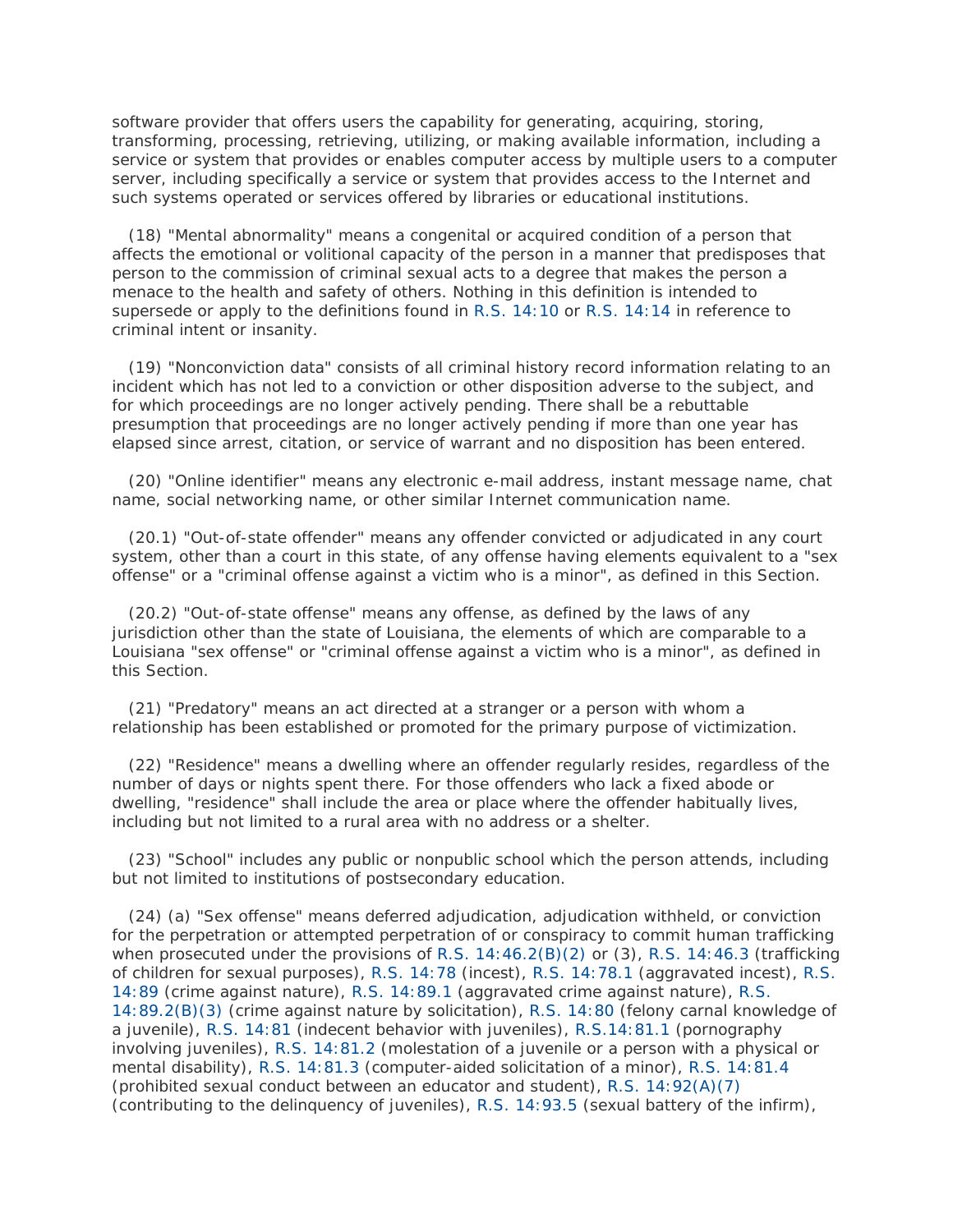[R.S. 14:106\(A\)\(5\)](http://www.lexis.com/research/buttonTFLink?_m=9feb72c4c47e4f821e683736cd86d279&_xfercite=%3ccite%20cc%3d%22USA%22%3e%3c%21%5bCDATA%5bLa.%20R.S.%2015%3a541%5d%5d%3e%3c%2fcite%3e&_butType=4&_butStat=0&_butNum=44&_butInline=1&_butinfo=LACODE%2014%3a106&_fmtstr=FULL&docnum=1&_startdoc=1&wchp=dGLzVzB-zSkAW&_md5=2758e23bd1a4595dd484f0562f5a1c49) (obscenity by solicitation of a person under the age of seventeen), [R.S.](http://www.lexis.com/research/buttonTFLink?_m=9feb72c4c47e4f821e683736cd86d279&_xfercite=%3ccite%20cc%3d%22USA%22%3e%3c%21%5bCDATA%5bLa.%20R.S.%2015%3a541%5d%5d%3e%3c%2fcite%3e&_butType=4&_butStat=0&_butNum=45&_butInline=1&_butinfo=LACODE%2014%3a283&_fmtstr=FULL&docnum=1&_startdoc=1&wchp=dGLzVzB-zSkAW&_md5=033532ee3df7854689c9ec933b332187)  [14:283](http://www.lexis.com/research/buttonTFLink?_m=9feb72c4c47e4f821e683736cd86d279&_xfercite=%3ccite%20cc%3d%22USA%22%3e%3c%21%5bCDATA%5bLa.%20R.S.%2015%3a541%5d%5d%3e%3c%2fcite%3e&_butType=4&_butStat=0&_butNum=45&_butInline=1&_butinfo=LACODE%2014%3a283&_fmtstr=FULL&docnum=1&_startdoc=1&wchp=dGLzVzB-zSkAW&_md5=033532ee3df7854689c9ec933b332187) (video voyeurism), [R.S. 14:41](http://www.lexis.com/research/buttonTFLink?_m=9feb72c4c47e4f821e683736cd86d279&_xfercite=%3ccite%20cc%3d%22USA%22%3e%3c%21%5bCDATA%5bLa.%20R.S.%2015%3a541%5d%5d%3e%3c%2fcite%3e&_butType=4&_butStat=0&_butNum=46&_butInline=1&_butinfo=LACODE%2014%3a41&_fmtstr=FULL&docnum=1&_startdoc=1&wchp=dGLzVzB-zSkAW&_md5=368fd7160429b6b2a797f362c75a42d5) (rape), [R.S. 14:42](http://www.lexis.com/research/buttonTFLink?_m=9feb72c4c47e4f821e683736cd86d279&_xfercite=%3ccite%20cc%3d%22USA%22%3e%3c%21%5bCDATA%5bLa.%20R.S.%2015%3a541%5d%5d%3e%3c%2fcite%3e&_butType=4&_butStat=0&_butNum=47&_butInline=1&_butinfo=LACODE%2014%3a42&_fmtstr=FULL&docnum=1&_startdoc=1&wchp=dGLzVzB-zSkAW&_md5=29fe74d99dc662ea858224aca553cfc9) (aggravated rape), [R.S. 14:42.1](http://www.lexis.com/research/buttonTFLink?_m=9feb72c4c47e4f821e683736cd86d279&_xfercite=%3ccite%20cc%3d%22USA%22%3e%3c%21%5bCDATA%5bLa.%20R.S.%2015%3a541%5d%5d%3e%3c%2fcite%3e&_butType=4&_butStat=0&_butNum=48&_butInline=1&_butinfo=LACODE%2014%3a42.1&_fmtstr=FULL&docnum=1&_startdoc=1&wchp=dGLzVzB-zSkAW&_md5=348f00b714fee11b53445f7adfaa2a0b) (forcible rape), [R.S. 14:43](http://www.lexis.com/research/buttonTFLink?_m=9feb72c4c47e4f821e683736cd86d279&_xfercite=%3ccite%20cc%3d%22USA%22%3e%3c%21%5bCDATA%5bLa.%20R.S.%2015%3a541%5d%5d%3e%3c%2fcite%3e&_butType=4&_butStat=0&_butNum=49&_butInline=1&_butinfo=LACODE%2014%3a43&_fmtstr=FULL&docnum=1&_startdoc=1&wchp=dGLzVzB-zSkAW&_md5=78565fb097d863b744fd82ee4ff811f3) (simple rape), [R.S. 14:43.1](http://www.lexis.com/research/buttonTFLink?_m=9feb72c4c47e4f821e683736cd86d279&_xfercite=%3ccite%20cc%3d%22USA%22%3e%3c%21%5bCDATA%5bLa.%20R.S.%2015%3a541%5d%5d%3e%3c%2fcite%3e&_butType=4&_butStat=0&_butNum=50&_butInline=1&_butinfo=LACODE%2014%3a43.1&_fmtstr=FULL&docnum=1&_startdoc=1&wchp=dGLzVzB-zSkAW&_md5=c7d64333ff8fcc8431db172803101bea) (sexual battery), [R.S. 14:43.2](http://www.lexis.com/research/buttonTFLink?_m=9feb72c4c47e4f821e683736cd86d279&_xfercite=%3ccite%20cc%3d%22USA%22%3e%3c%21%5bCDATA%5bLa.%20R.S.%2015%3a541%5d%5d%3e%3c%2fcite%3e&_butType=4&_butStat=0&_butNum=51&_butInline=1&_butinfo=LACODE%2014%3a43.2&_fmtstr=FULL&docnum=1&_startdoc=1&wchp=dGLzVzB-zSkAW&_md5=54f2c4b285dd03ae23c4cc94af6acc11) (second degree sexual battery), [R.S. 14:43.3](http://www.lexis.com/research/buttonTFLink?_m=9feb72c4c47e4f821e683736cd86d279&_xfercite=%3ccite%20cc%3d%22USA%22%3e%3c%21%5bCDATA%5bLa.%20R.S.%2015%3a541%5d%5d%3e%3c%2fcite%3e&_butType=4&_butStat=0&_butNum=52&_butInline=1&_butinfo=LACODE%2014%3a43.3&_fmtstr=FULL&docnum=1&_startdoc=1&wchp=dGLzVzB-zSkAW&_md5=5b81ef20bbdae2a5eb1b9551f301ce9c) (oral sexual battery), [R.S. 14:43.5](http://www.lexis.com/research/buttonTFLink?_m=9feb72c4c47e4f821e683736cd86d279&_xfercite=%3ccite%20cc%3d%22USA%22%3e%3c%21%5bCDATA%5bLa.%20R.S.%2015%3a541%5d%5d%3e%3c%2fcite%3e&_butType=4&_butStat=0&_butNum=53&_butInline=1&_butinfo=LACODE%2014%3a43.5&_fmtstr=FULL&docnum=1&_startdoc=1&wchp=dGLzVzB-zSkAW&_md5=363de604fcaa06000a85386a7b5c95da) (intentional exposure to AIDS virus), or a second or subsequent conviction of [R.S. 14:283.1](http://www.lexis.com/research/buttonTFLink?_m=9feb72c4c47e4f821e683736cd86d279&_xfercite=%3ccite%20cc%3d%22USA%22%3e%3c%21%5bCDATA%5bLa.%20R.S.%2015%3a541%5d%5d%3e%3c%2fcite%3e&_butType=4&_butStat=0&_butNum=54&_butInline=1&_butinfo=LACODE%2014%3a283.1&_fmtstr=FULL&docnum=1&_startdoc=1&wchp=dGLzVzB-zSkAW&_md5=01dd94b0095a470410c3f250256e1eae) (voyeurism), committed on or after June 18, 1992, or committed prior to June 18, 1992, if the person, as a result of the offense, is under the custody of the Department of Public Safety and Corrections on or after June 18, 1992. A conviction for any offense provided in this definition includes a conviction for the offense under the laws of another state, or military, territorial, foreign, tribal, or federal law which is equivalent to an offense provided for in this Chapter, unless the tribal court or foreign conviction was not obtained with sufficient safeguards for fundamental fairness and due process for the accused as provided by the federal guidelines adopted pursuant to the Adam Walsh Child Protection and Safety Act of 2006.

 (b) For purposes of this Chapter, "sex offense" shall include deferred adjudication, adjudication withheld, or conviction for the perpetration or attempted perpetration of or conspiracy to commit aggravated oral sexual battery (formerly [R.S. 14:43.4,](http://www.lexis.com/research/buttonTFLink?_m=9feb72c4c47e4f821e683736cd86d279&_xfercite=%3ccite%20cc%3d%22USA%22%3e%3c%21%5bCDATA%5bLa.%20R.S.%2015%3a541%5d%5d%3e%3c%2fcite%3e&_butType=4&_butStat=0&_butNum=55&_butInline=1&_butinfo=LACODE%2014%3a43.4&_fmtstr=FULL&docnum=1&_startdoc=1&wchp=dGLzVzB-zSkAW&_md5=92c0973b33b631ab3caa49ad8bc68de8) Repealed by [Acts 2001, No. 301,](http://www.lexis.com/research/buttonLink?_m=9feb72c4c47e4f821e683736cd86d279&_xfercite=%3ccite%20cc%3d%22USA%22%3e%3c%21%5bCDATA%5bLa.%20R.S.%2015%3a541%5d%5d%3e%3c%2fcite%3e&_butType=1&_butStat=0&_butNum=56&_butInline=1&_butinfo=LXE_2001_LA_ALS_301&_fmtstr=FULL&docnum=1&_startdoc=1&wchp=dGLzVzB-zSkAW&_md5=3f2e47740ce88f356fc115ff867b5093) §2) occurring prior to August 15, 2001.

 (25) "Sexual offense against a victim who is a minor" means a conviction for the perpetration or attempted perpetration of, or conspiracy to commit, any of the following:

 (a) Sexual battery [\(R.S. 14:43.1\)](http://www.lexis.com/research/buttonTFLink?_m=9feb72c4c47e4f821e683736cd86d279&_xfercite=%3ccite%20cc%3d%22USA%22%3e%3c%21%5bCDATA%5bLa.%20R.S.%2015%3a541%5d%5d%3e%3c%2fcite%3e&_butType=4&_butStat=0&_butNum=57&_butInline=1&_butinfo=LACODE%2014%3a43.1&_fmtstr=FULL&docnum=1&_startdoc=1&wchp=dGLzVzB-zSkAW&_md5=7c8e325ea387173893b055b868f38691) when the victim is under the age of eighteen, except when prosecuted under the provisions of [R.S. 14:43.1\(C\)\(2\).](http://www.lexis.com/research/buttonTFLink?_m=9feb72c4c47e4f821e683736cd86d279&_xfercite=%3ccite%20cc%3d%22USA%22%3e%3c%21%5bCDATA%5bLa.%20R.S.%2015%3a541%5d%5d%3e%3c%2fcite%3e&_butType=4&_butStat=0&_butNum=58&_butInline=1&_butinfo=LACODE%2014%3a43.1&_fmtstr=FULL&docnum=1&_startdoc=1&wchp=dGLzVzB-zSkAW&_md5=a343182654fa6501d0948f07c6175d20)

(b) Oral sexual battery [\(R.S. 14:43.3\)](http://www.lexis.com/research/buttonTFLink?_m=9feb72c4c47e4f821e683736cd86d279&_xfercite=%3ccite%20cc%3d%22USA%22%3e%3c%21%5bCDATA%5bLa.%20R.S.%2015%3a541%5d%5d%3e%3c%2fcite%3e&_butType=4&_butStat=0&_butNum=59&_butInline=1&_butinfo=LACODE%2014%3a43.3&_fmtstr=FULL&docnum=1&_startdoc=1&wchp=dGLzVzB-zSkAW&_md5=bdae38cfe3d2e2441dfb5c3c8233ab52).

(c) Human trafficking when prosecuted under the provisions of R.S.  $14:46.2(B)(3)$ .

 (d) Aggravated incest [\(R.S. 14:78.1\)](http://www.lexis.com/research/buttonTFLink?_m=9feb72c4c47e4f821e683736cd86d279&_xfercite=%3ccite%20cc%3d%22USA%22%3e%3c%21%5bCDATA%5bLa.%20R.S.%2015%3a541%5d%5d%3e%3c%2fcite%3e&_butType=4&_butStat=0&_butNum=61&_butInline=1&_butinfo=LACODE%2014%3a78.1&_fmtstr=FULL&docnum=1&_startdoc=1&wchp=dGLzVzB-zSkAW&_md5=51b948b685cb784db0569a13d1cafbb9) under the circumstances not listed as those which constitute an "aggravated offense" as defined in this Section.

(e) Pornography involving juveniles [\(R.S. 14:81.1\)](http://www.lexis.com/research/buttonTFLink?_m=9feb72c4c47e4f821e683736cd86d279&_xfercite=%3ccite%20cc%3d%22USA%22%3e%3c%21%5bCDATA%5bLa.%20R.S.%2015%3a541%5d%5d%3e%3c%2fcite%3e&_butType=4&_butStat=0&_butNum=62&_butInline=1&_butinfo=LACODE%2014%3a81.1&_fmtstr=FULL&docnum=1&_startdoc=1&wchp=dGLzVzB-zSkAW&_md5=c64216e3ed14d405e4228dfbfd225ea3).

 (f) Molestation of a juvenile or a person with a physical or mental disability [\(R.S.](http://www.lexis.com/research/buttonTFLink?_m=9feb72c4c47e4f821e683736cd86d279&_xfercite=%3ccite%20cc%3d%22USA%22%3e%3c%21%5bCDATA%5bLa.%20R.S.%2015%3a541%5d%5d%3e%3c%2fcite%3e&_butType=4&_butStat=0&_butNum=63&_butInline=1&_butinfo=LACODE%2014%3a81.2&_fmtstr=FULL&docnum=1&_startdoc=1&wchp=dGLzVzB-zSkAW&_md5=cfe0a24c06c91b0eeab237d629900866)  [14:81.2\)](http://www.lexis.com/research/buttonTFLink?_m=9feb72c4c47e4f821e683736cd86d279&_xfercite=%3ccite%20cc%3d%22USA%22%3e%3c%21%5bCDATA%5bLa.%20R.S.%2015%3a541%5d%5d%3e%3c%2fcite%3e&_butType=4&_butStat=0&_butNum=63&_butInline=1&_butinfo=LACODE%2014%3a81.2&_fmtstr=FULL&docnum=1&_startdoc=1&wchp=dGLzVzB-zSkAW&_md5=cfe0a24c06c91b0eeab237d629900866), except when prosecuted under the provisions of R.S.  $14:81.2(C)(1)$ ,  $(D)(1)$ , or  $(D)(2)$ .

(g) Computer-aided solicitation of a minor [\(R.S. 14:81.3\)](http://www.lexis.com/research/buttonTFLink?_m=9feb72c4c47e4f821e683736cd86d279&_xfercite=%3ccite%20cc%3d%22USA%22%3e%3c%21%5bCDATA%5bLa.%20R.S.%2015%3a541%5d%5d%3e%3c%2fcite%3e&_butType=4&_butStat=0&_butNum=65&_butInline=1&_butinfo=LACODE%2014%3a81.3&_fmtstr=FULL&docnum=1&_startdoc=1&wchp=dGLzVzB-zSkAW&_md5=82f32c60aea929e616111548cb82094d).

(h) Prostitution; persons under seventeen [\(R.S. 14:82.1\)](http://www.lexis.com/research/buttonTFLink?_m=9feb72c4c47e4f821e683736cd86d279&_xfercite=%3ccite%20cc%3d%22USA%22%3e%3c%21%5bCDATA%5bLa.%20R.S.%2015%3a541%5d%5d%3e%3c%2fcite%3e&_butType=4&_butStat=0&_butNum=66&_butInline=1&_butinfo=LACODE%2014%3a82.1&_fmtstr=FULL&docnum=1&_startdoc=1&wchp=dGLzVzB-zSkAW&_md5=bdd82a35edfb95cc8fd73235a123023f).

(i) Enticing minors into prostitution [\(R.S. 14:86\)](http://www.lexis.com/research/buttonTFLink?_m=9feb72c4c47e4f821e683736cd86d279&_xfercite=%3ccite%20cc%3d%22USA%22%3e%3c%21%5bCDATA%5bLa.%20R.S.%2015%3a541%5d%5d%3e%3c%2fcite%3e&_butType=4&_butStat=0&_butNum=67&_butInline=1&_butinfo=LACODE%2014%3a86&_fmtstr=FULL&docnum=1&_startdoc=1&wchp=dGLzVzB-zSkAW&_md5=4c47a9477402d771212b403c437d5daa).

(j) Pandering in violation of R.S.  $14:84(1)$ ,  $(3)$ ,  $(5)$ , and  $(6)$ .

 (k) Soliciting for prostitutes when the persons being solicited for prostitution are under the age of eighteen years [\(R.S. 14:83\)](http://www.lexis.com/research/buttonTFLink?_m=9feb72c4c47e4f821e683736cd86d279&_xfercite=%3ccite%20cc%3d%22USA%22%3e%3c%21%5bCDATA%5bLa.%20R.S.%2015%3a541%5d%5d%3e%3c%2fcite%3e&_butType=4&_butStat=0&_butNum=69&_butInline=1&_butinfo=LACODE%2014%3a83&_fmtstr=FULL&docnum=1&_startdoc=1&wchp=dGLzVzB-zSkAW&_md5=2eade9692d7bea719c9142808f184b01).

 (l) Inciting prostitution when the prostitution involves persons under the age of eighteen years [\(R.S. 14:83.1\)](http://www.lexis.com/research/buttonTFLink?_m=9feb72c4c47e4f821e683736cd86d279&_xfercite=%3ccite%20cc%3d%22USA%22%3e%3c%21%5bCDATA%5bLa.%20R.S.%2015%3a541%5d%5d%3e%3c%2fcite%3e&_butType=4&_butStat=0&_butNum=70&_butInline=1&_butinfo=LACODE%2014%3a83.1&_fmtstr=FULL&docnum=1&_startdoc=1&wchp=dGLzVzB-zSkAW&_md5=91eebb99ff8e8ccfbecf1afd47dd0a6a).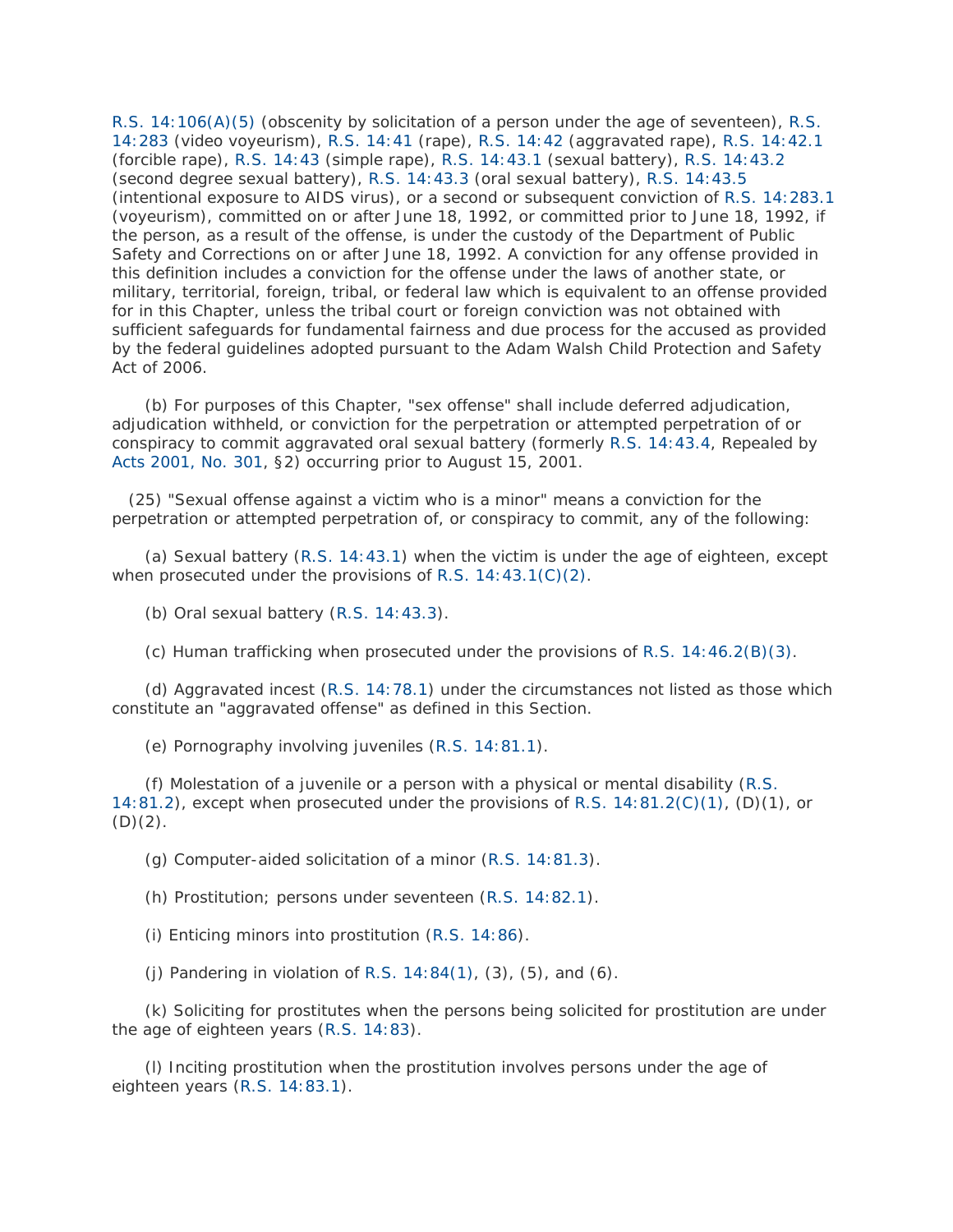(m) Promoting prostitution when the prostitution being promoted involves persons under the age of eighteen years [\(R.S. 14:83.2\)](http://www.lexis.com/research/buttonTFLink?_m=9feb72c4c47e4f821e683736cd86d279&_xfercite=%3ccite%20cc%3d%22USA%22%3e%3c%21%5bCDATA%5bLa.%20R.S.%2015%3a541%5d%5d%3e%3c%2fcite%3e&_butType=4&_butStat=0&_butNum=71&_butInline=1&_butinfo=LACODE%2014%3a83.2&_fmtstr=FULL&docnum=1&_startdoc=1&wchp=dGLzVzB-zSkAW&_md5=215d361f520bb2a8179cbb34ea3bab29).

 (n) Operation of places of prostitution when the prostitution involves persons under the age of eighteen years [\(R.S. 14:282\)](http://www.lexis.com/research/buttonTFLink?_m=9feb72c4c47e4f821e683736cd86d279&_xfercite=%3ccite%20cc%3d%22USA%22%3e%3c%21%5bCDATA%5bLa.%20R.S.%2015%3a541%5d%5d%3e%3c%2fcite%3e&_butType=4&_butStat=0&_butNum=72&_butInline=1&_butinfo=LACODE%2014%3a282&_fmtstr=FULL&docnum=1&_startdoc=1&wchp=dGLzVzB-zSkAW&_md5=51ed70de7bc846cd773dcfd29d6aa4da).

 (o) Any conviction for an offense under the laws of another state, or military, territorial, foreign, tribal, or federal law which is equivalent to the offenses listed in Subparagraphs (a) through (n) of this Paragraph.

 (26) "Sexual predator commission," the commission, means an advisory panel containing not less than two nor more than three physicians who are licensed to practice medicine in Louisiana, who have been in the actual practice of medicine for not less than three consecutive years immediately preceding the appointment, and who are qualified by training or experience in forensic evaluations of sex offenders. The court may appoint, in lieu of one physician, a psychologist who is licensed to practice psychology in Louisiana, who has been engaged in the practice of clinical or counseling psychology for not less than three consecutive years immediately preceding the appointment, and who is qualified by training or experience in forensic evaluations of sex offenders. A list of qualified physicians and psychologists shall be provided to the court by the Department of Health and Hospitals.

 (27) "Sexually violent predator" means a person who has been convicted of a sex offense as defined in Paragraph (24) of this Section and who has a mental abnormality or anti-social personality disorder that makes the person likely to engage in predatory sexually violent offenses as determined by the sentencing court upon receipt and review of relevant information including the recommendation of the sexual predator commission as defined in Paragraph (26) of this Section.

(28) "Social networking web site" means an Internet web site that:

 (a) Allows users to create web pages or profiles about themselves that are available publicly or available to other users; or

 (b) Offers a mechanism for communication among users, such as a forum, chat room, electronic e-mail, or instant messaging.

 (29) "Student at an institution of postsecondary education" means a person who is enrolled in and attends, on a full-time or part-time basis, any course of academic or vocational instruction conducted at an institution of postsecondary education.

 (30) (a) "Worker" or "employee" means a person who engages in or who knows or reasonably should know that he will engage in any type of occupation, employment, work, or volunteer service on a full-time or part-time basis, with or without compensation, within this state for more than seven consecutive days, or an aggregate of thirty days or more in a calendar year.

(b) The term includes but is not limited to:

- (i) A person who is self-employed.
- (ii) An employee or independent contractor.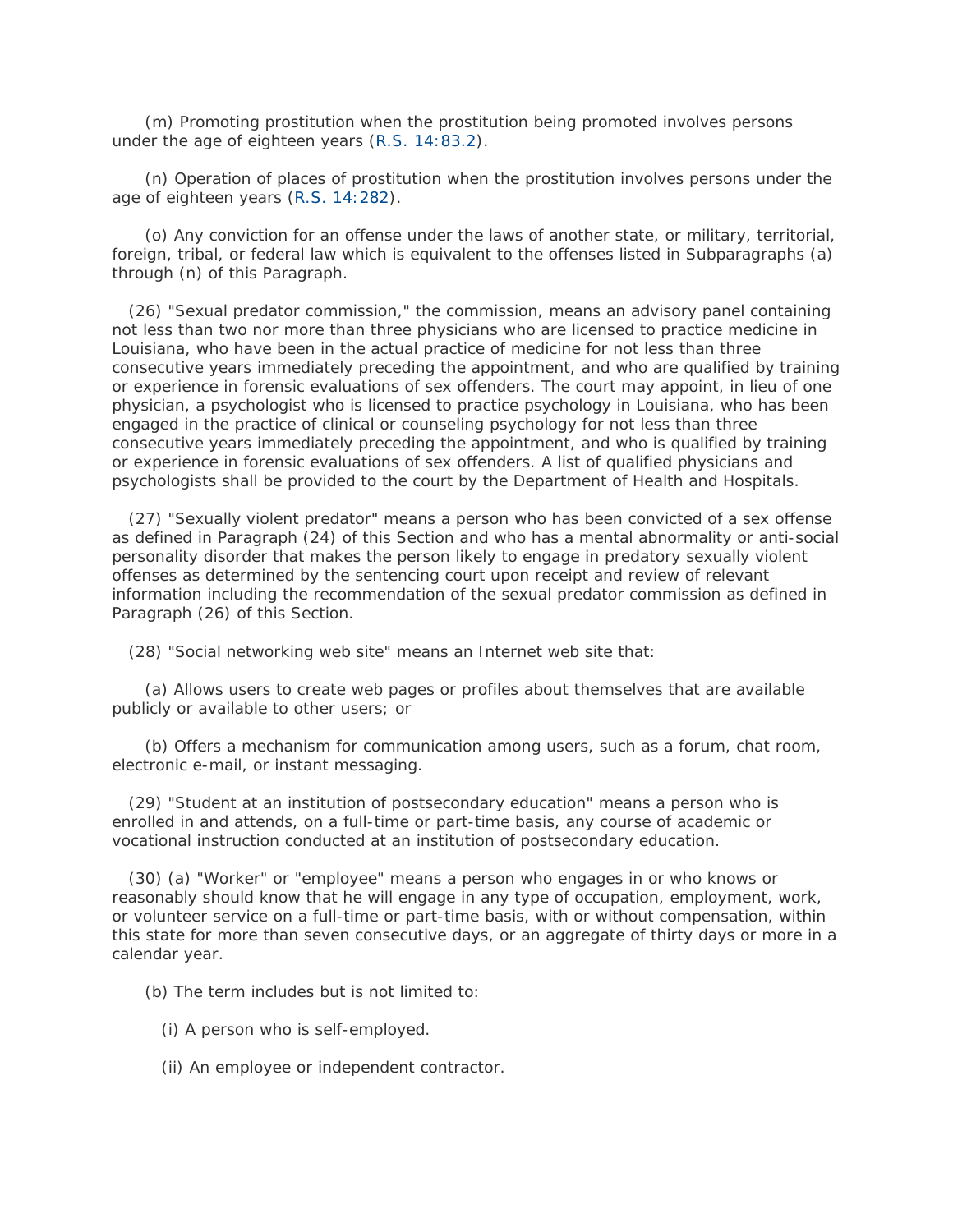(iii) A paid or unpaid intern, extern, aide, assistant, or volunteer.

## La. R.S. 15:542 (2013)

§ 15:542. Registration of sex offenders and child predators

 A. The following persons shall be required to register and provide notification as a sex offender or child predator in accordance with the provisions of this Chapter:

 (1) Any adult residing in this state who has pled guilty to, has been convicted of, or where adjudication has been deferred or withheld for the perpetration or attempted perpetration of, or any conspiracy to commit either of the following:

 (a) A sex offense as defined in [R.S. 15:541,](http://www.lexis.com/research/buttonTFLink?_m=9787f0703c101a0f35d5688b5f031cac&_xfercite=%3ccite%20cc%3d%22USA%22%3e%3c%21%5bCDATA%5bLa.%20R.S.%2015%3a542%5d%5d%3e%3c%2fcite%3e&_butType=4&_butStat=0&_butNum=2&_butInline=1&_butinfo=LACODE%2015%3a541&_fmtstr=FULL&docnum=1&_startdoc=1&wchp=dGLzVzB-zSkAW&_md5=9ca996931f6a6b01a409ef95d482a250) with the exception of those convicted of felony carnal knowledge of a juvenile as provided in Subsection F of this Section;

(b) A criminal offense against a victim who is a minor as defined in [R.S. 15:541;](http://www.lexis.com/research/buttonTFLink?_m=9787f0703c101a0f35d5688b5f031cac&_xfercite=%3ccite%20cc%3d%22USA%22%3e%3c%21%5bCDATA%5bLa.%20R.S.%2015%3a542%5d%5d%3e%3c%2fcite%3e&_butType=4&_butStat=0&_butNum=3&_butInline=1&_butinfo=LACODE%2015%3a541&_fmtstr=FULL&docnum=1&_startdoc=1&wchp=dGLzVzB-zSkAW&_md5=98abada7cad465db9b3fb76dfc123b13)

 (2) Any juvenile who has pled guilty or has been convicted of a sex offense or second degree kidnapping as provided for in [Children's Code Article 305](http://www.lexis.com/research/buttonTFLink?_m=9787f0703c101a0f35d5688b5f031cac&_xfercite=%3ccite%20cc%3d%22USA%22%3e%3c%21%5bCDATA%5bLa.%20R.S.%2015%3a542%5d%5d%3e%3c%2fcite%3e&_butType=4&_butStat=0&_butNum=4&_butInline=1&_butinfo=LA%20CH%20C%20305&_fmtstr=FULL&docnum=1&_startdoc=1&wchp=dGLzVzB-zSkAW&_md5=30f6cfff5885ac9d34d4d565ca91cbf1) or [857,](http://www.lexis.com/research/buttonTFLink?_m=9787f0703c101a0f35d5688b5f031cac&_xfercite=%3ccite%20cc%3d%22USA%22%3e%3c%21%5bCDATA%5bLa.%20R.S.%2015%3a542%5d%5d%3e%3c%2fcite%3e&_butType=4&_butStat=0&_butNum=5&_butInline=1&_butinfo=LA%20CH%20C%20857&_fmtstr=FULL&docnum=1&_startdoc=1&wchp=dGLzVzB-zSkAW&_md5=512d15c2c6613ca03c728917b8e6d7e7) with the exception of simple rape but including any conviction for an offense under the laws of another state, or military, territorial, foreign, tribal, or federal law which is equivalent to the offenses listed herein for which a juvenile would have to register; and

 (3) Any juvenile, who has attained the age of fourteen years at the time of commission of the offense, who has been adjudicated delinquent based upon the perpetration, attempted perpetration, or conspiracy to commit any of the following offenses:

 (a) Aggravated rape [\(R.S. 14:42\)](http://www.lexis.com/research/buttonTFLink?_m=9787f0703c101a0f35d5688b5f031cac&_xfercite=%3ccite%20cc%3d%22USA%22%3e%3c%21%5bCDATA%5bLa.%20R.S.%2015%3a542%5d%5d%3e%3c%2fcite%3e&_butType=4&_butStat=0&_butNum=6&_butInline=1&_butinfo=LACODE%2014%3a42&_fmtstr=FULL&docnum=1&_startdoc=1&wchp=dGLzVzB-zSkAW&_md5=0d1068e6297638171894ec53eb0612f9),which shall include those that have been adjudicated delinquent based upon the perpetration, attempted perpetration, or conspiracy to commit aggravated oral sexual battery (formerly [R.S. 14:43.4,](http://www.lexis.com/research/buttonTFLink?_m=9787f0703c101a0f35d5688b5f031cac&_xfercite=%3ccite%20cc%3d%22USA%22%3e%3c%21%5bCDATA%5bLa.%20R.S.%2015%3a542%5d%5d%3e%3c%2fcite%3e&_butType=4&_butStat=0&_butNum=7&_butInline=1&_butinfo=LACODE%2014%3a43.4&_fmtstr=FULL&docnum=1&_startdoc=1&wchp=dGLzVzB-zSkAW&_md5=cefc00c032e632f48458e47d1be11987) Repealed by [Acts 2001, No. 301,](http://www.lexis.com/research/buttonLink?_m=9787f0703c101a0f35d5688b5f031cac&_xfercite=%3ccite%20cc%3d%22USA%22%3e%3c%21%5bCDATA%5bLa.%20R.S.%2015%3a542%5d%5d%3e%3c%2fcite%3e&_butType=1&_butStat=0&_butNum=8&_butInline=1&_butinfo=LXE_2001_LA_ALS_301&_fmtstr=FULL&docnum=1&_startdoc=1&wchp=dGLzVzB-zSkAW&_md5=97224ee6e20a14c127e55a071704841e) § 2) occurring prior to August 15, 2001.

(b) Forcible rape [\(R.S. 14:42.1\)](http://www.lexis.com/research/buttonTFLink?_m=9787f0703c101a0f35d5688b5f031cac&_xfercite=%3ccite%20cc%3d%22USA%22%3e%3c%21%5bCDATA%5bLa.%20R.S.%2015%3a542%5d%5d%3e%3c%2fcite%3e&_butType=4&_butStat=0&_butNum=9&_butInline=1&_butinfo=LACODE%2014%3a42.1&_fmtstr=FULL&docnum=1&_startdoc=1&wchp=dGLzVzB-zSkAW&_md5=c2ebd5b4d47313bf0a0fc10cdc635538).

(c) Second degree sexual battery [\(R.S. 14:43.2\)](http://www.lexis.com/research/buttonTFLink?_m=9787f0703c101a0f35d5688b5f031cac&_xfercite=%3ccite%20cc%3d%22USA%22%3e%3c%21%5bCDATA%5bLa.%20R.S.%2015%3a542%5d%5d%3e%3c%2fcite%3e&_butType=4&_butStat=0&_butNum=10&_butInline=1&_butinfo=LACODE%2014%3a43.2&_fmtstr=FULL&docnum=1&_startdoc=1&wchp=dGLzVzB-zSkAW&_md5=afdd99e4dc05579f7dc17b983e3b4190).

 (d) Aggravated kidnapping of a child who has not attained the age of thirteen years [\(R.S. 14:44\)](http://www.lexis.com/research/buttonTFLink?_m=9787f0703c101a0f35d5688b5f031cac&_xfercite=%3ccite%20cc%3d%22USA%22%3e%3c%21%5bCDATA%5bLa.%20R.S.%2015%3a542%5d%5d%3e%3c%2fcite%3e&_butType=4&_butStat=0&_butNum=11&_butInline=1&_butinfo=LACODE%2014%3a44&_fmtstr=FULL&docnum=1&_startdoc=1&wchp=dGLzVzB-zSkAW&_md5=7f60ba2a4d8577a392e24eb8b9ad724d).

 (e) Second degree kidnapping of a child who has not attained the age of thirteen years [\(R.S. 14:44.1\)](http://www.lexis.com/research/buttonTFLink?_m=9787f0703c101a0f35d5688b5f031cac&_xfercite=%3ccite%20cc%3d%22USA%22%3e%3c%21%5bCDATA%5bLa.%20R.S.%2015%3a542%5d%5d%3e%3c%2fcite%3e&_butType=4&_butStat=0&_butNum=12&_butInline=1&_butinfo=LACODE%2014%3a44.1&_fmtstr=FULL&docnum=1&_startdoc=1&wchp=dGLzVzB-zSkAW&_md5=683bb19f16f5c1f528a0ad7e2c7c8e14).

 (f) Aggravated incest involving circumstances defined as an "aggravated offense" [\(R.S.](http://www.lexis.com/research/buttonTFLink?_m=9787f0703c101a0f35d5688b5f031cac&_xfercite=%3ccite%20cc%3d%22USA%22%3e%3c%21%5bCDATA%5bLa.%20R.S.%2015%3a542%5d%5d%3e%3c%2fcite%3e&_butType=4&_butStat=0&_butNum=13&_butInline=1&_butinfo=LACODE%2014%3a78.1&_fmtstr=FULL&docnum=1&_startdoc=1&wchp=dGLzVzB-zSkAW&_md5=6b1da38ddd1474ae8ea64456c541a949)  [14:78.1\)](http://www.lexis.com/research/buttonTFLink?_m=9787f0703c101a0f35d5688b5f031cac&_xfercite=%3ccite%20cc%3d%22USA%22%3e%3c%21%5bCDATA%5bLa.%20R.S.%2015%3a542%5d%5d%3e%3c%2fcite%3e&_butType=4&_butStat=0&_butNum=13&_butInline=1&_butinfo=LACODE%2014%3a78.1&_fmtstr=FULL&docnum=1&_startdoc=1&wchp=dGLzVzB-zSkAW&_md5=6b1da38ddd1474ae8ea64456c541a949).

(g) Aggravated crime against nature [\(R.S. 14:89.1\)](http://www.lexis.com/research/buttonTFLink?_m=9787f0703c101a0f35d5688b5f031cac&_xfercite=%3ccite%20cc%3d%22USA%22%3e%3c%21%5bCDATA%5bLa.%20R.S.%2015%3a542%5d%5d%3e%3c%2fcite%3e&_butType=4&_butStat=0&_butNum=14&_butInline=1&_butinfo=LACODE%2014%3a89.1&_fmtstr=FULL&docnum=1&_startdoc=1&wchp=dGLzVzB-zSkAW&_md5=da2363aee5126336ce1a56d3597fba76).

 (h) An offense under the laws of another state, or military, territorial, foreign, tribal, or federal law which is equivalent to the offenses listed in Subparagraphs (a) through (g) of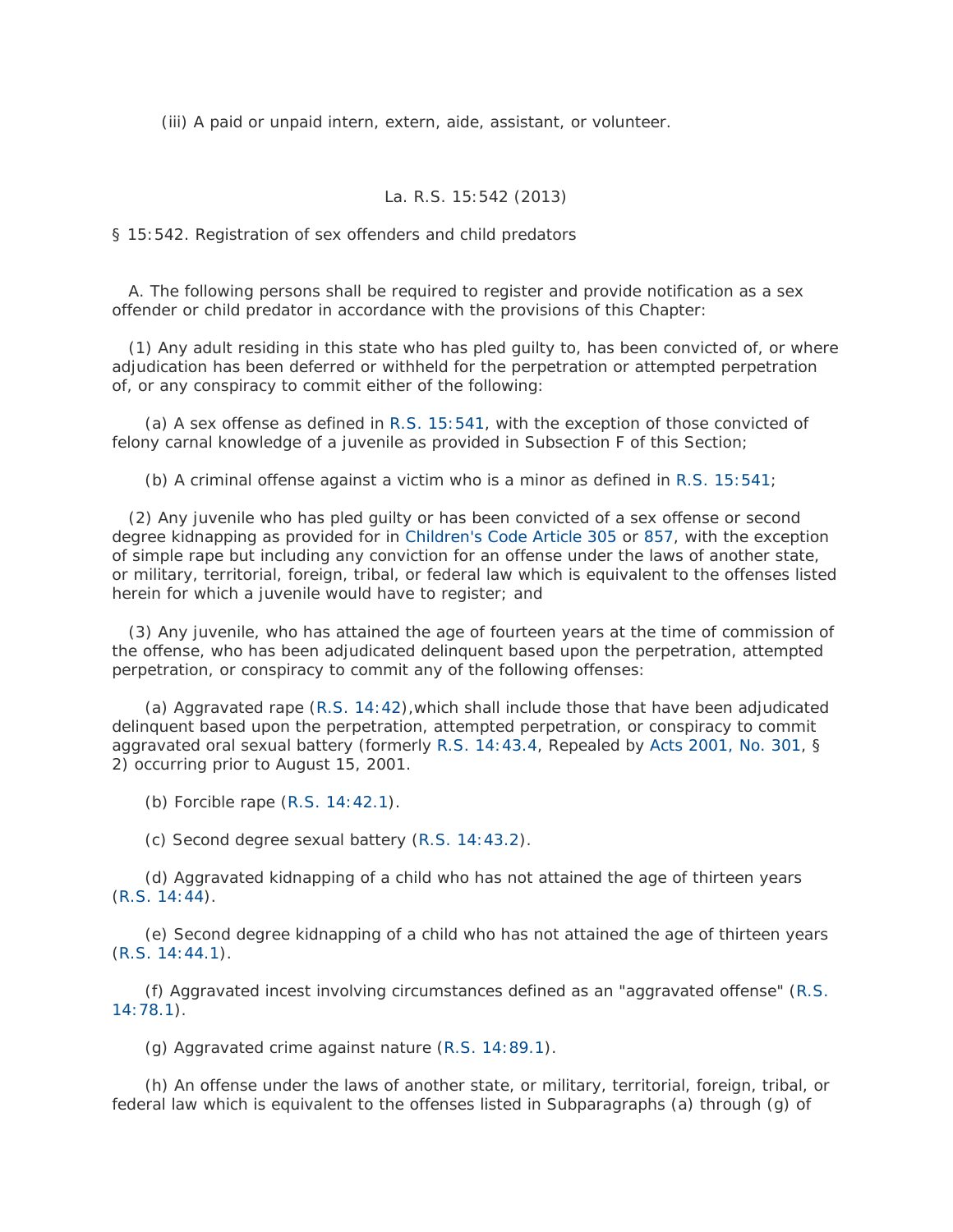this Paragraph.

B. (1) The persons listed in Subsection A of this Section shall register in person with the sheriff of the parish of the person's residence, or residences, if there is more than one, and with the chief of police if the address of any of the person's residences is located in an incorporated area which has a police department. If the offender resides in a municipality with a population in excess of three hundred thousand persons, he shall register in person with the police department of his municipality of residence.

 (2) The offender shall also register in person with the sheriff of the parish or parishes where the offender is an employee and with the sheriff of the parish or parishes where the offender attends school. If the offender is employed or attends school in a municipality with a population in excess of three hundred thousand persons, then he shall register only, pursuant to this Paragraph, with the police department of the municipality where he is employed or attends school. The offender shall also register in the parish of conviction for the initial registration only. No registration in the parish of conviction is necessary if the offender is incarcerated at the time of conviction or immediately taken into custody by law enforcement after the conviction.

 (3) If the sex offender is a student at an institution of postsecondary education in this state, the sex offender shall also register with the campus law enforcement agency of the institution at least one business day prior to the beginning of the school term or semester.

C. (1) The offender shall register and provide all of the following information to the appropriate law enforcement agencies listed in Subsection B of this Section in accordance with the time periods provided for in this Subsection:

(a) Name and any aliases used by the offender.

(b) Physical address or addresses of residence.

 (c) Name and physical address of place of employment. If the offender does not have a fixed place of employment, the offender shall provide information with as much specificity as possible regarding the places where he works, including but not limited to travel routes used by the offender.

(d) Name and physical address of the school in which he is a student.

 (e) Two forms of proof of residence for each residential address provided, including but not limited to a driver's license, bill for utility service, and bill for telephone service. If those forms of proof of residence are not available, the offender may provide an affidavit of an adult resident living at the same address. The affidavit shall certify that the affiant understands his obligation to provide written notice pursuant to [R.S. 15:542.1.4](http://www.lexis.com/research/buttonTFLink?_m=9787f0703c101a0f35d5688b5f031cac&_xfercite=%3ccite%20cc%3d%22USA%22%3e%3c%21%5bCDATA%5bLa.%20R.S.%2015%3a542%5d%5d%3e%3c%2fcite%3e&_butType=4&_butStat=0&_butNum=15&_butInline=1&_butinfo=LACODE%2015%3a542.1.4&_fmtstr=FULL&docnum=1&_startdoc=1&wchp=dGLzVzB-zSkAW&_md5=409d11d6d9de7908ce40e39631421a39) to the appropriate law enforcement agency with whom the offender last registered when the offender no longer resides at the residence provided in the affidavit.

 (f) The crime for which he was convicted and the date and place of such conviction, and if known by the offender, the court in which the conviction was obtained, the docket number of the case, the specific statute under which he was convicted, and the sentence imposed.

(g) A current photograph.

(h) Fingerprints, palm prints, and a DNA sample.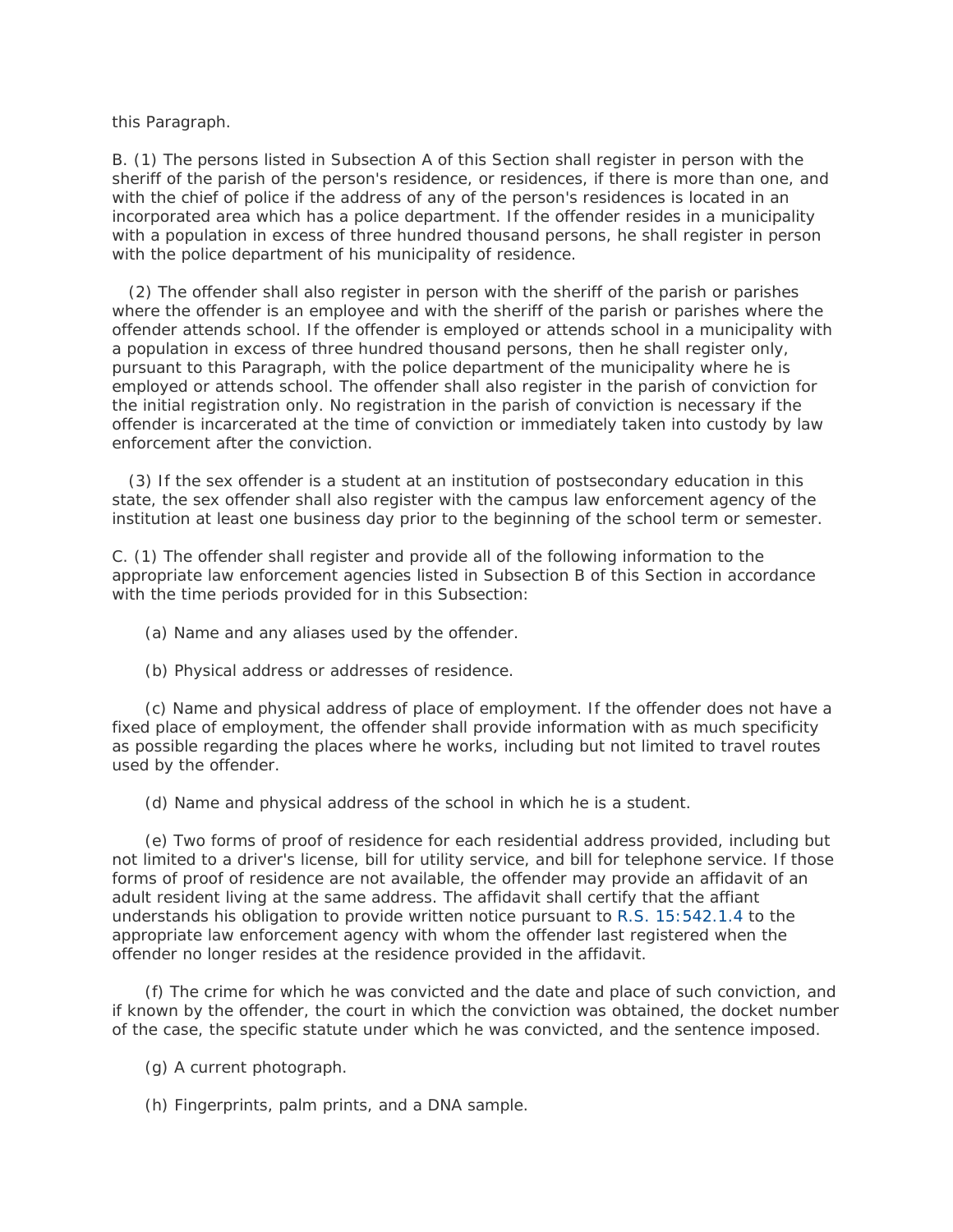(i) Telephone numbers, including fixed location phone and mobile phone numbers assigned to the offender or associated with any residence address of the offender.

 (j) A description of every motorized vehicle registered to or operated by the offender, including license plate number and vehicle identification number, and a copy of the offender's driver's license and identification card. This information shall be provided prior to the offender's operation of the vehicle.

(k) Social security number and date of birth.

 (l) A description of the physical characteristics of the offender, including but not limited to sex, race, hair color, eye color, height, age, weight, scars, tattoos, or other identifying marks on the body of the offender.

 (m) Every e-mail address, online screen name, or other online identifiers used by the offender to communicate on the Internet. Required notice must be given before any online identifier is used to communicate on the Internet.

 (n) (i) Temporary lodging information regarding any place where the offender plans to stay for seven or more days. This information shall be provided at least three days prior to the date of departure unless an emergency situation has prevented the timely disclosure of the information.

 (ii) Temporary lodging information regarding international travel shall be provided regardless of the number of days or nights the offender plans to stay. This information shall be provided at least twenty-one days prior to the date of departure unless an emergency situation has prevented the timely disclosure of the information. Upon receipt of this information by the bureau from the law enforcement agency pursuant to Subsection E of this Section, this information shall then be sent by the bureau to the United States Marshals Service's National Sex Offender Targeting Center for transmission to the proper authorities.

 (o) Travel and immigration documents, including but not limited to passports and documents establishing immigration status.

 (2) Unless an earlier time period is specified in the provisions of Paragraph (1) of this Subsection, every offender required to register in accordance with this Section shall appear in person and provide the information required by Paragraph (1) of this Subsection to the appropriate law enforcement agencies within three business days of establishing residence in Louisiana. If the offender is a current resident of Louisiana and is not immediately taken into custody or incarcerated after conviction or adjudication, he shall provide the information on the date of conviction to the sheriffs of the parish where the offender was convicted or adjudicated and shall, within three business days after conviction or adjudication, provide the information to the sheriff of the parishes of the offender's residence, employment, and school. If incarcerated immediately after conviction or placed in a secure facility immediately after adjudication, the information required by Paragraph (1) of this Subsection shall be provided to the secretary of the Department of Public Safety and Corrections, or his designee, or the deputy secretary for youth services, or his designee, whichever has custody of the offender, within ten days prior to release from confinement. Once released from confinement, every offender shall appear in person within three business days to register with the appropriate law enforcement agencies pursuant to the provision of this Section. The offender shall register with the sheriff of the parish in which the residence address he initially supplied to the Department of Public Safety and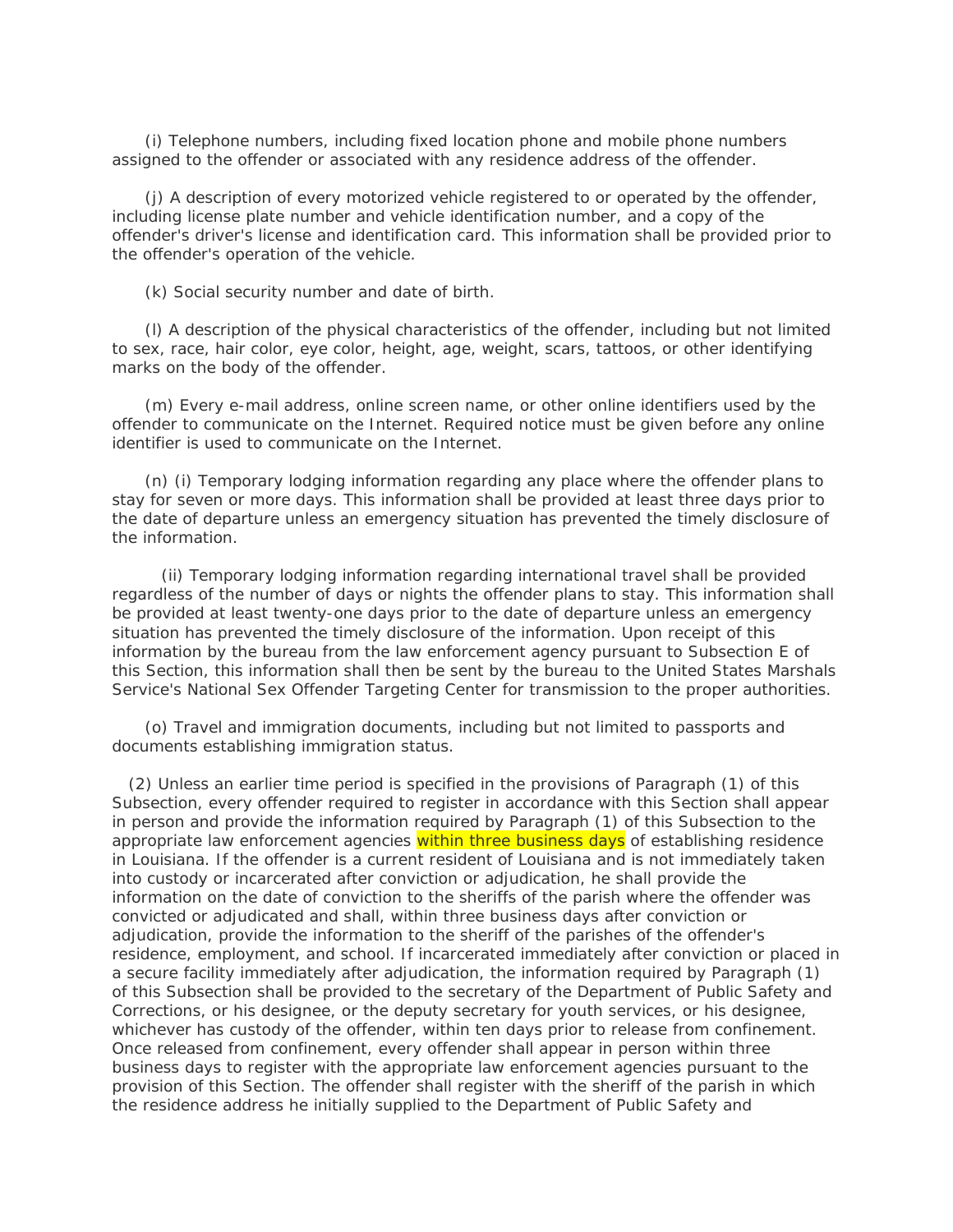Corrections is located, unless his residence address has changed and he has registered with the sheriff of the parish in which his new residence address is located.

 (3) Knowingly providing false information to any law enforcement officer, office, or agency required to receive registration information pursuant to the provisions of this Chapter shall constitute a failure to register pursuant to [R.S. 15:542.1.4\(A\)\(1\).](http://www.lexis.com/research/buttonTFLink?_m=9787f0703c101a0f35d5688b5f031cac&_xfercite=%3ccite%20cc%3d%22USA%22%3e%3c%21%5bCDATA%5bLa.%20R.S.%2015%3a542%5d%5d%3e%3c%2fcite%3e&_butType=4&_butStat=0&_butNum=16&_butInline=1&_butinfo=LACODE%2015%3a542.1.4&_fmtstr=FULL&docnum=1&_startdoc=1&wchp=dGLzVzB-zSkAW&_md5=0a3591e5d27198cc96403c80a2d6fd2d)

D. The offender shall pay to the appropriate law enforcement agencies with whom he is required to register, except for the campus law enforcement agency of an institution of postsecondary education, an annual registration fee of sixty dollars to defray the costs of maintaining the record of the offender. The payment of such a fee shall be made in accordance with any rule regarding indigency adopted by the judges of the judicial district court in the jurisdiction or as determined by criteria established by the Department of Public Safety and Corrections. The offender shall pay such fee upon the initial registration and on the anniversary thereof. Failure by the offender to pay the fee within thirty days of initial registration shall constitute a failure to register and shall subject the offender to prosecution under the provisions of R.S.  $15:542.1.4(A)(3)$ . The offender shall not be prevented from registering in accordance with this Section for failure to pay the annual registration fee.

E. Upon receipt of the registration information as required by the provisions of this Section, the law enforcement agency shall immediately forward such information to the bureau electronically.

F. (1) Except as provided in Paragraphs (2) and (3) of this Subsection, the sex offender registration and notification requirements required by this Chapter are mandatory and shall not be waived or suspended by any court. Any order waiving or suspending sex offender registration and notification requirements shall be null, void, and of no effect. Any order waiving or suspending registration and notification requirements shall not be construed to invalidate an otherwise valid conviction.

 (2) Upon joint written motion by the district attorney and the petitioner, the court of conviction may waive sex offender registration and notification requirements imposed by the provisions of this Chapter for a person convicted of felony carnal knowledge of a juvenile [\(R.S. 14:80\)](http://www.lexis.com/research/buttonTFLink?_m=9787f0703c101a0f35d5688b5f031cac&_xfercite=%3ccite%20cc%3d%22USA%22%3e%3c%21%5bCDATA%5bLa.%20R.S.%2015%3a542%5d%5d%3e%3c%2fcite%3e&_butType=4&_butStat=0&_butNum=18&_butInline=1&_butinfo=LACODE%2014%3a80&_fmtstr=FULL&docnum=1&_startdoc=1&wchp=dGLzVzB-zSkAW&_md5=2fddf727de900cc7e23e96c55e30bce3) on, before, or after January 1, 2008, when the victim is at least thirteen years of age and the offender was not more than four years older than the victim at the time of the commission of the offense. Relief shall not be granted unless the motion is accompanied by supporting documentary proof of the age of the victim and the age of the perpetrator at the time of commission of the offense. If the court of conviction was not a Louisiana district court, this joint motion may be brought in the district court of the parish of the offender's residence after the bureau has made the determination, pursuant to the provisions of [R.S.](http://www.lexis.com/research/buttonTFLink?_m=9787f0703c101a0f35d5688b5f031cac&_xfercite=%3ccite%20cc%3d%22USA%22%3e%3c%21%5bCDATA%5bLa.%20R.S.%2015%3a542%5d%5d%3e%3c%2fcite%3e&_butType=4&_butStat=0&_butNum=19&_butInline=1&_butinfo=LACODE%2015%3a542.1.3&_fmtstr=FULL&docnum=1&_startdoc=1&wchp=dGLzVzB-zSkAW&_md5=3c6ca057c1ec38e3d3b6561ba39f23ee)  [15:542.1.3,](http://www.lexis.com/research/buttonTFLink?_m=9787f0703c101a0f35d5688b5f031cac&_xfercite=%3ccite%20cc%3d%22USA%22%3e%3c%21%5bCDATA%5bLa.%20R.S.%2015%3a542%5d%5d%3e%3c%2fcite%3e&_butType=4&_butStat=0&_butNum=19&_butInline=1&_butinfo=LACODE%2015%3a542.1.3&_fmtstr=FULL&docnum=1&_startdoc=1&wchp=dGLzVzB-zSkAW&_md5=3c6ca057c1ec38e3d3b6561ba39f23ee) on the grounds that the elements of the offense of conviction are equivalent to the elements of [R.S. 14:80.](http://www.lexis.com/research/buttonTFLink?_m=9787f0703c101a0f35d5688b5f031cac&_xfercite=%3ccite%20cc%3d%22USA%22%3e%3c%21%5bCDATA%5bLa.%20R.S.%2015%3a542%5d%5d%3e%3c%2fcite%3e&_butType=4&_butStat=0&_butNum=20&_butInline=1&_butinfo=LACODE%2014%3a80&_fmtstr=FULL&docnum=1&_startdoc=1&wchp=dGLzVzB-zSkAW&_md5=bc03cbd35c34d120f2046bd9ebd968be) The court may grant the motion upon clear and convincing evidence that the ages of the victim and offender at the time of commission of the offense were within the limitations provided in this Section.

 (3) (a) Any person who was convicted of carnal knowledge of a juvenile [\(R.S. 14:80\)](http://www.lexis.com/research/buttonTFLink?_m=9787f0703c101a0f35d5688b5f031cac&_xfercite=%3ccite%20cc%3d%22USA%22%3e%3c%21%5bCDATA%5bLa.%20R.S.%2015%3a542%5d%5d%3e%3c%2fcite%3e&_butType=4&_butStat=0&_butNum=21&_butInline=1&_butinfo=LACODE%2014%3a80&_fmtstr=FULL&docnum=1&_startdoc=1&wchp=dGLzVzB-zSkAW&_md5=5ecbe2d58a6c8007fe61cec6c813831c) prior to August 15, 2001, may petition the court of conviction to be relieved of the sex offender registration and notification requirements of this Chapter if the offense for which the offender was convicted would be defined as misdemeanor carnal knowledge of a juvenile [\(R.S. 14:80.1\)](http://www.lexis.com/research/buttonTFLink?_m=9787f0703c101a0f35d5688b5f031cac&_xfercite=%3ccite%20cc%3d%22USA%22%3e%3c%21%5bCDATA%5bLa.%20R.S.%2015%3a542%5d%5d%3e%3c%2fcite%3e&_butType=4&_butStat=0&_butNum=22&_butInline=1&_butinfo=LACODE%2014%3a80.1&_fmtstr=FULL&docnum=1&_startdoc=1&wchp=dGLzVzB-zSkAW&_md5=c47e1a9bcacea1f3e1d5a3ac1ca8dddb) had the offender been convicted on or after August 15, 2001. Offenders convicted of an offense under the laws of another state, or military, territorial, foreign, tribal, or federal law may petition the district court of his parish of residence once the administrative procedures of [R.S. 15:542.1.3](http://www.lexis.com/research/buttonTFLink?_m=9787f0703c101a0f35d5688b5f031cac&_xfercite=%3ccite%20cc%3d%22USA%22%3e%3c%21%5bCDATA%5bLa.%20R.S.%2015%3a542%5d%5d%3e%3c%2fcite%3e&_butType=4&_butStat=0&_butNum=23&_butInline=1&_butinfo=LACODE%2015%3a542.1.3&_fmtstr=FULL&docnum=1&_startdoc=1&wchp=dGLzVzB-zSkAW&_md5=ee27a46234a1b50bbe96d3557ba49791) have been exhausted, and the elements of the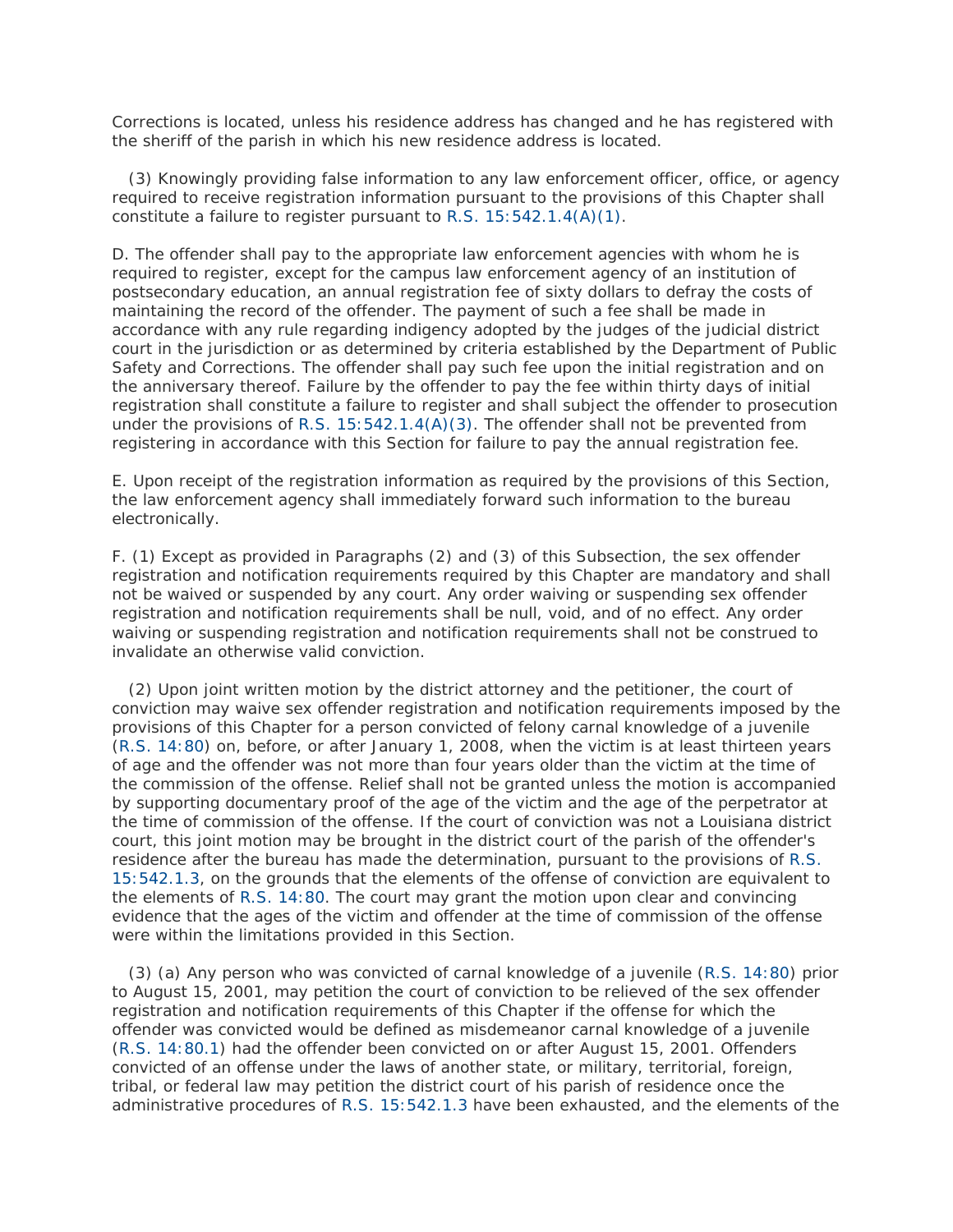offense of conviction have been found to be equivalent to the current definition of misdemeanor carnal knowledge of a juvenile [\(R.S. 14:80.1\)](http://www.lexis.com/research/buttonTFLink?_m=9787f0703c101a0f35d5688b5f031cac&_xfercite=%3ccite%20cc%3d%22USA%22%3e%3c%21%5bCDATA%5bLa.%20R.S.%2015%3a542%5d%5d%3e%3c%2fcite%3e&_butType=4&_butStat=0&_butNum=24&_butInline=1&_butinfo=LACODE%2014%3a80.1&_fmtstr=FULL&docnum=1&_startdoc=1&wchp=dGLzVzB-zSkAW&_md5=92393dafa309dacd497a42319307d8ef).

(b) The following procedures shall apply to the provisions of this Paragraph:

 (i) The petition shall be accompanied with supporting documentation to establish that the age of the perpetrator and the victim at the time the offense was committed are within the parameters set forth in [R.S. 14:80.1.](http://www.lexis.com/research/buttonTFLink?_m=9787f0703c101a0f35d5688b5f031cac&_xfercite=%3ccite%20cc%3d%22USA%22%3e%3c%21%5bCDATA%5bLa.%20R.S.%2015%3a542%5d%5d%3e%3c%2fcite%3e&_butType=4&_butStat=0&_butNum=25&_butInline=1&_butinfo=LACODE%2014%3a80.1&_fmtstr=FULL&docnum=1&_startdoc=1&wchp=dGLzVzB-zSkAW&_md5=bbf88a9fe7e4de235086c707ae9abeab)

(ii) The district attorney shall be served with a copy of the petition.

 (iii) The court shall order a contradictory hearing to determine whether the offender is entitled to be relieved of the registration and notification requirements pursuant to the provisions of this Paragraph.

 (c) The provisions of this Paragraph shall not apply to any person who was convicted of more than one offense which requires registration pursuant to the provisions of this Chapter.

 (4) (a) Any person who was convicted of crime against nature [\(R.S. 14:89\)](http://www.lexis.com/research/buttonTFLink?_m=9787f0703c101a0f35d5688b5f031cac&_xfercite=%3ccite%20cc%3d%22USA%22%3e%3c%21%5bCDATA%5bLa.%20R.S.%2015%3a542%5d%5d%3e%3c%2fcite%3e&_butType=4&_butStat=0&_butNum=26&_butInline=1&_butinfo=LACODE%2014%3a89&_fmtstr=FULL&docnum=1&_startdoc=1&wchp=dGLzVzB-zSkAW&_md5=ce2b84d201077271dc05121e0f878e45) prior to August 15, 2010, or the district attorney in the parish where the offender was convicted, may file a motion in the court of conviction to relieve the offender of the sex offender registration and notification requirements of this Chapter if the offense for which the offender was convicted would be defined as crime against nature by solicitation [\(R.S.](http://www.lexis.com/research/buttonTFLink?_m=9787f0703c101a0f35d5688b5f031cac&_xfercite=%3ccite%20cc%3d%22USA%22%3e%3c%21%5bCDATA%5bLa.%20R.S.%2015%3a542%5d%5d%3e%3c%2fcite%3e&_butType=4&_butStat=0&_butNum=27&_butInline=1&_butinfo=LACODE%2014%3a89.2&_fmtstr=FULL&docnum=1&_startdoc=1&wchp=dGLzVzB-zSkAW&_md5=04526a877c0869866ef303b328c1efe2)  [14:89.2\)](http://www.lexis.com/research/buttonTFLink?_m=9787f0703c101a0f35d5688b5f031cac&_xfercite=%3ccite%20cc%3d%22USA%22%3e%3c%21%5bCDATA%5bLa.%20R.S.%2015%3a542%5d%5d%3e%3c%2fcite%3e&_butType=4&_butStat=0&_butNum=27&_butInline=1&_butinfo=LACODE%2014%3a89.2&_fmtstr=FULL&docnum=1&_startdoc=1&wchp=dGLzVzB-zSkAW&_md5=04526a877c0869866ef303b328c1efe2) had the offender been convicted on or after August 15, 2010. Offenders convicted of an offense under the laws of another state, or military, territorial, foreign, tribal, or federal law may file a motion in the district court of his parish of residence once the administrative procedures of [R.S. 15:542.1.3](http://www.lexis.com/research/buttonTFLink?_m=9787f0703c101a0f35d5688b5f031cac&_xfercite=%3ccite%20cc%3d%22USA%22%3e%3c%21%5bCDATA%5bLa.%20R.S.%2015%3a542%5d%5d%3e%3c%2fcite%3e&_butType=4&_butStat=0&_butNum=28&_butInline=1&_butinfo=LACODE%2015%3a542.1.3&_fmtstr=FULL&docnum=1&_startdoc=1&wchp=dGLzVzB-zSkAW&_md5=19a942384ea2504809509b80e0efb35f) have been exhausted, and the elements of the offense of conviction have been found to be equivalent to the current definition of crime against nature by solicitation [\(R.S. 14:89.2\)](http://www.lexis.com/research/buttonTFLink?_m=9787f0703c101a0f35d5688b5f031cac&_xfercite=%3ccite%20cc%3d%22USA%22%3e%3c%21%5bCDATA%5bLa.%20R.S.%2015%3a542%5d%5d%3e%3c%2fcite%3e&_butType=4&_butStat=0&_butNum=29&_butInline=1&_butinfo=LACODE%2014%3a89.2&_fmtstr=FULL&docnum=1&_startdoc=1&wchp=dGLzVzB-zSkAW&_md5=3b54b600cb249f5d83695dccc71bb83e). The provisions of this Subparagraph shall not apply to persons whose conviction for crime against nature pursuant to [R.S. 14:89](http://www.lexis.com/research/buttonTFLink?_m=9787f0703c101a0f35d5688b5f031cac&_xfercite=%3ccite%20cc%3d%22USA%22%3e%3c%21%5bCDATA%5bLa.%20R.S.%2015%3a542%5d%5d%3e%3c%2fcite%3e&_butType=4&_butStat=0&_butNum=30&_butInline=1&_butinfo=LACODE%2014%3a89&_fmtstr=FULL&docnum=1&_startdoc=1&wchp=dGLzVzB-zSkAW&_md5=6ead2af5e0db571db6672e70b8b10732) involved the solicitation of a person under the age of seventeen and would authorize sentencing of the offender pursuant to [R.S. 14:89.2\(B\)\(3\),](http://www.lexis.com/research/buttonTFLink?_m=9787f0703c101a0f35d5688b5f031cac&_xfercite=%3ccite%20cc%3d%22USA%22%3e%3c%21%5bCDATA%5bLa.%20R.S.%2015%3a542%5d%5d%3e%3c%2fcite%3e&_butType=4&_butStat=0&_butNum=31&_butInline=1&_butinfo=LACODE%2014%3a89.2&_fmtstr=FULL&docnum=1&_startdoc=1&wchp=dGLzVzB-zSkAW&_md5=a9830a29a7ea293a11d0ec69ce962579) had the offender been convicted on or after August 15, 2010.

 (b) The motion shall be accompanied by supporting documentation to establish that the person was convicted of crime against nature prior to August 15, 2010, and that the offense for which the offender was convicted would be defined as crime against nature by solicitation [\(R.S. 14:89.2\)](http://www.lexis.com/research/buttonTFLink?_m=9787f0703c101a0f35d5688b5f031cac&_xfercite=%3ccite%20cc%3d%22USA%22%3e%3c%21%5bCDATA%5bLa.%20R.S.%2015%3a542%5d%5d%3e%3c%2fcite%3e&_butType=4&_butStat=0&_butNum=32&_butInline=1&_butinfo=LACODE%2014%3a89.2&_fmtstr=FULL&docnum=1&_startdoc=1&wchp=dGLzVzB-zSkAW&_md5=6de90441721c3ef33adc806df4d3fde6) had the offender been convicted on or after August 15, 2010. If the motion is filed by the offender and the district attorney objects, the district attorney shall have the burden of proof by use of an affidavit that the person being solicited was under the age of seventeen. If the motion is filed by the district attorney, an affidavit establishing that the facts of the case and the underlying conviction meet these requirements shall be deemed sufficient for the granting of relief.

 (c) If the offender files a motion pursuant to the provisions of this Paragraph, the district attorney, office of state police, and the Department of Justice, shall be served with a copy of the motion and any order granting relief. If the district attorney files a motion pursuant to the provisions of this Paragraph, the office of state police and the Department of Justice shall be served with a copy of the motion and any order granting relief.

 (d) If the supporting documentation described in Subparagraph (b) of this Paragraph is provided and meets the requirements of Subparagraph (4)(b), relief shall be granted unless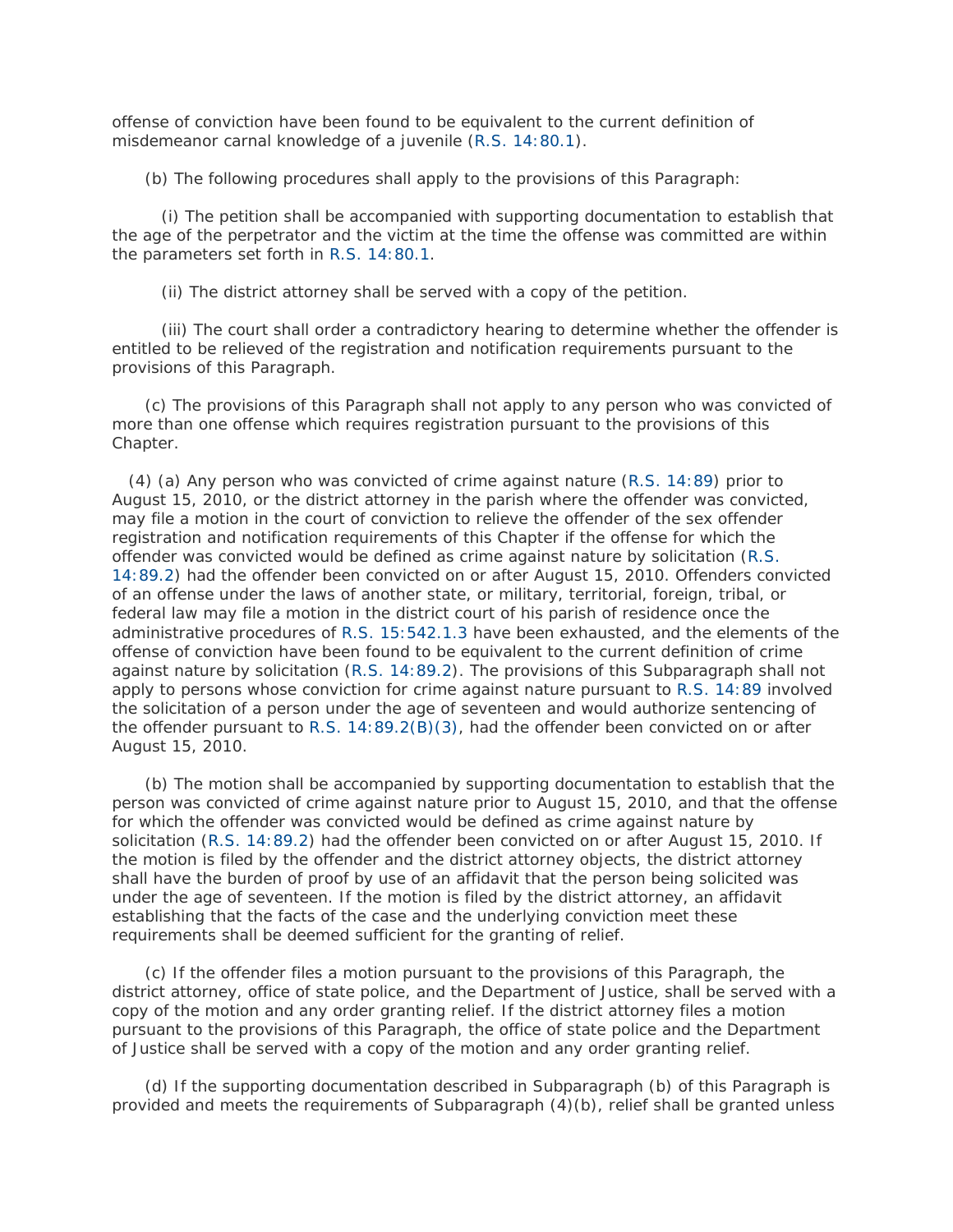the district attorney objects and provides supporting documentation proving that the offense for which the person was convicted, and which requires registration and notification pursuant to the provisions of this Chapter, involved the solicitation of a person under the age of seventeen.

 (e) If the district attorney proves by clear and convincing evidence that the conviction for crime against nature pursuant to [R.S. 14:89](http://www.lexis.com/research/buttonTFLink?_m=9787f0703c101a0f35d5688b5f031cac&_xfercite=%3ccite%20cc%3d%22USA%22%3e%3c%21%5bCDATA%5bLa.%20R.S.%2015%3a542%5d%5d%3e%3c%2fcite%3e&_butType=4&_butStat=0&_butNum=33&_butInline=1&_butinfo=LACODE%2014%3a89&_fmtstr=FULL&docnum=1&_startdoc=1&wchp=dGLzVzB-zSkAW&_md5=252bd006b2e18b1e2b6971a733419065) involved the solicitation of a person under the age of seventeen, the court shall deny the motion to be relieved of the sex offender registration and notification requirements as provided by the provisions of this Paragraph.

 (f) The provisions of this Paragraph shall not apply to any person who was convicted of one or more offenses which otherwise require registration pursuant to the provisions of this Chapter.

### 2013 Amendments.

 The 2013 amendment by Act No. 408 deleted "Paragraph (2) of" preceding "this Subsection" in the introductory language of  $(C)(1)$ ; in  $(C)(1)(j)$ , in the first sentence, inserted "motorized," inserted "and vehicle identification number," and substituted "and identification" for "or identification" and added the second sentence; added the second sentence of present  $(C)(1)(n)(i)$ ; added  $(C)(1)(n)(ii)$ ; in  $(C)(2)$ , added "Unless an earlier time period is specified in the provisions of Paragraph (1) of this Subsection" in the first sentence, rewrote the present second sentence, and added the last sentence; in the first sentence of  $(F)(4)(a)$ , inserted "or the district attorney in the parish where the offender was convicted" and substituted "relieve the offender" for "be relieved"; added the last two sentences of  $(F)(4)(b)$ ; in  $(F)(4)(c)$ , in the first sentence, added "If the offender files a motion pursuant to the provisions of this Paragraph" and "and any order granting relief" and added the second sentence; and made stylistic changes.

## La. R.S. 15:542.1 (2013)

§ 15:542.1. Notification of sex offenders and child predators

 A. Any adult residing in this state who has pled guilty to, has been convicted of, or where adjudication has been deferred or withheld for the perpetration or attempted perpetration of, or conspiracy to commit, a sex offense as defined in [R.S. 15:541](http://www.lexis.com/research/buttonTFLink?_m=217c9e60446aeda971bc7af702b25ac8&_xfercite=%3ccite%20cc%3d%22USA%22%3e%3c%21%5bCDATA%5bLa.%20R.S.%2015%3a542.1%5d%5d%3e%3c%2fcite%3e&_butType=4&_butStat=0&_butNum=2&_butInline=1&_butinfo=LACODE%2015%3a541&_fmtstr=FULL&docnum=1&_startdoc=1&wchp=dGLzVzB-zSkAW&_md5=e2bc596edf5a1edd88e2ec7ecd980b26) or a criminal offense against a minor as defined in [R.S. 15:541](http://www.lexis.com/research/buttonTFLink?_m=217c9e60446aeda971bc7af702b25ac8&_xfercite=%3ccite%20cc%3d%22USA%22%3e%3c%21%5bCDATA%5bLa.%20R.S.%2015%3a542.1%5d%5d%3e%3c%2fcite%3e&_butType=4&_butStat=0&_butNum=3&_butInline=1&_butinfo=LACODE%2015%3a541&_fmtstr=FULL&docnum=1&_startdoc=1&wchp=dGLzVzB-zSkAW&_md5=2e00163f0b0ad8a651cc9c78e1eea433) shall be required to provide the following notifications:

 (1) Give notice of the crime for which he was convicted, his name, residential address, a description of his physical characteristics as provided in [R.S. 15:542\(C\)\(1\),](http://www.lexis.com/research/buttonTFLink?_m=217c9e60446aeda971bc7af702b25ac8&_xfercite=%3ccite%20cc%3d%22USA%22%3e%3c%21%5bCDATA%5bLa.%20R.S.%2015%3a542.1%5d%5d%3e%3c%2fcite%3e&_butType=4&_butStat=0&_butNum=4&_butInline=1&_butinfo=LACODE%2015%3a542&_fmtstr=FULL&docnum=1&_startdoc=1&wchp=dGLzVzB-zSkAW&_md5=185b884906a000c1a3170ccb9d42a3ad) and a photograph or copy thereof to all of the following:

 (a) At least one person in every residence or business within a one-mile radius in a rural area and a three-tenths of a mile radius in an urban or suburban area of the address of the residence where the offender will reside upon release, including all adults residing in the residence of the offender.

 (b) (i) The superintendent of the school district where the offender will reside, who shall notify the principal of every school located within a one-mile radius of the address where the offender will reside and may notify the principals of other schools as he deems appropriate. The notice sent by the superintendent shall be accompanied by two clear,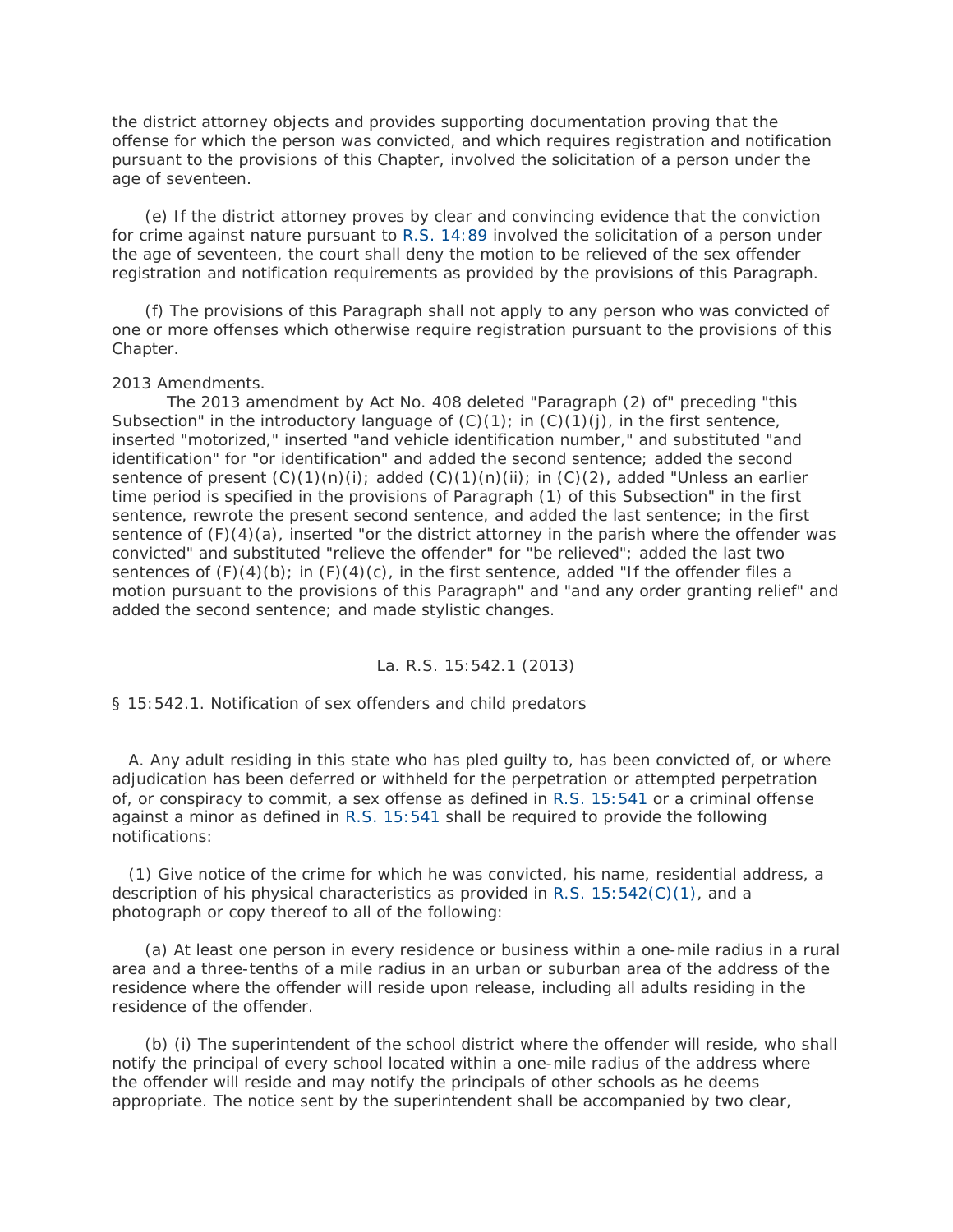recent photographs, or a clear photocopy thereof, of the offender. The photographs, which shall be provided by the offender, shall be taken after release and within sufficient time to accompany the notification which is required under the provisions of this Chapter. The principal of any such school, upon receipt of the notification from the superintendent pursuant to the provisions of this Subparagraph, shall post notices at the school, in conspicuous areas accessible by all students attending the school, which contain a photograph of the offender and which state the offender's name, address, and a statement on the notice, commensurate with the education level of the school, which in the discretion of the principal, appropriately notifies the students of the potential danger of the offender.

 (ii) Failure of the superintendent or principal to comply with the provisions of this Subparagraph shall not be construed to impose civil liability on any person.

(c) The lessor, landlord, or owner of the residence or the property on which he resides.

 (d) The superintendent of any park, playground, or recreation districts within the designated area where the offender will reside, who shall notify the custodians of the parks, playgrounds, and recreational facilities in the designated area and may notify the custodians of other parks, playgrounds, and recreational facilities as he deems appropriate. The custodian of any such park, playground, and recreational facility, upon receipt of the notification, shall post notices in conspicuous areas at the park, playground, or recreational facility which state the offender's name, address, and the crime for which he was convicted. Failure of the superintendent or custodian to comply with the provisions of this Subparagraph shall not be construed to impose civil liability on any person. The notice sent by the superintendent shall be accompanied by two clear, recent photographs, or a clear photocopy thereof, of the offender. The photographs, which shall be provided by the offender, shall be taken after release and within sufficient time to accompany the notification which is required under the provisions of this Chapter.

 (e) Notwithstanding the provisions of Paragraph (1) of this Subsection, persons convicted of [R.S. 14:89](http://www.lexis.com/research/buttonTFLink?_m=217c9e60446aeda971bc7af702b25ac8&_xfercite=%3ccite%20cc%3d%22USA%22%3e%3c%21%5bCDATA%5bLa.%20R.S.%2015%3a542.1%5d%5d%3e%3c%2fcite%3e&_butType=4&_butStat=0&_butNum=5&_butInline=1&_butinfo=LACODE%2014%3a89&_fmtstr=FULL&docnum=1&_startdoc=1&wchp=dGLzVzB-zSkAW&_md5=6ef43d22750c74b81cc5f0a9c7fdb787) shall not be required to furnish a photograph as required by that Paragraph.

 (2) (a) Give notice of the crime for which he was convicted, his name, jurisdiction of conviction, a description of his physical characteristics as required by this Section, and his physical address by mail to all people residing within the designated area within twenty-one days of the date of conviction, if the offender is not taken into custody at the time of conviction, or within twenty-one days of the date of release from confinement or within twenty-one days of establishing residency in the locale where the offender plans to have his domicile, and the notice shall be published on two separate days within the applicable period provided for herein, without cost to the state, in the official journal of the governing authority of the parish where the defendant plans to reside and, if ordered by the sheriff or police department or required by local ordinance, in a newspaper which meets the requirements of [R.S. 43:140\(3\)](http://www.lexis.com/research/buttonTFLink?_m=217c9e60446aeda971bc7af702b25ac8&_xfercite=%3ccite%20cc%3d%22USA%22%3e%3c%21%5bCDATA%5bLa.%20R.S.%2015%3a542.1%5d%5d%3e%3c%2fcite%3e&_butType=4&_butStat=0&_butNum=6&_butInline=1&_butinfo=LACODE%2043%3a140&_fmtstr=FULL&docnum=1&_startdoc=1&wchp=dGLzVzB-zSkAW&_md5=6026f1b0ca78f4bf122906c7e150a2db) for qualification as an official journal and which has a larger or smaller circulation in the parish than the official journal. The notice provided to the official journal or other designated newspaper pursuant to this Subparagraph shall also include a recent photograph of the offender or a clear photocopy of a recent photograph of the offender.

 (b) Those persons required to provide community notification pursuant to the provisions of this Section shall provide such community notification every five years from the date of the previous notification.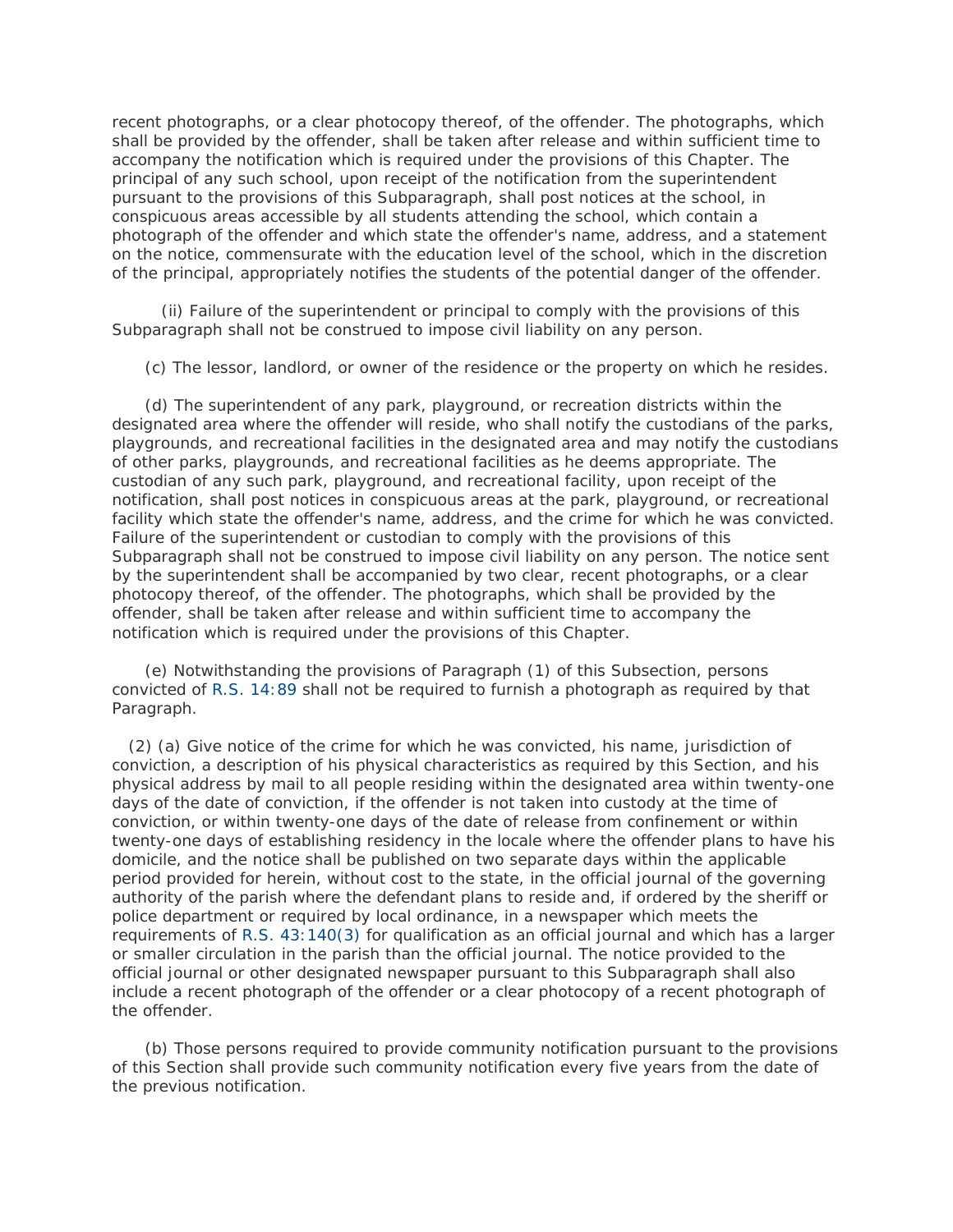(c) The sheriff or police department may order that the notice be published in a newspaper which meets the requirements of [R.S. 43:140\(3\)](http://www.lexis.com/research/buttonTFLink?_m=217c9e60446aeda971bc7af702b25ac8&_xfercite=%3ccite%20cc%3d%22USA%22%3e%3c%21%5bCDATA%5bLa.%20R.S.%2015%3a542.1%5d%5d%3e%3c%2fcite%3e&_butType=4&_butStat=0&_butNum=7&_butInline=1&_butinfo=LACODE%2043%3a140&_fmtstr=FULL&docnum=1&_startdoc=1&wchp=dGLzVzB-zSkAW&_md5=1bc094c3c18d322928deb52469ad42bc) for qualification as an official journal and which has a larger circulation in the parish than the official journal.

 (d) Notwithstanding the provisions of Subparagraphs (a) and (b) of this Paragraph, persons convicted of [R.S. 14:92\(A\)\(7\)](http://www.lexis.com/research/buttonTFLink?_m=217c9e60446aeda971bc7af702b25ac8&_xfercite=%3ccite%20cc%3d%22USA%22%3e%3c%21%5bCDATA%5bLa.%20R.S.%2015%3a542.1%5d%5d%3e%3c%2fcite%3e&_butType=4&_butStat=0&_butNum=8&_butInline=1&_butinfo=LACODE%2014%3a92&_fmtstr=FULL&docnum=1&_startdoc=1&wchp=dGLzVzB-zSkAW&_md5=804380fc43abe44e71f86de48b93e745) shall not be required to publish notice of the crime for which they were convicted in the official journal or any newspaper required by those Subparagraphs.

 (3) Give any other notice deemed appropriate by the court in which the defendant was convicted of the offense that subjects him to the duty to register, including but not limited to signs, handbills, bumper stickers, or clothing labeled to that effect.

 (4) State under oath, at the time of sentencing, where he will reside after sentencing or release.

 (5) Post the number of his physical address in a conspicuous place on the outside of his residence. The posted number shall be prominently displayed and shall be of a sufficient size and legibility such that it will be visible to an ordinarily observant person approaching the residence during the daylight hours.

B. (1) Any person required to register pursuant to [R.S. 15:542](http://www.lexis.com/research/buttonTFLink?_m=217c9e60446aeda971bc7af702b25ac8&_xfercite=%3ccite%20cc%3d%22USA%22%3e%3c%21%5bCDATA%5bLa.%20R.S.%2015%3a542.1%5d%5d%3e%3c%2fcite%3e&_butType=4&_butStat=0&_butNum=9&_butInline=1&_butinfo=LACODE%2015%3a542&_fmtstr=FULL&docnum=1&_startdoc=1&wchp=dGLzVzB-zSkAW&_md5=ecdebd65cfc74340ab84cf458d0f440a) who provides recreational instruction to persons under the age of seventeen years shall post a notice in the building or facility where such instruction is being given. This notice shall contain the name and photograph of the sex offender, the date and jurisdiction of conviction, and the crime for which he was convicted. Such notification shall be prominently displayed and shall be of sufficient size to alert persons entering such building or facility that the recreational instructor is a convicted sex offender.

 (2) For purposes of this Subsection, "recreational instruction" refers to instruction or lessons on noneducational activities, including but not limited to martial arts, dancing, theater, and music.

C. Any juvenile required to register in accordance with the provisions of this Chapter shall be exempt from any notification requirements of this Section except for the notification required by the provisions of Subsection B of this Section.

D. (1) Any person who is required to register pursuant to the provisions of this Chapter, who is otherwise not prohibited from using a networking website, and who creates a profile or who uses the functionality of a networking website to contact or attempt to contact other networking website users shall include in his profile for the networking website an indication that he is a sex offender or child predator and shall include notice of the crime for which he was convicted, the jurisdiction of conviction, a description of his physical characteristics as required by this Section, and his residential address. The person shall ensure that this information is displayed in his profile for the networking website and that such information is visible to, or is able to be viewed by, other users and visitors of the networking website.

 (2) (a) For purposes of this Subsection, "networking website" means an Internet website, the purpose of which is social interaction with other networking website users, which contains profile web pages of the members of the website that include the names or nicknames of such members, that allows photographs and any other personal or personally identifying information to be placed on the profile web pages by such members, and which provides links to other profile web pages on the networking website of friends or associates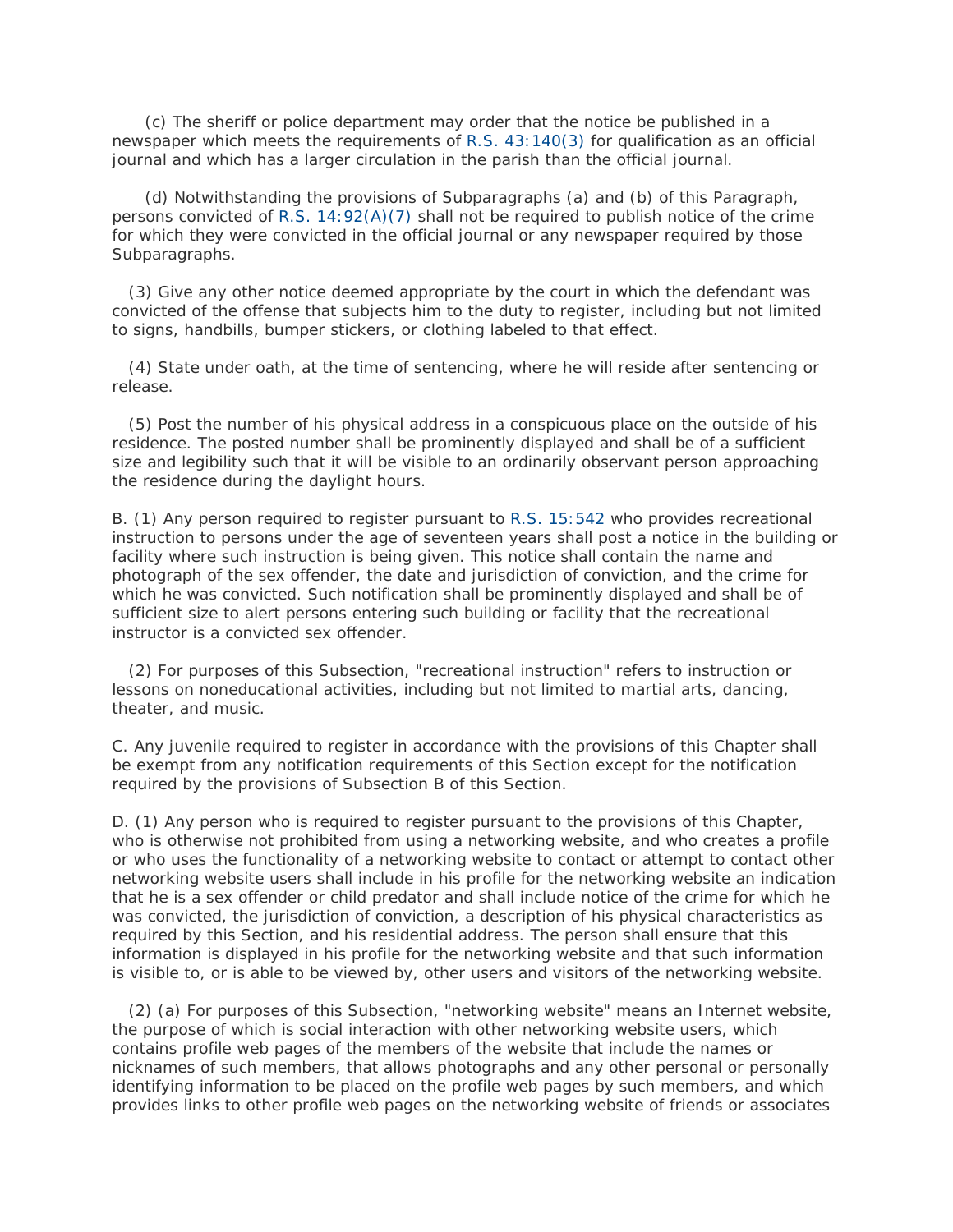of such members that can be accessed by other members or visitors to the website. A networking website provides members of, or visitors to, such website the ability to leave messages or comments on the profile web page that are visible to all or some visitors to the profile web page and may also include a form of electronic mail for members of the networking website.

 (b) For purposes of this Subsection, "networking website" shall not include any of the following:

 (i) An Internet website the primary purpose of which is the facilitation of commercial transactions involving goods or services between its members or visitors.

(ii) An Internet website the primary purpose of which is the dissemination of news.

(iii) An Internet website of a governmental entity.

La. R.S. 15:542.1.1 (2013)

§ 15:542.1.1. In-person periodic renewal of registration by offenders

 A. (1) Any person convicted of an aggravated offense as defined in [R.S. 15:541](http://www.lexis.com/research/buttonTFLink?_m=d9e79aeb9a534f7ce1ffdd49413bc0be&_xfercite=%3ccite%20cc%3d%22USA%22%3e%3c%21%5bCDATA%5bLa.%20R.S.%2015%3a542.1.1%5d%5d%3e%3c%2fcite%3e&_butType=4&_butStat=0&_butNum=2&_butInline=1&_butinfo=LACODE%2015%3a541&_fmtstr=FULL&docnum=1&_startdoc=1&wchp=dGLzVzB-zSkAW&_md5=7c8ad93c5195e70ee1a76949a96713c1) or any person with a prior conviction or adjudication for an offense which requires registration pursuant to this Chapter, regardless of whether or not the prior offense required registration at the time of commission or conviction, who is subsequently convicted of or adjudicated for an offense which requires registration pursuant to the provisions of this Chapter, shall renew and update his registration required by [R.S. 15:542](http://www.lexis.com/research/buttonTFLink?_m=d9e79aeb9a534f7ce1ffdd49413bc0be&_xfercite=%3ccite%20cc%3d%22USA%22%3e%3c%21%5bCDATA%5bLa.%20R.S.%2015%3a542.1.1%5d%5d%3e%3c%2fcite%3e&_butType=4&_butStat=0&_butNum=3&_butInline=1&_butinfo=LACODE%2015%3a542&_fmtstr=FULL&docnum=1&_startdoc=1&wchp=dGLzVzB-zSkAW&_md5=140cc934c325f561d17af1a7da420e86) in person every three months from the date of initial registration.

 (2) Any person convicted of a sexual offense against a victim who is a minor as defined in [R.S. 15:541](http://www.lexis.com/research/buttonTFLink?_m=d9e79aeb9a534f7ce1ffdd49413bc0be&_xfercite=%3ccite%20cc%3d%22USA%22%3e%3c%21%5bCDATA%5bLa.%20R.S.%2015%3a542.1.1%5d%5d%3e%3c%2fcite%3e&_butType=4&_butStat=0&_butNum=4&_butInline=1&_butinfo=LACODE%2015%3a541&_fmtstr=FULL&docnum=1&_startdoc=1&wchp=dGLzVzB-zSkAW&_md5=e774ca37c7b2d1df158c682cb17d7508) shall renew and update his registration required by [R.S. 15:542](http://www.lexis.com/research/buttonTFLink?_m=d9e79aeb9a534f7ce1ffdd49413bc0be&_xfercite=%3ccite%20cc%3d%22USA%22%3e%3c%21%5bCDATA%5bLa.%20R.S.%2015%3a542.1.1%5d%5d%3e%3c%2fcite%3e&_butType=4&_butStat=0&_butNum=5&_butInline=1&_butinfo=LACODE%2015%3a542&_fmtstr=FULL&docnum=1&_startdoc=1&wchp=dGLzVzB-zSkAW&_md5=8de6fc7f394669da8ba958ed2aa1e966) in person every six months from the date of initial registration.

 (3) Any other person subject to registration as provided in [R.S. 15:542](http://www.lexis.com/research/buttonTFLink?_m=d9e79aeb9a534f7ce1ffdd49413bc0be&_xfercite=%3ccite%20cc%3d%22USA%22%3e%3c%21%5bCDATA%5bLa.%20R.S.%2015%3a542.1.1%5d%5d%3e%3c%2fcite%3e&_butType=4&_butStat=0&_butNum=6&_butInline=1&_butinfo=LACODE%2015%3a542&_fmtstr=FULL&docnum=1&_startdoc=1&wchp=dGLzVzB-zSkAW&_md5=ac7d0501cb5d8d54bcf0046f6f24591e) shall update his registration in person annually from the date of initial registration.

(4) Repealed by [Acts 2008, No. 816,](http://www.lexis.com/research/buttonLink?_m=d9e79aeb9a534f7ce1ffdd49413bc0be&_xfercite=%3ccite%20cc%3d%22USA%22%3e%3c%21%5bCDATA%5bLa.%20R.S.%2015%3a542.1.1%5d%5d%3e%3c%2fcite%3e&_butType=1&_butStat=0&_butNum=7&_butInline=1&_butinfo=LXE_2008_LA_ALS_816&_fmtstr=FULL&docnum=1&_startdoc=1&wchp=dGLzVzB-zSkAW&_md5=aeb5a246f4c037a871693065f3cbaf91) § 2, effective August 15, 2008.

B. (1) Each periodic renewal shall occur with the sheriff of the parish of residence or residences of the offender. Such periodic registration renewals shall continue for the period of registration required by the provisions of [R.S. 15:544.](http://www.lexis.com/research/buttonTFLink?_m=d9e79aeb9a534f7ce1ffdd49413bc0be&_xfercite=%3ccite%20cc%3d%22USA%22%3e%3c%21%5bCDATA%5bLa.%20R.S.%2015%3a542.1.1%5d%5d%3e%3c%2fcite%3e&_butType=4&_butStat=0&_butNum=8&_butInline=1&_butinfo=LACODE%2015%3a544&_fmtstr=FULL&docnum=1&_startdoc=1&wchp=dGLzVzB-zSkAW&_md5=a7a110bbf0a1c55d5fd323899f01c987) The sheriff of the parish of residence shall immediately forward the information obtained through the periodic renewals to each law enforcement agency as provided in [R.S. 15:542\(B\)](http://www.lexis.com/research/buttonTFLink?_m=d9e79aeb9a534f7ce1ffdd49413bc0be&_xfercite=%3ccite%20cc%3d%22USA%22%3e%3c%21%5bCDATA%5bLa.%20R.S.%2015%3a542.1.1%5d%5d%3e%3c%2fcite%3e&_butType=4&_butStat=0&_butNum=9&_butInline=1&_butinfo=LACODE%2015%3a542&_fmtstr=FULL&docnum=1&_startdoc=1&wchp=dGLzVzB-zSkAW&_md5=8ab6f16bdb7b76d2f8060a86d1237d2b) and to the bureau for inclusion in the State Sex Offender and Child Predator Registry. The sheriff shall also comply with the requirements in [R.S. 15:543\(B\)](http://www.lexis.com/research/buttonTFLink?_m=d9e79aeb9a534f7ce1ffdd49413bc0be&_xfercite=%3ccite%20cc%3d%22USA%22%3e%3c%21%5bCDATA%5bLa.%20R.S.%2015%3a542.1.1%5d%5d%3e%3c%2fcite%3e&_butType=4&_butStat=0&_butNum=10&_butInline=1&_butinfo=LACODE%2015%3a543&_fmtstr=FULL&docnum=1&_startdoc=1&wchp=dGLzVzB-zSkAW&_md5=25bc53a6637f00e637b0e7e030e0bde3) at least annually with each offender.

 (2) Notwithstanding the in-person periodic renewals with the sheriff required by the provisions of this Subsection, any offender who lives within the jurisdiction of a municipality with a police department shall appear in person annually on the anniversary of his registration period start date at the police department in his municipality of residence to update his registration and pay the annual registration fee as provided in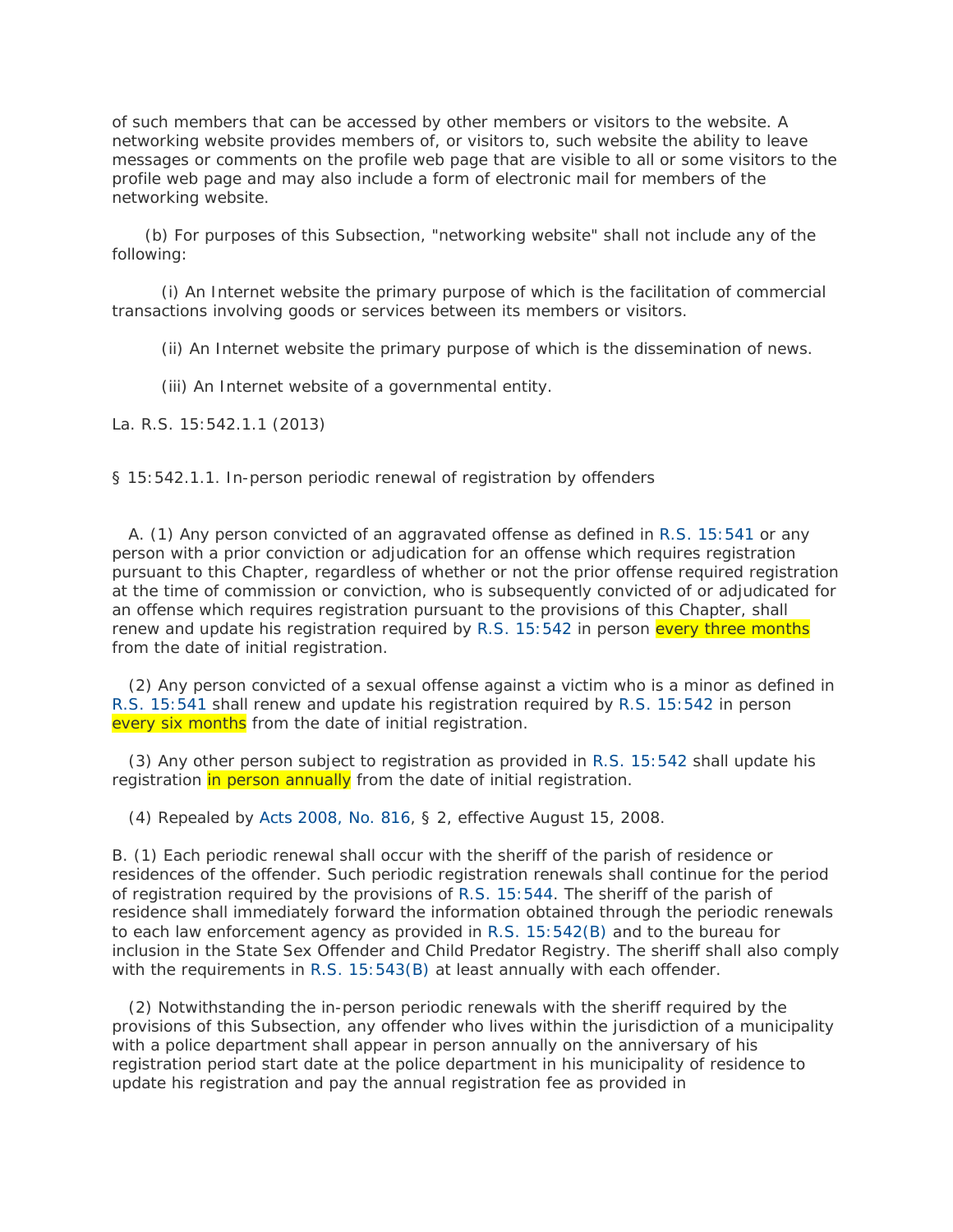## La. R.S. 15:542.1.2 (2013)

§ 15:542.1.2. Duty of offenders to notify law enforcement of change of address, residence, or other registration information

 A. Unless an earlier time period is otherwise specified in the provisions of this Chapter, those persons required to register pursuant to the provisions of this Chapter shall appear in person at the sheriff's office in the parish of residence, or the police department in the case of a municipality with a population in excess of three hundred thousand, where the offender is currently registered to update information within three business days of establishing a new or additional physical residential address or of changes in information previously provided when any of the following occur:

 (1) The offender changes his place of residence or establishes a new or additional residence.

 (2) The offender has vacated his current address of registration with the intent not to return.

(3) The offender has been absent from his current address of registration for more than thirty consecutive days or an aggregate of thirty days or more per calendar year and is physically present at another address during that same time period.

 (4) The offender has a change in name, place of employment, or any information previously provided pursuant to [R.S. 15:542\(C\).](http://www.lexis.com/research/buttonTFLink?_m=9ebb1bcec9cb6afb576abfbc6920b06e&_xfercite=%3ccite%20cc%3d%22USA%22%3e%3c%21%5bCDATA%5bLa.%20R.S.%2015%3a542.1.2%5d%5d%3e%3c%2fcite%3e&_butType=4&_butStat=0&_butNum=2&_butInline=1&_butinfo=LACODE%2015%3a542&_fmtstr=FULL&docnum=1&_startdoc=1&wchp=dGLzVzB-zSkAW&_md5=ec8f0daebe626f092edc17270a2222a9)

B. If the new or additional residence is located in a different parish than where the offender was previously registered, then he shall appear in person with the sheriff of the parish of the new or additional residence to register within the same time period established in Subsection A.

C. (1) Any person required to register in accordance with the provisions of this Chapter shall also be required to send a written notice of change of address or other information to the law enforcement agency with whom he was previously registered within three business days of establishing a new or additional residence.

 (2) Upon receipt of a notice of change of address or updated information, the sheriff shall forward such information immediately to each law enforcement agency with which the offender is required to register pursuant to [R.S. 15:542\(A\)](http://www.lexis.com/research/buttonTFLink?_m=9ebb1bcec9cb6afb576abfbc6920b06e&_xfercite=%3ccite%20cc%3d%22USA%22%3e%3c%21%5bCDATA%5bLa.%20R.S.%2015%3a542.1.2%5d%5d%3e%3c%2fcite%3e&_butType=4&_butStat=0&_butNum=3&_butInline=1&_butinfo=LACODE%2015%3a542&_fmtstr=FULL&docnum=1&_startdoc=1&wchp=dGLzVzB-zSkAW&_md5=107b89d1abfb6250e3067aec8fc25bfe) and to the bureau.

D. The notice of change of address required by this Section shall include proof of residence as required by [R.S. 15:542\(C\).](http://www.lexis.com/research/buttonTFLink?_m=9ebb1bcec9cb6afb576abfbc6920b06e&_xfercite=%3ccite%20cc%3d%22USA%22%3e%3c%21%5bCDATA%5bLa.%20R.S.%2015%3a542.1.2%5d%5d%3e%3c%2fcite%3e&_butType=4&_butStat=0&_butNum=4&_butInline=1&_butinfo=LACODE%2015%3a542&_fmtstr=FULL&docnum=1&_startdoc=1&wchp=dGLzVzB-zSkAW&_md5=ad10a1dc01fb059b6e7627327459f03a)

E. (1) Any person who is required to appear in person to give notice of a new address in accordance with the provisions of Subsection A of this Section shall also be required to provide new notification based upon the new address as provided for in [R.S. 15:542.1,](http://www.lexis.com/research/buttonTFLink?_m=9ebb1bcec9cb6afb576abfbc6920b06e&_xfercite=%3ccite%20cc%3d%22USA%22%3e%3c%21%5bCDATA%5bLa.%20R.S.%2015%3a542.1.2%5d%5d%3e%3c%2fcite%3e&_butType=4&_butStat=0&_butNum=5&_butInline=1&_butinfo=LACODE%2015%3a542.1&_fmtstr=FULL&docnum=1&_startdoc=1&wchp=dGLzVzB-zSkAW&_md5=69aaa4537f353406799838243e6ab299) as applicable.

 (2) Any sex offender who fails to provide change of address or other information as provided in this Section shall be subject to criminal prosecution as provided in [R.S.](http://www.lexis.com/research/buttonTFLink?_m=9ebb1bcec9cb6afb576abfbc6920b06e&_xfercite=%3ccite%20cc%3d%22USA%22%3e%3c%21%5bCDATA%5bLa.%20R.S.%2015%3a542.1.2%5d%5d%3e%3c%2fcite%3e&_butType=4&_butStat=0&_butNum=6&_butInline=1&_butinfo=LACODE%2015%3a542.1.4&_fmtstr=FULL&docnum=1&_startdoc=1&wchp=dGLzVzB-zSkAW&_md5=a826133b091fc47c74dde22f5724f5d4)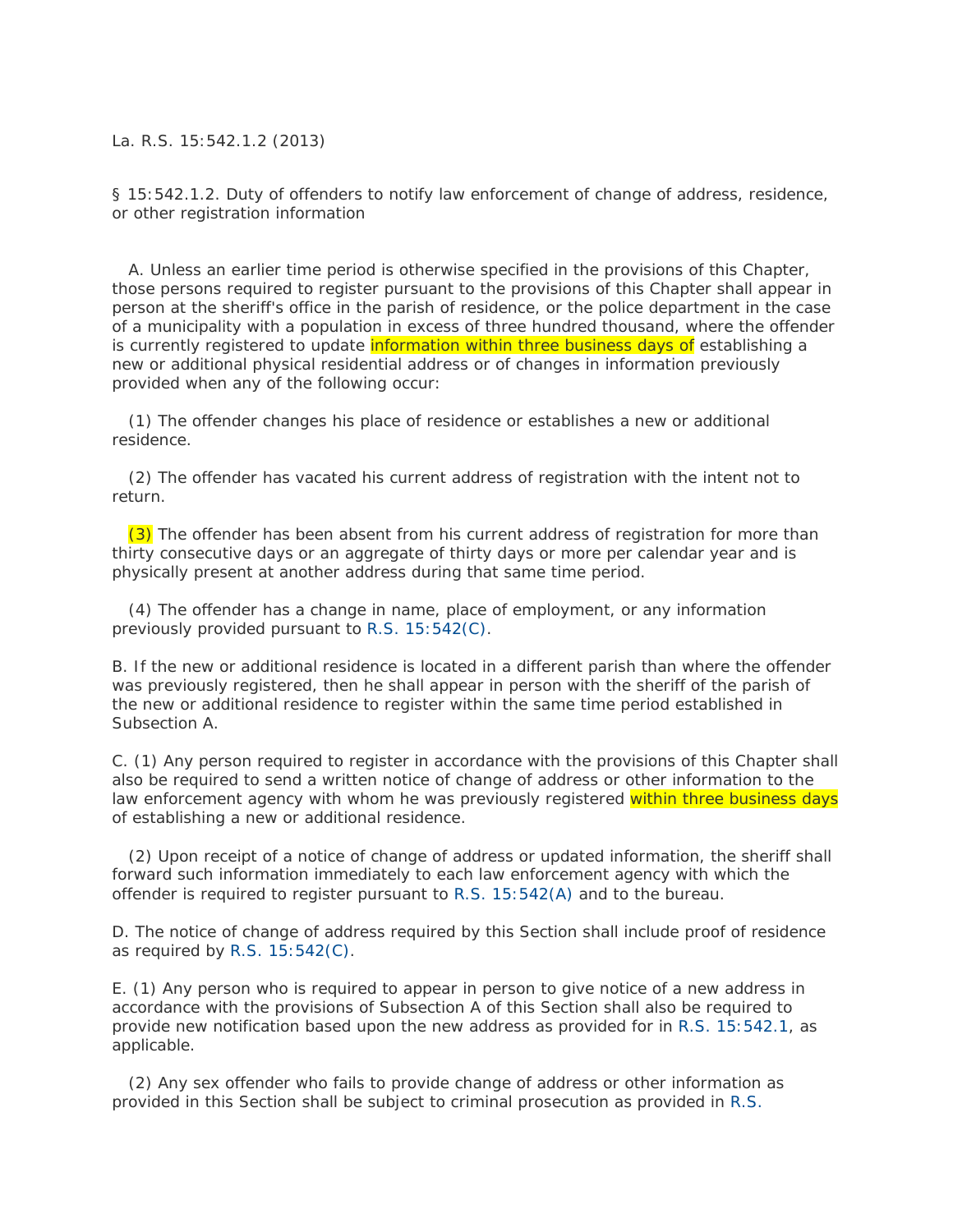[15:542.1.4.](http://www.lexis.com/research/buttonTFLink?_m=9ebb1bcec9cb6afb576abfbc6920b06e&_xfercite=%3ccite%20cc%3d%22USA%22%3e%3c%21%5bCDATA%5bLa.%20R.S.%2015%3a542.1.2%5d%5d%3e%3c%2fcite%3e&_butType=4&_butStat=0&_butNum=6&_butInline=1&_butinfo=LACODE%2015%3a542.1.4&_fmtstr=FULL&docnum=1&_startdoc=1&wchp=dGLzVzB-zSkAW&_md5=a826133b091fc47c74dde22f5724f5d4)

F. (1) The offender shall appear in person at the sheriff's office in the parish of residence at least three days prior to establishing temporary lodging to provide temporary lodging information regarding any place where the offender plans to stay for seven consecutive days or more.

 (2) If the location of the temporary lodging is outside of the boundaries of the parish of registration, then the sheriff shall notify the sheriff of the parish of temporary lodging. If the location of the temporary lodging is out of state, then the sheriff shall notify the bureau.

La. R.S. 15:542.1.3 (2013)

§ 15:542.1.3. Procedures for offenders convicted or adjudicated under the laws of another state, or military, territorial, foreign, tribal, or federal law; procedures for Louisiana offenders with out-of-state activities

 A. Any person who is convicted or adjudicated of an offense under the laws of another state, or military, territorial, foreign, tribal, or federal law for which [R.S. 15:542](http://www.lexis.com/research/buttonTFLink?_m=7b95c2e803a618f09e901dff265c6085&_xfercite=%3ccite%20cc%3d%22USA%22%3e%3c%21%5bCDATA%5bLa.%20R.S.%2015%3a542.1.3%5d%5d%3e%3c%2fcite%3e&_butType=4&_butStat=0&_butNum=2&_butInline=1&_butinfo=LACODE%2015%3a542&_fmtstr=FULL&docnum=1&_startdoc=1&wchp=dGLzVzB-zSkAW&_md5=763f94766d56f3e9c5ca8616c98c6e43) requires registration shall be subject to and shall comply with all of the registration requirements of this Chapter within three business days of establishing a residence in Louisiana and shall comply with all notification requirements required in R.S. [15:542.1](http://www.lexis.com/research/buttonTFLink?_m=7b95c2e803a618f09e901dff265c6085&_xfercite=%3ccite%20cc%3d%22USA%22%3e%3c%21%5bCDATA%5bLa.%20R.S.%2015%3a542.1.3%5d%5d%3e%3c%2fcite%3e&_butType=4&_butStat=0&_butNum=3&_butInline=1&_butinfo=LACODE%2015%3a542.1&_fmtstr=FULL&docnum=1&_startdoc=1&wchp=dGLzVzB-zSkAW&_md5=62f36e87d08c9821a41de28170eb8e6f) within twenty-one days of establishing a residence in Louisiana. Such person shall also notify the bureau within three business days of establishing residence in Louisiana and shall provide the bureau, within thirty days of establishing residence in Louisiana, certified copies of court records pertaining to the offense or offenses which require registration as a sex offender, including but not limited to the bill of information, indictment, court minutes, and final disposition.

B. (1) When the bureau receives notification that a person described in Subsection A of this Section is establishing residence in Louisiana, it shall immediately notify the appropriate law enforcement agencies as provided in [R.S. 15:542.](http://www.lexis.com/research/buttonTFLink?_m=7b95c2e803a618f09e901dff265c6085&_xfercite=%3ccite%20cc%3d%22USA%22%3e%3c%21%5bCDATA%5bLa.%20R.S.%2015%3a542.1.3%5d%5d%3e%3c%2fcite%3e&_butType=4&_butStat=0&_butNum=4&_butInline=1&_butinfo=LACODE%2015%3a542&_fmtstr=FULL&docnum=1&_startdoc=1&wchp=dGLzVzB-zSkAW&_md5=7d58989afad1904d53513f29f77f9023)

 (2) (a) Except as provided in Subparagraph (c) of this Paragraph, within sixty days of receiving the certified copies of court records from the offender as required by the provisions of Subsection A of this Section, the bureau shall determine which time period of registration under the provisions of [R.S. 15:544](http://www.lexis.com/research/buttonTFLink?_m=7b95c2e803a618f09e901dff265c6085&_xfercite=%3ccite%20cc%3d%22USA%22%3e%3c%21%5bCDATA%5bLa.%20R.S.%2015%3a542.1.3%5d%5d%3e%3c%2fcite%3e&_butType=4&_butStat=0&_butNum=5&_butInline=1&_butinfo=LACODE%2015%3a544&_fmtstr=FULL&docnum=1&_startdoc=1&wchp=dGLzVzB-zSkAW&_md5=9e7b04ccb45c2b5355ed2590bc61cdf1) and the frequency of in-person periodic renewals under the provisions of [R.S. 15:542.1](http://www.lexis.com/research/buttonTFLink?_m=7b95c2e803a618f09e901dff265c6085&_xfercite=%3ccite%20cc%3d%22USA%22%3e%3c%21%5bCDATA%5bLa.%20R.S.%2015%3a542.1.3%5d%5d%3e%3c%2fcite%3e&_butType=4&_butStat=0&_butNum=6&_butInline=1&_butinfo=LACODE%2015%3a542.1&_fmtstr=FULL&docnum=1&_startdoc=1&wchp=dGLzVzB-zSkAW&_md5=cb2dc662e8fd7253b0cc4ad081e9be65) is applicable to the offender while residing in Louisiana. This determination shall be based on a comparison of the elements of the offense of conviction or adjudication with the elements of the most comparable Louisiana offense. The bureau shall post this official notification on the state sex offender and child predator registry within the ninety-day period provided in this Paragraph. If the most comparable Louisiana offense is carnal knowledge of a juvenile, the bureau shall indicate so and give notice to the offender that he may qualify for relief from registration pursuant to the provisions of R.S.  $15:542(F)(2)$  or (3) if the offender's age and the age of the victim are within the limitations provided by [R.S. 15:542.](http://www.lexis.com/research/buttonTFLink?_m=7b95c2e803a618f09e901dff265c6085&_xfercite=%3ccite%20cc%3d%22USA%22%3e%3c%21%5bCDATA%5bLa.%20R.S.%2015%3a542.1.3%5d%5d%3e%3c%2fcite%3e&_butType=4&_butStat=0&_butNum=8&_butInline=1&_butinfo=LACODE%2015%3a542&_fmtstr=FULL&docnum=1&_startdoc=1&wchp=dGLzVzB-zSkAW&_md5=955cd33764ded2e581f4e1a37d672a0f)

 (b) Until the bureau makes a determination and posts an official notification as to the frequency of in-person periodic renewals, the offender shall renew and update his registration required by [R.S. 15:542](http://www.lexis.com/research/buttonTFLink?_m=7b95c2e803a618f09e901dff265c6085&_xfercite=%3ccite%20cc%3d%22USA%22%3e%3c%21%5bCDATA%5bLa.%20R.S.%2015%3a542.1.3%5d%5d%3e%3c%2fcite%3e&_butType=4&_butStat=0&_butNum=9&_butInline=1&_butinfo=LACODE%2015%3a542&_fmtstr=FULL&docnum=1&_startdoc=1&wchp=dGLzVzB-zSkAW&_md5=4efcb5b0b8f298b63a7230184a844b23) in person every three months from the date of establishing a residence in Louisiana. Thereafter, the frequency of in-person periodic renewals of the offender shall be pursuant to the provisions of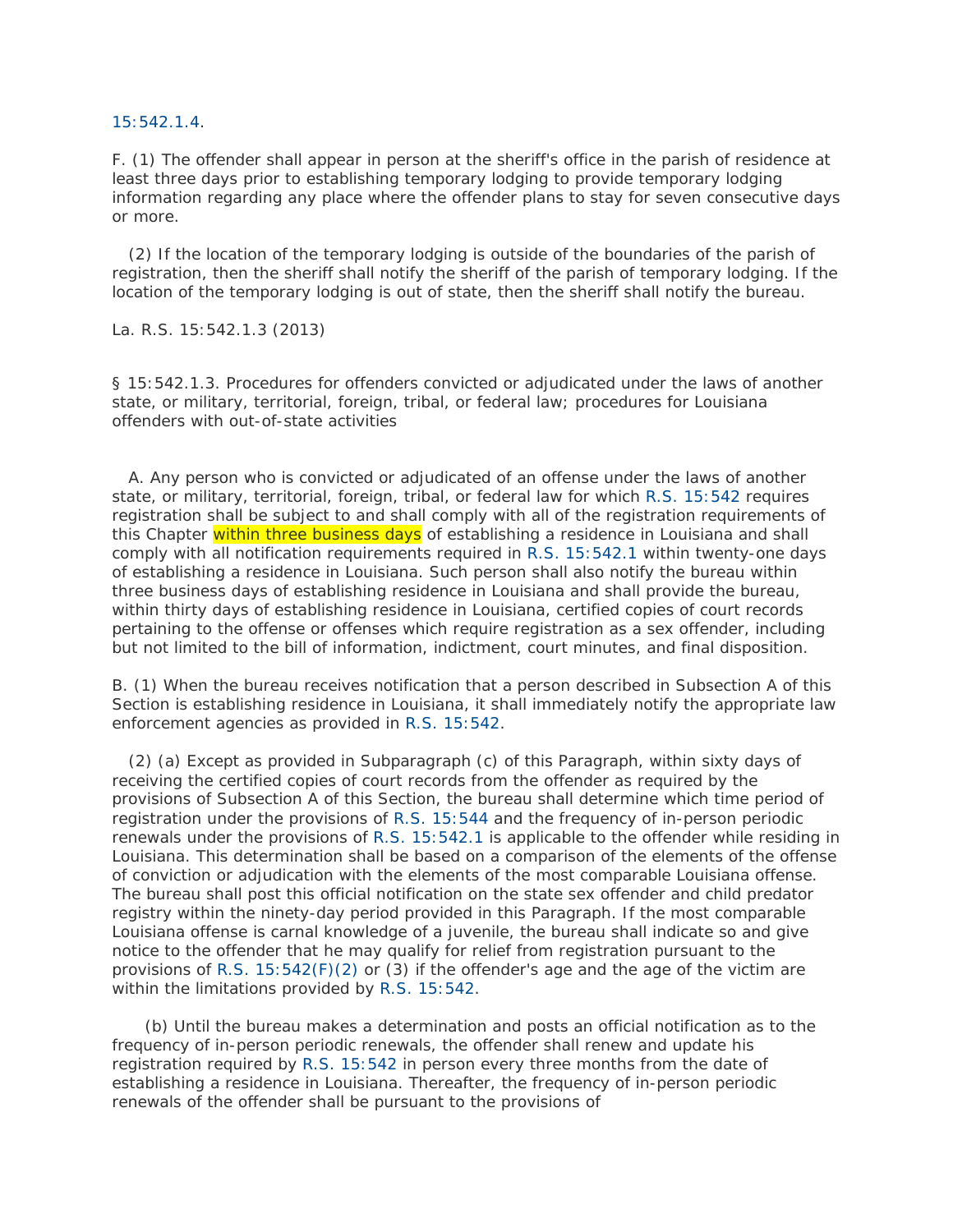the determination made by the bureau, comparing the elements of the offense of conviction or adjudication with the elements of the most comparable Louisiana offense, as required by Subparagraph (a) of this Paragraph.

 (c) If the period of registration required by the offender's jurisdiction of conviction is for the duration of the offender's lifetime, the bureau shall not be required to determine which time period of registration and the frequency of in-person periodic renewals that would be applicable to the offender while residing in Louisiana as required by Subparagraph (a) of this Paragraph. The duration of the registration for any such offender shall be for the duration of his lifetime pursuant to [R.S. 15:544,](http://www.lexis.com/research/buttonTFLink?_m=7b95c2e803a618f09e901dff265c6085&_xfercite=%3ccite%20cc%3d%22USA%22%3e%3c%21%5bCDATA%5bLa.%20R.S.%2015%3a542.1.3%5d%5d%3e%3c%2fcite%3e&_butType=4&_butStat=0&_butNum=11&_butInline=1&_butinfo=LACODE%2015%3a544&_fmtstr=FULL&docnum=1&_startdoc=1&wchp=dGLzVzB-zSkAW&_md5=fb94d72d29e501e6b878740277b88148) and the frequency of in-person periodic renewals for the offender shall be every three months from the date of initial registration as required by [R.S. 15:542.1.1\(A\)\(1\).](http://www.lexis.com/research/buttonTFLink?_m=7b95c2e803a618f09e901dff265c6085&_xfercite=%3ccite%20cc%3d%22USA%22%3e%3c%21%5bCDATA%5bLa.%20R.S.%2015%3a542.1.3%5d%5d%3e%3c%2fcite%3e&_butType=4&_butStat=0&_butNum=12&_butInline=1&_butinfo=LACODE%2015%3a542.1.1&_fmtstr=FULL&docnum=1&_startdoc=1&wchp=dGLzVzB-zSkAW&_md5=25f508339283165c47bd6c5ce239a2e0)

 (3) Within ninety days of the effective date of the provisions of Paragraph (2) of this Subsection, the bureau shall make a determination of the appropriate time period of registration under [R.S. 15:544](http://www.lexis.com/research/buttonTFLink?_m=7b95c2e803a618f09e901dff265c6085&_xfercite=%3ccite%20cc%3d%22USA%22%3e%3c%21%5bCDATA%5bLa.%20R.S.%2015%3a542.1.3%5d%5d%3e%3c%2fcite%3e&_butType=4&_butStat=0&_butNum=13&_butInline=1&_butinfo=LACODE%2015%3a544&_fmtstr=FULL&docnum=1&_startdoc=1&wchp=dGLzVzB-zSkAW&_md5=2f29e57dad47a47e3f21b5bdce768c78) and the number of required in-person periodic renewals under the provisions of [R.S. 15:542.1.1](http://www.lexis.com/research/buttonTFLink?_m=7b95c2e803a618f09e901dff265c6085&_xfercite=%3ccite%20cc%3d%22USA%22%3e%3c%21%5bCDATA%5bLa.%20R.S.%2015%3a542.1.3%5d%5d%3e%3c%2fcite%3e&_butType=4&_butStat=0&_butNum=14&_butInline=1&_butinfo=LACODE%2015%3a542.1.1&_fmtstr=FULL&docnum=1&_startdoc=1&wchp=dGLzVzB-zSkAW&_md5=98b3ad1826c080273f95455c4c028e1d) applicable to each sex offender or child predator convicted under the laws of another state, or military, territorial, foreign, tribal, or federal law who established a residence in this state prior to January 1, 2008. The bureau shall post this official notification on the registry within the ninety-day time period provided in this Paragraph. If the most comparable Louisiana offense is carnal knowledge of a juvenile, the bureau shall indicate so and give notice to the offender that he may qualify for relief from registration pursuant to [R.S. 15:542 \(F\)\(2\)](http://www.lexis.com/research/buttonTFLink?_m=7b95c2e803a618f09e901dff265c6085&_xfercite=%3ccite%20cc%3d%22USA%22%3e%3c%21%5bCDATA%5bLa.%20R.S.%2015%3a542.1.3%5d%5d%3e%3c%2fcite%3e&_butType=4&_butStat=0&_butNum=15&_butInline=1&_butinfo=LACODE%2015%3a542&_fmtstr=FULL&docnum=1&_startdoc=1&wchp=dGLzVzB-zSkAW&_md5=bfa124bc646a4c9052c761f8f9f63322) or (3) if the offender's age and the age of the victim are within the limitations provided by [R.S. 15:542.](http://www.lexis.com/research/buttonTFLink?_m=7b95c2e803a618f09e901dff265c6085&_xfercite=%3ccite%20cc%3d%22USA%22%3e%3c%21%5bCDATA%5bLa.%20R.S.%2015%3a542.1.3%5d%5d%3e%3c%2fcite%3e&_butType=4&_butStat=0&_butNum=16&_butInline=1&_butinfo=LACODE%2015%3a542&_fmtstr=FULL&docnum=1&_startdoc=1&wchp=dGLzVzB-zSkAW&_md5=a56662aa978dac16d178f8f23eb4bbea)

 (4) Any offender convicted or adjudicated under the laws of another state, or military, territorial, foreign, tribal, or federal law who establishes a residence in this state and is required to register and notify pursuant to the provisions of this Chapter may appeal the bureau's determination of the applicable time period of registration and frequency of inperson periodic renewals through an administrative hearing as provided in [R.S. 49:950](http://www.lexis.com/research/buttonTFLink?_m=7b95c2e803a618f09e901dff265c6085&_xfercite=%3ccite%20cc%3d%22USA%22%3e%3c%21%5bCDATA%5bLa.%20R.S.%2015%3a542.1.3%5d%5d%3e%3c%2fcite%3e&_butType=4&_butStat=0&_butNum=17&_butInline=1&_butinfo=LACODE%2049%3a950&_fmtstr=FULL&docnum=1&_startdoc=1&wchp=dGLzVzB-zSkAW&_md5=90f628ef8a2756bb28849e1a191e5046) et seq. The offender shall have one year from the date that the bureau posted its determination on the registry to appeal. The duty to register and notify according to the determination of the bureau made pursuant to the provisions of this Subsection shall be binding and shall not be suspended or stayed pending appeal of the classification of the offender.

C. Any nonresident full-time or part-time worker employed in this state who would be required to register in his state of residence shall register with the appropriate law enforcement agencies as provided in [R.S. 15:542](http://www.lexis.com/research/buttonTFLink?_m=7b95c2e803a618f09e901dff265c6085&_xfercite=%3ccite%20cc%3d%22USA%22%3e%3c%21%5bCDATA%5bLa.%20R.S.%2015%3a542.1.3%5d%5d%3e%3c%2fcite%3e&_butType=4&_butStat=0&_butNum=18&_butInline=1&_butinfo=LACODE%2015%3a542&_fmtstr=FULL&docnum=1&_startdoc=1&wchp=dGLzVzB-zSkAW&_md5=c9571323f80e4c5a7ce96eafae2e5766) within three business days of employment. The provisions of this Subsection shall apply to any person employed in this state, with or without compensation.

D. Nonresident full-time or part-time students enrolled in this state who are required to register in their state of residence shall register within three business days with the appropriate law enforcement agencies as provided in [R.S. 15:542.](http://www.lexis.com/research/buttonTFLink?_m=7b95c2e803a618f09e901dff265c6085&_xfercite=%3ccite%20cc%3d%22USA%22%3e%3c%21%5bCDATA%5bLa.%20R.S.%2015%3a542.1.3%5d%5d%3e%3c%2fcite%3e&_butType=4&_butStat=0&_butNum=19&_butInline=1&_butinfo=LACODE%2015%3a542&_fmtstr=FULL&docnum=1&_startdoc=1&wchp=dGLzVzB-zSkAW&_md5=ee8fdeb7bbbd29e4eff9ca389709a9cd)

E. Any resident of this state required to register as required by [R.S. 15:542](http://www.lexis.com/research/buttonTFLink?_m=7b95c2e803a618f09e901dff265c6085&_xfercite=%3ccite%20cc%3d%22USA%22%3e%3c%21%5bCDATA%5bLa.%20R.S.%2015%3a542.1.3%5d%5d%3e%3c%2fcite%3e&_butType=4&_butStat=0&_butNum=20&_butInline=1&_butinfo=LACODE%2015%3a542&_fmtstr=FULL&docnum=1&_startdoc=1&wchp=dGLzVzB-zSkAW&_md5=f117cd19c8f3956a7a58b83e761f11cb) shall notify the appropriate law enforcement agencies as provided in [R.S. 15:542](http://www.lexis.com/research/buttonTFLink?_m=7b95c2e803a618f09e901dff265c6085&_xfercite=%3ccite%20cc%3d%22USA%22%3e%3c%21%5bCDATA%5bLa.%20R.S.%2015%3a542.1.3%5d%5d%3e%3c%2fcite%3e&_butType=4&_butStat=0&_butNum=21&_butInline=1&_butinfo=LACODE%2015%3a542&_fmtstr=FULL&docnum=1&_startdoc=1&wchp=dGLzVzB-zSkAW&_md5=562ad981cf88d04c103a3041647f751a) if he leaves the state for full-time or part-time employment in another state, with or without compensation, for a period of more than seven consecutive days or for an aggregate of thirty days or more during the calendar year.

F. Any resident of this state required to register under the provisions of this Chapter shall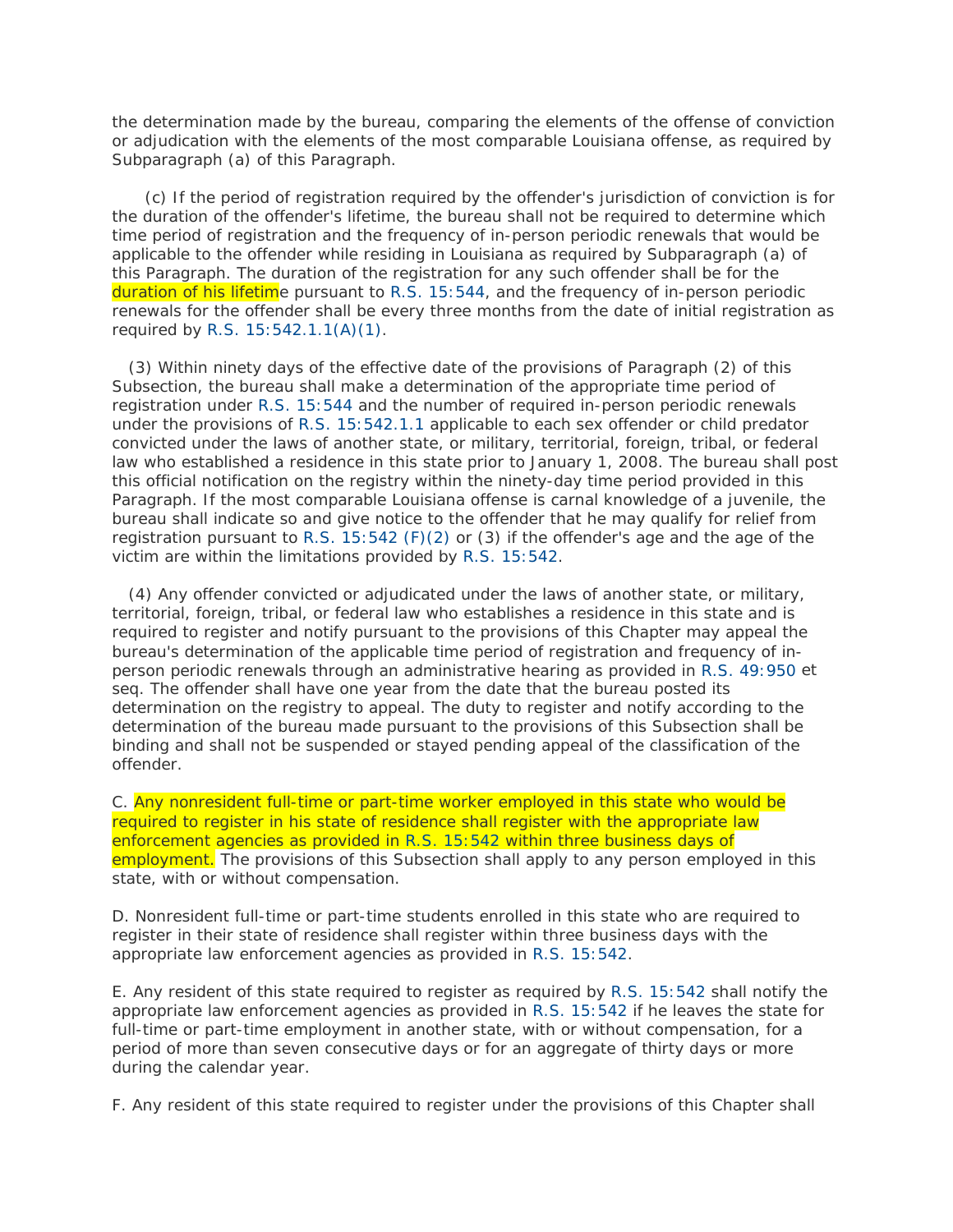notify the appropriate law enforcement agencies as provided in [R.S. 15:542](http://www.lexis.com/research/buttonTFLink?_m=7b95c2e803a618f09e901dff265c6085&_xfercite=%3ccite%20cc%3d%22USA%22%3e%3c%21%5bCDATA%5bLa.%20R.S.%2015%3a542.1.3%5d%5d%3e%3c%2fcite%3e&_butType=4&_butStat=0&_butNum=22&_butInline=1&_butinfo=LACODE%2015%3a542&_fmtstr=FULL&docnum=1&_startdoc=1&wchp=dGLzVzB-zSkAW&_md5=5666b74bc29ffb4ac701e49cacd5d21d) within three business days if he leaves the state to enroll in any school as a full-time or part-time student.

G. Any resident of this state required to register under the provisions of this Chapter shall notify the bureau of his intent to establish a residence in another state within three days prior to establishing residence in the other state.

H. When an offender who was convicted of or adjudicated for an offense under the laws of another state, or military, territorial, foreign, tribal, or federal law requiring registration pursuant to the provisions of this Chapter appears in person for initial registration with the appropriate law enforcement agency in his parish of residence, the law enforcement agency shall follow the procedures set forth in [R.S. 15:543\(B\)\(1\)](http://www.lexis.com/research/buttonTFLink?_m=7b95c2e803a618f09e901dff265c6085&_xfercite=%3ccite%20cc%3d%22USA%22%3e%3c%21%5bCDATA%5bLa.%20R.S.%2015%3a542.1.3%5d%5d%3e%3c%2fcite%3e&_butType=4&_butStat=0&_butNum=23&_butInline=1&_butinfo=LACODE%2015%3a543&_fmtstr=FULL&docnum=1&_startdoc=1&wchp=dGLzVzB-zSkAW&_md5=c2ac2307dd3317f2b20ecc6329bdcd2d) through (7).

La. R.S. 15:542.1.4 (2013)

§ 15:542.1.4. Failure to register and notify as a sex offender or child predator; penalties

 A. (1) A person who fails to register, periodically renew and update registration, provide proof of residence or notification of change of address or other registration information, or provide community notification as required by the provisions of this Chapter, and a person who knowingly provides false information to a law enforcement agency as provided in [R.S.](http://www.lexis.com/research/buttonTFLink?_m=220b0c3b82dab35864f2201619e83705&_xfercite=%3ccite%20cc%3d%22USA%22%3e%3c%21%5bCDATA%5bLa.%20R.S.%2015%3a542.1.4%5d%5d%3e%3c%2fcite%3e&_butType=4&_butStat=0&_butNum=2&_butInline=1&_butinfo=LACODE%2015%3a542&_fmtstr=FULL&docnum=1&_startdoc=1&wchp=dGLzVzB-zSkAW&_md5=2cf562ccdf83944fa5f95ed6ce173816)  [15:542\(C\)\(3\),](http://www.lexis.com/research/buttonTFLink?_m=220b0c3b82dab35864f2201619e83705&_xfercite=%3ccite%20cc%3d%22USA%22%3e%3c%21%5bCDATA%5bLa.%20R.S.%2015%3a542.1.4%5d%5d%3e%3c%2fcite%3e&_butType=4&_butStat=0&_butNum=2&_butInline=1&_butinfo=LACODE%2015%3a542&_fmtstr=FULL&docnum=1&_startdoc=1&wchp=dGLzVzB-zSkAW&_md5=2cf562ccdf83944fa5f95ed6ce173816) shall, upon first conviction, be fined not more than one thousand dollars and imprisoned with hard labor for not less than two years nor more than ten years without benefit of parole, probation, or suspension of sentence.

 (2) Upon second or subsequent convictions, the offender shall be fined three thousand dollars and imprisoned with hard labor for not less than five years nor more than twenty years without benefit of parole, probation, or suspension of sentence.

 (3) An offender who fails to pay the annual registration fee in accordance with the provisions of [R.S. 15:542](http://www.lexis.com/research/buttonTFLink?_m=220b0c3b82dab35864f2201619e83705&_xfercite=%3ccite%20cc%3d%22USA%22%3e%3c%21%5bCDATA%5bLa.%20R.S.%2015%3a542.1.4%5d%5d%3e%3c%2fcite%3e&_butType=4&_butStat=0&_butNum=3&_butInline=1&_butinfo=LACODE%2015%3a542&_fmtstr=FULL&docnum=1&_startdoc=1&wchp=dGLzVzB-zSkAW&_md5=754c5ab1f8ce6551cfdf057fefec4395) shall be fined not more than five hundred dollars, imprisoned for not more than six months, or both. Upon a second or subsequent conviction for the failure to pay the annual registration fee, the offender shall be punished in accordance with the provisions of Paragraphs (1) and (2) of this Subsection.

B. (1) Any person who certifies by affidavit the location of the residence of the offender shall send written notice to the appropriate law enforcement agency with whom the person last registered when the offender no longer resides at the residence provided in the affidavit. This notification shall be made any time the sex offender is absent from the residence for a period of thirty days or more, or the offender vacates the residence with the intent to establish a new residence at another location. This notification shall be sent within three days of the end of the thirty-day period or within three days of the offender vacating the residence with the requisite intent.

 (2) Any person who fails to provide the notice required by this Subsection shall be fined not more than five hundred dollars or imprisoned for not more than six months, with or without hard labor, or both.

C. (1) Any person who either fails to meet the requirements of [R.S. 32:412\(I\)](http://www.lexis.com/research/buttonTFLink?_m=220b0c3b82dab35864f2201619e83705&_xfercite=%3ccite%20cc%3d%22USA%22%3e%3c%21%5bCDATA%5bLa.%20R.S.%2015%3a542.1.4%5d%5d%3e%3c%2fcite%3e&_butType=4&_butStat=0&_butNum=4&_butInline=1&_butinfo=LACODE%2032%3a412&_fmtstr=FULL&docnum=1&_startdoc=1&wchp=dGLzVzB-zSkAW&_md5=fc33cf80ffc67f6def88ff4d1f56236e) or [R.S.](http://www.lexis.com/research/buttonTFLink?_m=220b0c3b82dab35864f2201619e83705&_xfercite=%3ccite%20cc%3d%22USA%22%3e%3c%21%5bCDATA%5bLa.%20R.S.%2015%3a542.1.4%5d%5d%3e%3c%2fcite%3e&_butType=4&_butStat=0&_butNum=5&_butInline=1&_butinfo=LACODE%2040%3a1321&_fmtstr=FULL&docnum=1&_startdoc=1&wchp=dGLzVzB-zSkAW&_md5=530a67e645cb1171dfd65ddc9026ba69)  [40:1321\(J\),](http://www.lexis.com/research/buttonTFLink?_m=220b0c3b82dab35864f2201619e83705&_xfercite=%3ccite%20cc%3d%22USA%22%3e%3c%21%5bCDATA%5bLa.%20R.S.%2015%3a542.1.4%5d%5d%3e%3c%2fcite%3e&_butType=4&_butStat=0&_butNum=5&_butInline=1&_butinfo=LACODE%2040%3a1321&_fmtstr=FULL&docnum=1&_startdoc=1&wchp=dGLzVzB-zSkAW&_md5=530a67e645cb1171dfd65ddc9026ba69) who is in possession of any document required by [R.S. 32:412\(I\)](http://www.lexis.com/research/buttonTFLink?_m=220b0c3b82dab35864f2201619e83705&_xfercite=%3ccite%20cc%3d%22USA%22%3e%3c%21%5bCDATA%5bLa.%20R.S.%2015%3a542.1.4%5d%5d%3e%3c%2fcite%3e&_butType=4&_butStat=0&_butNum=6&_butInline=1&_butinfo=LACODE%2032%3a412&_fmtstr=FULL&docnum=1&_startdoc=1&wchp=dGLzVzB-zSkAW&_md5=e70da9f37de1af01dc78ae9ea8706b99) or [R.S.](http://www.lexis.com/research/buttonTFLink?_m=220b0c3b82dab35864f2201619e83705&_xfercite=%3ccite%20cc%3d%22USA%22%3e%3c%21%5bCDATA%5bLa.%20R.S.%2015%3a542.1.4%5d%5d%3e%3c%2fcite%3e&_butType=4&_butStat=0&_butNum=7&_butInline=1&_butinfo=LACODE%2040%3a1321&_fmtstr=FULL&docnum=1&_startdoc=1&wchp=dGLzVzB-zSkAW&_md5=fc58ebef4ac7007d313b9931ada5fab9)  [40:1321\(J\)](http://www.lexis.com/research/buttonTFLink?_m=220b0c3b82dab35864f2201619e83705&_xfercite=%3ccite%20cc%3d%22USA%22%3e%3c%21%5bCDATA%5bLa.%20R.S.%2015%3a542.1.4%5d%5d%3e%3c%2fcite%3e&_butType=4&_butStat=0&_butNum=7&_butInline=1&_butinfo=LACODE%2040%3a1321&_fmtstr=FULL&docnum=1&_startdoc=1&wchp=dGLzVzB-zSkAW&_md5=fc58ebef4ac7007d313b9931ada5fab9) that has been altered with the intent to defraud, or who is in possession of a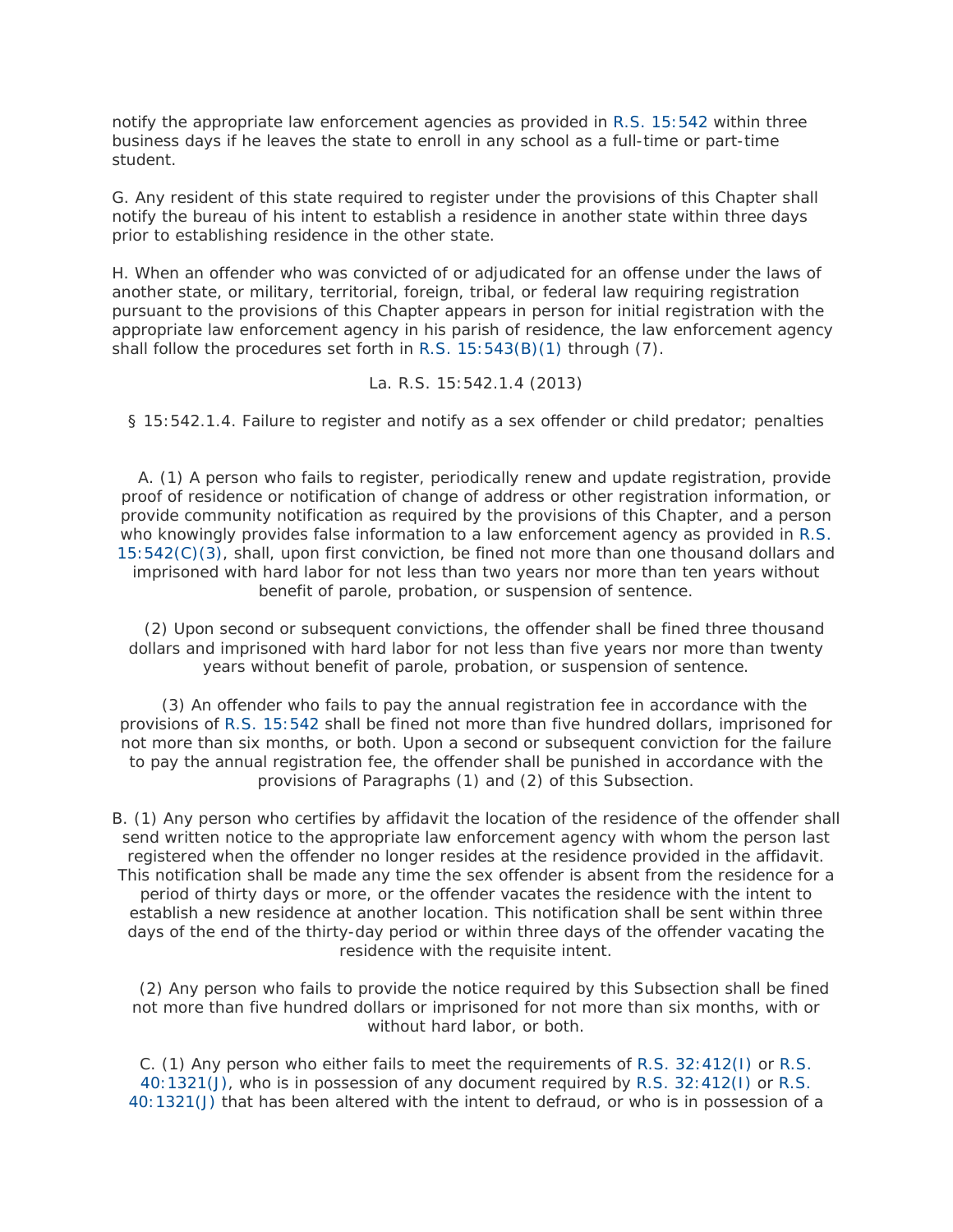counterfeit of any document required by [R.S. 32:412\(I\)](http://www.lexis.com/research/buttonTFLink?_m=220b0c3b82dab35864f2201619e83705&_xfercite=%3ccite%20cc%3d%22USA%22%3e%3c%21%5bCDATA%5bLa.%20R.S.%2015%3a542.1.4%5d%5d%3e%3c%2fcite%3e&_butType=4&_butStat=0&_butNum=8&_butInline=1&_butinfo=LACODE%2032%3a412&_fmtstr=FULL&docnum=1&_startdoc=1&wchp=dGLzVzB-zSkAW&_md5=b5a22bcf05cdfb2606c904453b514668) or [R.S. 40:1321\(J\),](http://www.lexis.com/research/buttonTFLink?_m=220b0c3b82dab35864f2201619e83705&_xfercite=%3ccite%20cc%3d%22USA%22%3e%3c%21%5bCDATA%5bLa.%20R.S.%2015%3a542.1.4%5d%5d%3e%3c%2fcite%3e&_butType=4&_butStat=0&_butNum=9&_butInline=1&_butinfo=LACODE%2040%3a1321&_fmtstr=FULL&docnum=1&_startdoc=1&wchp=dGLzVzB-zSkAW&_md5=b59f3a4d1cb2250a8c7246d62978825c) shall, on a first conviction, be fined not more than one thousand dollars and imprisoned at hard labor for not less than two years nor more than ten years without benefit of parole, probation, or suspension of sentence.

 (2) Upon a second or subsequent conviction for a violation of the provisions of this Subsection, the offender shall be fined three thousand dollars and imprisoned at hard labor for not less than five years nor more than twenty years without benefit of parole, probation, or suspension of sentence.

La. R.S. 15:542.1.5 (2013)

§ 15:542.1.5. State Sex Offender and Child Predator Registry; duties of the Louisiana Bureau of Criminal Identification and Information

 A. (1) The Louisiana Bureau of Criminal Identification and Information shall develop and maintain the central registry known as the State Sex Offender and Child Predator Registry. The registry shall contain the information transmitted to the bureau pursuant to the provisions of this Chapter and shall be developed and maintained in accordance with the provisions of the federal Adam Walsh Child Protection and Safety Act of 2006 and any federal guidelines adopted pursuant thereto. Upon receipt of the registration and information of any person subject to the provisions of this Chapter, including juveniles required to register, the bureau shall immediately enter the appropriate information in the public registry. The bureau shall accept electronically submitted information and registration renewal information from law enforcement.

 (2) (a) The bureau shall provide for public access to the information contained in the registry, including Internet-based access, which shall have field-search capabilities which comply with the provisions of the federal Adam Walsh Child Protection and Safety Act of 2006 and any federal guidelines adopted pursuant thereto.

 (b) Notwithstanding the provisions of Subparagraph (2)(a) of this Subsection, the following information shall be exempt from public access as well as any other mandatory exemptions which are required by the federal Adam Walsh Child Protection and Safety Act of 2006 and any federal guidelines adopted pursuant thereto:

(i) Social security numbers.

(ii) Names of the victims of the offenses requiring registration.

- (iii) Any information with regard to arrests that did not result in convictions.
- (iv) Telephone numbers.

(v) Travel and immigration documents.

 (vi) E-mail addresses, online screen names, or other online identities used by offenders to communicate on the Internet.

 (c) Notwithstanding the provisions of Subparagraph (2)(b) of this Subsection which provides for exemptions to public access of telephone numbers, e-mail addresses, online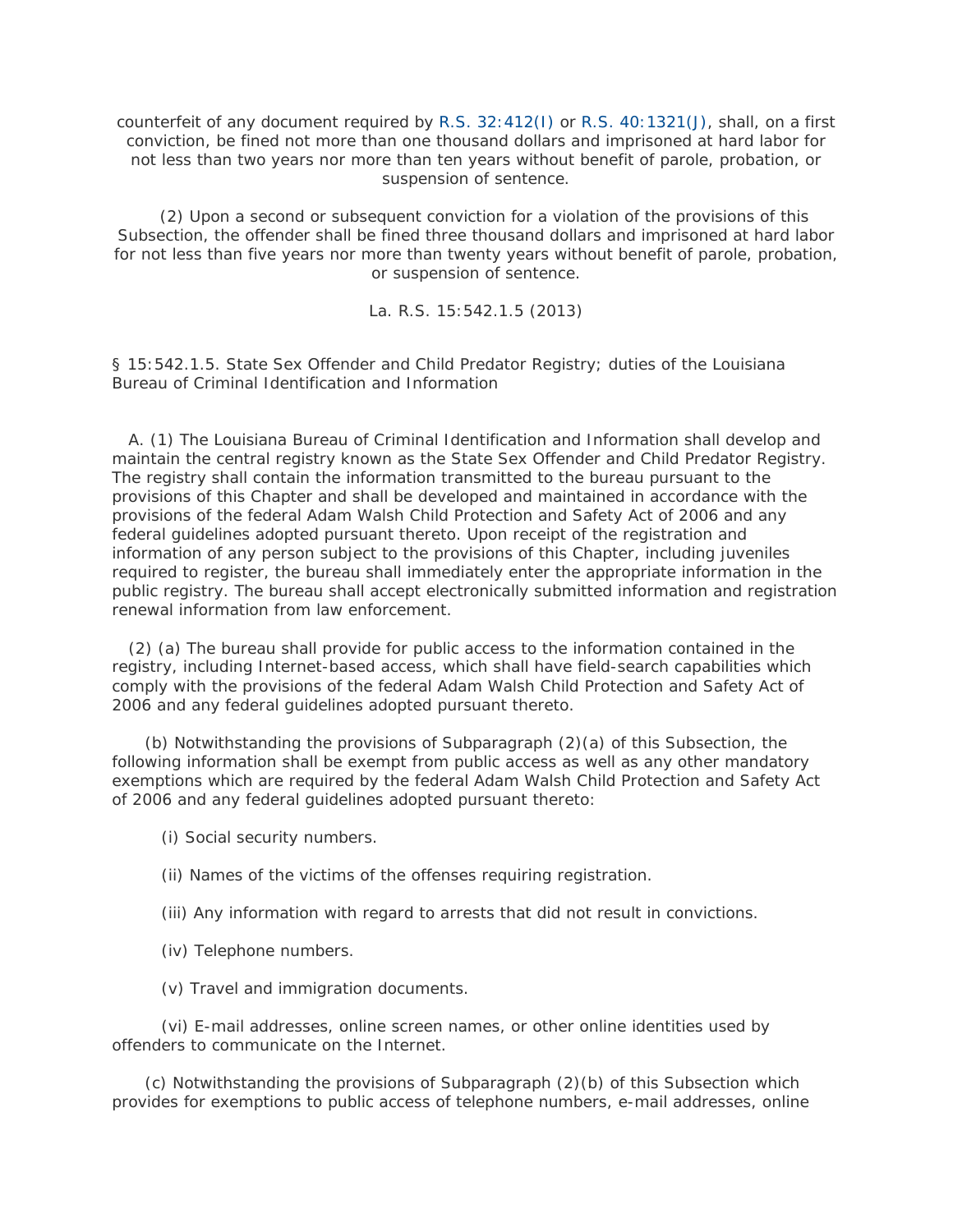screen names, or other online identities, the registry shall contain the ability to search by telephone numbers, e-mail addresses, online screen names, or other online identities to provide information to the person conducting the search regarding whether or not that information has been linked to a sex offender or child predator. This search shall not disclose the name or any other identifying information about the offender to the person conducting the search, except to identify that the information has been linked to a sex offender or child predator.

B. The bureau shall develop and maintain the registry as to provide for automatic e-mail notifications at the time in which an offender begins residence, employment, or school attendance within a certain geographic radius or zip code. This function of the registry shall allow members of the public and organizations to request automatic e-mail notifications to be sent to an e-mail address provided by the requestor for a certain geographic radius or zip code specified by the requestor.

C. The bureau shall participate in the Dru Sjodin National Sex Offender Registry in accordance with the provisions of the federal Adam Walsh Child Protection and Safety Act of 2006 and any federal guidelines adopted pursuant thereto.

D. (1) Immediately upon entry of the required information into the registry, the bureau shall notify the sheriff of the parish in which the offender's address of residence is located, and the chief of police if the address is located in an incorporated area which has a police department. Additionally, the bureau shall notify the sheriff of the parish in which the offender is employed or attends school.

 (2) Immediately upon entry of the required information into the registry, the bureau shall transmit to the Federal Bureau of Investigation the conviction data and fingerprints of the offender registered.

 (3) Immediately upon entry of information that a person required to register under this Section is enrolled as a student or employed as a worker at any institution of postsecondary education into the registry, the bureau shall notify all law enforcement agencies having jurisdiction over the institution at which the offender is enrolled or employed, including but not limited to the campus law enforcement agency.

E. The bureau is hereby designated as the state agency to receive information regarding out-of-state sex offenders and child predators who establish a residence in this state pursuant to [R.S. 15:542.1.3.](http://www.lexis.com/research/buttonTFLink?_m=53f2b767c326fa55d73a0dd9c62b0b36&_xfercite=%3ccite%20cc%3d%22USA%22%3e%3c%21%5bCDATA%5bLa.%20R.S.%2015%3a542.1.5%5d%5d%3e%3c%2fcite%3e&_butType=4&_butStat=0&_butNum=2&_butInline=1&_butinfo=LACODE%2015%3a542.1.3&_fmtstr=FULL&docnum=1&_startdoc=1&wchp=dGLzVzB-zSkAW&_md5=df1955ccd42cad50c713187256f9769c)

F. The bureau may promulgate rules and regulations in accordance with the Administrative Procedure Act to implement the provisions of this Chapter, provided that such rules and regulations are promulgated in accordance with the federal Adam Walsh Child Protection and Safety Act of 2006 and any federal guidelines adopted pursuant thereto.

G. (1) The bureau shall provide for the capability which would allow a social networking web site to compare the database of registered users of that social networking web site to the list of electronic mail addresses, instant message addresses, and other similar online identifiers of persons in the State Sex Offender and Child Predator Registry.

 (2) A social networking web site desiring to compare its database of registered users to the list of electronic mail addresses, instant message addresses, and other online identifiers of persons in the registry shall provide to the bureau all of the following information: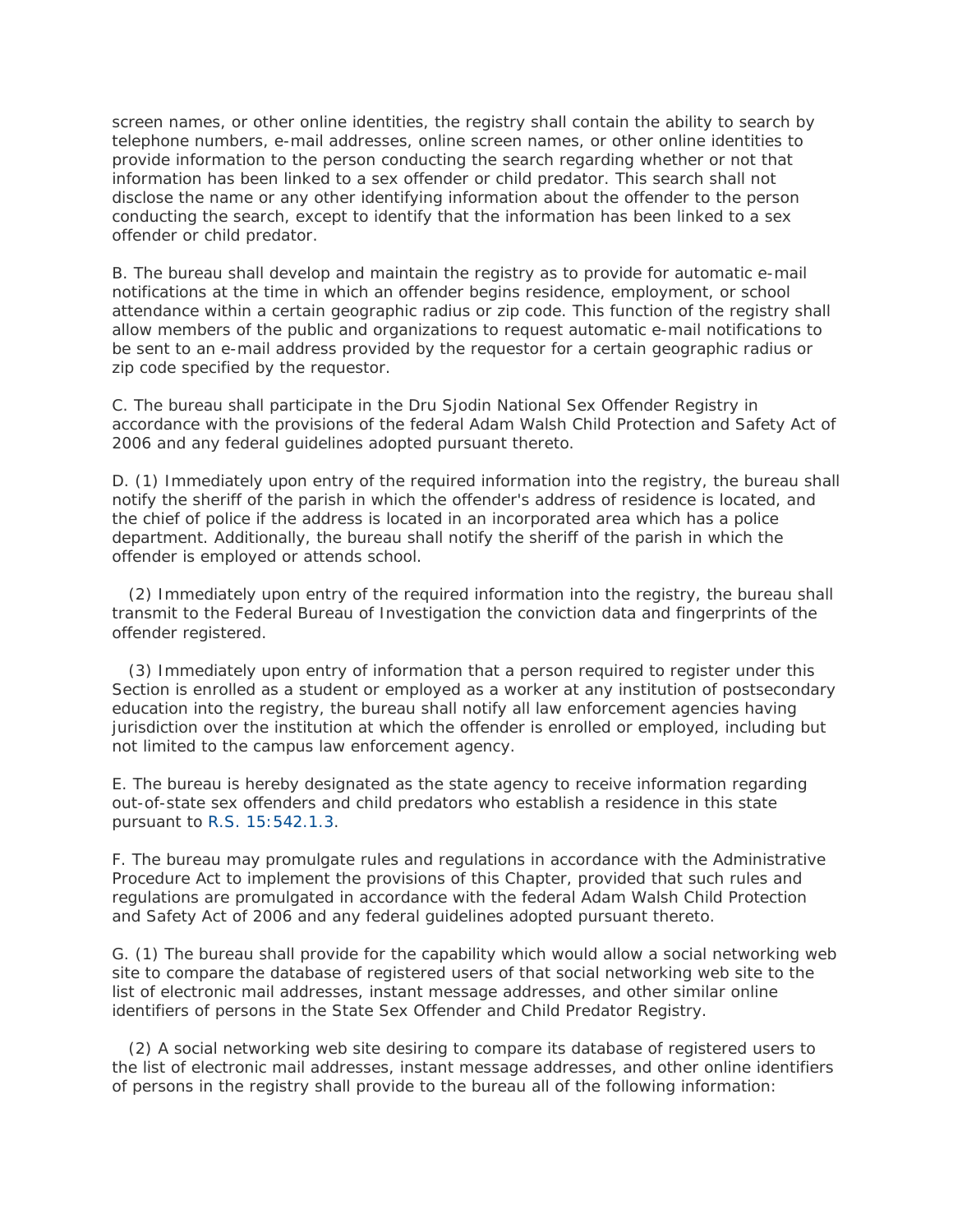(a) The name, address, and telephone number of the entity operating the social networking web site.

 (b) The legal nature and corporate status of the entity operating the social networking web site.

 (c) A statement signed by the chief legal officer of the social networking web site to the effect that the information obtained from the registry shall not be disclosed for any purpose other than for comparing the database of registered users of the social networking web site against the list of electronic mail addresses, instant message addresses, and other online identifiers of persons contained in the state registry to protect children from online sexual predators, and that disclosure of this information for any other purpose may be unlawful.

 (d) The name, address, and telephone number of a natural person who is authorized to receive service of process for the entity operating the social networking web site.

 (3) After complying with the requirements of Paragraph (2) of this Subsection, the entity operating the social networking web site may screen users or compare its database of registered users to the list of electronic mail addresses, instant message addresses, and other online identifiers of persons contained in the State Sex Offender and Child Predator Registry as frequently as the bureau will allow for the purpose of identifying, monitoring, or removing a registered user associated with electronic mail addresses, instant message addresses, and other online identifiers contained in the registry.

 (4) An entity operating a social networking web site which complies with the provisions of Paragraphs (2) and (3) of this Subsection, the entity, its directors, officers, employees, or agents may claim such compliance as a defense to a claim for liability arising against the entity or such persons.

La. R.S. 15:542.1.7 (2013)

§ 15:542.1.7. Court records; disclosure

 Notwithstanding any other provision of law to the contrary, any records in the possession of any court are subject to disclosure to the district attorney, sheriff, or any other law enforcement officers including agents of the Department of Public Safety and Corrections, division of probation and parole, for the purpose of fulfilling their duties with regard to the provisions of this Chapter, and without the necessity of obtaining any order of the court or other authorization for the release of such records.

#### La. R.S. 15:543 (2013)

§ 15:543. Duties of the courts, sheriffs, and the Department of Public Safety and Corrections and the office of juvenile justice; informing the offender of the registration and notification requirements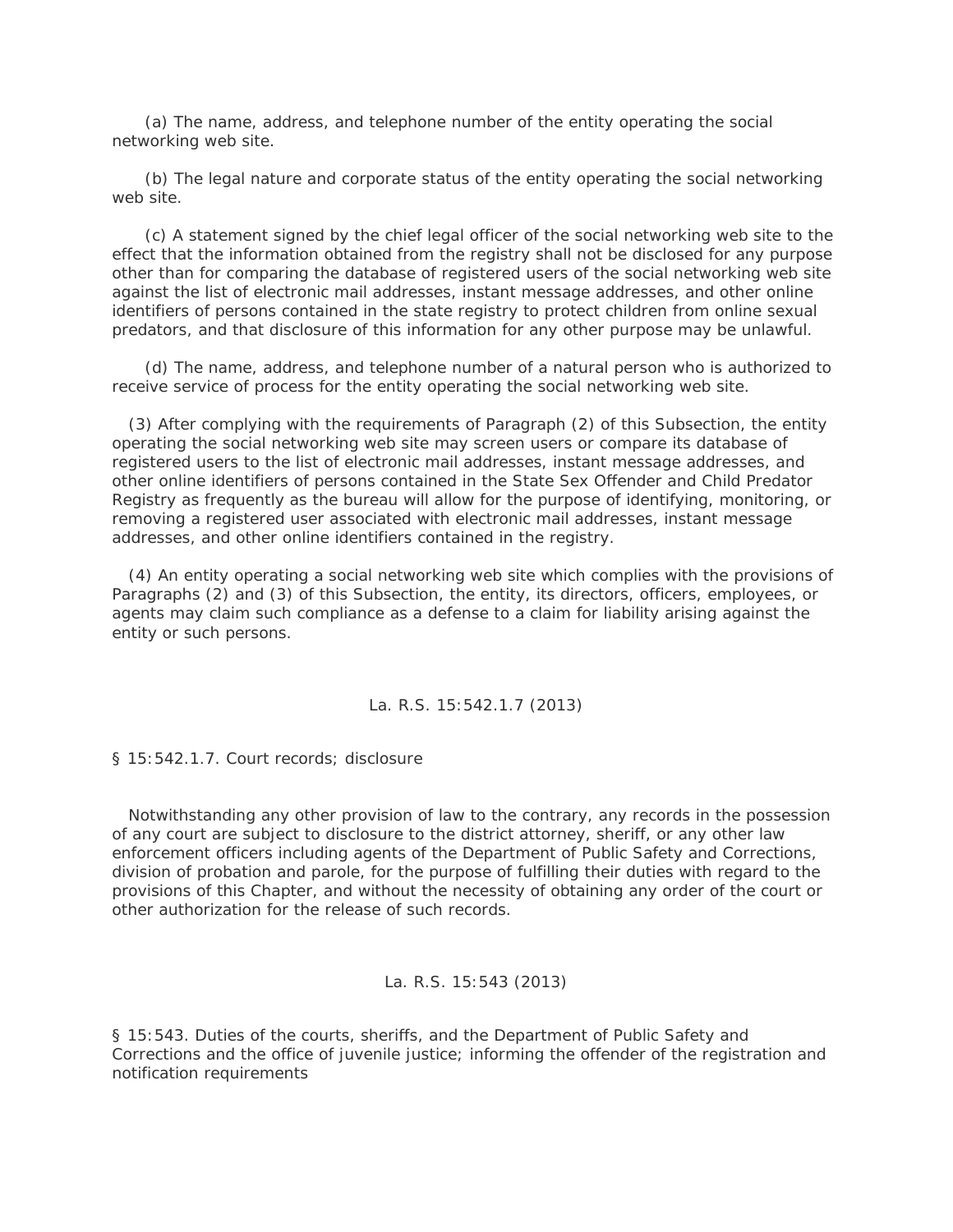A. The court shall provide written notification to any person convicted of a sex offense and a criminal offense against a victim who is a minor of the registration requirements and the notification requirements of this Chapter. For purposes of this Subsection, the court shall use the form contained in [R.S. 15:543.1](http://www.lexis.com/research/buttonTFLink?_m=57941aab8789b4f4d363674c8f9d53c5&_xfercite=%3ccite%20cc%3d%22USA%22%3e%3c%21%5bCDATA%5bLa.%20R.S.%2015%3a543%5d%5d%3e%3c%2fcite%3e&_butType=4&_butStat=0&_butNum=2&_butInline=1&_butinfo=LACODE%2015%3a543.1&_fmtstr=FULL&docnum=1&_startdoc=1&wchp=dGLzVzB-zSkAW&_md5=cd8371a0ebde3ab4d0535de9c6e13abd) and shall provide a copy of the registration and notification statutes to the offender. Such notice shall be included on any guilty plea forms and judgment and sentence forms provided to the defendant, and an entry shall be made in the court minutes stating that the written notification was provided to such offenders. If the offender is not sentenced to incarceration, then the court shall notify the bureau of the conviction of the offender.

B. When a person who is required to register under this Chapter is released from incarceration or placed under parole, supervised release, or probation, the Department of Public Safety and Corrections for adult offenders, or the office of juvenile justice for juvenile offenders, or the sheriff if the offender is housed in the parish jail, or the court if the offender is not incarcerated or placed in the jurisdictional custody of the Department of Public Safety and Corrections or the office of juvenile justice, shall:

 (1) Inform the person of the duty to register in accordance with the provisions of this Chapter.

 (2) Inform the person of the duty to provide community notification as required by the provisions of this Chapter.

 (3) Inform the person of the duty to provide in-person verification as required by the provisions of this Chapter.

 (4) Inform the person of the duty to provide information regarding a change of address and other information and proof of residence as required by the provisions of this Chapter.

 (5) Inform the person that if the person changes residence to another state, the person shall notify in writing both the bureau and the law enforcement agency designated for sex offender reporting under the laws of the state in which the new address is located if that state has a registration requirement, within three days from the date the person establishes residence in the new state.

 (6) Obtain fingerprints, if not already on file, the registration information required by the provisions of [R.S. 15:542](http://www.lexis.com/research/buttonTFLink?_m=57941aab8789b4f4d363674c8f9d53c5&_xfercite=%3ccite%20cc%3d%22USA%22%3e%3c%21%5bCDATA%5bLa.%20R.S.%2015%3a543%5d%5d%3e%3c%2fcite%3e&_butType=4&_butStat=0&_butNum=3&_butInline=1&_butinfo=LACODE%2015%3a542&_fmtstr=FULL&docnum=1&_startdoc=1&wchp=dGLzVzB-zSkAW&_md5=6f4fba964c8b46bd339ccb51fa25ef00) for inclusion into the state sex offender and child predator registry, and a current photograph of the person. The agency responsible in this Section for collecting the registration information shall, before release of the offender, transfer that information to the bureau for immediate inclusion in the registry which shall constitute preregistration, but which shall only be deemed completed registration upon the in-person verification by the offender with the appropriate law enforcement agency as provided in [R.S.](http://www.lexis.com/research/buttonTFLink?_m=57941aab8789b4f4d363674c8f9d53c5&_xfercite=%3ccite%20cc%3d%22USA%22%3e%3c%21%5bCDATA%5bLa.%20R.S.%2015%3a543%5d%5d%3e%3c%2fcite%3e&_butType=4&_butStat=0&_butNum=4&_butInline=1&_butinfo=LACODE%2015%3a542&_fmtstr=FULL&docnum=1&_startdoc=1&wchp=dGLzVzB-zSkAW&_md5=90760264afdf9cda0c4a7206fad65b0a)  [15:542,](http://www.lexis.com/research/buttonTFLink?_m=57941aab8789b4f4d363674c8f9d53c5&_xfercite=%3ccite%20cc%3d%22USA%22%3e%3c%21%5bCDATA%5bLa.%20R.S.%2015%3a543%5d%5d%3e%3c%2fcite%3e&_butType=4&_butStat=0&_butNum=4&_butInline=1&_butinfo=LACODE%2015%3a542&_fmtstr=FULL&docnum=1&_startdoc=1&wchp=dGLzVzB-zSkAW&_md5=90760264afdf9cda0c4a7206fad65b0a) within three business days of conviction, if not incarcerated immediately after conviction, or of release from confinement.

 (7) Require the person to read and sign a form stating that the requirements of the provisions of this Chapter and the penalty for failure to comply with those requirements have been explained.

C. The Department of Public Safety and Corrections shall provide written notification to an individual convicted of a sex offense or a criminal offense against a victim who is a minor from another state of the registration and notification requirements of this Chapter at the time the department accepts supervision and has legal authority of the individual under the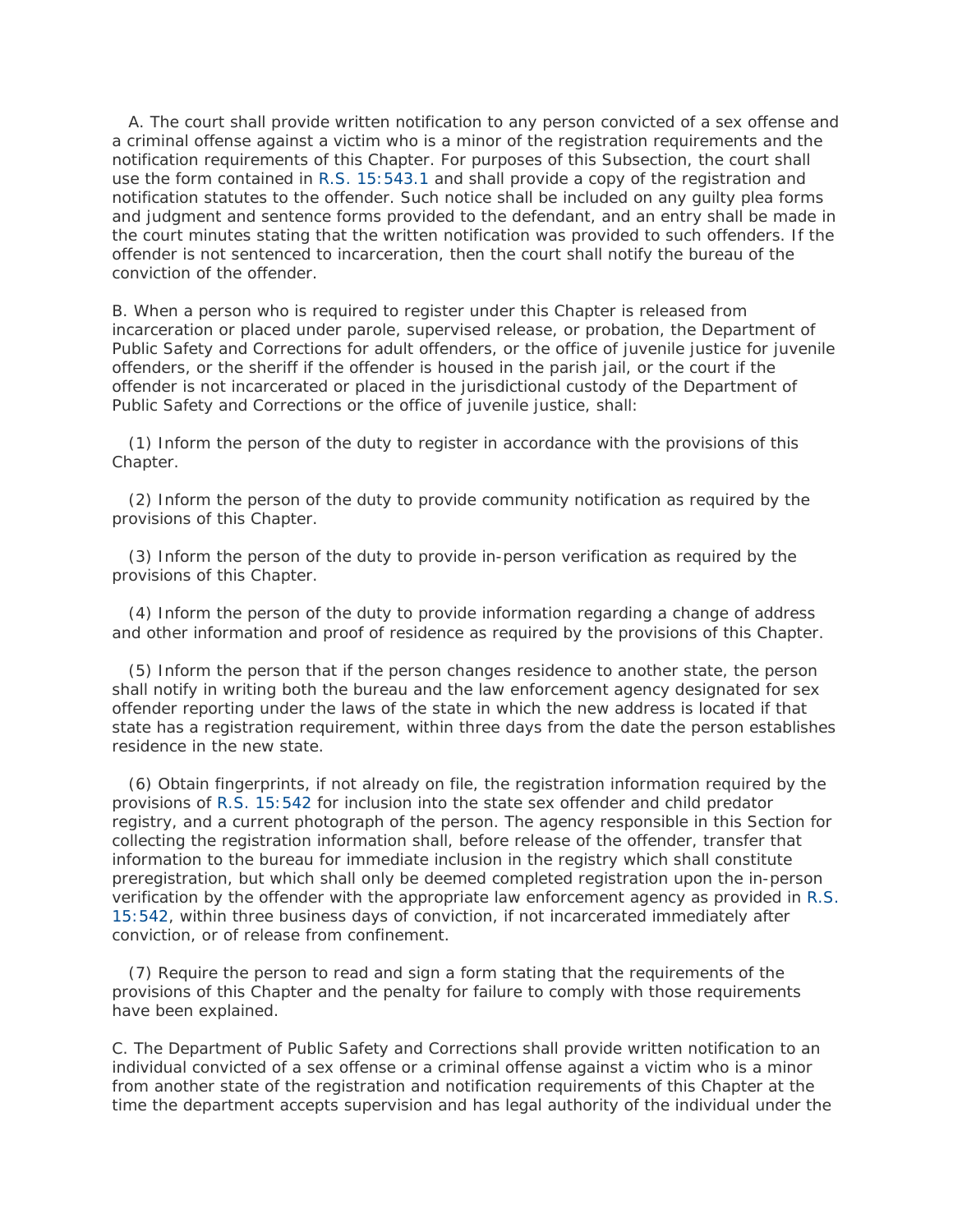terms and conditions of the interstate compact agreement under [R.S. 15:574.31.](http://www.lexis.com/research/buttonTFLink?_m=57941aab8789b4f4d363674c8f9d53c5&_xfercite=%3ccite%20cc%3d%22USA%22%3e%3c%21%5bCDATA%5bLa.%20R.S.%2015%3a543%5d%5d%3e%3c%2fcite%3e&_butType=4&_butStat=0&_butNum=5&_butInline=1&_butinfo=LACODE%2015%3a574.31&_fmtstr=FULL&docnum=1&_startdoc=1&wchp=dGLzVzB-zSkAW&_md5=4ec815b0704f04b536422969a342cee7)

The sheriff of the parish of the offender's residence shall also provide written notification of the registration and notification requirements contained in this Chapter to every offender who presents himself to the sheriff for the purpose of fulfilling the registration requirements contained in this Chapter as well as a copy of the registration and notification statutes. The offender shall sign an affidavit confirming receipt of such notification.

D. Repealed by [Acts 2007, No. 460,](http://www.lexis.com/research/buttonLink?_m=57941aab8789b4f4d363674c8f9d53c5&_xfercite=%3ccite%20cc%3d%22USA%22%3e%3c%21%5bCDATA%5bLa.%20R.S.%2015%3a543%5d%5d%3e%3c%2fcite%3e&_butType=1&_butStat=0&_butNum=6&_butInline=1&_butinfo=LXE_2007_LA_ALS_460&_fmtstr=FULL&docnum=1&_startdoc=1&wchp=dGLzVzB-zSkAW&_md5=969cb63cf7eac2b70aa605392a6da042) § 3, effective January 1, 2008.

E. At the time a person renews his driver's license or identification card, or surrenders a driver's license from another jurisdiction and makes an application for a driver's license or an identification card, the Department of Public Safety and Corrections shall provide the applicant with written information on the registration requirements of [R.S. 15:542.](http://www.lexis.com/research/buttonTFLink?_m=57941aab8789b4f4d363674c8f9d53c5&_xfercite=%3ccite%20cc%3d%22USA%22%3e%3c%21%5bCDATA%5bLa.%20R.S.%2015%3a543%5d%5d%3e%3c%2fcite%3e&_butType=4&_butStat=0&_butNum=7&_butInline=1&_butinfo=LACODE%2015%3a542&_fmtstr=FULL&docnum=1&_startdoc=1&wchp=dGLzVzB-zSkAW&_md5=0c68d6242e009388415e9b3809094160)

## La. R.S. 15:543.2 (2013)

§ 15:543.2. Sex offenders; emergency situations

 A. (1) Notwithstanding any other provision of law to the contrary, during a declaration of emergency, any person who has been required to register as a sex offender as provided for in this Section who enters an emergency shelter shall, within the first twenty-four hours of admittance, notify the management of the facility, the chief of police of the municipality, if the shelter is located in a municipality, and the sheriff of the parish in which the shelter is located of their sex offender status. The sex offender shall provide his full name, date of birth, social security number, and last address of registration prior to the declaration of emergency. Within seventy-two hours of receiving the notification required by the provisions of this Paragraph, the chief of police and the sheriff shall forward that information to the Louisiana Bureau of Criminal Identification and Information.

 (2) For purposes of this Subsection, "emergency shelter" includes the use of any facility, building, or structure operated by a nonprofit, tax-exempt organization under [Section](http://www.lexis.com/research/buttonTFLink?_m=81503019f36a81377e0e8ab01e2550f5&_xfercite=%3ccite%20cc%3d%22USA%22%3e%3c%21%5bCDATA%5bLa.%20R.S.%2015%3a543.2%5d%5d%3e%3c%2fcite%3e&_butType=4&_butStat=0&_butNum=2&_butInline=1&_butinfo=26%20USC%20501&_fmtstr=FULL&docnum=1&_startdoc=1&wchp=dGLzVzB-zSkAW&_md5=68f24568a080846d10384dbb7adbe849)  [501\(c\)\(3\) of the Internal Revenue Code,](http://www.lexis.com/research/buttonTFLink?_m=81503019f36a81377e0e8ab01e2550f5&_xfercite=%3ccite%20cc%3d%22USA%22%3e%3c%21%5bCDATA%5bLa.%20R.S.%2015%3a543.2%5d%5d%3e%3c%2fcite%3e&_butType=4&_butStat=0&_butNum=2&_butInline=1&_butinfo=26%20USC%20501&_fmtstr=FULL&docnum=1&_startdoc=1&wchp=dGLzVzB-zSkAW&_md5=68f24568a080846d10384dbb7adbe849) which provides the basic necessities of life, including but not limited to water, food, and shelter, to persons who are displaced from their homes due to a man-made or natural emergency or disaster.

 (3) The manager or director of the emergency shelter shall make a reasonable effort to notify the chief law enforcement officer of the parish or municipality in which the shelter is located of the presence of the sex offender in the emergency shelter. No person associated with a nonprofit organization which operates an emergency shelter shall be liable for any injury or claim arising out of the failure of the manager or operator to communicate the presence of a sex offender in the shelter to the appropriate law enforcement official.

B. The Department of Public Safety and Corrections shall provide information to every sex offender who is under the supervision of the department with respect to the protocol to be followed in emergency situations. To implement the provisions of this Section, the department shall adopt rules in accordance with the Administrative Procedure Act which include but are not limited to the following: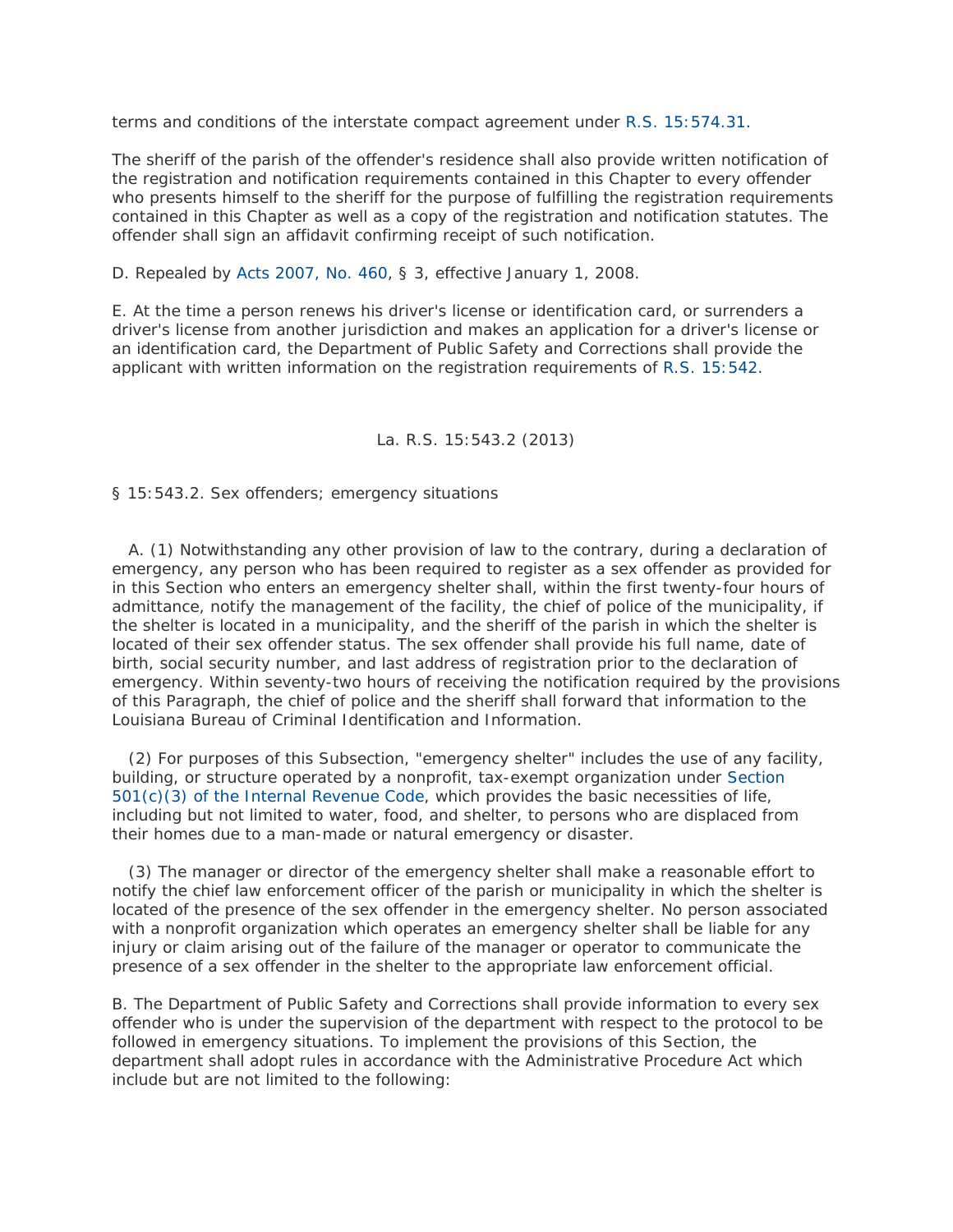(1) The establishment of a toll-free telephone number which shall be provided to each sex offender for use in contacting the department in emergency situations.

 (2) Dissemination of information to each sex offender of his obligation to notify the management of an emergency shelter of his sex offender status in accordance with the provisions of [R.S. 15:542](http://www.lexis.com/research/buttonTFLink?_m=81503019f36a81377e0e8ab01e2550f5&_xfercite=%3ccite%20cc%3d%22USA%22%3e%3c%21%5bCDATA%5bLa.%20R.S.%2015%3a543.2%5d%5d%3e%3c%2fcite%3e&_butType=4&_butStat=0&_butNum=3&_butInline=1&_butinfo=LACODE%2015%3a542&_fmtstr=FULL&docnum=1&_startdoc=1&wchp=dGLzVzB-zSkAW&_md5=3f334e11874ca0261e2f74e816b02222) and of his obligation to report to the Department of Public Safety and Corrections, division of probation and parole.

C. For purposes of this Section, "sex offender" shall mean any person who has committed a sex offense as defined in [R.S. 15:541.](http://www.lexis.com/research/buttonTFLink?_m=81503019f36a81377e0e8ab01e2550f5&_xfercite=%3ccite%20cc%3d%22USA%22%3e%3c%21%5bCDATA%5bLa.%20R.S.%2015%3a543.2%5d%5d%3e%3c%2fcite%3e&_butType=4&_butStat=0&_butNum=4&_butInline=1&_butinfo=LACODE%2015%3a541&_fmtstr=FULL&docnum=1&_startdoc=1&wchp=dGLzVzB-zSkAW&_md5=34814a40cc5d552e25d58c61fb2f4392)

D. The failure of the offender to comply with the provisions of this Section shall be considered a violation of a condition of probation and parole and subject the offender to revocation.

## La. R.S. 15:544 (2013)

§ 15:544. Duration of registration and notification period

 A. Except as provided for in Subsection B of this Section, a person required to register and provide notification pursuant to the provisions of this Chapter shall comply with the requirement for a period of fifteen years from the date of the initial registration in Louisiana, or the duration of the lifetime of the offender as provided in Subsection E of this Section, unless the underlying conviction is reversed, set aside, or vacated. The requirement to register shall apply to an offender who is pardoned.

B. (1) A person required to register pursuant to this Chapter who was convicted of a sexual offense against a victim who is a minor as defined in [R.S. 15:541](http://www.lexis.com/research/buttonTFLink?_m=5b9d13409ab58c195e8900c87dcef10c&_xfercite=%3ccite%20cc%3d%22USA%22%3e%3c%21%5bCDATA%5bLa.%20R.S.%2015%3a544%5d%5d%3e%3c%2fcite%3e&_butType=4&_butStat=0&_butNum=2&_butInline=1&_butinfo=LACODE%2015%3a541&_fmtstr=FULL&docnum=1&_startdoc=1&wchp=dGLzVzB-zSkAW&_md5=05f85cb6775c5377a8119a3a6553d1b1) shall register and maintain his registration and provide community notification pursuant to the provisions of this Chapter for a period of twenty-five years from the date of initial registration in Louisiana, or the duration of the lifetime of the offender as provided in Subsection E of this Section, unless the underlying conviction is reversed, set aside, or vacated. The requirement to register shall apply to an offender who is pardoned.

 (2) Any of the following persons required to register pursuant to this Chapter shall register and provide notification for the **duration of their lifetime**, even if granted a first offender pardon, unless the underlying conviction is reversed, set aside, or vacated:

 (a) A person required to register pursuant to this Chapter who was convicted of an aggravated offense as defined in [R.S. 15:541;](http://www.lexis.com/research/buttonTFLink?_m=5b9d13409ab58c195e8900c87dcef10c&_xfercite=%3ccite%20cc%3d%22USA%22%3e%3c%21%5bCDATA%5bLa.%20R.S.%2015%3a544%5d%5d%3e%3c%2fcite%3e&_butType=4&_butStat=0&_butNum=3&_butInline=1&_butinfo=LACODE%2015%3a541&_fmtstr=FULL&docnum=1&_startdoc=1&wchp=dGLzVzB-zSkAW&_md5=1c13b2ec616eff46ce089dfc3ac1d549)

(b) A juvenile adjudicated for the enumerated offenses in [R.S. 15:542\(A\)\(3\);](http://www.lexis.com/research/buttonTFLink?_m=5b9d13409ab58c195e8900c87dcef10c&_xfercite=%3ccite%20cc%3d%22USA%22%3e%3c%21%5bCDATA%5bLa.%20R.S.%2015%3a544%5d%5d%3e%3c%2fcite%3e&_butType=4&_butStat=0&_butNum=4&_butInline=1&_butinfo=LACODE%2015%3a542&_fmtstr=FULL&docnum=1&_startdoc=1&wchp=dGLzVzB-zSkAW&_md5=383c8b26409ec96075e057bbbb42d728) or

 (c) A person with a prior conviction or adjudication for an offense for which registration is required by the provisions of this Chapter, whether or not the prior offense required registration at the time of commission or conviction, who subsequently is convicted of or adjudicated for an offense which requires registration under the provisions of this Chapter.

C. A person who is required to register pursuant to the provisions of [R.S. 15:542.1.3](http://www.lexis.com/research/buttonTFLink?_m=5b9d13409ab58c195e8900c87dcef10c&_xfercite=%3ccite%20cc%3d%22USA%22%3e%3c%21%5bCDATA%5bLa.%20R.S.%2015%3a544%5d%5d%3e%3c%2fcite%3e&_butType=4&_butStat=0&_butNum=5&_butInline=1&_butinfo=LACODE%2015%3a542.1.3&_fmtstr=FULL&docnum=1&_startdoc=1&wchp=dGLzVzB-zSkAW&_md5=5ed3cf49e73d1f7e3fee030b4afb16ed) shall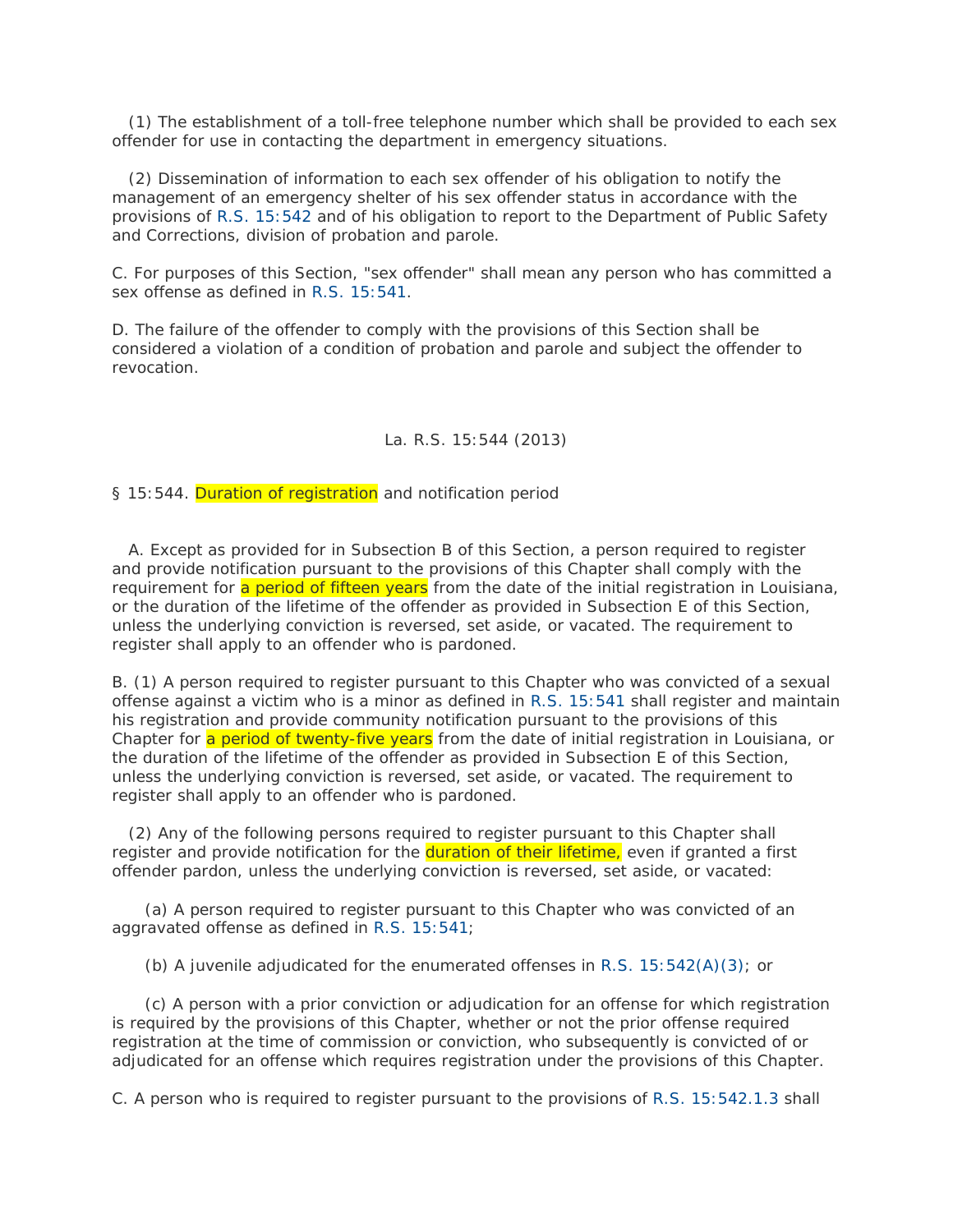register and maintain his registration and provide community notification pursuant to the provisions of this Chapter for the period of registration provided by the jurisdiction of conviction or for the period of registration provided by the provisions of this Section, whichever period is longer.

D. (1) If an offender begins the period of registration and notification and is subsequently incarcerated for any reason other than a misdemeanor arrest or a misdemeanor conviction or for a felony arrest which does not result in a conviction, then the period of registration and notification shall begin anew on the day the offender is released from incarceration, with no credit for the period of time in which the offender complied with registration and notification requirements prior to his incarceration.

 (2) An offender required to register pursuant to the provisions of this Chapter shall receive credit only for the period of time in which he resides in this state and is in compliance with all registration and notification requirements of this state.

E. (1) The registration period of fifteen years established in Subsection A of this Section may be reduced to a period of ten years if the offender maintains a clean record for the entire ten-year period of registration upon petition to be relieved of the sex offender registration to the court of conviction for those convicted in Louisiana, or the court of the parish of residence for those convicted under the laws of another state, or military, territorial, foreign, tribal, or federal law which have been determined to be comparable to a Louisiana offense requiring a fifteen-year registration period by the bureau pursuant to the provisions of [R.S. 15:542.1.3.](http://www.lexis.com/research/buttonTFLink?_m=5b9d13409ab58c195e8900c87dcef10c&_xfercite=%3ccite%20cc%3d%22USA%22%3e%3c%21%5bCDATA%5bLa.%20R.S.%2015%3a544%5d%5d%3e%3c%2fcite%3e&_butType=4&_butStat=0&_butNum=6&_butInline=1&_butinfo=LACODE%2015%3a542.1.3&_fmtstr=FULL&docnum=1&_startdoc=1&wchp=dGLzVzB-zSkAW&_md5=9a6e493712ca7f62ebf0d62b981b86f5)

(2) The lifetime registration period established in Paragraph  $(B)(2)$  of this Section may be reduced to a period of twenty-five years if the offender was adjudicated delinquent for the offense which requires registration and maintains a clean record for twenty-five years upon petition to be relieved of the sex offender registration to the court of adjudication for those adjudicated in Louisiana, or court of the parish of residence for those adjudicated under the laws of another state, or military, territorial, foreign, tribal, or federal law.

(3) For purposes of this Subsection, an offender maintains a "clean record" by:

 (a) Not being convicted of any offense for which imprisonment for more than one year may be imposed.

(b) Not being convicted of any sex offense.

(c) Successfully completing any periods of supervised release, probation, or parole.

 (d) Successfully completing an appropriate sex offender treatment program by a registered treatment as provided in [R.S. 24:936](http://www.lexis.com/research/buttonTFLink?_m=5b9d13409ab58c195e8900c87dcef10c&_xfercite=%3ccite%20cc%3d%22USA%22%3e%3c%21%5bCDATA%5bLa.%20R.S.%2015%3a544%5d%5d%3e%3c%2fcite%3e&_butType=4&_butStat=0&_butNum=7&_butInline=1&_butinfo=LACODE%2024%3a936&_fmtstr=FULL&docnum=1&_startdoc=1&wchp=dGLzVzB-zSkAW&_md5=9d32ac19a27e64c77ed9370885f72c33) or an appropriate sex offender treatment program certified by the Attorney General of the United States.

 (e) Complying with all sex offender registration and notification requirements in Louisiana for the prescribed period of time pursuant to the provisions of this Chapter.

 (4) The following procedures shall apply to the provisions of Paragraphs (1) and (2) of this Subsection:

 (a) The district attorney shall be served with a copy of the petition and the Department of Public Safety and Corrections, office of state police, and the Department of Justice shall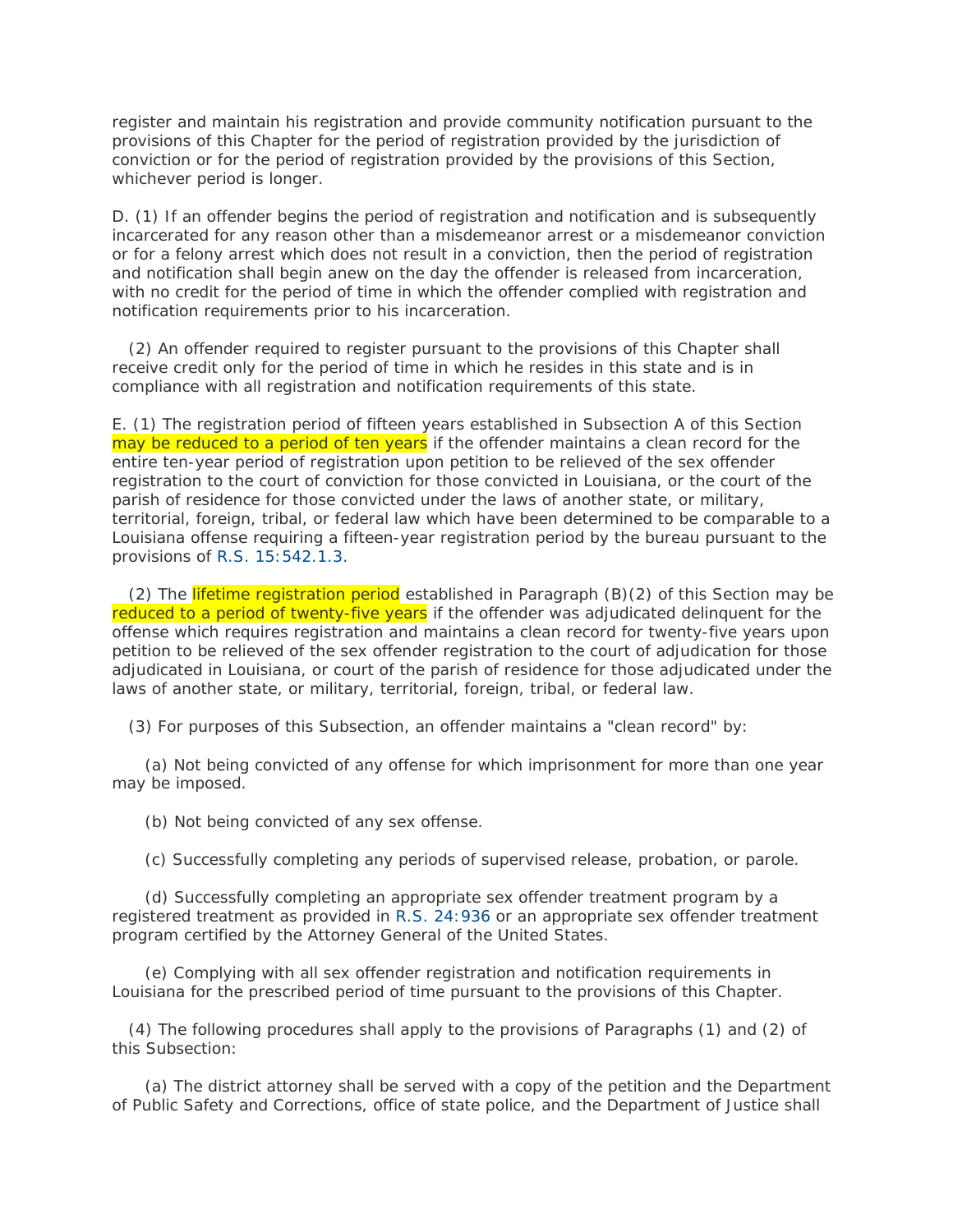be given notice of the filing with a copy of the pleading. Upon receipt of the pleading, the office of state police shall issue a certification of the offender's history of registration in Louisiana to the court in which the petition was filed. The certification issued by the office of state police shall be admissible and shall be deemed prima facie evidence of the offender's history of registration in Louisiana.

 (b) The court shall order a contradictory hearing to determine whether the offender is entitled to be relieved of the registration and notification requirements pursuant to the provisions of Paragraphs (1) and (2) of this Subsection. The Department of Public Safety and Corrections, office of state police, and the Department of Justice shall be given notice of the hearing date.

 (c) The provisions of Paragraphs (1) and (2) of this Subsection shall not apply to any person who was convicted of more than one offense which requires registration pursuant to the provisions of this Chapter.

F. (1) Notwithstanding the provisions of Subsection A or Paragraph (B)(1) of this Section, the court, upon motion of the district attorney, and after a contradictory hearing, shall have the authority to order a person required to register and provide notification pursuant to the provisions of this Chapter to register and notify for the duration of the lifetime of the offender upon a showing by a preponderance of the evidence that the offender poses a substantial risk of committing another offense requiring registration pursuant to this Chapter. The district attorney and the offender may enter into a plea agreement requiring the offender to register and provide notification for the duration of the lifetime of the offender without a contradictory hearing.

 (2) Whenever the registration and notification period of a sex offender has been increased to lifetime pursuant to the provisions of Paragraph (1) of this Subsection, upon maintenance of a clean record for the minimum time period applicable to the offense of conviction as provided by the provisions of Subsection A or Paragraph (B)(1) of this Section, the offender may petition the court in the jurisdiction of conviction, or if convicted under the laws of another state, or military, territorial, foreign, tribal, or federal law, in the jurisdiction of the offender's residence, to be relieved of the registration and notification requirements of this Chapter. The district attorney shall be served with the petition, and the matter shall be set for contradictory hearing. Upon a finding by clear and convincing evidence that the offender has maintained a "clean record" as defined in this Section and that the offender does not pose a substantial risk of committing another offense requiring registration pursuant to this Chapter, the court may order that the offender be relieved of the obligation to register and notify pursuant to this Chapter.

## La. R.S. 15:544.1 (2013)

§ 15:544.1. Petitions for injunctive relief or declaratory judgments

 Any petition for injunctive relief or for declaratory judgment regarding the registration and notification requirements of this Chapter as they apply to a particular offender convicted of or adjudicated delinquent for a sex offense as defined in [R.S. 15:541](http://www.lexis.com/research/buttonTFLink?_m=e20ab17e4ae4e2c31f37fb4b02b35484&_xfercite=%3ccite%20cc%3d%22USA%22%3e%3c%21%5bCDATA%5bLa.%20R.S.%2015%3a544.1%5d%5d%3e%3c%2fcite%3e&_butType=4&_butStat=0&_butNum=2&_butInline=1&_butinfo=LACODE%2015%3a541&_fmtstr=FULL&docnum=1&_startdoc=1&wchp=dGLzVzB-zSkAW&_md5=6144a9dbe0fcf2a6f0ae34ff91cca247) or a criminal offense against a victim who is a minor as defined in [R.S. 15:541,](http://www.lexis.com/research/buttonTFLink?_m=e20ab17e4ae4e2c31f37fb4b02b35484&_xfercite=%3ccite%20cc%3d%22USA%22%3e%3c%21%5bCDATA%5bLa.%20R.S.%2015%3a544.1%5d%5d%3e%3c%2fcite%3e&_butType=4&_butStat=0&_butNum=3&_butInline=1&_butinfo=LACODE%2015%3a541&_fmtstr=FULL&docnum=1&_startdoc=1&wchp=dGLzVzB-zSkAW&_md5=d59fa2aecf471dafee43bf30bda5a588) regardless of the date of conviction, which are based on theories of relief or grounds not specifically provided for in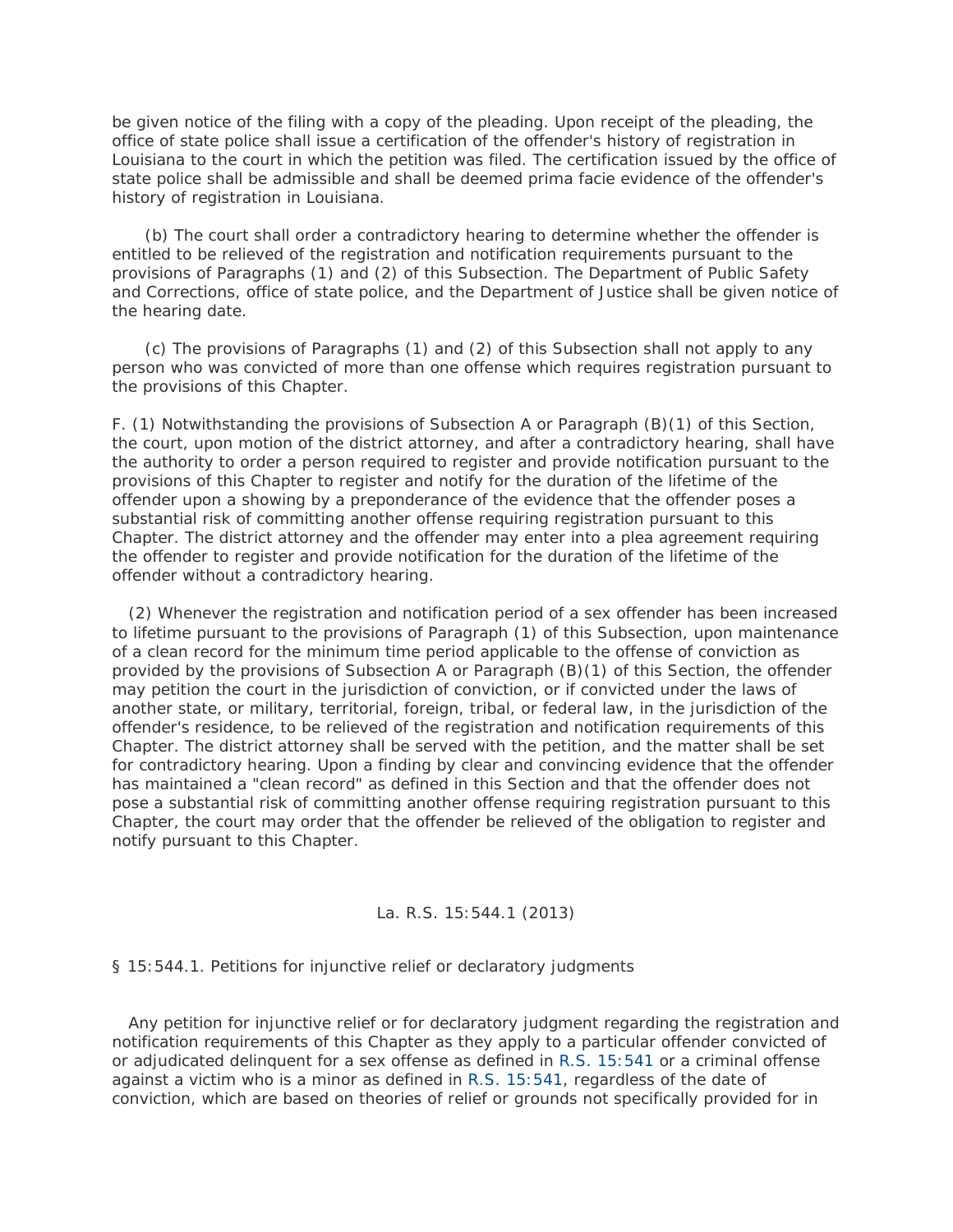the provisions of this Chapter, shall be filed through ordinary civil proceedings by the offender, the state, the Department of Public Safety and Corrections, office of state police, or the office of the attorney general, in the district court for the parish where the state capitol is situated.

### La. R.S. 15:545 (2013)

§ 15:545. Duty of law enforcement

 A. (1) It shall be the duty of the sheriff of every parish, the chief of police of each municipality, and every chief officer of every other law enforcement agency operating within this state to record the fingerprints of all persons held in or remanded to their custody when convicted of any sex offense or any criminal offense against a victim who is a minor for which the penalty of imprisonment might be imposed and to disseminate and file such fingerprints in the same manner as those recorded upon every arrest. The sheriff and the police chief or, if the residence is in a municipality with a population in excess of three hundred thousand, the police department shall forward the fingerprints and information obtained pursuant to [R.S. 15:542](http://www.lexis.com/research/buttonTFLink?_m=207e9ab9a5fc91b07c8840209f4efc0b&_xfercite=%3ccite%20cc%3d%22USA%22%3e%3c%21%5bCDATA%5bLa.%20R.S.%2015%3a545%5d%5d%3e%3c%2fcite%3e&_butType=4&_butStat=0&_butNum=2&_butInline=1&_butinfo=LACODE%2015%3a542&_fmtstr=FULL&docnum=1&_startdoc=1&wchp=dGLzVzB-zSkAW&_md5=02024706a929c53b4a14136feafcad81) and 542.1, a copy of the criminal history of the offender, and the text of the law defining the criminal offense which requires registration to the Louisiana Bureau of Criminal Identification and Information within three business days for inclusion into the State Sex Offender and Child Predator Registry.

 (2) Each emergency shelter opened or operating in the state of Louisiana in anticipation of a state of emergency being declared or a state of emergency having been declared in the state or any portion of the state shall either access the current sex offender information posted on the State Police Sex Offender and Child Predator Internet Registry or request that the Bureau of Criminal Identification and Information provide the shelter with a copy of the most recent central registry of sex offenders registered under provisions of [R.S. 15:542](http://www.lexis.com/research/buttonTFLink?_m=207e9ab9a5fc91b07c8840209f4efc0b&_xfercite=%3ccite%20cc%3d%22USA%22%3e%3c%21%5bCDATA%5bLa.%20R.S.%2015%3a545%5d%5d%3e%3c%2fcite%3e&_butType=4&_butStat=0&_butNum=3&_butInline=1&_butinfo=LACODE%2015%3a542&_fmtstr=FULL&docnum=1&_startdoc=1&wchp=dGLzVzB-zSkAW&_md5=060ce797713f69cede408c2f0e75f8db) and 542.1.

B. Every time a furlough is authorized, the Department of Public Safety and Corrections shall notify, forty-eight hours prior to the beginning of such furlough, the bureau that the named prisoner has been granted a furlough, the place to which furloughed, and the dates and times during which the prisoner will be on furlough status. In the case of an emergency furlough the forty-eight hour time period shall not be required but notification shall be made as promptly as possible and before the prisoner is released on furlough. Upon receipt of furlough information pursuant to this Subsection, the bureau shall notify the sheriff of the parish or the chief of police of the municipality to which the prisoner is being furloughed, the nearest Louisiana state police troop unit wherein the furloughed prisoner shall be residing, and such other criminal justice agencies as the bureau may deem necessary.

C. Disposition of the charge for which the arrest was made shall be reported to the bureau at whatever stage in the proceedings a final disposition occurs by the arresting law enforcement agency, district attorney, parish attorney, city attorney, or court having jurisdiction over the offense.

D. Whenever a person serving a sentence for a term of incarceration in a state correctional facility for convicted felons, pursuant to court commitment, is released on an order of the Board of Parole or office of adult services, or is discharged from custody on expiration of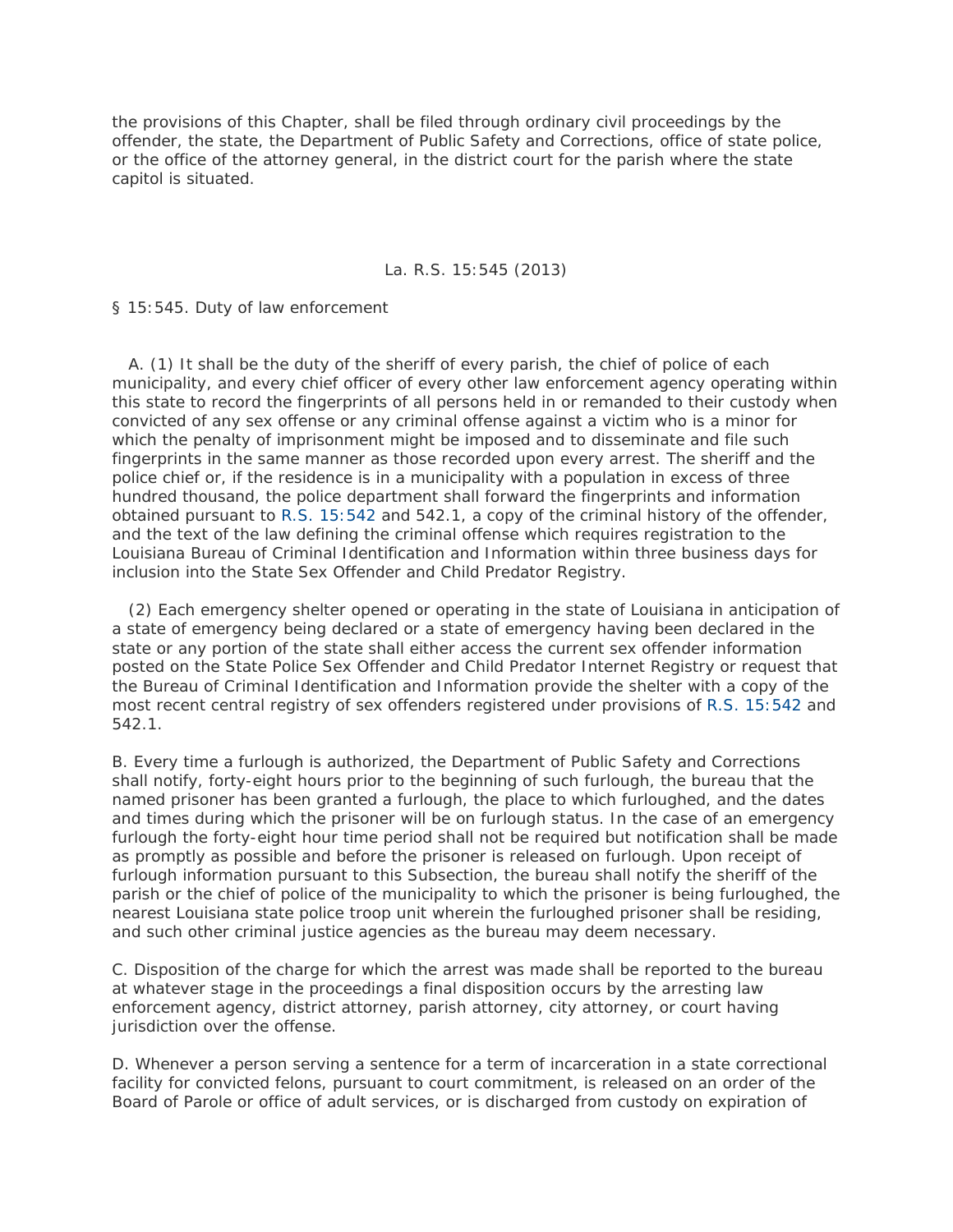sentence, the Department of Public Safety and Corrections shall promptly notify the bureau that the named person has been released or discharged, and the conditions of his release or discharge, and shall additionally notify the bureau of change in residence or conditions of release or discharge of a person on active parole supervision, and shall notify the bureau when the person is discharged from active parole supervision. Any person released or discharged shall register with the sheriff pursuant to [R.S. 15:542.](http://www.lexis.com/research/buttonTFLink?_m=207e9ab9a5fc91b07c8840209f4efc0b&_xfercite=%3ccite%20cc%3d%22USA%22%3e%3c%21%5bCDATA%5bLa.%20R.S.%2015%3a545%5d%5d%3e%3c%2fcite%3e&_butType=4&_butStat=0&_butNum=4&_butInline=1&_butinfo=LACODE%2015%3a542&_fmtstr=FULL&docnum=1&_startdoc=1&wchp=dGLzVzB-zSkAW&_md5=dfa5598ac25a3e93a638b3d5199f1b80) In addition, nothing in this Chapter shall be construed to prevent any local law enforcement agency from recording the residency and other information concerning any convicted felon or other person convicted of a criminal offense when such information is obtained from a source other than from registration pursuant to [R.S. 15:542,](http://www.lexis.com/research/buttonTFLink?_m=207e9ab9a5fc91b07c8840209f4efc0b&_xfercite=%3ccite%20cc%3d%22USA%22%3e%3c%21%5bCDATA%5bLa.%20R.S.%2015%3a545%5d%5d%3e%3c%2fcite%3e&_butType=4&_butStat=0&_butNum=5&_butInline=1&_butinfo=LACODE%2015%3a542&_fmtstr=FULL&docnum=1&_startdoc=1&wchp=dGLzVzB-zSkAW&_md5=2347ed85ba8c610efb734e239c21933c) which source may include any law enforcement officer or other agency or subdivision of the state.

La. R.S. 15:545.1 (2013)

§ 15:545.1. Duty of interactive computer service

 A. (1) Upon request from a law enforcement agency, the interactive computer service shall take all steps necessary to preserve records and other evidence in its possession pending the issuance of a court order or other legal process. The provider of interactive computer service shall comply with the request as soon as reasonably practical following receipt.

 (2) Records referred to in Paragraph (1) of this Subsection shall be retained for ninety days. This time period shall be extended for an additional ninety days upon further request of the law enforcement agency when the law enforcement agency requests the extension within the original ninety day period.

 (3) Paragraphs (1) and (2) of this Subsection shall be interpreted in a manner consistent with the requirements of federal law that apply to providers of Internet service provided for in Chapter 121 of Title 18 of the United States Code and [42 U.S.C. 13032.](http://www.lexis.com/research/buttonTFLink?_m=026687e0117eb9bb6035190b532e8d06&_xfercite=%3ccite%20cc%3d%22USA%22%3e%3c%21%5bCDATA%5bLa.%20R.S.%2015%3a545.1%5d%5d%3e%3c%2fcite%3e&_butType=4&_butStat=0&_butNum=2&_butInline=1&_butinfo=42%20USC%2013032&_fmtstr=FULL&docnum=1&_startdoc=1&wchp=dGLzVzB-zSkAW&_md5=209127d7e7269f32e253c6c46bce5688)

B. (1) An interactive computer service shall release evidence regarding all categories of information identified in [18 U.S.C. 2703\(](http://www.lexis.com/research/buttonTFLink?_m=026687e0117eb9bb6035190b532e8d06&_xfercite=%3ccite%20cc%3d%22USA%22%3e%3c%21%5bCDATA%5bLa.%20R.S.%2015%3a545.1%5d%5d%3e%3c%2fcite%3e&_butType=4&_butStat=0&_butNum=3&_butInline=1&_butinfo=18%20USC%202703&_fmtstr=FULL&docnum=1&_startdoc=1&wchp=dGLzVzB-zSkAW&_md5=5f9902598f68c8a478035f4a9c460d21)c) (2) that are in its possession as soon as reasonably practical, considering other outstanding law enforcement and legal requests, after receiving a court order requiring the interactive computer service to release such evidence to law enforcement.

 (2) Paragraph (1) of this Subsection shall be interpreted in a manner consistent with the requirements of federal law that apply to providers of Internet service provided for in Chapter 121 of Title 18 of the United States Code and [42 U.S.C. 13032.](http://www.lexis.com/research/buttonTFLink?_m=026687e0117eb9bb6035190b532e8d06&_xfercite=%3ccite%20cc%3d%22USA%22%3e%3c%21%5bCDATA%5bLa.%20R.S.%2015%3a545.1%5d%5d%3e%3c%2fcite%3e&_butType=4&_butStat=0&_butNum=4&_butInline=1&_butinfo=42%20USC%2013032&_fmtstr=FULL&docnum=1&_startdoc=1&wchp=dGLzVzB-zSkAW&_md5=66f4606ab9d7639ba8f7ff9092a204e0)

C. An interactive computer service doing business in this state that obtains knowledge of facts or circumstances from which a violation of any law in this state prohibiting possession, distribution or creation of images containing child pornography or prohibiting sexual activity involving a child is apparent, shall make a report, as soon as reasonably possible, of such facts or circumstances to the Cyber Tip Line at the National Center for Missing and Exploited Children consistent with the requirements of [42 U.S.C. 13032.](http://www.lexis.com/research/buttonTFLink?_m=026687e0117eb9bb6035190b532e8d06&_xfercite=%3ccite%20cc%3d%22USA%22%3e%3c%21%5bCDATA%5bLa.%20R.S.%2015%3a545.1%5d%5d%3e%3c%2fcite%3e&_butType=4&_butStat=0&_butNum=5&_butInline=1&_butinfo=42%20USC%2013032&_fmtstr=FULL&docnum=1&_startdoc=1&wchp=dGLzVzB-zSkAW&_md5=a3be96c08166e69842338d00bb72893e)

## La. R.S. 15:546 (2013)

§ 15:546. Release of information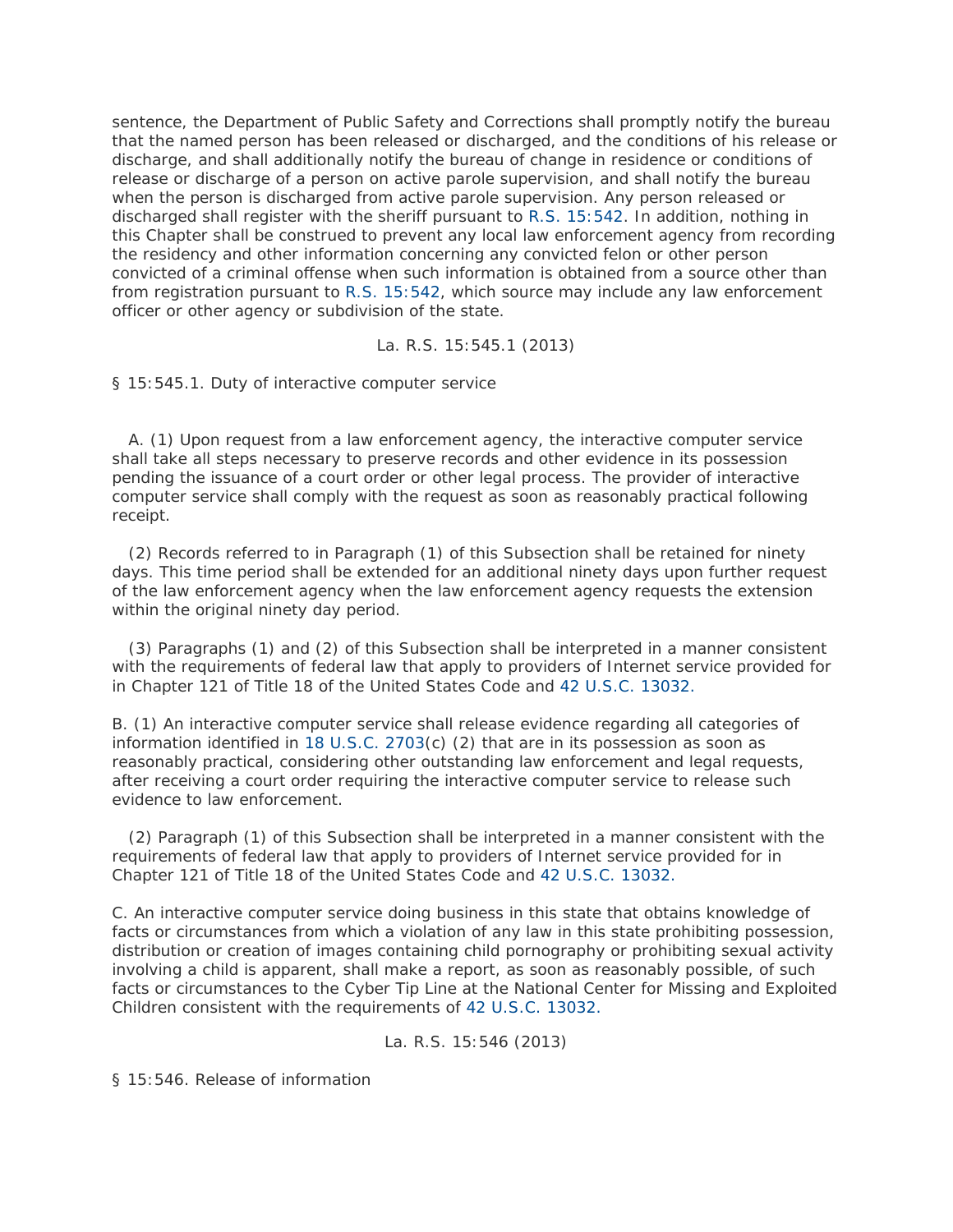A. Criminal justice agencies shall release relevant and necessary information regarding sex offenders, child predators, and sexually violent predators to the public when the release of the information is necessary for public protection, according to the provisions set forth by the board pursuant to [R.S. 15:547\(C\).](http://www.lexis.com/research/buttonTFLink?_m=5248cb621d9db2fb18f94857c2bf3854&_xfercite=%3ccite%20cc%3d%22USA%22%3e%3c%21%5bCDATA%5bLa.%20R.S.%2015%3a546%5d%5d%3e%3c%2fcite%3e&_butType=4&_butStat=0&_butNum=2&_butInline=1&_butinfo=LACODE%2015%3a547&_fmtstr=FULL&docnum=1&_startdoc=1&wchp=dGLzVzB-zSkAW&_md5=8491810a2e5b5a8103c75491b78e6b66)

B. (1) An elected official, public employee, public agency, or criminal justice agency shall be immune from civil liability for damages for any discretionary decision to release relevant and necessary information, unless it is shown that the official, employee, or agency acted with gross negligence or in bad faith. The authorization and immunity in this Chapter apply to information regarding:

 (a) A person who has been convicted of a sex offense or criminal offense against a victim who is a minor, or who has been determined to be a sexually violent predator as defined in this Chapter.

 (b) A person found not guilty by reason of insanity of a sex offense or criminal offense against a victim who is a minor.

 (c) A person found incompetent to stand trial for a sex offense or criminal offense against a victim who is a minor and subsequently committed to a treatment facility or institution or hospital.

 (2) The immunity provided under this Section applies to the release of relevant information to other employees or officials or to the general public.

 (3) The identity of a victim, or information leading to the identity of a victim, of an offense that requires registration under this Section shall not be released.

C. Nothing in this Chapter, except as otherwise provided, shall impose any liability upon a public official, public employee, or public agency for failing to release information as provided in this Chapter.

D. An offender's pending appeal or writ of habeas corpus shall not restrict the agency's, official's, or employee's authority to release relevant information concerning an offender's prior criminal history. However, the agency shall release the latest dispositions of the charges as they are provided.

La. R.S. 15:547 (2013)

### § 15:547. Board of Parole

 A. The Board of Parole, hereinafter referred to as "the board", shall cause a complete record to be kept of every prisoner released on parole. Such records shall be organized in accordance with the most modern methods of filing and indexing so that there will be always immediately available complete information about such prisoner. The board may make rules as to the privacy of such records and their use by persons other than the board and its staff. In determining the rules regarding dissemination of information regarding convicted sex offenders, child predators, or persons determined to be sexually violent predators under the board's jurisdiction, the board shall institute rules pursuant to the provisions of [R.S. 15:546,](http://www.lexis.com/research/buttonTFLink?_m=1f707f6fd0c2eda9948b7f6f2d81062e&_xfercite=%3ccite%20cc%3d%22USA%22%3e%3c%21%5bCDATA%5bLa.%20R.S.%2015%3a547%5d%5d%3e%3c%2fcite%3e&_butType=4&_butStat=0&_butNum=2&_butInline=1&_butinfo=LACODE%2015%3a546&_fmtstr=FULL&docnum=1&_startdoc=1&wchp=dGLzVzB-zSkAW&_md5=102ed8f6f21a4ca25069b62dcc6a6ebf) and shall be immune from liability for the release of information concerning any sex offender, sexually violent predator, or child predator.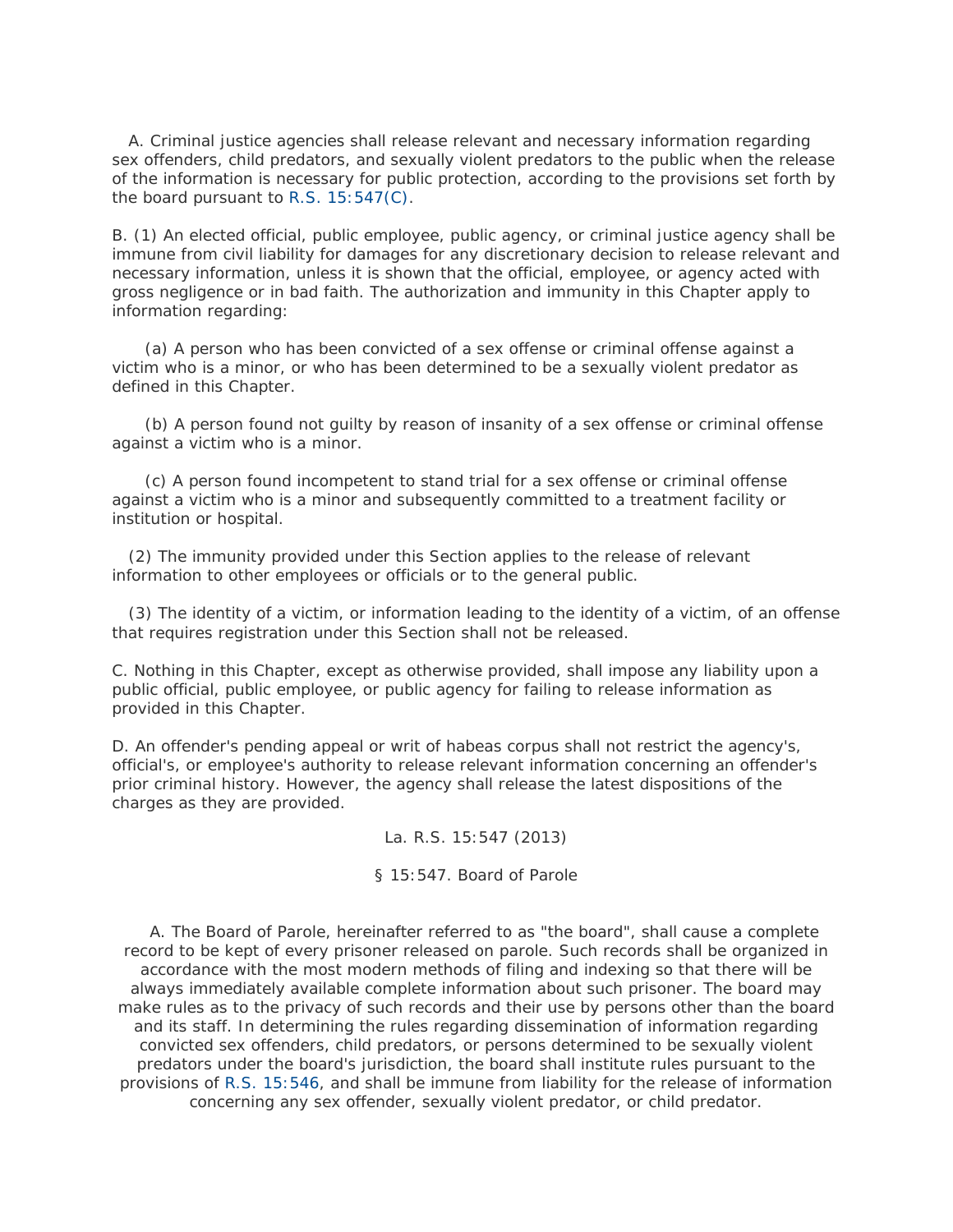B. In addition to any other information required to be released under this Chapter, the board may, pursuant to [R.S. 15:546,](http://www.lexis.com/research/buttonTFLink?_m=1f707f6fd0c2eda9948b7f6f2d81062e&_xfercite=%3ccite%20cc%3d%22USA%22%3e%3c%21%5bCDATA%5bLa.%20R.S.%2015%3a547%5d%5d%3e%3c%2fcite%3e&_butType=4&_butStat=0&_butNum=3&_butInline=1&_butinfo=LACODE%2015%3a546&_fmtstr=FULL&docnum=1&_startdoc=1&wchp=dGLzVzB-zSkAW&_md5=0995218e98f277171b6f511bec19f067) release information concerning any inmate under the jurisdiction of the board who is convicted of any sex offense or criminal offense against a victim who is a minor, or who has been determined to be a sexually violent predator.

C. (1) The board shall conduct one public hearing in each municipality with a population of not less than fifty thousand and otherwise in accordance with the provisions of the Administrative Procedure Act, and receive information and input from the public and shall establish and promulgate rules, regulations, policy, and guidelines governing the disclosure and dissemination of information regarding sex offenders, sexually violent predators, and child predators to the public pursuant to the intent and purposes of this Chapter.

 (2) Every criminal justice agency and other agency, board, office, or other entity of the state or any political subdivision thereof, shall cooperate, consult with, and otherwise assist the board in the promulgation, implementation, and enforcement of the rules, regulations, guidelines, and policy required and established pursuant to the full implementation of this Chapter.

La. R.S. 15:548 (2013)

§ 15:548. Dissemination policy

A. Conviction records may be disseminated without restriction.

B. Any criminal history record information which pertains to an incident for which a person is currently being processed by the criminal justice system, including the entire period of correctional supervision extending through final discharge from parole, when applicable, may be disseminated without restriction.

C. Criminal history record information which includes nonconviction data may be disseminated by a criminal justice agency to another criminal justice agency for any purpose associated with the administration of criminal justice, or in connection with the employment of the subject of the record by a criminal justice or juvenile justice agency. A criminal justice agency may respond to any inquiry from another criminal justice agency without any obligation to ascertain the purpose for which the information is to be used by the agency making the inquiry.

D. Criminal history record information which includes nonconviction data may be disseminated by a criminal justice agency to implement a statute, ordinance, executive order, or a court rule, decision, or order which expressly refers to records of arrest, charges, or allegations of criminal conduct or other nonconviction data and authorizes or directs that it be available or accessible for a specific purpose.

E. Criminal history record information which includes nonconviction data may be disseminated to individuals and agencies pursuant to a contract with a criminal justice agency to provide services related to the administration of criminal justice. Such contract must specifically authorize access to criminal history record information, but need not specifically state that access to nonconviction data is included. The agreement must limit the use of the criminal history record information to stated purposes and insure the confidentiality and security of the information consistent with state law and any applicable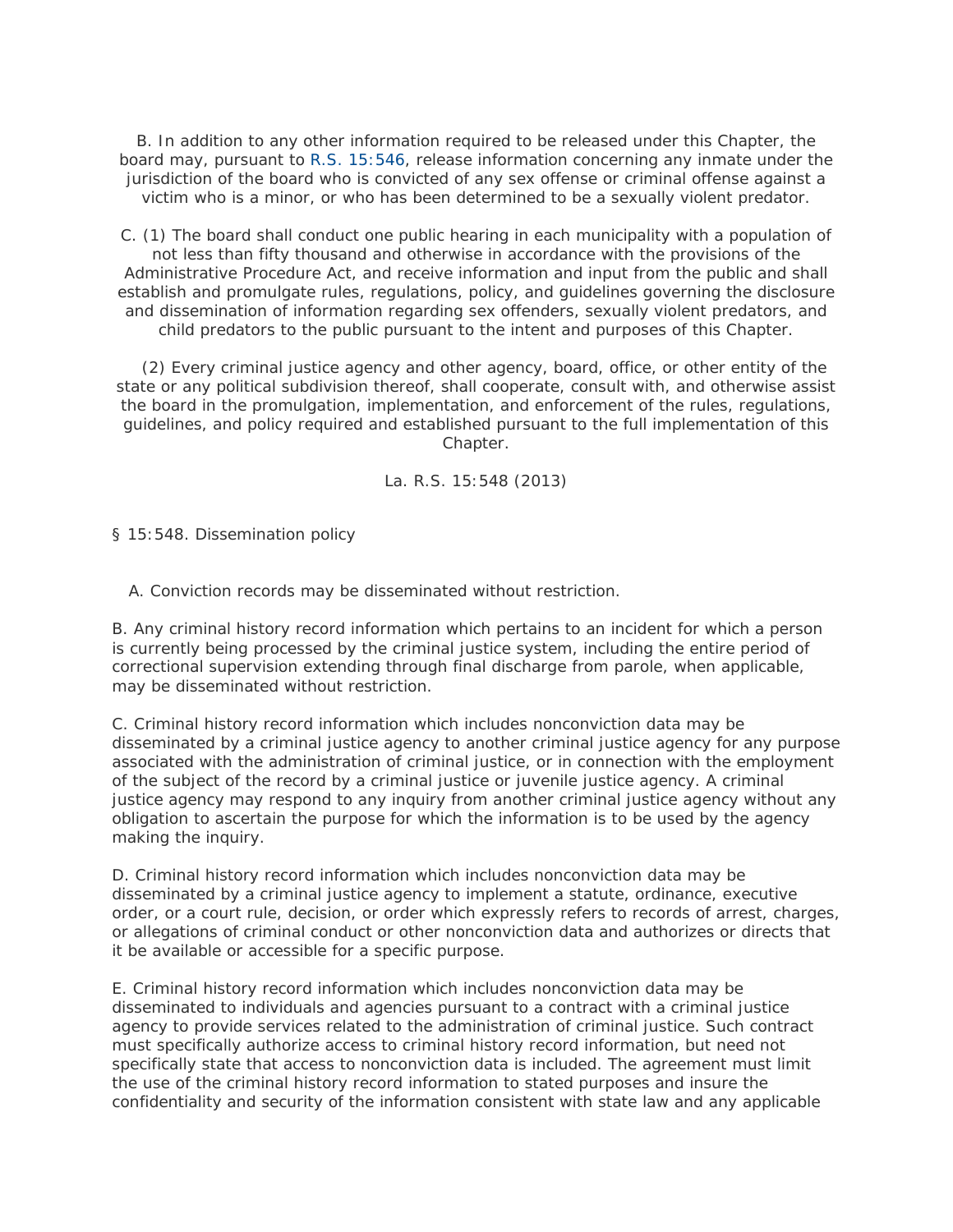federal statutes and regulations.

F. Criminal history record information which includes nonconviction data may be disseminated to individuals and agencies for the express purpose of research, evaluative, or statistical activities pursuant to an agreement with a criminal justice agency. Such agreement must authorize the access to nonconviction data, limit the use of that information which identifies specific individuals to research, evaluative, or statistical purposes, and contain provisions giving notice to the person or organization to which the records are disseminated that the use of information obtained therefrom and further dissemination of such information are subject to this Chapter and applicable federal statutes and regulations, which shall be cited with express reference to the penalties provided for a violation thereof.

G. (1) Every criminal justice agency that maintains and disseminates criminal history record information shall maintain information pertaining to each dissemination of criminal history record information, except a dissemination to the effect that the agency has no record concerning an individual. Information pertaining to disseminations shall include:

 (a) An indication as to which agency or person to whom the criminal history record information was disseminated.

(b) The date on which the information was disseminated.

(c) The individual to whom the information relates.

(d) A brief description of the information disseminated.

 (2) The information pertaining to dissemination required to be maintained shall be retained for a period of not less than one year.

H. In addition to the other provisions in this Chapter allowing dissemination of criminal history record information, [R.S. 15:546](http://www.lexis.com/research/buttonTFLink?_m=3c14677d4e0a00844eb4ba712fd625b7&_xfercite=%3ccite%20cc%3d%22USA%22%3e%3c%21%5bCDATA%5bLa.%20R.S.%2015%3a548%5d%5d%3e%3c%2fcite%3e&_butType=4&_butStat=0&_butNum=2&_butInline=1&_butinfo=LACODE%2015%3a546&_fmtstr=FULL&docnum=1&_startdoc=1&wchp=dGLzVzB-zSkAW&_md5=fa41df284eebef026ee8708ec096a86f) governs dissemination of information concerning any offender who commits a sex offense or criminal offense against a victim who is a minor, or who has been determined to be a sexually violent predator. Criminal justice agencies, their employees, and officials shall be immune from civil liability for dissemination of criminal history record information concerning sex offenders, sexually violent predators, or child predators as provided in this Chapter.

## La. R.S. 15:549 (2013)

§ 15:549. Notification of release or escape of inmate

 A. At the earliest possible date, and in no event later than ten days before release, except in the event of escape or emergency furloughs, the Department of Public Safety and Corrections shall send written notice of parole, community placement, work release placement, furlough, or escape, about a specific inmate convicted of a sex offense or a criminal offense against a victim who is a minor, to all of the following:

 (1) The chief of police of the municipality in which the inmate will reside or in which placement will be made in a work release program.

(2) The sheriff of the parish in which the inmate will reside or in which placement will be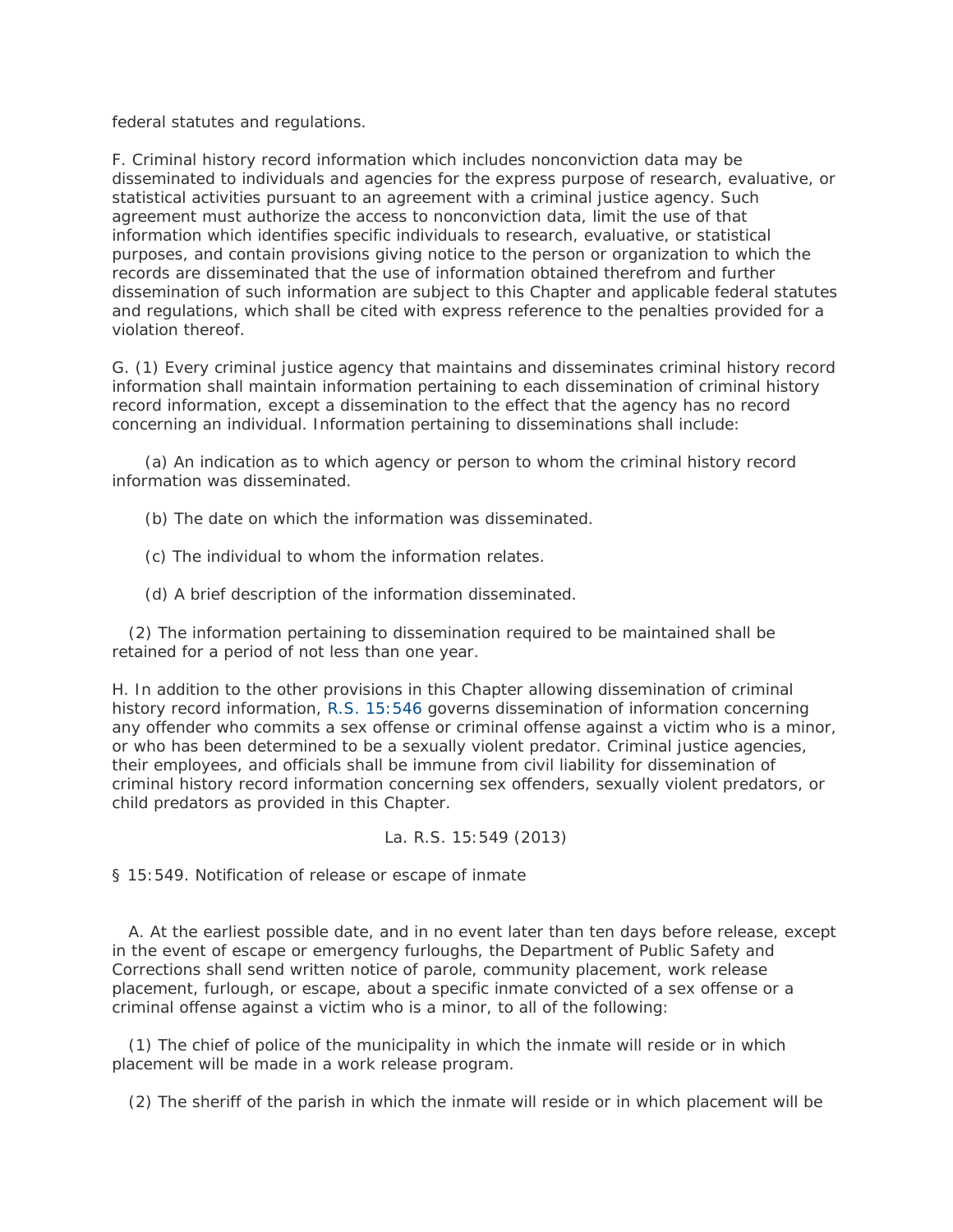made in a work release program.

B. The same notice as required in Subsection A of this Section shall be sent to the following if such notice has been requested in writing about a specific inmate convicted of a sex offense or a criminal offense against a victim who is a minor:

(1) The victim of the crime for which the inmate was convicted.

 (2) Any witnesses who testified against the inmate in any court proceedings involving the offense.

(3) Any person specified in writing by the prosecuting district attorney.

C. Information regarding any victim, a relative of the victim, or witness requesting the notice, information regarding any other person specified in writing by the prosecuting district attorney to receive the notice, and the notice are confidential and shall not be available to the inmate.

D. If an inmate convicted of a sex offense or a criminal offense against a victim who is a minor escapes from a correctional facility, the Department of Public Safety and Corrections shall immediately notify, by the most reasonable and expedient means available, the chief of police of the municipality and the sheriff of the parish in which the inmate resided immediately before the inmate's arrest and conviction. If previously requested, the department shall also notify the witnesses and the victim of the crime for which the inmate was convicted. If the inmate is recaptured, the department shall send notice to the persons designated in this Subsection as soon as possible but in no event later than two working days after the department learns of such recapture.

E. If the victim or any witness is under the age of sixteen, the notice required by this Section shall be sent to the parents, tutor, or legal guardian of the child.

F. The Department of Public Safety and Corrections shall send the notices required by this Chapter to the last address provided to the department by the requesting party. The requesting party shall furnish the department with a current address.

G. Nothing in this Section shall impose any liability upon a chief of police of a municipality or sheriff of a parish for failing to request in writing a notice as provided in this Section.

H. The state shall make the electronic mail address or addresses and instant message names or names collected for the sex offender registry available to any commercial or nonprofit entity who makes a request and which promotes child safety, including any of the following:

(1) Child safety organizations who attempt to deter the sexual exploitation of children.

- (2) Educational institutions.
- (3) Interactive computer services.

I. No provider of interactive computer services shall be liable under this Chapter or any other provision of law for any of the following:

(1) Identifying, removing, disabling, blocking or otherwise affecting a user on a good faith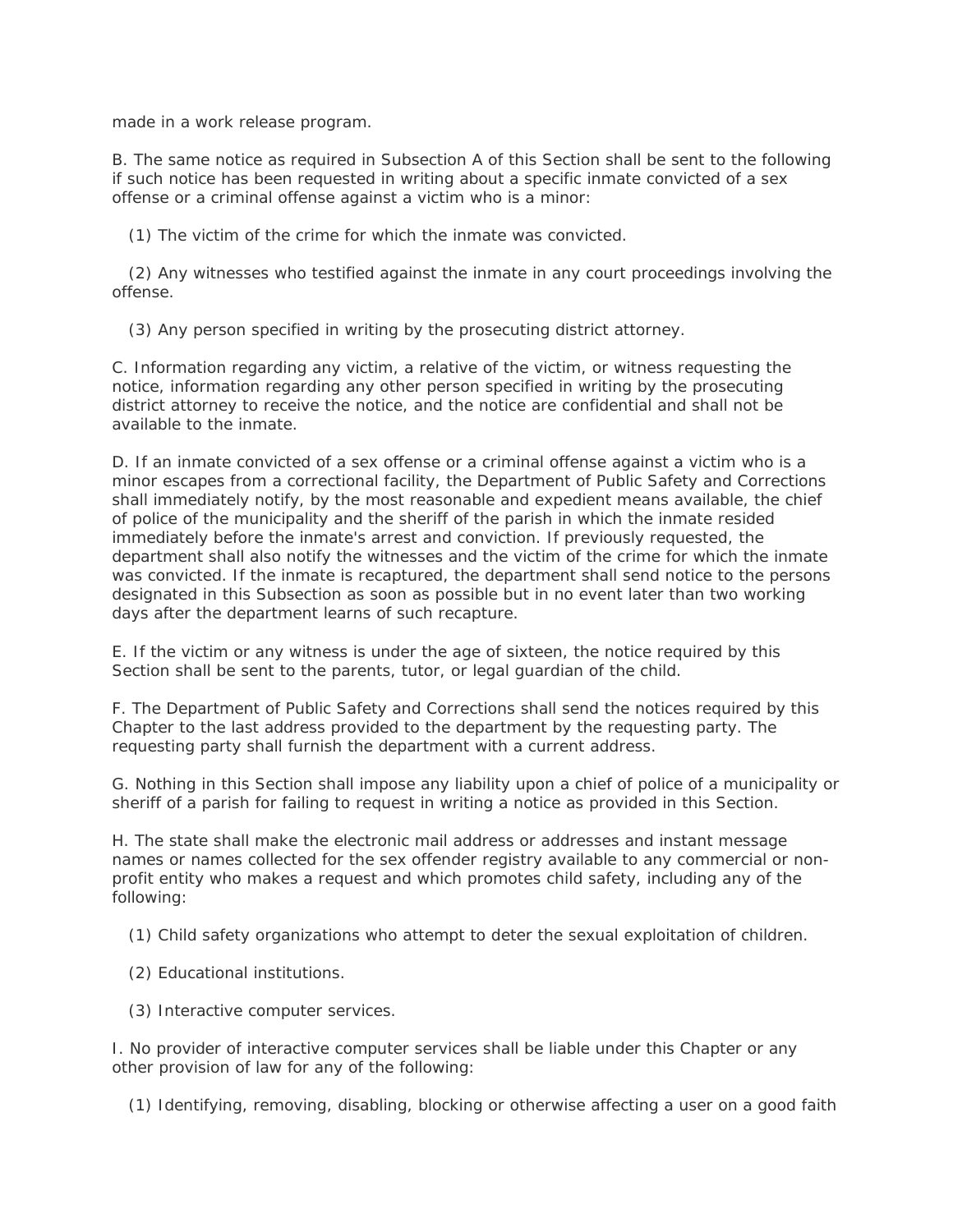belief that such user's electronic mail address, instant message name, username, or other similar Internet identifier appeared in the National Sex Offender Registry or any analogous state registry.

 (2) For failing to identify, block or otherwise prevent a person from registering for its service, or for failing to remove, disable or otherwise affect a registered user, whose electronic mail address, instant message name or names, or other similar Internet identifier appears in the National Sex Offender Registry or any analogous state registry.

## La. R.S. 15:550 (2013)

§ 15:550. Pilot program; location tracking and crime correlation based electronic monitoring supervision program for certain sex and violent offenders

 A. The Department of Public Safety and Corrections shall implement a pilot program using a location tracking and crime correlation based electronic monitoring supervision program for the sex offenders and violent offenders specified in Paragraph B(1) of this Section.

B. An offender may be eligible for participation in the pilot program under the following conditions:

 (1) The defendant has been convicted of a sex offense as defined in [R.S. 15:541,](http://www.lexis.com/research/buttonTFLink?_m=b112608074ae24292755bdc61aad428d&_xfercite=%3ccite%20cc%3d%22USA%22%3e%3c%21%5bCDATA%5bLa.%20R.S.%2015%3a550%5d%5d%3e%3c%2fcite%3e&_butType=4&_butStat=0&_butNum=2&_butInline=1&_butinfo=LACODE%2015%3a541&_fmtstr=FULL&docnum=1&_startdoc=1&wchp=dGLzVzB-zSkAW&_md5=529eba7cc3b0a7e0026f3d228fff3dd8) a crime of violence as defined in [R.S. 14:2,](http://www.lexis.com/research/buttonTFLink?_m=b112608074ae24292755bdc61aad428d&_xfercite=%3ccite%20cc%3d%22USA%22%3e%3c%21%5bCDATA%5bLa.%20R.S.%2015%3a550%5d%5d%3e%3c%2fcite%3e&_butType=4&_butStat=0&_butNum=3&_butInline=1&_butinfo=LACODE%2014%3a2&_fmtstr=FULL&docnum=1&_startdoc=1&wchp=dGLzVzB-zSkAW&_md5=356c8cb9af098fd00bd8216ceefb7b01) or domestic abuse battery as defined in [R.S. 14:35.3.](http://www.lexis.com/research/buttonTFLink?_m=b112608074ae24292755bdc61aad428d&_xfercite=%3ccite%20cc%3d%22USA%22%3e%3c%21%5bCDATA%5bLa.%20R.S.%2015%3a550%5d%5d%3e%3c%2fcite%3e&_butType=4&_butStat=0&_butNum=4&_butInline=1&_butinfo=LACODE%2014%3a35.3&_fmtstr=FULL&docnum=1&_startdoc=1&wchp=dGLzVzB-zSkAW&_md5=0c15ad7effda1d5f5b0eaffcb6cb14ca)

 (2) The department shall make a determination as to whether the offender is particularly likely to respond affirmatively to participation in the pilot program.

 (3) The court shall determine that location tracking and crime correlation based electronic monitoring supervision of the defendant is more suitable than imprisonment.

C. (1) The department shall develop, adopt and promulgate rules and regulations in compliance with the Administrative Procedure Act for the development, implementation, and administration of the pilot program.

(2) Such rules and regulations shall include but not be limited to the following:

 (a) A participant in the program shall be supervised and may be subject to any of the conditions of probation or parole. The conditions of location tracking and crime correlation based electronic monitoring supervision may include any condition reasonably related to implementing or monitoring a sentence of home incarceration, including curfew, home visitations by persons designated by the court, and limitations on the offender's activities outside of the home.

 (b) The program shall include the use of location tracking and crime correlation based electronic monitoring devices.

 (c) A participant may be required to obtain employment and may be required to pay a reasonable supervision fee to the supervising agency to defray the cost of his location tracking and crime correlation based electronic monitoring supervision or the cost of the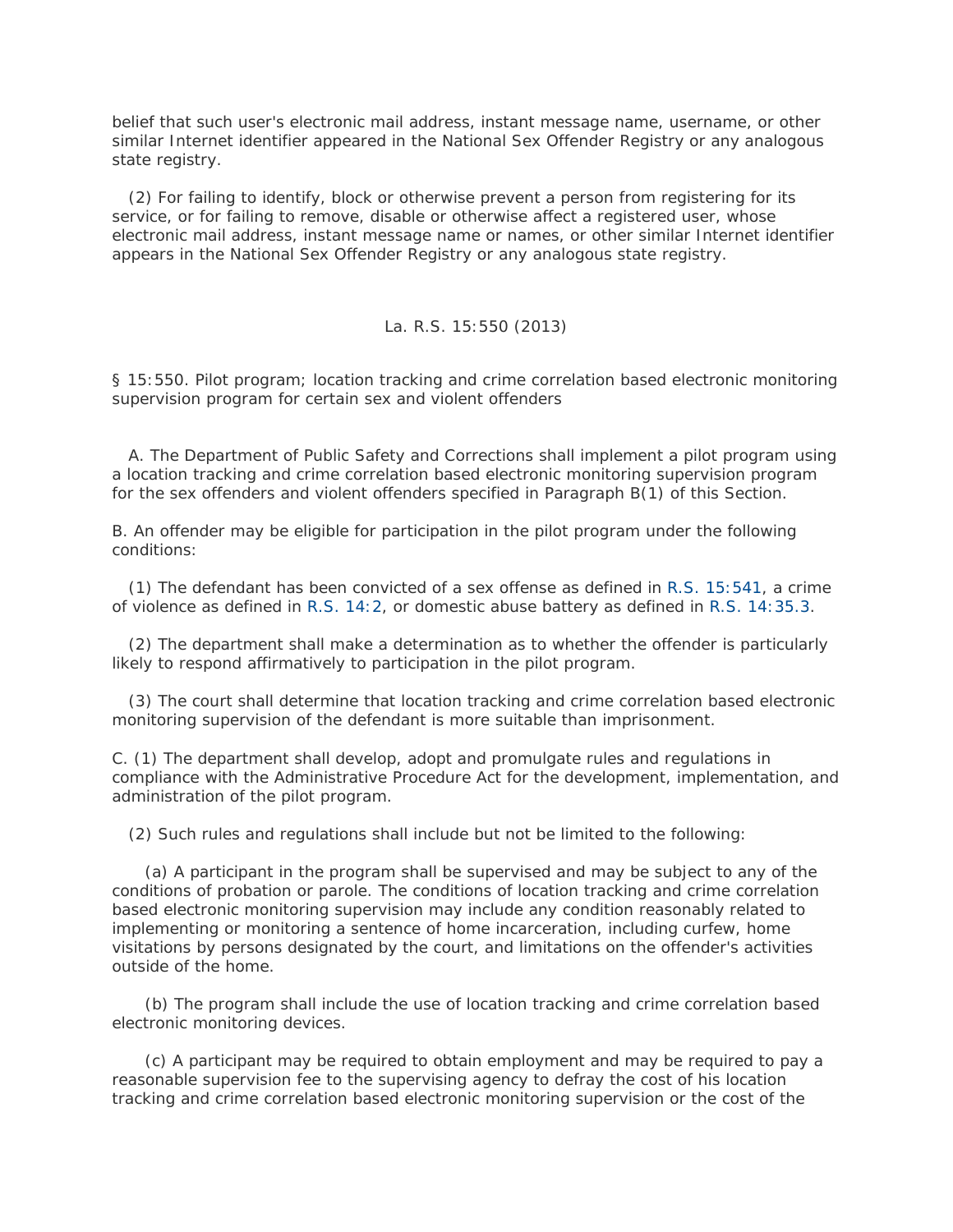required electronic monitoring.

 (d) A participant shall be given the conditions of his location tracking and crime correlation based electronic monitoring supervision in writing and shall be required to agree in writing to the conditions.

 (e) If the participant violates the conditions of location tracking and crime correlation based electronic monitoring supervision, the court, on motion of the state or its own motion, may, after contradictory hearing, modify the sentence to impose a sentence of imprisonment.

 (f) In the event of revocation and sentence to imprisonment, the offender shall not receive credit for time served under home incarceration.

D. (1) The pilot program created pursuant to this Section shall be evaluated with regard to security, beneficial and detrimental effects on the offender, projected probable effects on deterrence, cost, labor intensiveness, and other relevant measures of effectiveness. Such evaluation shall provide the required information on a project basis as well as compared to traditional imprisonment.

 (2) A report of the evaluation of the program shall be presented to the Joint Legislative Committee on the Budget, the Senate Committee on the Judiciary, Section C, and the House Committee on the Administration of Criminal Justice not later than thirty days prior to the first day of the 2005 Regular Session of the Legislature.

E. The provisions of this Section shall be implemented only to the extent that funding is available.

## La. R.S. 15:551 (2013)

§ 15:551. Harboring or concealing a sexual offender, sexually violent predator, or child predator; penalties

 A. Harboring or concealing a sexual offender, sexually violent predator, or child predator is committed when a person knows or has reason to know that a sexual offender, sexually violent predator, or child predator convicted of a sex offense and required to register as a sex offender as provided for in Chapter 3-B of this Title has failed to comply with the registration requirements of this Chapter and with the intent of assisting the sexual offender, sexually violent predator, or child predator in eluding a state or local law enforcement agency does any of the following:

 (1) Withholds information from or does not notify the law enforcement agency about a sexual offender, sexually violent predator, or child predator's noncompliance with the requirements of this Chapter.

 (2) Harbors or attempts to harbor or assists another person in harboring or attempting to harbor a sexual offender, sexually violent predator, or child predator.

(3) Conceals or attempts to conceal or assists another person in concealing or attempting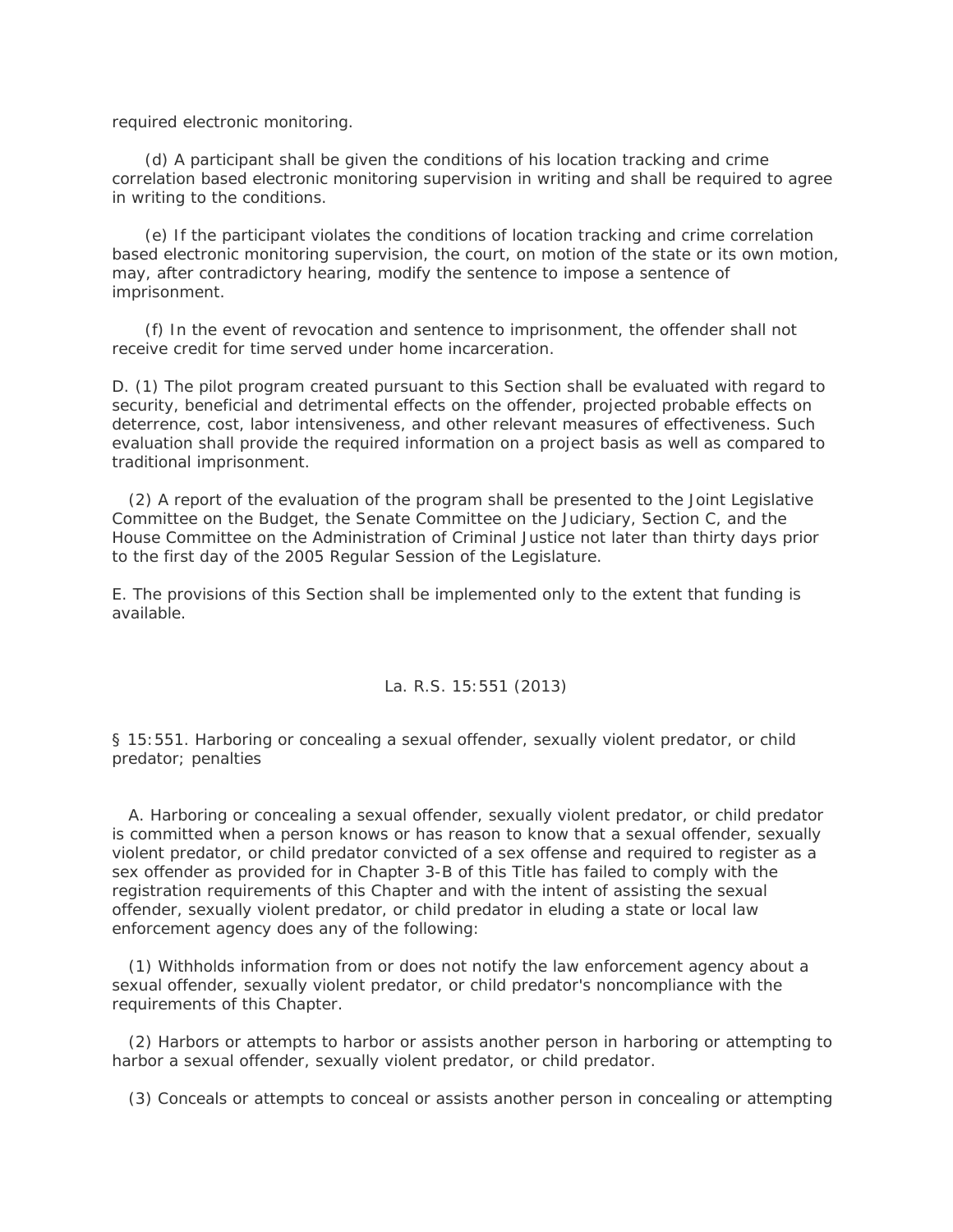to conceal a sexual offender, sexually violent predator, or child predator.

 (4) Provides information to the law enforcement agency regarding a sexual offender, sexually violent predator, or child predator which the person knows to be false.

B. Whoever commits the crime of harboring or concealing a sexual offender, sexually violent predator, or child predator shall be imprisoned not more than five years or fined not more than five thousand dollars, or both. At least two years of the sentence imposed shall be served without benefit of parole, probation, or suspension of sentence.

## La. R.S. 15:552 (2013)

§ 15:552. Sexual Predator Apprehension Team

 The attorney general shall maintain a statewide Sexual Predator Apprehension Team within the Department of Justice. The Sexual Predator Apprehension Team shall be comprised of special agents, intelligence analysts, and prosecutors. The team shall focus on repeat sex offenders and perform the following activities:

 (1) Coordinate with state and local investigative resources including but not limited to the Department of Public Safety and Corrections, office of probation and parole, and office of state police, sheriffs' departments, police departments, and district attorneys' offices to apprehend sexual offenders and persons required to register under [R.S. 15:542](http://www.lexis.com/research/buttonTFLink?_m=a094e5f8b684fe5e9786dc47896d3c52&_xfercite=%3ccite%20cc%3d%22USA%22%3e%3c%21%5bCDATA%5bLa.%20R.S.%2015%3a552%5d%5d%3e%3c%2fcite%3e&_butType=4&_butStat=0&_butNum=2&_butInline=1&_butinfo=LACODE%2015%3a542&_fmtstr=FULL&docnum=1&_startdoc=1&wchp=dGLzVzB-zSkAW&_md5=18b22991e253e9704b28236cc7a3e92f) and 542.1 who violate the law or conditions of probation or parole.

 (2) Give priority to proactively targeting and monitoring sex offenders required to register under [R.S. 15:542](http://www.lexis.com/research/buttonTFLink?_m=a094e5f8b684fe5e9786dc47896d3c52&_xfercite=%3ccite%20cc%3d%22USA%22%3e%3c%21%5bCDATA%5bLa.%20R.S.%2015%3a552%5d%5d%3e%3c%2fcite%3e&_butType=4&_butStat=0&_butNum=3&_butInline=1&_butinfo=LACODE%2015%3a542&_fmtstr=FULL&docnum=1&_startdoc=1&wchp=dGLzVzB-zSkAW&_md5=14b0192e55a0f42875830ad051afe6e2) and 542.1 before the commission of additional sexual offenses who are not currently being monitored by the Department of Public Safety and Corrections, office of probation and parole, or office of state police.

 (3) Offer specialized training and assistance to local law enforcement and prosecutors in the apprehension and prosecution of sexual offenders and violators of sexual offender registration requirements.

 (4) Identify, monitor, arrest, and assist in the prosecution of sexual offenders who violate the terms and conditions of their probation or parole, who fail to comply with the registration and notification requirements of [R.S. 15:542](http://www.lexis.com/research/buttonTFLink?_m=a094e5f8b684fe5e9786dc47896d3c52&_xfercite=%3ccite%20cc%3d%22USA%22%3e%3c%21%5bCDATA%5bLa.%20R.S.%2015%3a552%5d%5d%3e%3c%2fcite%3e&_butType=4&_butStat=0&_butNum=4&_butInline=1&_butinfo=LACODE%2015%3a542&_fmtstr=FULL&docnum=1&_startdoc=1&wchp=dGLzVzB-zSkAW&_md5=ff7f4c0f76804db7da3d0ac4867fb5cf) and 542.1, or who commit new sexual assault offenses.

 (5) Collect data to determine if the proactive law enforcement procedures adopted by the program are effective in reducing sexual assault offenses.

(6) Develop procedures for operating a multi-jurisdictional task force.

La. R.S. 15:553 (2013)

§ 15:553. Prohibition of employment for certain sex offenders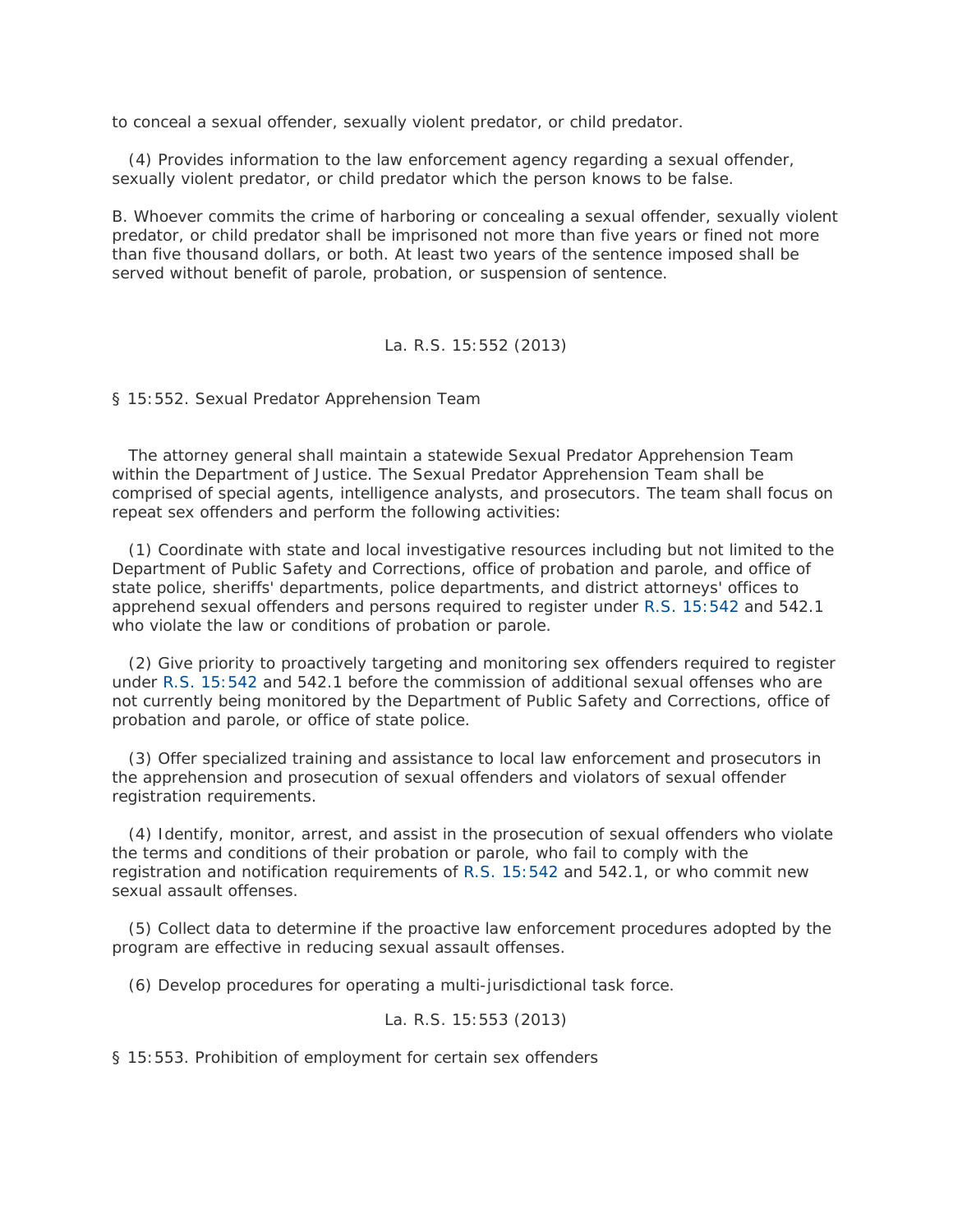A. It shall be unlawful for any person who is required to maintain registration pursuant to Chapter 3-B of Title 15 to operate any bus, taxicab, or limousine for hire.

B. It shall be unlawful for any person who is required to maintain registration pursuant to Chapter 3-B of Title 15 to engage in employment as a service worker who goes into a residence to provide any type of service.

C. It shall be unlawful for any person whose offense involved a minor child and who is required to maintain registration pursuant to Chapter 3-B of Title 15 to operate any carnival or amusement ride.

D. For the purposes of this Section, the following terms and phrases shall have the meanings ascribed to them:

 (1) "Bus" means a motor vehicle with a seating capacity of six or more persons, exclusive of the operator, which is used in the transportation of passengers for hire, excluding any vehicle leased without the provision of a driver.

(2) "Carnival or amusement ride" means either of the following:

 (a) A device that is intended to give amusement, excitement, pleasure, or thrills to riders whom the device carries along or around a fixed or restricted course or within a defined area.

 (b) A structure that gives amusement, excitement, pleasure, or thrills to people who move around, over, or through the structure without the aid of a moving device integral to the structure.

 (3) "Taxicab" means all motor vehicles for hire, carrying six passengers or less, including the driver thereof, which are subject to call from a garage, office, taxi stand, or otherwise.

E. Any person who violates the provisions of this Section shall be fined not more than ten thousand dollars and imprisoned for not less than five years nor more than ten years at hard labor. Three years shall be served without the benefit of parole, probation, or suspension of sentence.

F. The provisions of this Section shall apply only to a person ordered by the court to register as a sex offender on or after August 15, 2010.

> REVISED STATUTES TITLE 15. CRIMINAL PROCEDURE CHAPTER 3-D. SEX OFFENDER ASSESSMENT PANELS

## **GO TO [LOUISIANA STATUTES ARCHIVE DIRECTORY](http://www.lexis.com/research/search/adf?_m=b33593fff41ce0820f8fa038b995749c&wchp=dGLzVzB-zSkAW&_md5=e272a8718d73bfab6e428c870c04dfb5)**

La. R.S. 15:560 (2013)

§ 15:560. Legislative findings

 A. The Legislature of Louisiana has long recognized the need to protect our most innocent and defenseless citizens from sex offenders, sexually violent predators, and child predators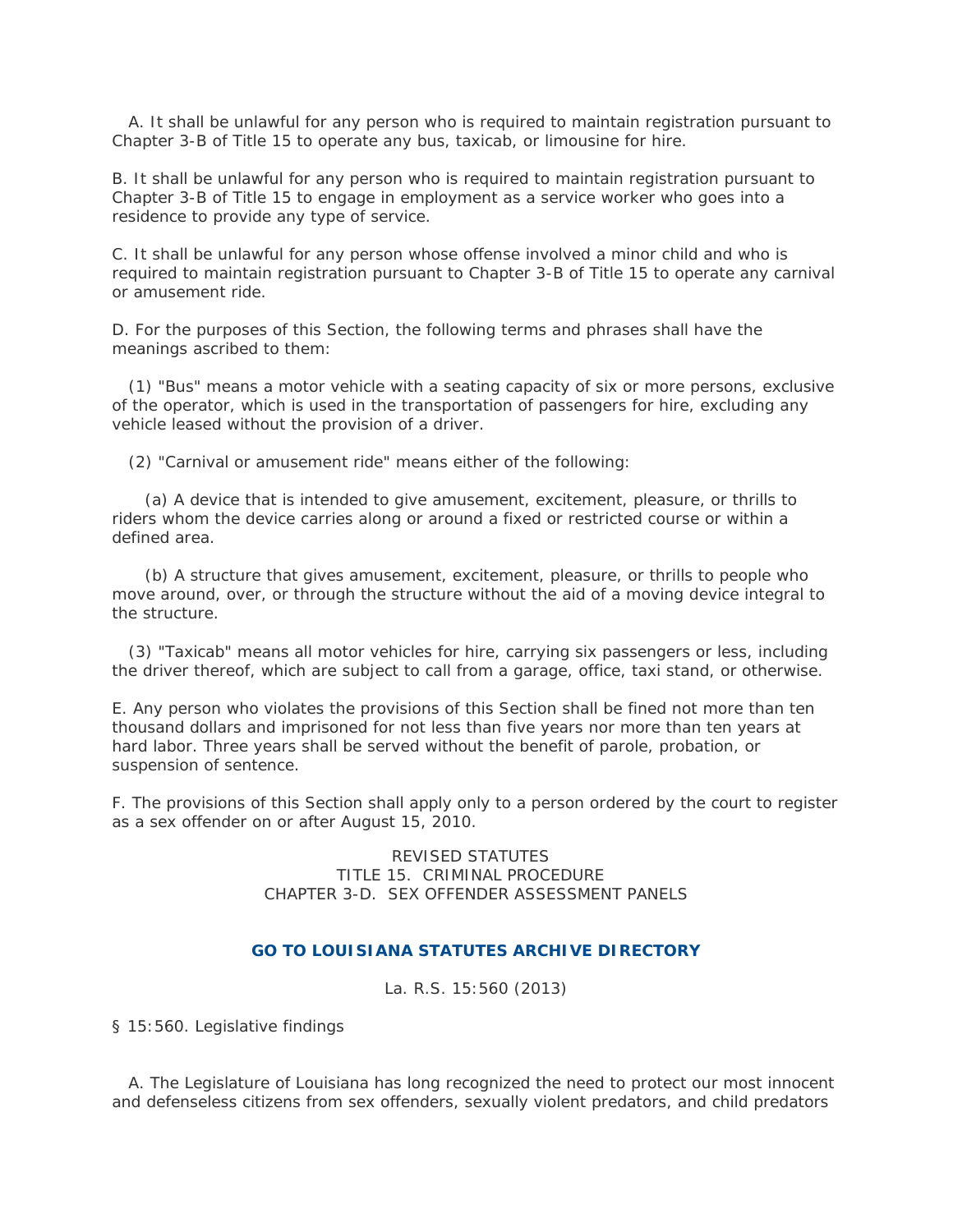and has enacted statutory provisions to provide one of the most extensive sex offender registration and notification laws in the United States.

B. The legislature has enacted provisions requiring lifetime registration of sexually violent predators and has legislatively created the sexually violent predator commission as the entity which would determine which offenders are sexually violent predators. However, those provisions have rarely been utilized.

C. The legislature finds that sexually violent predators and child sexual predators often pose a high risk of engaging in sex offenses and crimes against victims who are minors after being released from incarceration or commitment and that the protection of the public from sexually violent predators is of paramount governmental interest.

D. In consideration of the potentially high rate of recidivism and the harm which can be done to the most defenseless members of the public by sexually violent predators and child sexual predators, the state has a compelling interest in ensuring compliance with the provisions of law regarding sex offender registration and notification to protect the public from harm as those offenders are released from incarceration and are returned to their communities.

E. The state also has a compelling interest in using its limited resources wisely and monitoring those offenders who pose the greatest risk to the health and safety of our citizens.

F. Therefore, it is the policy of this state to facilitate the identification of those offenders who are sexually violent predators and child sexual predators and to require that those offenders register as sex offenders for life to ensure compliance with those registration and notification requirements by enactment of sex offender assessment panels to evaluate all sex offenders prior to their release from incarceration as provided for in this Chapter.

La. R.S. 15:560.1 (2013)

§ 15:560.1. Definitions

For the purposes of this Chapter:

 (1) "Child sexual predator" means a person who has been convicted of a sex offense as defined in [R.S. 15:541](http://www.lexis.com/research/buttonTFLink?_m=bff8f4ffd78b24c8f4e9e8f0fa70b83d&_xfercite=%3ccite%20cc%3d%22USA%22%3e%3c%21%5bCDATA%5bLa.%20R.S.%2015%3a560.1%5d%5d%3e%3c%2fcite%3e&_butType=4&_butStat=0&_butNum=2&_butInline=1&_butinfo=LACODE%2015%3a541&_fmtstr=FULL&docnum=1&_startdoc=1&wchp=dGLzVzB-zSkAW&_md5=4375091c7f0b71a9ce0562b58a54c9f7) and who is likely to engage in additional sex offenses against children, because he has a mental abnormality or condition which can be verified by a physician or psychologist, or because he has a history of committing crimes, wrongs, or acts involving sexually assaultive behavior or acts which indicate a lustful disposition toward children, as determined by the court upon receipt and review of relevant information including the recommendation by the sex offender assessment panel as provided for by this Chapter.

(2) "Court" means the judicial district court where the offender was sentenced.

 (3) "Judicial determination" means a decision by the court that an offender is or continues to be a child sexual predator or a sexually violent predator as provided for by this Chapter.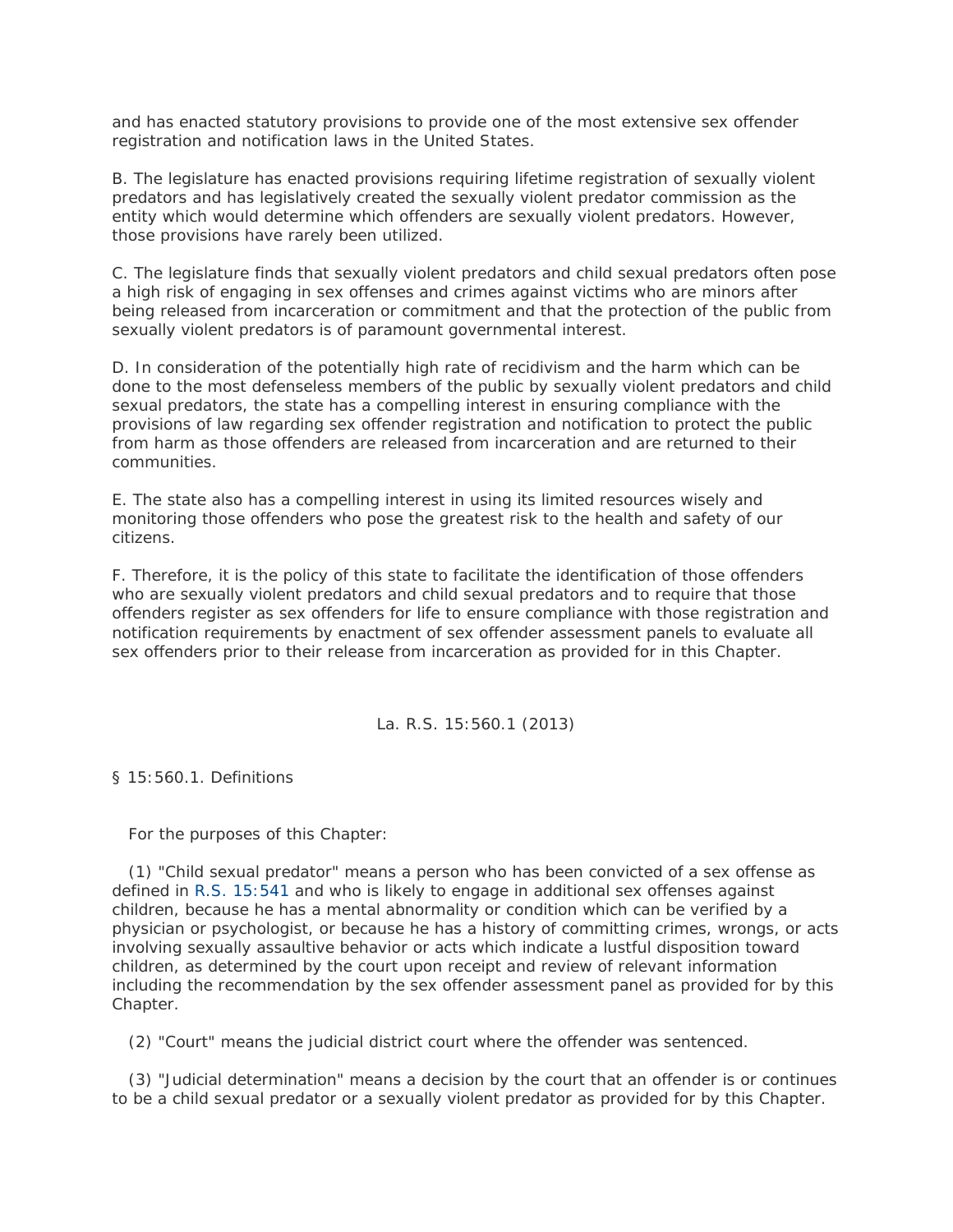(4) "Mental abnormality" means a congenital or acquired condition of a person that affects the emotional or volitional capacity of the person in a manner that predisposes that person to the commission of criminal sexual acts to a degree that makes the person a menace to the health and safety of others. Nothing in this definition is intended to supersede or apply to the definitions found in [R.S. 14:10](http://www.lexis.com/research/buttonTFLink?_m=bff8f4ffd78b24c8f4e9e8f0fa70b83d&_xfercite=%3ccite%20cc%3d%22USA%22%3e%3c%21%5bCDATA%5bLa.%20R.S.%2015%3a560.1%5d%5d%3e%3c%2fcite%3e&_butType=4&_butStat=0&_butNum=3&_butInline=1&_butinfo=LACODE%2014%3a10&_fmtstr=FULL&docnum=1&_startdoc=1&wchp=dGLzVzB-zSkAW&_md5=bc3596cd0763ba4748164e8ba3a0d2ea) or 14 in reference to criminal intent or insanity.

 (5) "Sexually violent predator" means an offender who has been convicted of a sex offense as defined in [R.S. 15:541](http://www.lexis.com/research/buttonTFLink?_m=bff8f4ffd78b24c8f4e9e8f0fa70b83d&_xfercite=%3ccite%20cc%3d%22USA%22%3e%3c%21%5bCDATA%5bLa.%20R.S.%2015%3a560.1%5d%5d%3e%3c%2fcite%3e&_butType=4&_butStat=0&_butNum=4&_butInline=1&_butinfo=LACODE%2015%3a541&_fmtstr=FULL&docnum=1&_startdoc=1&wchp=dGLzVzB-zSkAW&_md5=723911be56b9707181927901e7b7eea2) and who has a mental abnormality or antisocial personality disorder that makes the offender likely to engage in predatory sexually violent offenses as determined by the court upon receipt and review of relevant information including the recommendation of the sex offender assessment panel as provided for by this Chapter.

### La. R.S. 15:560.2 (2013)

§ 15:560.2. Louisiana Sex Offender Assessment Panel

 A. The Louisiana Sex Offender Assessment Panel is hereby created within the Department of Public Safety and Corrections. The secretary of the Department of Public Safety and Corrections may create not more than three sex offender assessment panels for purposes of implementing the provisions of this Chapter.

B. Each panel shall consist of three members. The secretary shall select the makeup of the panel based upon the feasibility, practicability, and effectiveness of each panel as determined by the secretary and established by rules adopted pursuant to the provisions of the Administrative Procedure Act and in accordance with the following provisions:

 (1) One member shall be either a psychologist licensed by the Louisiana State Board of Examiners of Psychologists or a medical psychologist licensed by the Louisiana State Board of Medical Examiners who has been engaged in the practice of clinical or counseling psychology for not less than three consecutive years who is employed by the Department of Public Safety and Corrections or the Department of Health and Hospitals or a physician in the employ of the Department of Public Safety and Corrections or the Department of Health and Hospitals or under contract to the Department of Public Safety and Corrections whose credentials and experience are compatible with the evaluation of the potential threat to public safety that may be posed by a sexually violent predator or a child sexual predator. If the psychologist or physician is an employee of the Department of Health and Hospitals, the secretary of both departments shall consult and jointly select the member.

 (2) One member shall be the secretary of the Department of Public Safety and Corrections or his designee who shall be chairman.

 (3) One member shall be the warden, or in his absence the deputy warden, of the institution where the offender is incarcerated, or a probation or parole officer with a minimum of ten years experience, or a retired law enforcement officer with at least five years of experience in investigating sex offenses.

C. A majority of the members of each panel shall constitute a quorum. All official actions of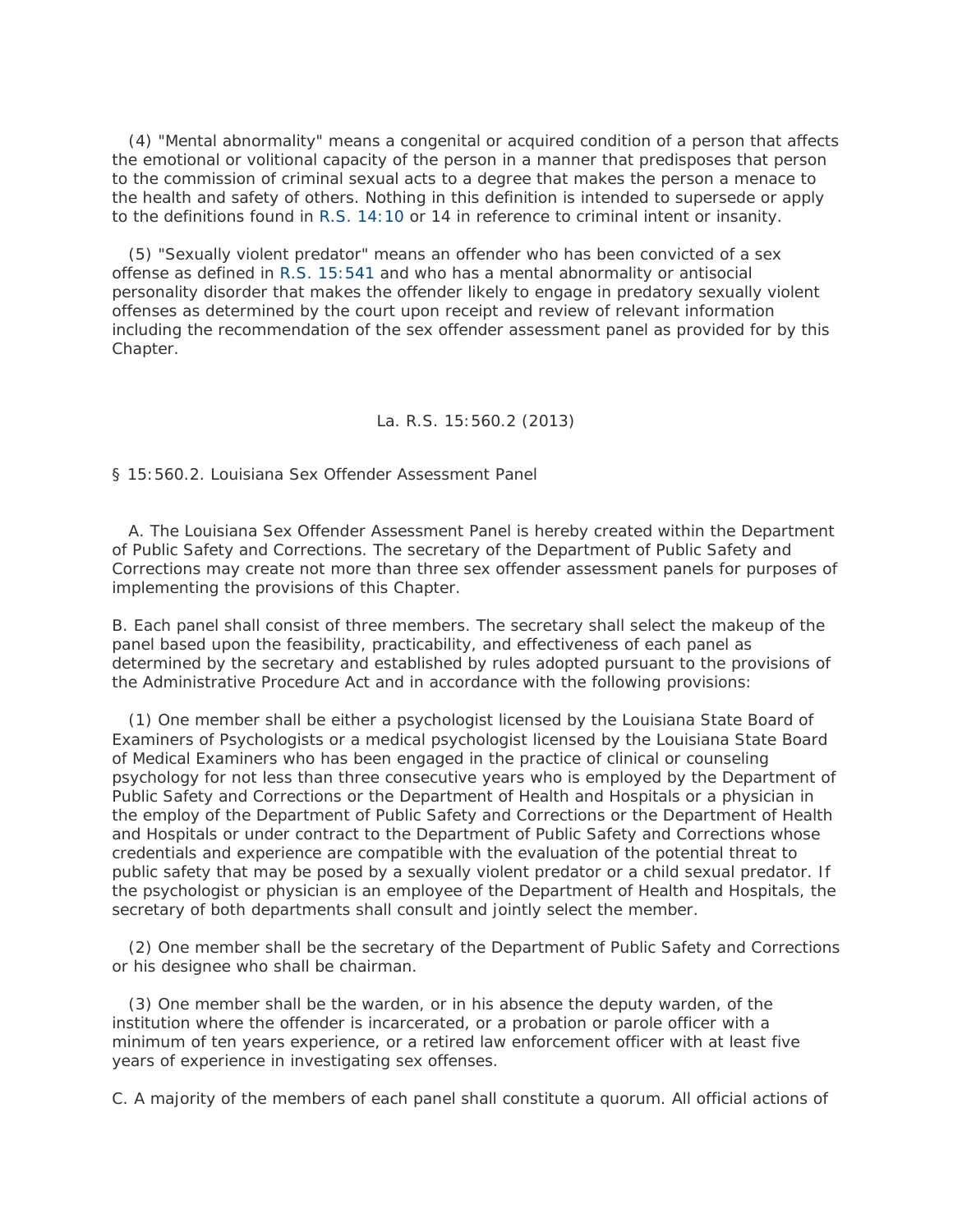the panel shall require the affirmative vote of a majority of the members of the panel.

D. Each panel shall meet at least once quarterly and upon the call of each chairman or upon the request of any two members.

E. The panels shall review, notwithstanding the provisions of [R.S. 15:574.12,](http://www.lexis.com/research/buttonTFLink?_m=84bb6767f98813c1e3c60b78d96e50ff&_xfercite=%3ccite%20cc%3d%22USA%22%3e%3c%21%5bCDATA%5bLa.%20R.S.%2015%3a560.2%5d%5d%3e%3c%2fcite%3e&_butType=4&_butStat=0&_butNum=2&_butInline=1&_butinfo=LACODE%2015%3a574.12&_fmtstr=FULL&docnum=1&_startdoc=1&wchp=dGLzVzB-zSkAW&_md5=b336e547695e63a08589ae88fa87a202) presentence reports, prison records, medical and psychological records, information and data gathered by the staffs of the Board of Pardons and the Board of Parole, information provided by the convicted offender, the district attorney, and the assistant district attorney, and any other information obtained by the boards or the Department of Public Safety and Corrections.

F. The panel shall have the duty to evaluate every sex offender and child predator who is required to register pursuant to the provisions of [R.S. 15:542](http://www.lexis.com/research/buttonTFLink?_m=84bb6767f98813c1e3c60b78d96e50ff&_xfercite=%3ccite%20cc%3d%22USA%22%3e%3c%21%5bCDATA%5bLa.%20R.S.%2015%3a560.2%5d%5d%3e%3c%2fcite%3e&_butType=4&_butStat=0&_butNum=3&_butInline=1&_butinfo=LACODE%2015%3a542&_fmtstr=FULL&docnum=1&_startdoc=1&wchp=dGLzVzB-zSkAW&_md5=5659eb9022dedf9acae2267b77faafe3) and who is to be released from the custody of the Department of Public Safety and Corrections on an order of the Board of Parole or the Department of Public Safety and Corrections, office of adult services, or upon expiration of his sentence to determine if he is a sexually violent predator or a child sexual predator in accordance with the provisions of [R.S. 15:560.1.](http://www.lexis.com/research/buttonTFLink?_m=84bb6767f98813c1e3c60b78d96e50ff&_xfercite=%3ccite%20cc%3d%22USA%22%3e%3c%21%5bCDATA%5bLa.%20R.S.%2015%3a560.2%5d%5d%3e%3c%2fcite%3e&_butType=4&_butStat=0&_butNum=4&_butInline=1&_butinfo=LACODE%2015%3a560.1&_fmtstr=FULL&docnum=1&_startdoc=1&wchp=dGLzVzB-zSkAW&_md5=1c2409248ff9e985ae028f7af963d00c)

G. The panel shall meet and evaluate each sex offender at least six months prior to the release date of the offender.

H. The panel shall conduct its review and, if a determination is made that the offender may be a sexually violent predator or a child sexual predator, the panel shall forward the recommendation to the sentencing court. Such recommendation shall include the factual basis upon which the recommendation is made and shall include a copy of all information available to the panel pursuant to Subsection E of this Section.

I. Upon receiving a recommendation from the panel, the court, on its own motion, shall schedule a hearing to review the recommendation that an offender is a sexually violent predator or a child sexual predator. Notice of the hearing shall be served on the offender where he is located, his attorney of record, the office of the district attorney who prosecuted the offender for the underlying offense, and the victim of the underlying offense provided that the victim is registered pursuant to the provisions of [R.S. 46:1841](http://www.lexis.com/research/buttonTFLink?_m=84bb6767f98813c1e3c60b78d96e50ff&_xfercite=%3ccite%20cc%3d%22USA%22%3e%3c%21%5bCDATA%5bLa.%20R.S.%2015%3a560.2%5d%5d%3e%3c%2fcite%3e&_butType=4&_butStat=0&_butNum=5&_butInline=1&_butinfo=LACODE%2046%3a1841&_fmtstr=FULL&docnum=1&_startdoc=1&wchp=dGLzVzB-zSkAW&_md5=2dadd61697b9ba831f4c09aa2075faed) et seq. The notice shall inform the offender that he has the right to be present at the hearing, that he has the right to present evidence, that he has a right to counsel, and that if indigent, an attorney will be appointed to represent him. If, after a contradictory hearing, the court finds by clear and convincing evidence, that the offender is a sexually violent predator or a child sexual predator, the offender shall be ordered to comply with the provisions of [R.S. 15:560.3](http://www.lexis.com/research/buttonTFLink?_m=84bb6767f98813c1e3c60b78d96e50ff&_xfercite=%3ccite%20cc%3d%22USA%22%3e%3c%21%5bCDATA%5bLa.%20R.S.%2015%3a560.2%5d%5d%3e%3c%2fcite%3e&_butType=4&_butStat=0&_butNum=6&_butInline=1&_butinfo=LACODE%2015%3a560.3&_fmtstr=FULL&docnum=1&_startdoc=1&wchp=dGLzVzB-zSkAW&_md5=863760eb49be3180513087e7d2fef872) et seq.

J. The Department of Public Safety and Corrections shall forward all recommendations of offenders who have been determined to be a sexually violent predator or a child sexual predator prior to August 15, 2009, to the sentencing court for a judicial determination that the offender is a sexually violent predator or child sexual predator in accordance with the provisions of this Section.

## La. R.S. 15:560.3 (2013)

§ 15:560.3. Effects of determination of status as a sexually violent predator or as a child sexual predator; lifetime registration; notification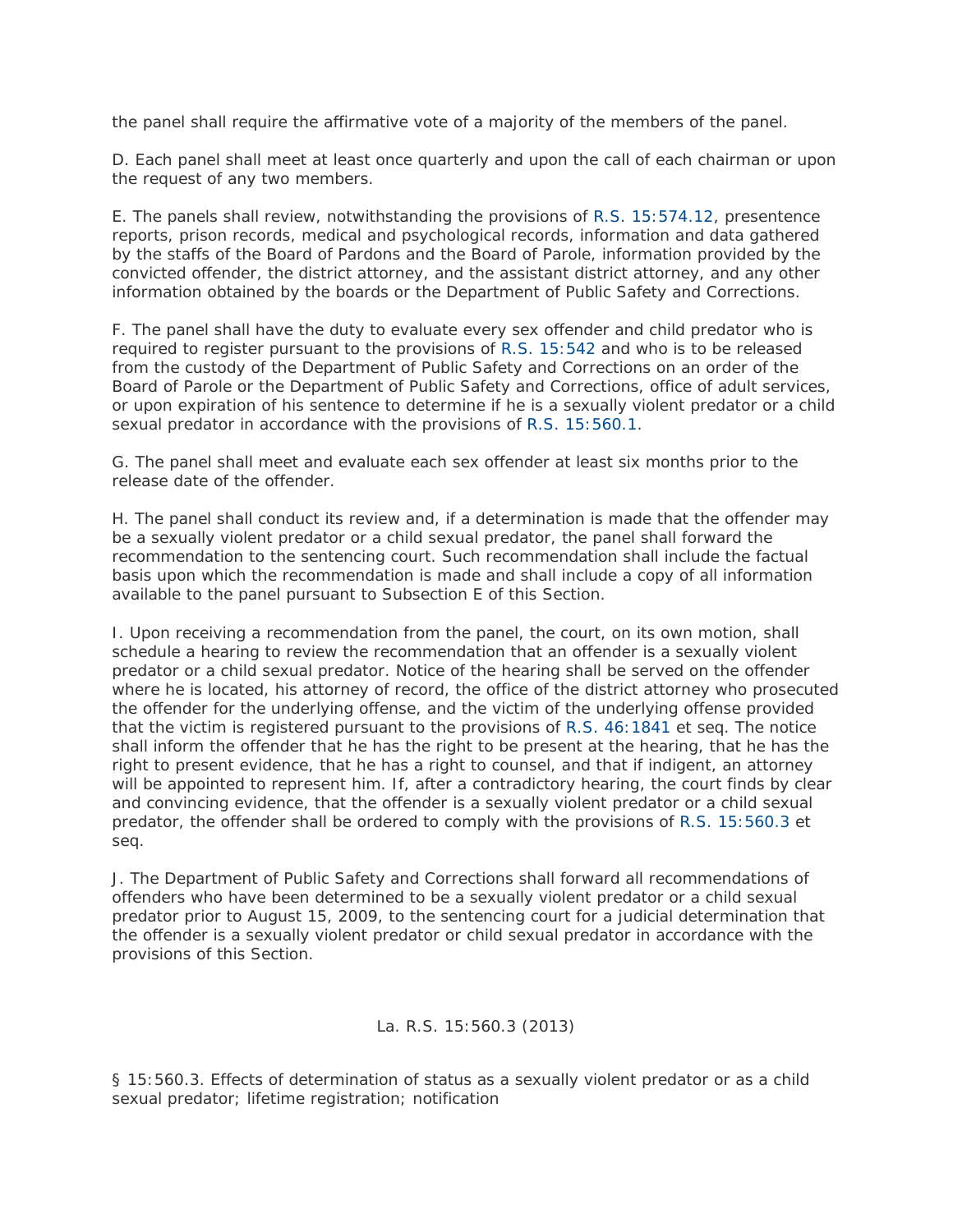A. Notwithstanding any other provision of law to the contrary, upon a determination by a Sex Offender Assessment Panel and the court that the offender is a sexually violent predator or a child sexual predator as provided for by this Chapter, the offender shall be supervised by the division of probation and parole, Department of Public Safety and Corrections, upon his release from incarceration for the duration of his natural life and shall:

 (1) Register as a sex offender in accordance with the provisions of [R.S. 15:542](http://www.lexis.com/research/buttonTFLink?_m=771b209f492d5ffd626cfc7f19e31cef&_xfercite=%3ccite%20cc%3d%22USA%22%3e%3c%21%5bCDATA%5bLa.%20R.S.%2015%3a560.3%5d%5d%3e%3c%2fcite%3e&_butType=4&_butStat=0&_butNum=2&_butInline=1&_butinfo=LACODE%2015%3a542&_fmtstr=FULL&docnum=1&_startdoc=1&wchp=dGLzVzB-zSkAW&_md5=5fc7049b65c465bad2b508f18a15df94) et seq. and maintain such registration for the remainder of his natural life.

 (2) Provide community notification in accordance with the provisions of [R.S. 15:542](http://www.lexis.com/research/buttonTFLink?_m=771b209f492d5ffd626cfc7f19e31cef&_xfercite=%3ccite%20cc%3d%22USA%22%3e%3c%21%5bCDATA%5bLa.%20R.S.%2015%3a560.3%5d%5d%3e%3c%2fcite%3e&_butType=4&_butStat=0&_butNum=3&_butInline=1&_butinfo=LACODE%2015%3a542&_fmtstr=FULL&docnum=1&_startdoc=1&wchp=dGLzVzB-zSkAW&_md5=701443d929e7bdfdb6ff042e96a17973) et seq. for the duration of his natural life.

 (3) Submit to electronic monitoring pursuant to the provisions of [R.S. 15:560.4](http://www.lexis.com/research/buttonTFLink?_m=771b209f492d5ffd626cfc7f19e31cef&_xfercite=%3ccite%20cc%3d%22USA%22%3e%3c%21%5bCDATA%5bLa.%20R.S.%2015%3a560.3%5d%5d%3e%3c%2fcite%3e&_butType=4&_butStat=0&_butNum=4&_butInline=1&_butinfo=LACODE%2015%3a560.4&_fmtstr=FULL&docnum=1&_startdoc=1&wchp=dGLzVzB-zSkAW&_md5=2a419c8b34eb548bd75efcf6d21bd919) for the duration of his natural life.

(4) Report to the probation and parole officer when directed to do so.

 (5) Not associate with persons known to be engaged in criminal activities or with persons known to have been convicted of a felony without written permission of his probation and parole officer.

 (6) In all respects, conduct himself honorably, work diligently at a lawful occupation, and support his dependents, if any, to the best of his ability.

 (7) Promptly and truthfully answer all inquiries directed to him by the probation and parole officer.

(8) Live and remain at liberty and refrain from engaging in any type of criminal conduct.

(9) Not have in his possession or control any firearms or dangerous weapons.

 (10) Submit to available medical, psychiatric, or mental health examination and treatment for persons convicted of sex offenses when deemed appropriate and ordered to do so by the probation and parole officer.

 (11) Defray the cost, or any portion thereof, of his supervision by making payments to the Department of Public Safety and Corrections in a sum and manner determined by the department, based on his ability to pay.

(12) Submit a residence plan for approval by the probation and parole officer.

 (13) Submit himself to continued supervision, either in person or through remote monitoring, of all of the following Internet-related activities:

 (a) The offender's incoming and outgoing electronic mail and other Internet-based communications.

(b) The offender's history of websites visited and the contact accessed.

 (c) The periodic unannounced inspection of the contents of the offender's computer or any other computerized device or portable media device and the removal of such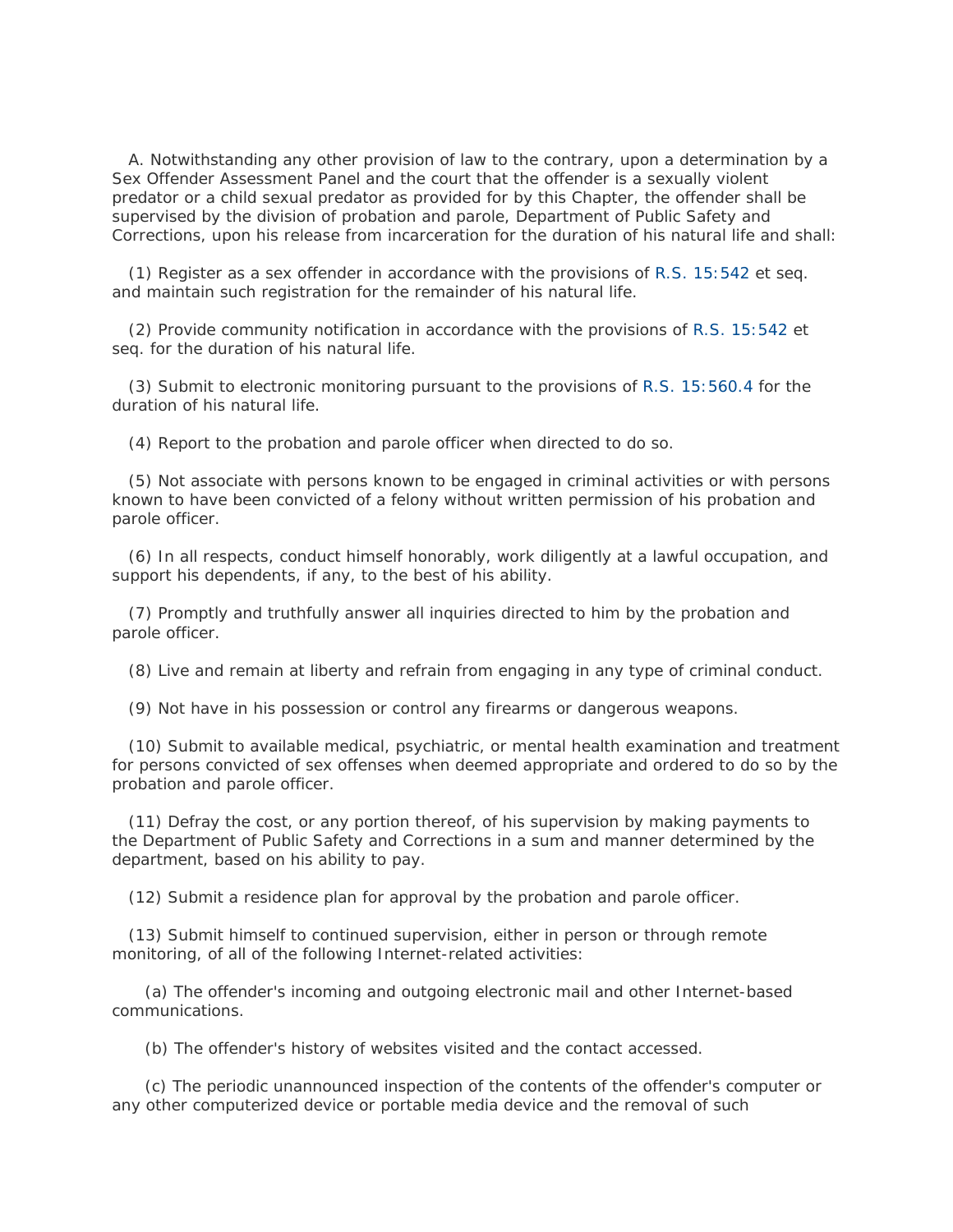information, computer, computer device, or portable media device to conduct a more thorough inspection.

 (14) Comply with such other specific conditions as are appropriate, stated directly, and without ambiguity so as to be understandable to a reasonable man.

B. The secretary of the Department of Public Safety and Corrections shall adopt and promulgate rules, regulations, and procedures in accordance with the Administrative Procedure Act under which the panels shall perform their duties.

C. Except as provided in [R.S. 15:560.4\(E\),](http://www.lexis.com/research/buttonTFLink?_m=771b209f492d5ffd626cfc7f19e31cef&_xfercite=%3ccite%20cc%3d%22USA%22%3e%3c%21%5bCDATA%5bLa.%20R.S.%2015%3a560.3%5d%5d%3e%3c%2fcite%3e&_butType=4&_butStat=0&_butNum=5&_butInline=1&_butinfo=LACODE%2015%3a560.4&_fmtstr=FULL&docnum=1&_startdoc=1&wchp=dGLzVzB-zSkAW&_md5=7738e0c189d7971c423949f5d0be9e8b) any person who willfully violates any condition ordered pursuant to the provisions of this Section shall be subject to contempt of court.

## La. R.S. 15:560.4 (2013)

§ 15:560.4. Electronic monitoring of sexually violent predators or child sexual predators

 A. Each sexual offender determined to be a sexually violent predator or a child sexual predator pursuant to the provisions of this Chapter shall be required to be electronically monitored by the division of probation and parole, Department of Public Safety and Corrections, in a fashion that provides for electronic location tracking.

B. Unless it is determined by the Department of Public Safety and Corrections, pursuant to rules adopted in accordance with the provisions of this Section, that a sexual offender is unable to pay all or any portion of such costs, each sexual offender to be electronically monitored shall pay the cost of such monitoring.

C. The costs attributable to the electronic monitoring of an offender who has been determined unable to pay shall be borne by the department if, and only to the degree that, sufficient funds are made available for such purpose whether by appropriation of state funds or from any other source. Only in the case that a sexual offender determined to be a sexually violent predator or a child sexual predator is unable to pay his own electronic monitoring costs, and there are no funds available to the department to pay for such monitoring, may the requirements of electronic monitoring be waived.

D. The Department of Public Safety and Corrections shall develop, adopt, and promulgate rules, in the manner provided in the Administrative Procedure Act, that provide for the payment of such costs. Such rules shall contain specific guidelines which shall be used to determine the ability of the offender to pay the required costs and shall establish the reasonable costs to be charged. Such rules may provide for a sliding scale of payment so that an offender who is able to pay a portion, but not all of such costs, may be required to pay such portion.

E. (1) A person who fails to comply with the requirements of electronic monitoring shall, upon first conviction, be fined not more than one thousand dollars, imprisoned at hard labor for not less than two years nor more than ten years without benefit of probation, parole, or suspension of sentence.

(2) Upon a second or subsequent conviction, the offender shall be fined three thousand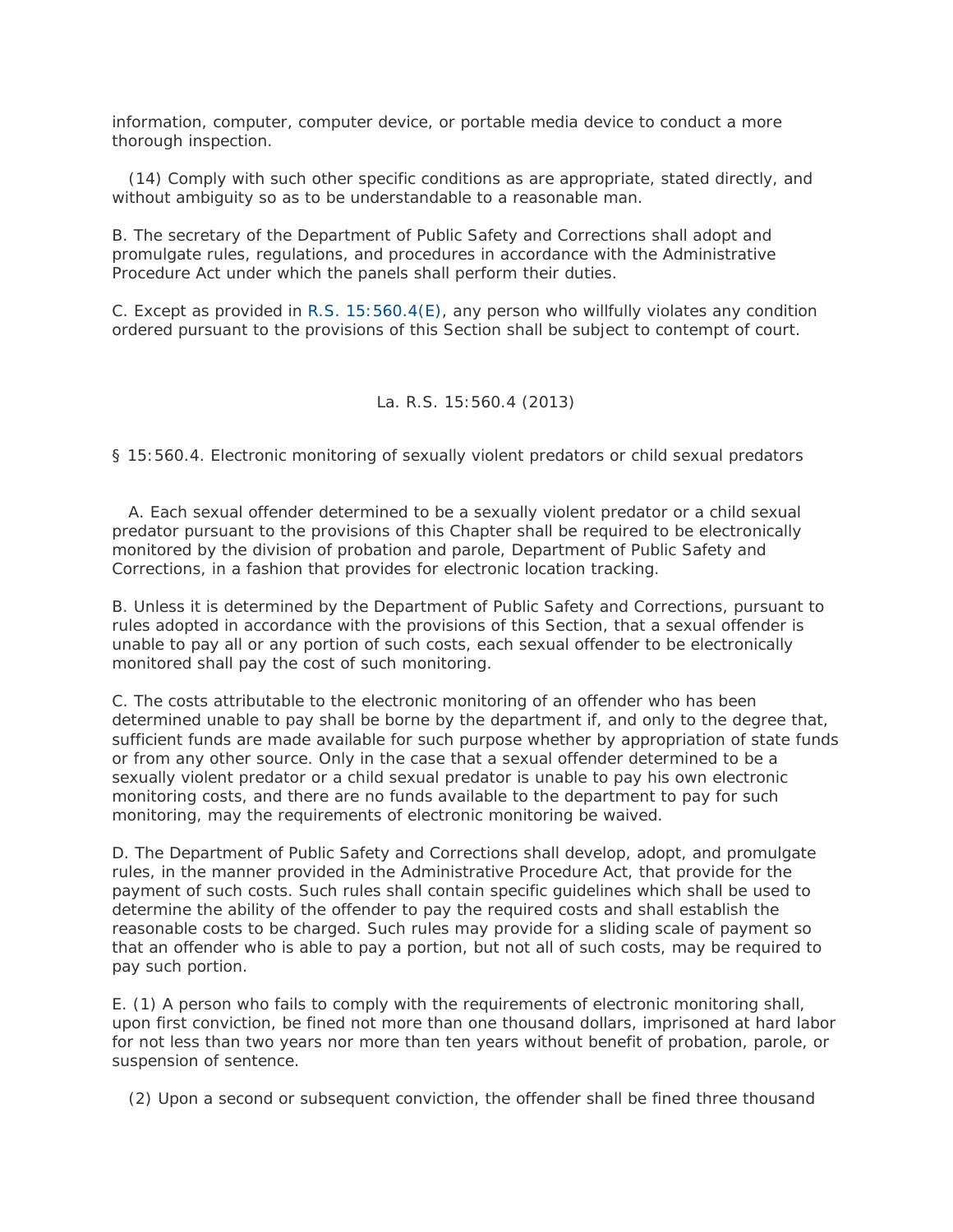dollars, imprisoned at hard labor for not less than five years nor more than twenty years without benefit of probation, parole, or suspension of sentence.

## La. R.S. 15:560.6 (2013)

§ 15:560.6. Rights of action

 A. Except for the review provided for in [R.S. 15:560.5,](http://www.lexis.com/research/buttonTFLink?_m=13409c8b3a19276643ff202f3380b478&_xfercite=%3ccite%20cc%3d%22USA%22%3e%3c%21%5bCDATA%5bLa.%20R.S.%2015%3a560.6%5d%5d%3e%3c%2fcite%3e&_butType=4&_butStat=0&_butNum=2&_butInline=1&_butinfo=LACODE%2015%3a560.5&_fmtstr=FULL&docnum=1&_startdoc=1&wchp=dGLzVzB-zSkAW&_md5=5e3cca6ab251d39bec6302c46517b73c) it is not the intent of the legislature to create any new right, right of action, or cause of action or eliminate any right, right of action, or cause of action existing under current law. Nothing in the provisions of [R.S. 15:560](http://www.lexis.com/research/buttonTFLink?_m=13409c8b3a19276643ff202f3380b478&_xfercite=%3ccite%20cc%3d%22USA%22%3e%3c%21%5bCDATA%5bLa.%20R.S.%2015%3a560.6%5d%5d%3e%3c%2fcite%3e&_butType=4&_butStat=0&_butNum=3&_butInline=1&_butinfo=LACODE%2015%3a560&_fmtstr=FULL&docnum=1&_startdoc=1&wchp=dGLzVzB-zSkAW&_md5=0a101a104625f016b47628c322c8bbb7) through 560.6 shall create, expressly or by implication, any right, claim, or cause of action in favor of anyone in connection with the evaluation or monitoring of sex offenders.

B. Any employee who participates in the review process pursuant to this Chapter shall be immune from civil or criminal liability when he acted in good faith in a reasonable manner in accordance with generally accepted medical or other professional practices.

*LAC 22:XI.904* 

## LOUISIANA ADMINISTRATIVE CODE

## \*\*\* Last amended January 2014, compiled January 2014 \*\*\*

## TITLE 22 CORRECTIONS, CRIMINAL JUSTICE AND LAW ENFORCEMENT PART XI COMMITTEE ON PAROLE CHAPTER 9 CONDITIONS OF PAROLE

## LAC 22:XI.904 (2013)

§ 904. Sex Offenders; General

Editor's Note: This Section, printed as Section 903, Louisiana Register 39:2271 (August 2013), has been renumbered. This action was required because Section 903 was amended twice in the same issue of the Louisiana Register with each containing different text.

A. Sex Offender--an offender/parolee who has been convicted for the commission, attempted commission, or conspiracy to commit any offense as cited in [R.S. 15:541,](http://www.lexis.com/research/buttonTFLink?_m=7e9ea04eaef1eb1585c37a804a5a4782&_xfercite=%3ccite%20cc%3d%22USA%22%3e%3c%21%5bCDATA%5bLAC%2022%3aXI.904%5d%5d%3e%3c%2fcite%3e&_butType=4&_butStat=0&_butNum=1&_butInline=1&_butinfo=LACODE%2015%3a541&_fmtstr=FULL&docnum=1&_startdoc=1&wchp=dGLzVzB-zSkAW&_md5=8707786603fb5d03a1172866f25fecab) or the equivalent, if committed in another jurisdiction. The committee will consider any offender who has been convicted of a sex offense, when the law permits parole consideration for that offense and the offender is otherwise eligible.

B. In addition to any other notification requirement imposed by law, any sex offender released on parole shall be required to register and provide notification as a sex offender in accordance with [R.S. 15:542](http://www.lexis.com/research/buttonTFLink?_m=7e9ea04eaef1eb1585c37a804a5a4782&_xfercite=%3ccite%20cc%3d%22USA%22%3e%3c%21%5bCDATA%5bLAC%2022%3aXI.904%5d%5d%3e%3c%2fcite%3e&_butType=4&_butStat=0&_butNum=2&_butInline=1&_butinfo=LACODE%2015%3a542&_fmtstr=FULL&docnum=1&_startdoc=1&wchp=dGLzVzB-zSkAW&_md5=517038420603af5638809a115304b0ca) et seq.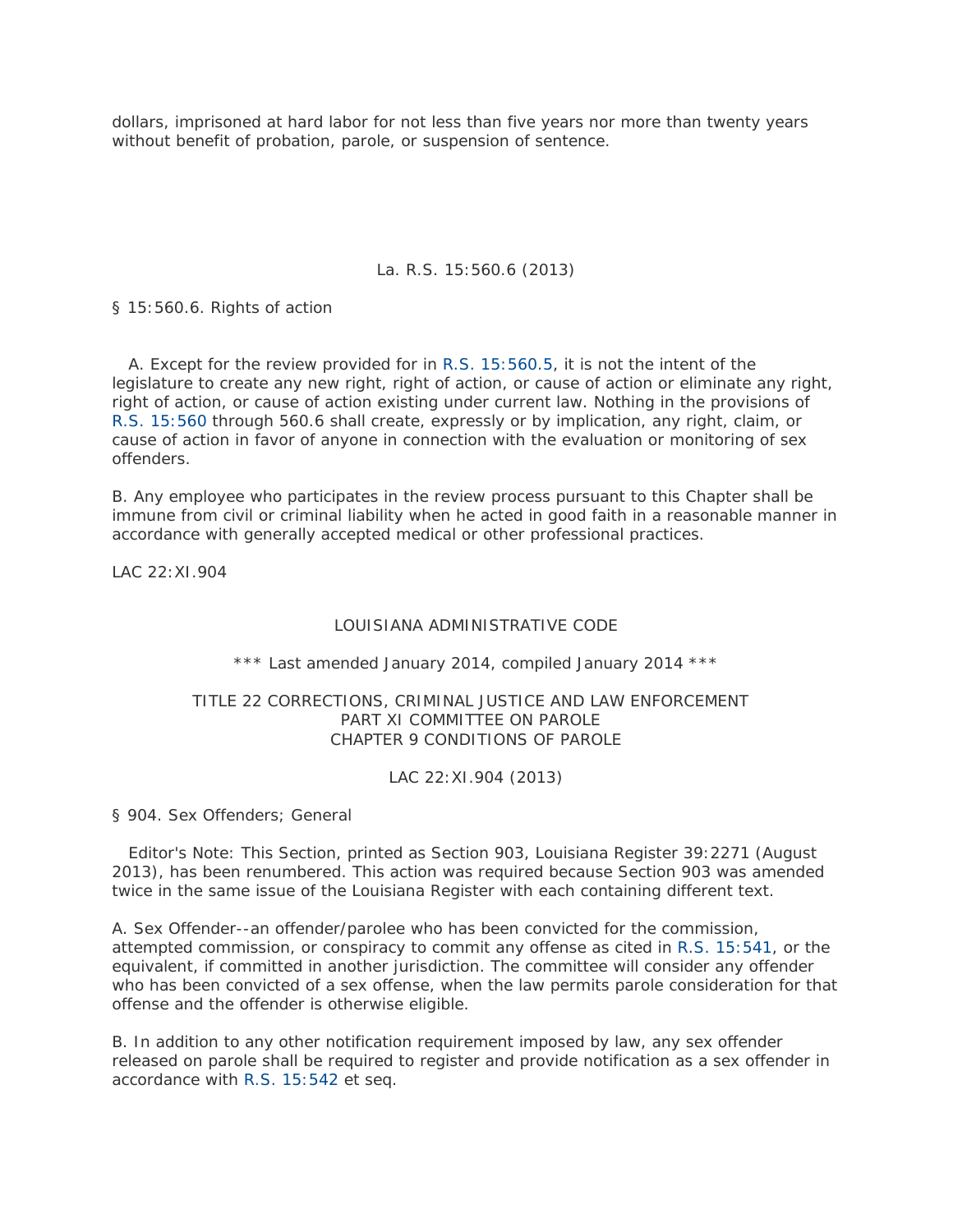C. Any sex offender released on parole shall be required to comply with the prohibitions and conditions of parole detailed in 15:538 et seq.

D. Any sex offender released on parole shall be required to comply with conditions of [R.S.](http://www.lexis.com/research/buttonTFLink?_m=7e9ea04eaef1eb1585c37a804a5a4782&_xfercite=%3ccite%20cc%3d%22USA%22%3e%3c%21%5bCDATA%5bLAC%2022%3aXI.904%5d%5d%3e%3c%2fcite%3e&_butType=4&_butStat=0&_butNum=3&_butInline=1&_butinfo=LACODE%2015%3a574.2&_fmtstr=FULL&docnum=1&_startdoc=1&wchp=dGLzVzB-zSkAW&_md5=ae4a8ae2d80601f9bc8f115e2fe3d144)  [15:574.2.](http://www.lexis.com/research/buttonTFLink?_m=7e9ea04eaef1eb1585c37a804a5a4782&_xfercite=%3ccite%20cc%3d%22USA%22%3e%3c%21%5bCDATA%5bLAC%2022%3aXI.904%5d%5d%3e%3c%2fcite%3e&_butType=4&_butStat=0&_butNum=3&_butInline=1&_butinfo=LACODE%2015%3a574.2&_fmtstr=FULL&docnum=1&_startdoc=1&wchp=dGLzVzB-zSkAW&_md5=ae4a8ae2d80601f9bc8f115e2fe3d144)

AUTHORITY NOTE: Promulgated in accordance with [R.S. 15:574.2](http://www.lexis.com/research/buttonTFLink?_m=7e9ea04eaef1eb1585c37a804a5a4782&_xfercite=%3ccite%20cc%3d%22USA%22%3e%3c%21%5bCDATA%5bLAC%2022%3aXI.904%5d%5d%3e%3c%2fcite%3e&_butType=4&_butStat=0&_butNum=4&_butInline=1&_butinfo=LACODE%2015%3a574.2&_fmtstr=FULL&docnum=1&_startdoc=1&wchp=dGLzVzB-zSkAW&_md5=db39ef339f4a6ef6eb1212d0be0d3c30) et seq., [R.S. 15:535](http://www.lexis.com/research/buttonTFLink?_m=7e9ea04eaef1eb1585c37a804a5a4782&_xfercite=%3ccite%20cc%3d%22USA%22%3e%3c%21%5bCDATA%5bLAC%2022%3aXI.904%5d%5d%3e%3c%2fcite%3e&_butType=4&_butStat=0&_butNum=5&_butInline=1&_butinfo=LACODE%2015%3a535&_fmtstr=FULL&docnum=1&_startdoc=1&wchp=dGLzVzB-zSkAW&_md5=a6d4914bc69a6e0bbb4815812d16ab39) et seq., and [R.S. 15:540](http://www.lexis.com/research/buttonTFLink?_m=7e9ea04eaef1eb1585c37a804a5a4782&_xfercite=%3ccite%20cc%3d%22USA%22%3e%3c%21%5bCDATA%5bLAC%2022%3aXI.904%5d%5d%3e%3c%2fcite%3e&_butType=4&_butStat=0&_butNum=6&_butInline=1&_butinfo=LACODE%2015%3a540&_fmtstr=FULL&docnum=1&_startdoc=1&wchp=dGLzVzB-zSkAW&_md5=cf2a4db605bd1365aac920de64a3339a) et seq.

HISTORICAL NOTE: Promulgated by the Department of Public Safety and Corrections, Board of Parole, [LR 24:2302](http://www.lexis.com/research/buttonLink?_m=7e9ea04eaef1eb1585c37a804a5a4782&_xfercite=%3ccite%20cc%3d%22USA%22%3e%3c%21%5bCDATA%5bLAC%2022%3aXI.904%5d%5d%3e%3c%2fcite%3e&_butType=1&_butStat=0&_butNum=8&_butInline=1&_butinfo=LXE_24_LR_2302&_fmtstr=FULL&docnum=1&_startdoc=1&wchp=dGLzVzB-zSkAW&_md5=a0de1f767918a2ec2cae34af26773750) (December 1998), amended by the the Office of the Governor, Board of Pardons, Committee on Parole, [LR 39:2271](http://www.lexis.com/research/buttonLink?_m=7e9ea04eaef1eb1585c37a804a5a4782&_xfercite=%3ccite%20cc%3d%22USA%22%3e%3c%21%5bCDATA%5bLAC%2022%3aXI.904%5d%5d%3e%3c%2fcite%3e&_butType=1&_butStat=0&_butNum=10&_butInline=1&_butinfo=LXE_39_LR_2271&_fmtstr=FULL&docnum=1&_startdoc=1&wchp=dGLzVzB-zSkAW&_md5=13655ed73cd401c73c2103a6fa546cb3) (August 2013).

LAC 22:XI.907 (2013)

§ 907. Additional Notification and Registration Requirements for Sex Offenders if Victim Is under Age 18

Editor's Note: The August 20, 2013 issue of the Louisiana Register had duplicate rules affecting this Section. The amended Rule, [LR 39:2268](http://www.lexis.com/research/buttonLink?_m=2ad47b6b0be0d6df9e2a76e435345f54&_xfercite=%3ccite%20cc%3d%22USA%22%3e%3c%21%5bCDATA%5bLAC%2022%3aXI.907%5d%5d%3e%3c%2fcite%3e&_butType=1&_butStat=0&_butNum=2&_butInline=1&_butinfo=LXE_39_LR_2268&_fmtstr=FULL&docnum=1&_startdoc=1&wchp=dGLzVzB-zSkAW&_md5=9ffff0ab68b0e7b4516f594bc1e02fec) (August 2013), is contained here. The duplicate, [LR 39:2272](http://www.lexis.com/research/buttonLink?_m=2ad47b6b0be0d6df9e2a76e435345f54&_xfercite=%3ccite%20cc%3d%22USA%22%3e%3c%21%5bCDATA%5bLAC%2022%3aXI.907%5d%5d%3e%3c%2fcite%3e&_butType=1&_butStat=0&_butNum=4&_butInline=1&_butinfo=LXE_39_LR_2272&_fmtstr=FULL&docnum=1&_startdoc=1&wchp=dGLzVzB-zSkAW&_md5=5b5b165753ae9f045b1f61603d1ab59d) (August 2013), repealed this section. The latter Rule was therefore renumbered Section 908 and repealed.

A. In addition to any other notification requirement imposed by law, within three days of its decision to release a sex offender whose victim was under 18 years of age at the time of the commission of the offense, the committee shall mail notice by registered or certified letter to the victim or the victim's parent or guardian if they were not present at the parole hearing, unless the victim or relative has signed a written waiver of notification, with a statement indicating:

1. that the sex offender will be released on parole;

2. the date the sex offender will be released; and

3. the address where the sex offender will reside.

B. In addition to any other notification requirement imposed by law, the sex offender shall make written notification to:

1. the superintendent of public, private and parochial schools;

2. the superintendent of parks and recreation districts; and

3. the official journal or other newspaper accompanied by two recent photographs or clear black and white photocopies of the offender's photograph. The photograph shall have been taken after the offender's release.

AUTHORITY NOTE: Promulgated in accordance with [R.S. 15:574.2](http://www.lexis.com/research/buttonTFLink?_m=2ad47b6b0be0d6df9e2a76e435345f54&_xfercite=%3ccite%20cc%3d%22USA%22%3e%3c%21%5bCDATA%5bLAC%2022%3aXI.907%5d%5d%3e%3c%2fcite%3e&_butType=4&_butStat=0&_butNum=5&_butInline=1&_butinfo=LACODE%2015%3a574.2&_fmtstr=FULL&docnum=1&_startdoc=1&wchp=dGLzVzB-zSkAW&_md5=ce7581016ad3b93a7f9e4a6e1d4e7ded) et seq., [R.S. 15:535](http://www.lexis.com/research/buttonTFLink?_m=2ad47b6b0be0d6df9e2a76e435345f54&_xfercite=%3ccite%20cc%3d%22USA%22%3e%3c%21%5bCDATA%5bLAC%2022%3aXI.907%5d%5d%3e%3c%2fcite%3e&_butType=4&_butStat=0&_butNum=6&_butInline=1&_butinfo=LACODE%2015%3a535&_fmtstr=FULL&docnum=1&_startdoc=1&wchp=dGLzVzB-zSkAW&_md5=039d62e0e06ae232a77487514bcf170c) et seq., and [R.S. 15:540](http://www.lexis.com/research/buttonTFLink?_m=2ad47b6b0be0d6df9e2a76e435345f54&_xfercite=%3ccite%20cc%3d%22USA%22%3e%3c%21%5bCDATA%5bLAC%2022%3aXI.907%5d%5d%3e%3c%2fcite%3e&_butType=4&_butStat=0&_butNum=7&_butInline=1&_butinfo=LACODE%2015%3a540&_fmtstr=FULL&docnum=1&_startdoc=1&wchp=dGLzVzB-zSkAW&_md5=802084c998261e1c17d55bb71f16e5e2) et seq.

HISTORICAL NOTE: Promulgated by the Department of Public Safety and Corrections, Board of Parole, [LR 24:2303](http://www.lexis.com/research/buttonLink?_m=2ad47b6b0be0d6df9e2a76e435345f54&_xfercite=%3ccite%20cc%3d%22USA%22%3e%3c%21%5bCDATA%5bLAC%2022%3aXI.907%5d%5d%3e%3c%2fcite%3e&_butType=1&_butStat=0&_butNum=9&_butInline=1&_butinfo=LXE_24_LR_2303&_fmtstr=FULL&docnum=1&_startdoc=1&wchp=dGLzVzB-zSkAW&_md5=e324e9d85b0cfaa894446d0ec258d2ee) (December 1998), amended by the Office of the Governor, Board of Pardons, Committee on Parole, [LR 39:2268](http://www.lexis.com/research/buttonLink?_m=2ad47b6b0be0d6df9e2a76e435345f54&_xfercite=%3ccite%20cc%3d%22USA%22%3e%3c%21%5bCDATA%5bLAC%2022%3aXI.907%5d%5d%3e%3c%2fcite%3e&_butType=1&_butStat=0&_butNum=11&_butInline=1&_butinfo=LXE_39_LR_2268&_fmtstr=FULL&docnum=1&_startdoc=1&wchp=dGLzVzB-zSkAW&_md5=85885e947876cdaa9c7e817058db967f) (August 2013).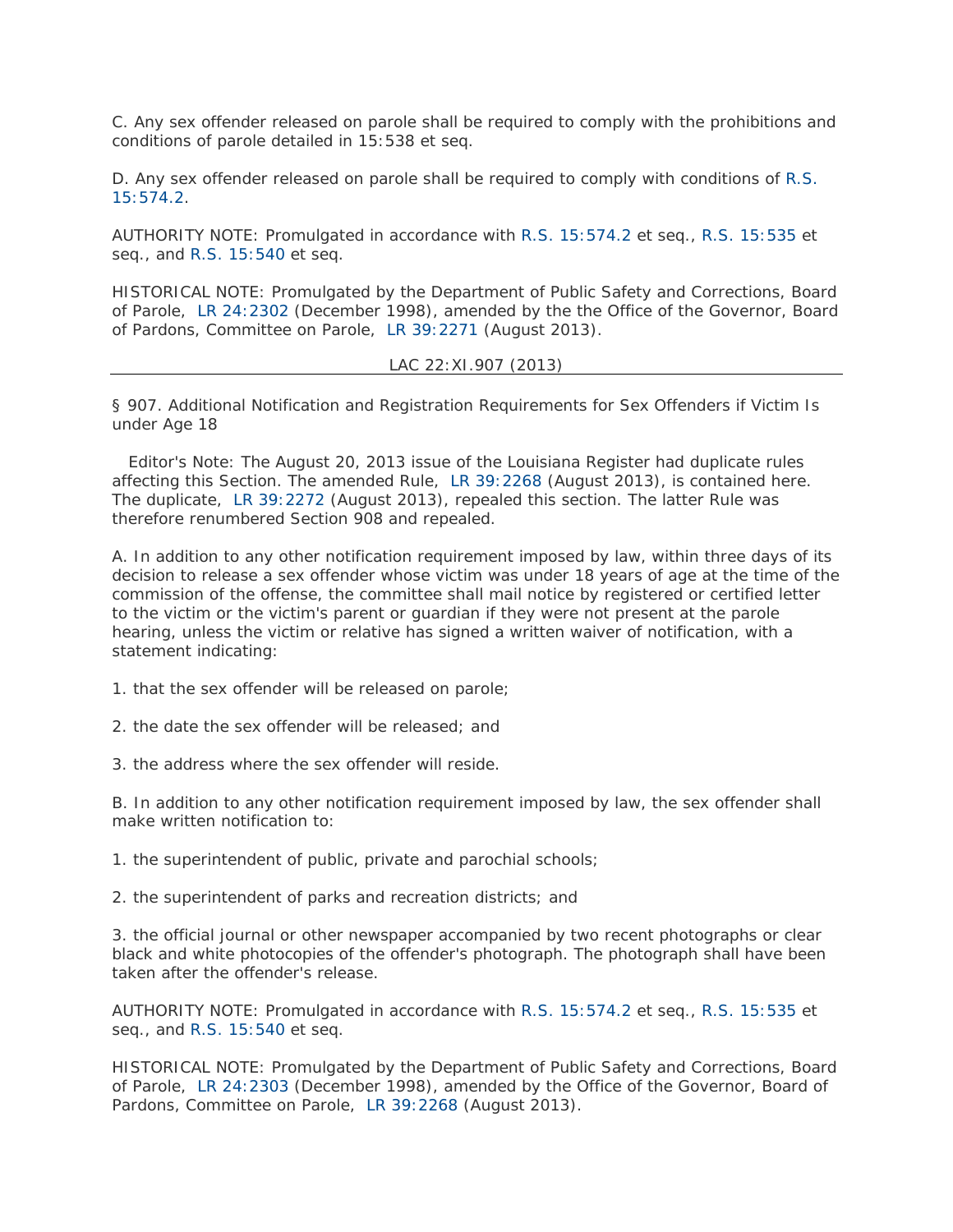### LAC 22:XI.909 (2013)

§ 909. Special Conditions--Sex Offenders

Editor's Note: The August issue of the Louisiana Register had duplicate rules affecting this Section. The amended rule, [LR 39:2268](http://www.lexis.com/research/buttonLink?_m=2931d814bd63e0290f2825af287d7a08&_xfercite=%3ccite%20cc%3d%22USA%22%3e%3c%21%5bCDATA%5bLAC%2022%3aXI.909%5d%5d%3e%3c%2fcite%3e&_butType=1&_butStat=0&_butNum=2&_butInline=1&_butinfo=LXE_39_LR_2268&_fmtstr=FULL&docnum=1&_startdoc=1&wchp=dGLzVzB-zSkAW&_md5=d2dac94b062644b0f853cbfc7cb03947) (August 2013), is contained here. The duplicate, [LR 39:2272](http://www.lexis.com/research/buttonLink?_m=2931d814bd63e0290f2825af287d7a08&_xfercite=%3ccite%20cc%3d%22USA%22%3e%3c%21%5bCDATA%5bLAC%2022%3aXI.909%5d%5d%3e%3c%2fcite%3e&_butType=1&_butStat=0&_butNum=4&_butInline=1&_butinfo=LXE_39_LR_2272&_fmtstr=FULL&docnum=1&_startdoc=1&wchp=dGLzVzB-zSkAW&_md5=3b3fc9a918369e51f8a135edba0a4f31) (August 2013), repealed this section. The latter rule was therefore renumbered Section 910 and repealed.

A. In addition to the requirements and conditions as set forth in this Chapter, all sex offenders shall be subject to any special conditions as required by the committee including, but not limited to signs, handbills, bumper stickers, or clothing labeled to that effect.

AUTHORITY NOTE: Promulgated in accordance with [R.S. 15:574.2](http://www.lexis.com/research/buttonTFLink?_m=2931d814bd63e0290f2825af287d7a08&_xfercite=%3ccite%20cc%3d%22USA%22%3e%3c%21%5bCDATA%5bLAC%2022%3aXI.909%5d%5d%3e%3c%2fcite%3e&_butType=4&_butStat=0&_butNum=5&_butInline=1&_butinfo=LACODE%2015%3a574.2&_fmtstr=FULL&docnum=1&_startdoc=1&wchp=dGLzVzB-zSkAW&_md5=d36efb0b528858c27fb54c8fdd2a02bf) et seq., [R.S. 15:535](http://www.lexis.com/research/buttonTFLink?_m=2931d814bd63e0290f2825af287d7a08&_xfercite=%3ccite%20cc%3d%22USA%22%3e%3c%21%5bCDATA%5bLAC%2022%3aXI.909%5d%5d%3e%3c%2fcite%3e&_butType=4&_butStat=0&_butNum=6&_butInline=1&_butinfo=LACODE%2015%3a535&_fmtstr=FULL&docnum=1&_startdoc=1&wchp=dGLzVzB-zSkAW&_md5=29f7ca323b5428d2be30834debc2efa5) et seq., and [R.S. 15:540](http://www.lexis.com/research/buttonTFLink?_m=2931d814bd63e0290f2825af287d7a08&_xfercite=%3ccite%20cc%3d%22USA%22%3e%3c%21%5bCDATA%5bLAC%2022%3aXI.909%5d%5d%3e%3c%2fcite%3e&_butType=4&_butStat=0&_butNum=7&_butInline=1&_butinfo=LACODE%2015%3a540&_fmtstr=FULL&docnum=1&_startdoc=1&wchp=dGLzVzB-zSkAW&_md5=4adc319c19534d3b26d6de64ac3ea5ff) et seq.

HISTORICAL NOTE: Promulgated by the Department of Public Safety and Corrections, Board of Parole, [LR 24:2303](http://www.lexis.com/research/buttonLink?_m=2931d814bd63e0290f2825af287d7a08&_xfercite=%3ccite%20cc%3d%22USA%22%3e%3c%21%5bCDATA%5bLAC%2022%3aXI.909%5d%5d%3e%3c%2fcite%3e&_butType=1&_butStat=0&_butNum=9&_butInline=1&_butinfo=LXE_24_LR_2303&_fmtstr=FULL&docnum=1&_startdoc=1&wchp=dGLzVzB-zSkAW&_md5=5be3987e7dd68763d9f50d12215c61f4) (December 1998), amended by the Office of the Governor, Board of Pardons, Committee on Parole, [LR 39:2268](http://www.lexis.com/research/buttonLink?_m=2931d814bd63e0290f2825af287d7a08&_xfercite=%3ccite%20cc%3d%22USA%22%3e%3c%21%5bCDATA%5bLAC%2022%3aXI.909%5d%5d%3e%3c%2fcite%3e&_butType=1&_butStat=0&_butNum=11&_butInline=1&_butinfo=LXE_39_LR_2268&_fmtstr=FULL&docnum=1&_startdoc=1&wchp=dGLzVzB-zSkAW&_md5=3b4d97b3e4c21ef9739906899a8c20c4) (August 2013).

#### **LA R.S. 14:91.2 UNLAWFUL PRESENCE OF A SEX OFFENDER**

The following acts when committed by a person convicted of a sex offense as defined in R.S. 15:541(14.1) when the victim is under the age of thirteen years shall constitute the crime of unlawful residence or presence of a sex offender:

The physical presence of the offender in, on, or within one thousand feet of the school property of any public or private elementary or secondary school or the physical presence in any motor vehicle or other means of conveyance owned, leased, or contracted by such school to transport students to or from school or a schoolrelated activity when persons under the age of eighteen years are present on the school property or in a school vehicle.

The offender establishing a residence within one thousand feet of any public or private elementary or secondary school or child care facility as defined in R.S. 46:1403.

The physical presence of the offender in, on, or within one thousand feet of a public park, recreational facility, or child care facility as defined in R.S. 46:1403.

The offender establishing a residence within one thousand feet of any public park or recreational facility.

The physical presence of the offender in or on public library property.

Loitering within one thousand feet of public library property.

The following acts, when committed by a person convicted of an aggravated offense as defined in R.S. 15:541(2) when the victim is under the age of thirteen years, shall constitute the crime of unlawful residence or presence of a sex offender:

The physical presence of the offender in, on, or within one thousand feet of a group home, residential home, child care facility as defined in R.S. 46:1403, or a family child day care home as defined in R.S. 46:1441.1.

The establishment of a residence within one thousand feet of any group home, residential home, child care facility as defined in R.S. 46:1403, a family child day care home as defined in R.S. 46:1441.1, playground, public or private youth center, public swimming pool, or free standing video arcade facility.

It shall not be a violation of the provisions of this Section if the offender has permission to be present on school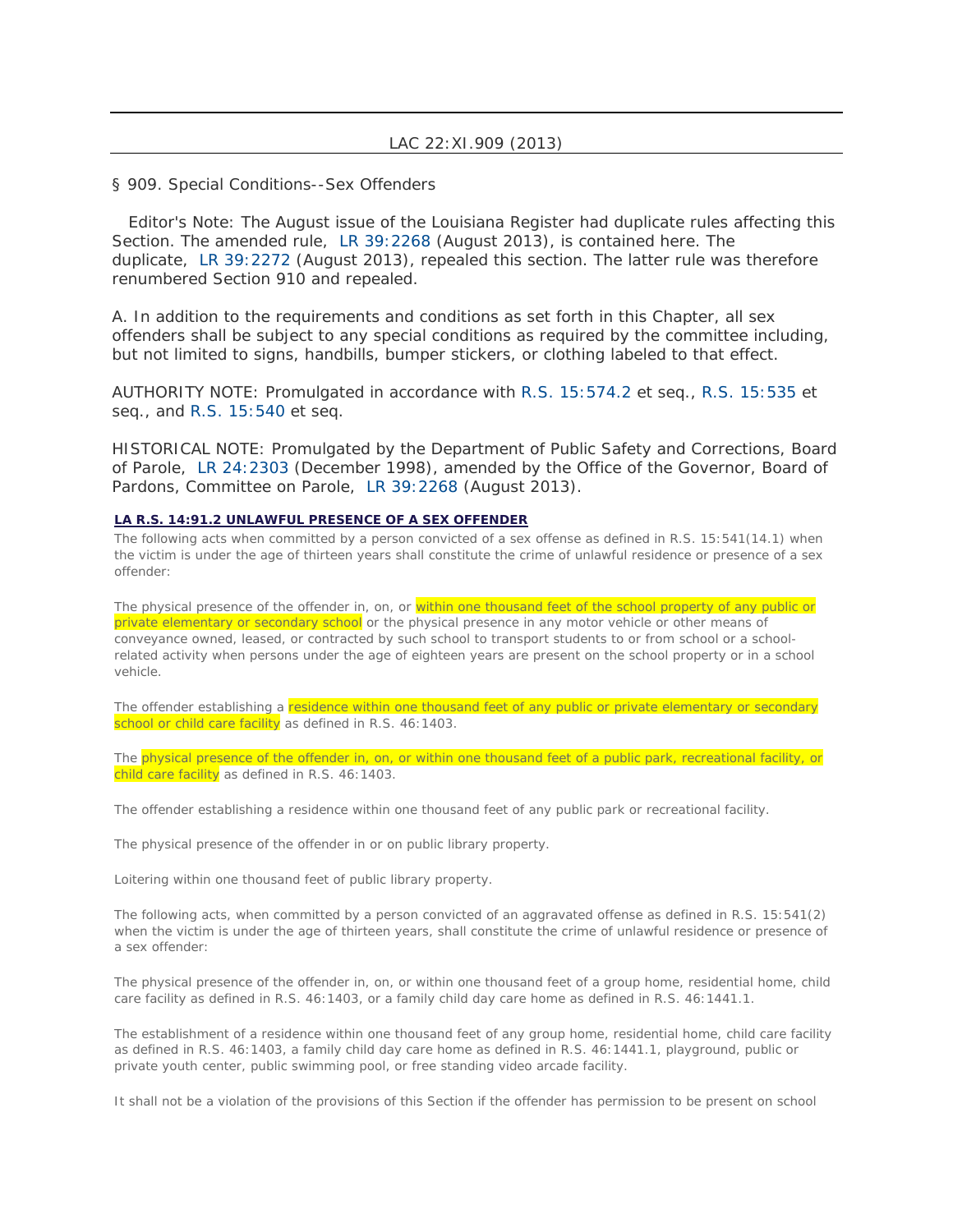premises from the superintendent of the school board in the case of a public school or the principal or headmaster in the case of a private school.

If permission is granted to an offender to be present on public school property by the superintendent for that public school pursuant to this Subsection, then the superintendent shall notify the principal at least twenty-four hours in advance of the visit by the offender. This notification shall include the nature of the visit and the date and time in which the sex offender will be present in the school. The offender shall notify the office of the principal upon arrival on the school property and upon departing from the school. If the offender is to be present in the vicinity of children, the offender shall remain under the direct supervision of a school official.

Any superintendent, principal, or school master who acts in good faith in compliance with this Subsection shall be immune from civil or criminal liability for his actions in connection with any injury or claim arising from an offender being present on school property pursuant to permission granted by that superintendent, principal, or school master.

It shall not be a violation of this Section if the offender has complied with all regulations of the governing board of the public library that restrict access of sex offenders to public library property.

By January 1, 2013, each governing board of a public library shall develop and implement a plan to regulate access of sex offenders to the public library property under its jurisdiction.

Each governing board of a public library shall tailor its regulations to reasonably restrict the time, place, and manner of access to public library property and shall narrowly tailor the regulations to serve the significant governmental interest of protecting children from contact with sex offenders.

The State Library of Louisiana shall provide technical assistance in the development of the regulations by the governing boards. Such assistance shall guide the governing boards to develop, to the extent practicable, regulations that are uniform and ensure fair and consistent application across jurisdictions.

Any public servant, including any head librarian, member of a governing board of a public library, staff and volunteers of a public library, and the state of Louisiana, who acts in good faith in compliance with this Subsection shall be immune from civil and criminal liability for his actions in connection with any injury or claim arising from a sex offender being present on public library property.

Nothing in this Subsection shall prevent a public library from adopting a total ban on a sex offender's access to public library property, provided that the governing board complies with the criteria set forth in Paragraph (3) of this Subsection.

No provision of this Subsection shall apply when the sex offender is reporting to a police station or a court house which is within the distance specified herein from a library.

For purposes of this Section:

Governing board of the public library" means a library board of control or other public body responsible for the operations of a public library.

"Loitering" means to linger, remain, or prowl in a public place or on the premises of another for a protracted period of time without lawful business or reason to be present.

"Public library" means a parish or municipal library provided for by Chapter 3 of Title 25 of the Louisiana Revised Statutes of 1950.

"Public library property" means immovable property that is open to the public and is used as a branch of a parish or municipal public library, including any courtyard or parking lot that is under the direct and exclusive control of the public library.

"Public park or recreational facility" means any building or area owned by the state or by a political subdivision that is open to the public and used or operated as a park or recreational facility and shall include all parks and recreational areas administered by the office of state parks in the Department of Culture, Recreation and Tourism.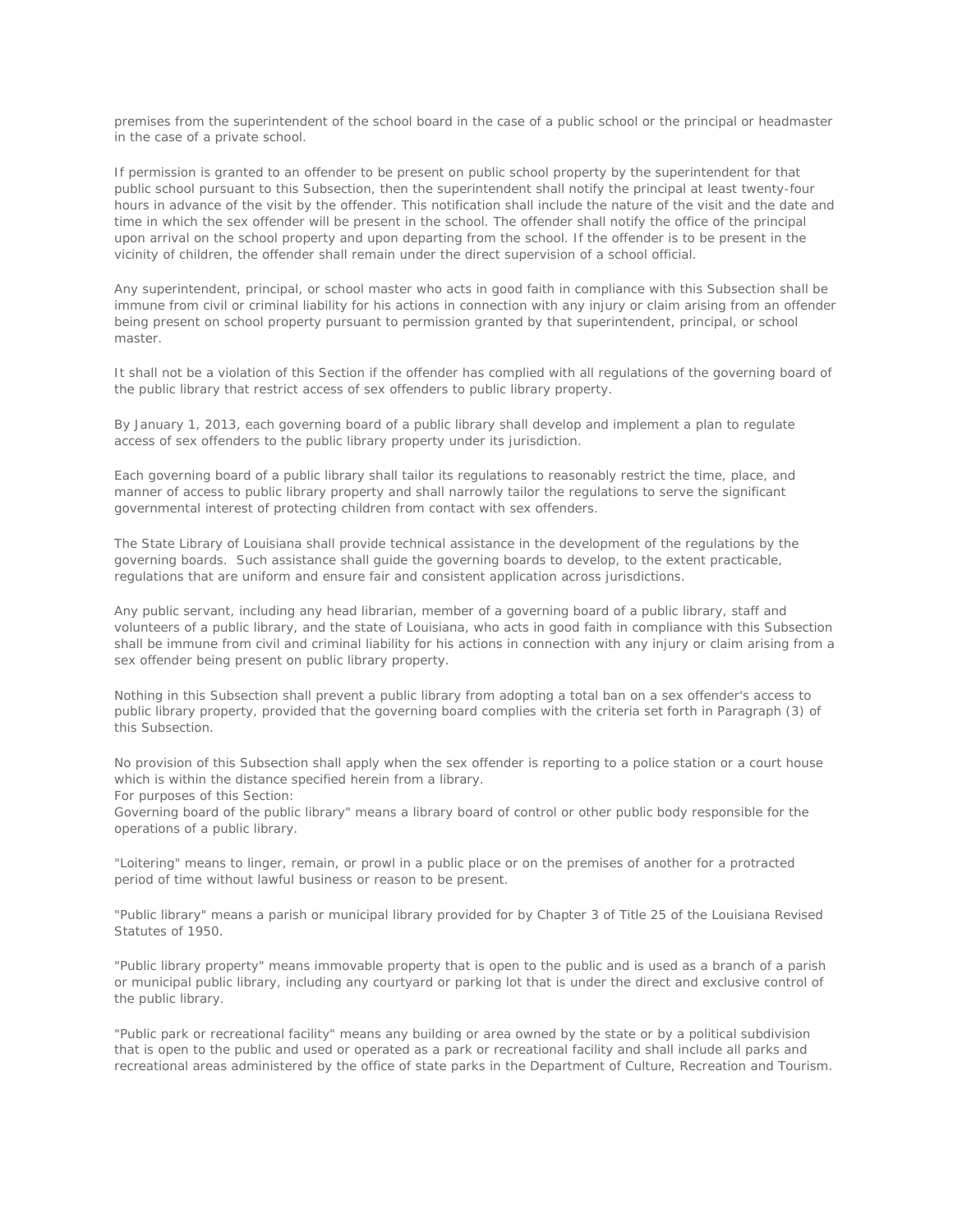"School property" means any property used for school purposes, including but not limited to school buildings, playgrounds, and parking lots.

Whoever violates the provisions of this Section shall be fined not more than one thousand dollars, imprisoned with or without hard labor for not more than one year, or both.

#### **LA 14:91.5. UNLAWFUL USE OF A SOCIAL NETWORKING WEBSITE**

The following shall constitute unlawful use of a social networking website:

The intentional use of a social networking website by a person who is required to register as a sex offender and who was convicted of RS. 14:81 (indecent behavior with juveniles), RS. 14:81.1 (pornography involving juveniles), RS. 14:81.3 (computer-aided solicitation of a minor), or RS. 14:283 (video voyeurism) or was convicted of a sex offense as defined in RS. 15:541 in which the victim of the sex offense was a minor.

The provisions of this Section shall also apply to any person convicted for an offense under the laws of another state, or military, territorial, foreign, tribal, or federal law which is equivalent to the offenses provided for in Paragraph (1) of this Subsection, unless the tribal court or foreign conviction was not obtained with sufficient safeguards for fundamental fairness and due process for the accused as provided by the federal guidelines adopted pursuant to the Adam Walsh Child Protection and Safety Act of 2006. **For purposes of this Section:**

- "Minor" means a person under the age of eighteen years.
- (a) "Social networking website" means an Internet website, the primary purpose of which is facilitating social interaction with other users of the website and has all of the following capabilities:

(i) Allows users to create web pages or profiles about themselves that are available to the general public or to any other users.

- (ii) Offers a mechanism for communication among users.
- (b) "Social networking website" shall not include any of the following:

(i) An Internet website that provides only one of the following services: photo-sharing, electronic mail, or instant messenging.

(ii) An Internet website the primary purpose of which is the facilitation of commercial transactions involving goods or services between its members or visitors.

(iii) An Internet website the primary purpose of which is the dissemination of news.

- (iv) An Internet website of a governmental entity.
- "Use" shall mean to create a profile on a social networking website or to contact or attempt to contact other users of the social networking website.

Whoever commits the crime of unlawful use of a social networking website shall, upon a first conviction, be fined not more than ten thousand dollars and shall be imprisoned with hard labor for not more than ten years without benefit of parole, probation, or suspension of sentence.

Whoever commits the crime of unlawful use of a social networking website, upon a second or subsequent conviction, shall be fined not more than twenty thousand dollars and shall be imprisoned with hard labor for not less than five years nor more than twenty years without benefit of parole, probation, or suspension of sentence. Acts 2011, No. 26, §1; Acts 2012, No. 205, §1.

#### **LA R.S. 91:9 UNLAWFUL PRESENCE OR CONTACT OF A SEX OFFENDER RELATIVE TO A FORMER VICTIM**

It shall be unlawful for any person convicted of a sex offense as defined in R.S. 15:541 to do any of the following: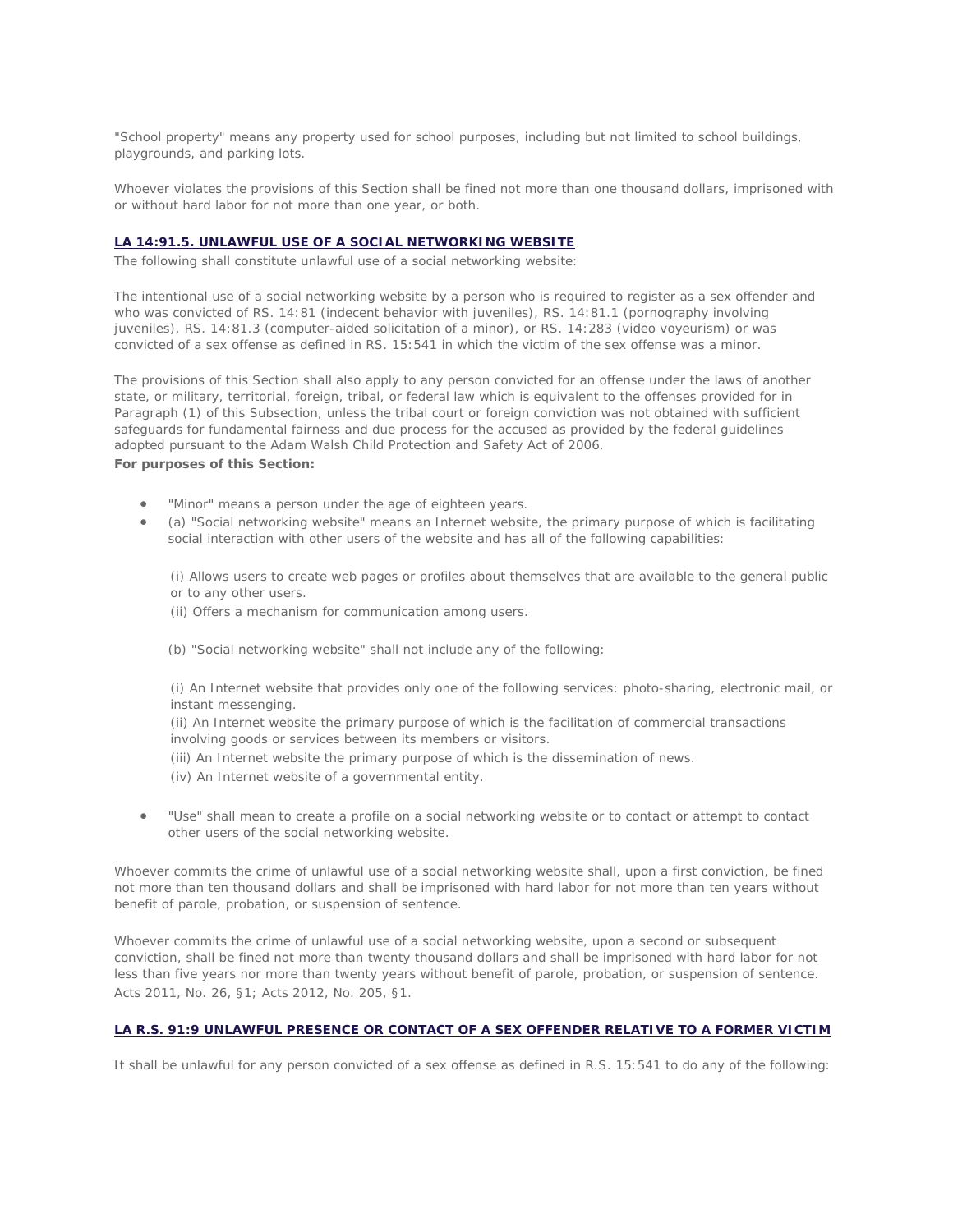- Establish a residence or physically reside within three miles of the victim of the offense for which he was convicted.
	- o It shall be an affirmative defense to prosecution for a violation of this Section if the property where the offender resides was occupied by the offender prior to the date on which the victim began residing within three miles of the residence of the offender.
- Knowingly be physically present within three hundred feet of the victim of the offense for which he was convicted.
	- o Whoever violates the provisions of the above listed Sections shall be fined not more than one thousand dollars, imprisoned with or without hard labor for not more than one year, or both.
- Communicate, either by electronic communication, in writing, or orally, with the victim of the offense for which he was convicted or an immediate family member of the victim, unless the victim consents to such communication in writing and the communication is made pursuant to the provisions of R.S. 46:1846.
	- o Whoever violates the provisions of this Section shall be fined not more than five hundred dollars, imprisoned for not more than six months, or both.

For purposes of this Section, "immediate family member" means the spouse, mother, father, aunt, uncle, sibling, or child of the victim, whether related by blood, marriage, or adoption.

The affirmative defense provided in Subparagraph (a) of this Paragraph shall not be available to an offender who pleads guilty to or is convicted of a subsequent sex offense as defined in R.S. 15:541 against the same victim after the victim began residing within three miles of the residence of the offender.

It shall be an affirmative defense to prosecution for a violation of Paragraph (A)(1) of this Section if the property where the offender resides was occupied by the offender prior to August 1, 2012.

The affirmative defense provided in Subparagraph (a) of this Paragraph shall not be available to an offender who pleads guilty to or is convicted of a subsequent sex offense as defined in R.S. 15:541 against the same victim after August 1, 2012.

#### **LA R.S. 40:1321(J)(1) SPECIAL SEX OFFENDER IDENTIFICATION CARDS**

Any person required to register as a sex offender with the Louisiana Bureau of Criminal Identification and Information, as required by R.S. 15:542 et seq., shall obtain a special identification card issued by the Department of Public Safety and Corrections which shall contain a restriction code declaring that the holder is a sex offender. This special identification card shall include the words "sex offender" in all capital letters which are orange in color and shall be valid for a period of one year from the date of issuance. This special identification card shall be carried on the person at all times by the individual required to register as a sex offender.

#### Each person required to carry a special identification card pursuant to this Subsection shall personally appear,

annually, at a field office of the office of motor vehicles to renew his or her special identification card but only after he or she has registered as an offender pursuant to R.S. 15:542 et seq. Reregistration shall include the submission of current information to the department and the verification of this information, which shall include the street address and telephone number of the registrant; the name, street address and telephone number of the registrant's employer, and any registration information that may need to be verified by the bureau. No special identification card shall be issued or renewed until the office of motor vehicles receives confirmation from the bureau, electronically or by other means, that the reregistration of the sex offender has been completed.

The provisions of this Subsection shall apply to all sex offenders required to register pursuant to R.S. 15:542 et seq., regardless of the date of conviction.

Whoever violates this Subsection shall be fined not less than one hundred dollars and not more than five hundred dollars, or imprisoned for not more than six months, or both.

#### **LA R.S. 32:412(I)(3) FLAGGED DRIVERS LICENSES**

The Louisiana driver's license, regardless of its class, issued to any person who is required to register as a sex